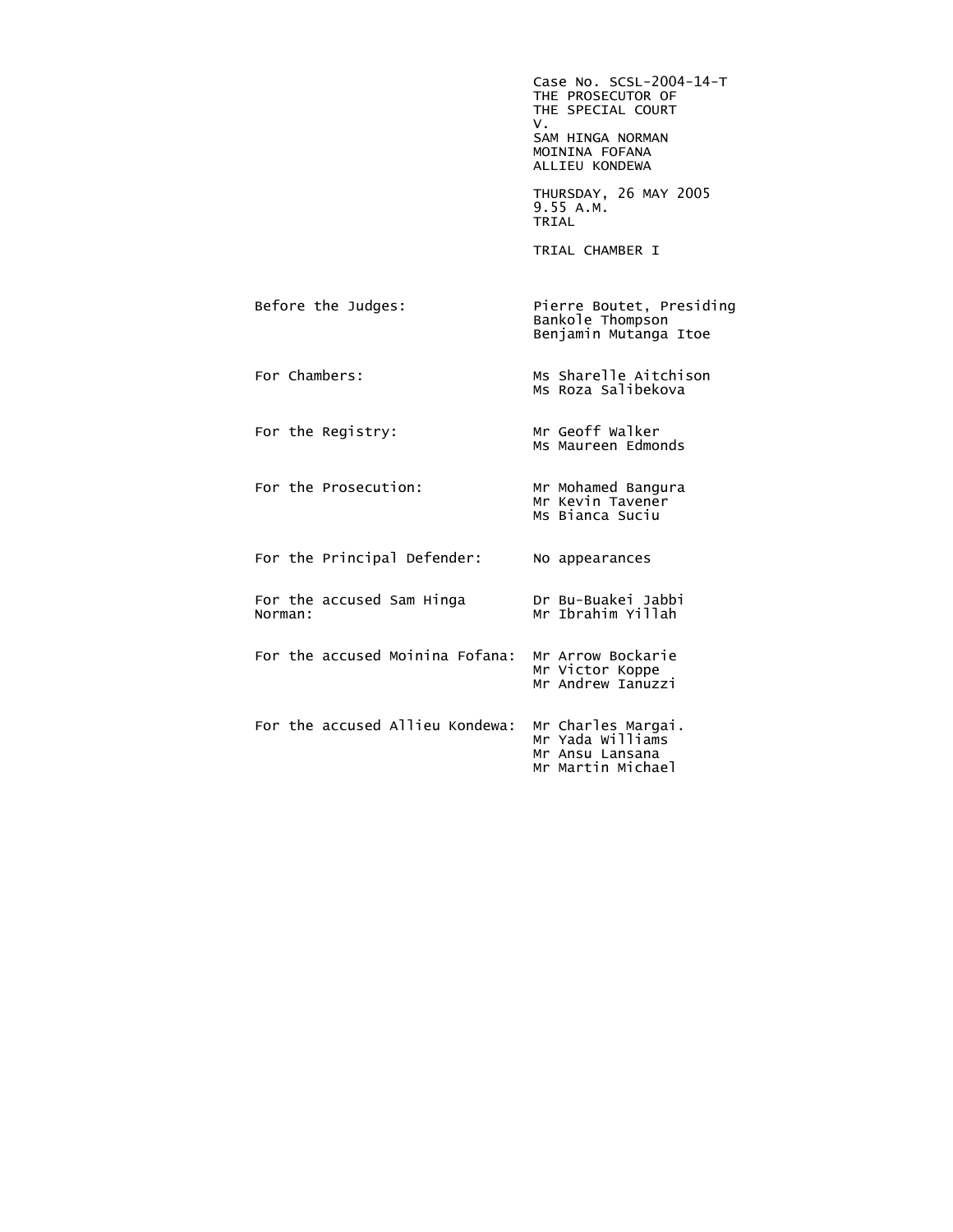1 [HN260505A - CR] 2 [Thursday, 26 May 2005] 3 [Open session] 4 [Accused not present] 09:56:44 5 [Upon commencing at 9.55 a.m.] 6 PRESIDING JUDGE: Good morning, learned counsel. You're 7 welcome to this session of the CDF trial. For those of you who 8 have come from abroad, you are particularly welcome for having 9 done thousands of kilometres to be able to come into this forum. 09:58:44 10 For those who have been waiting in the wings here with us in 11 Freetown, you are also welcome. The separation has been quite 12 long and we've missed you a lot. It is nice we are having you on 13 board once more. 14 I just wanted to inform the assembly here, the Prosecution 09:59:16 15 and the Defence of a development in Trial Chamber I. As you very 16 well know, the position of Presiding Judges are rotatory. As you 17 very well know, the first person to occupy this position in 2002 18 when we came in was Honourable Justice Bankole Thompson, then I 19 took over from him, so it was a Sierra Leonean judge who had to 09:59:48 20 show us our way around Freetown and to introduce us into the 21 Sierra Leonean society. I think he perfectly accomplished that 22 position before he handed over to the Cameroonian expatriot to 23 take over. I have done that. 24 Today, there is a further transition, because our Court has 10:00:16 25 an international characterisation and structure. So it has moved 26 from Sierra Leone to Cameroon and today it's moving to Canada. 27 So under Article 12 of our statute we have unanimously designated 28 Honourable Justice Boutet as the new Presiding Judge who takes 29 over from me today.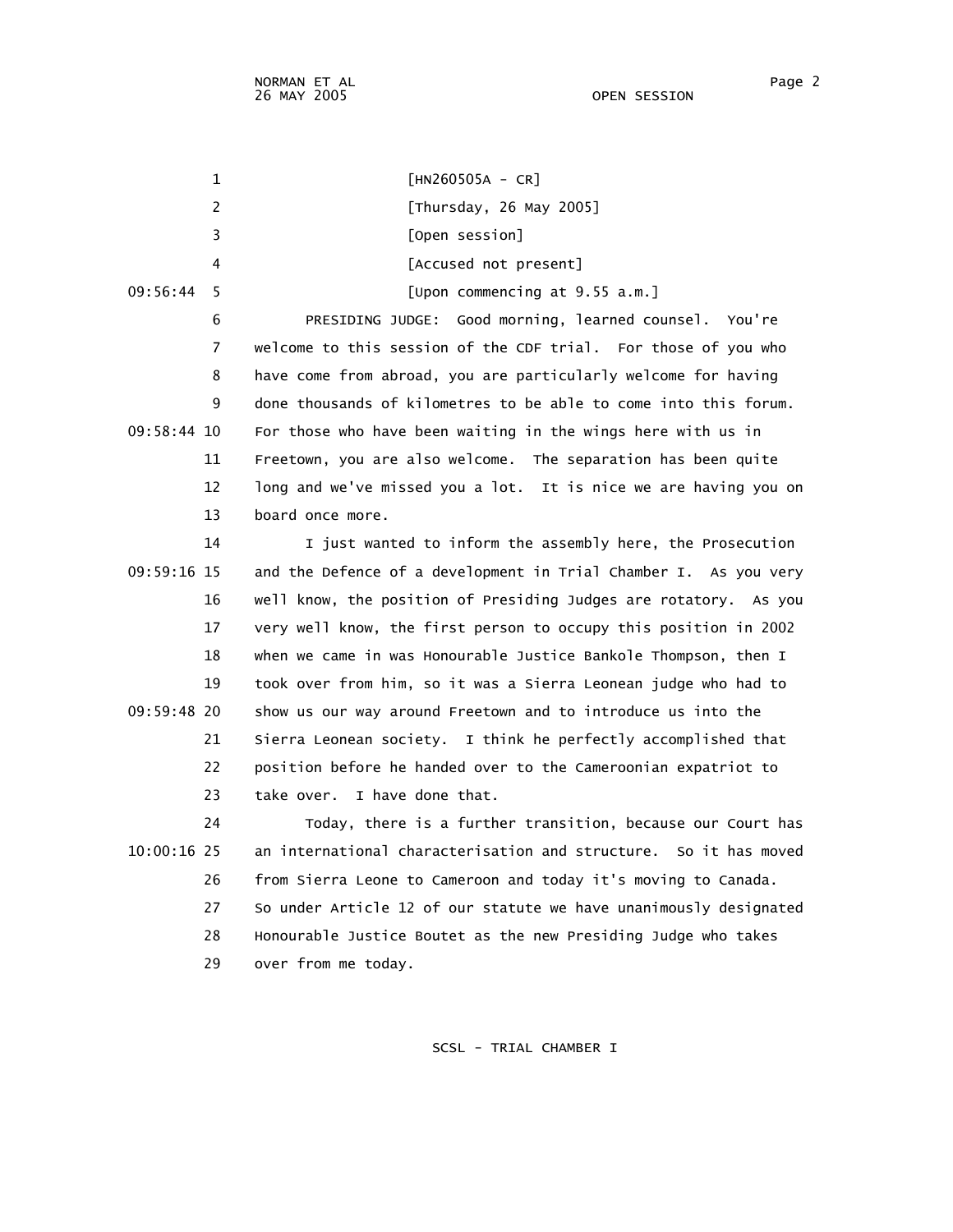1 Before I cede the chair, I would like to say how grateful I 2 am to all the teams: the Prosecution and the Defence for the 3 wonderful job that they have been doing and that they continue to 4 do for the trial process to move according to plan. In fact, but 10:01:17 5 for the dedication both of the Prosecution and Defence, we would 6 not have got this far. You agree we have come a very long way 7 from no witness to 61 in the CDF; from no witness to 34 in the 8 RUF. It is indeed because of the wonderful job, their 9 competence, the Prosecution and the Defence, their dedication and 10:01:53 10 understanding that I have been able to achieve this with my 11 colleagues in the time that we started these trials in June 2004.

 12 Let me seek this opportunity to thank all of you very, very 13 happily and to wish you all the best in the process of continuing 14 to present your evidence before us. I would like to assure you 10:02:19 15 that as a member of the panel I will continue to do my very best 16 to ensure that we do the justice that we are here to administer 17 in the interests of all.

 18 I would like also to thank the entire staff: the 19 interpreters, our legal staff, the stenographers, the guards who 10:02:55 20 have been taking care of us for the past one year that I have 21 been Presiding Judge of this Chamber. I would like them to know 22 how useful and positively contributive they have been in the 23 process that has taken us a very long way today and which is 24 virtually taking us to the close, the completion of the case for 10:03:15 25 the Prosecution in this particular trial.

> 26 Please accept my gratitude and accept my disposition to be 27 available to you at all times that I am required to contribute my 28 very best so that the mandate that was given to us by the United 29 Nations and the government of Sierra Leone is fully fulfilled and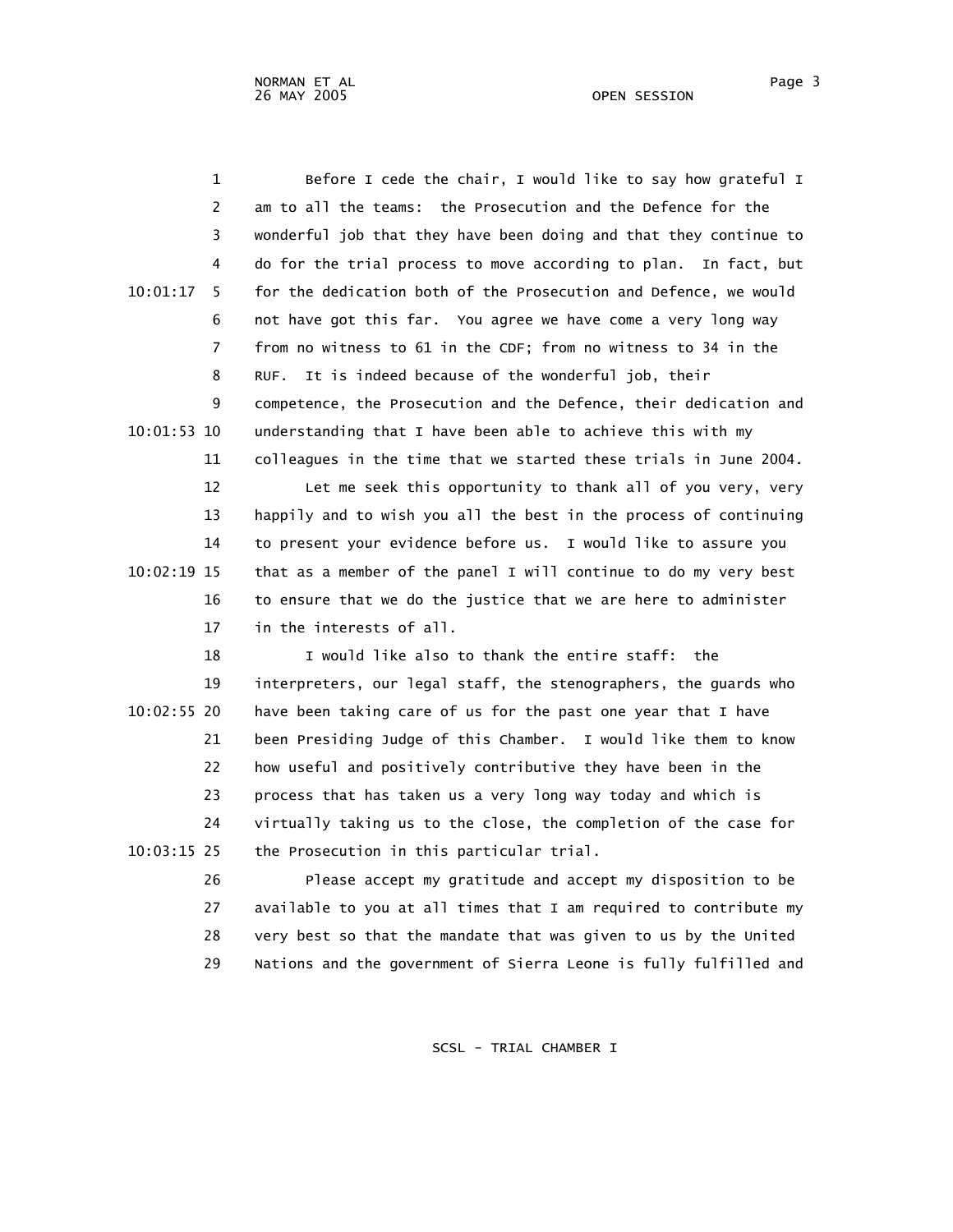1 fulfilled satisfactorily as far as I am concerned, ensuring at 2 all times that we stand for the principles of justice and nothing 3 but the principles of justice, which we have all stood for all 4 along.

| 10:04:12<br>5  | I would like to inform you now we shall rise and come back           |
|----------------|----------------------------------------------------------------------|
| 6              | into this Court properly constituted, following the decision by      |
| $\overline{7}$ | this Chamber this morning, in fact, since yesterday. So I,           |
| 8              | before rising, want to wish Honourable Justice Boutet success in     |
| 9              | his term of office that starts today as Presiding Judge of this      |
| 10:04:38 10    | Chamber. It is not easy. It has not been easy, but granted his       |
| 11             | experience and granted that he's lived through all the moments       |
| 12             | that have marked the history of the trials, there is no doubt        |
| 13             | that he's going to live up to the challenge and, in this, I wish     |
| 14             | him the very best and I do assure him of my cooperation, and to      |
| 10:05:07 15    | let him know that I'm available at all times to ensure that this     |
| 16             | mandate does even more than I have been able to do in my term of     |
| 17             | I thank you very much. The Court will now rise and<br>office.        |
| 18             | we'll resume very shortly.                                           |
| 19             | [Break taken at 10.04 a.m.]                                          |
| $10:10:58$ 20  | [Upon resuming at 10.09 a.m.]                                        |
| 21             | PRESIDING JUDGE: Good morning, everybody. Before we                  |
| 22             | proceed to call the first witness this morning, let me express my    |
| 23             | sincere thanks and appreciation to my predecessor Justice Itoe       |
| 24             | and, certainly, I would like to thank him on behalf of the Bench     |
| $10:12:14$ 25  | for his leadership and for having taken us through this very         |
| 26             | challenging first year. He was the one presiding at the opening      |
| 27             | of this trial and as he has indicated this morning, we have now      |
| 28             | reached a stage where we are about to hear witness number 62,        |
| 29             | which is a great achievement in these difficult circumstances.<br>I. |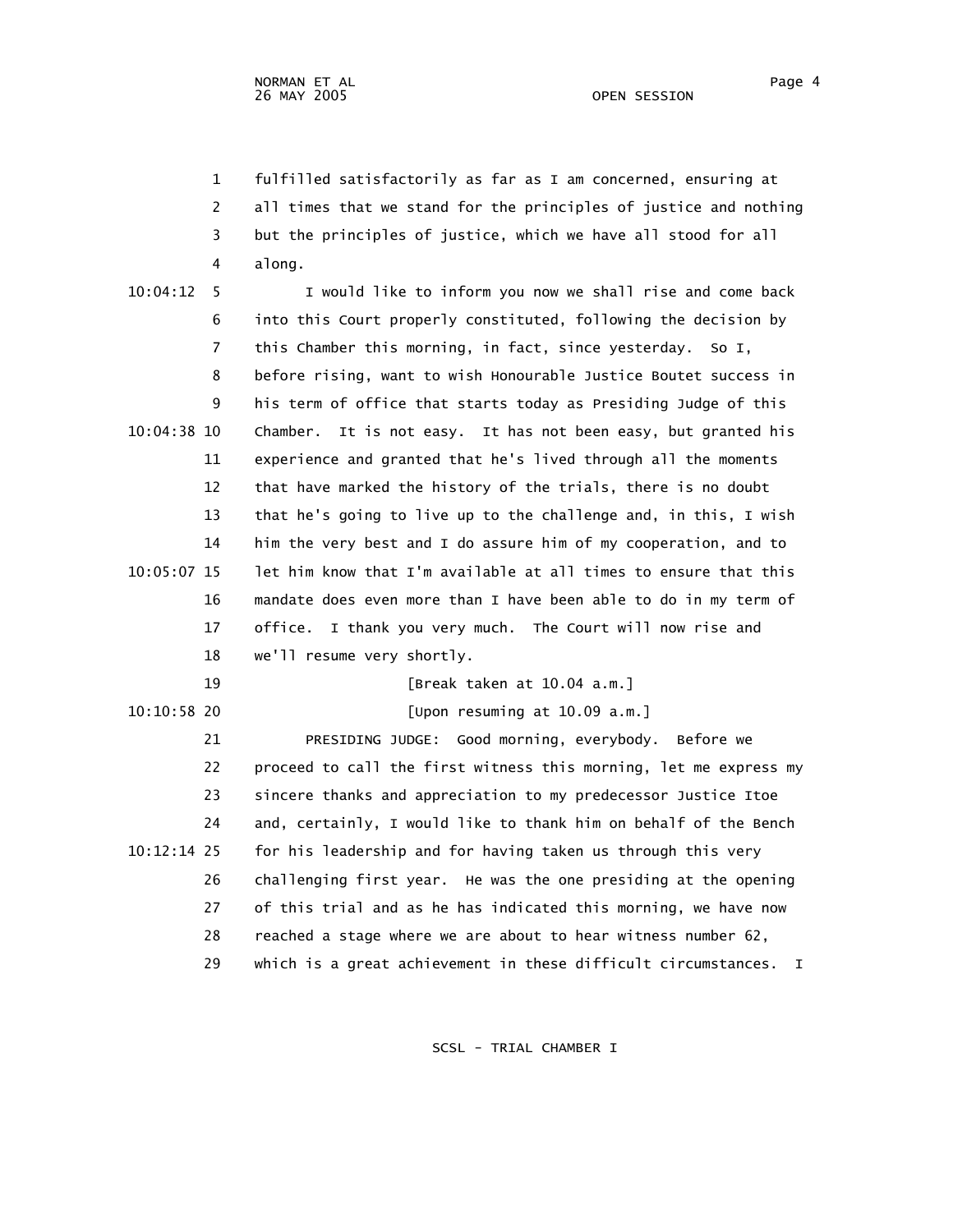|               | $\mathbf 1$    | wish to thank him very much for that and thank you for your      |
|---------------|----------------|------------------------------------------------------------------|
|               | $\overline{2}$ | leadership in this respect.                                      |
|               | 3              | Justice Itoe, thank you for your cooperation and your            |
|               | 4              | assistance, and I hope I will get the same cooperation and       |
| 10:12:50      | 5.             | assistance from all of you so we can move ahead and hope to see  |
|               | 6              | the end of this trial as far as the Trial Chamber is concerned,  |
|               | 7              | at least under my tenure of a year, which would take us until    |
|               | 8              | about May 2006. I hope this is not only wishful thinking, but    |
|               | 9              | that it is a goal that is achievable. Having said that, we will  |
| $10:13:16$ 10 |                | proceed this morning with Witness Number 62 and ask Court        |
|               | 11             | Management to please ensure that we can bring in the witness.    |
|               | 12             | Mr Prosecutor, what is the language of the witness?              |
|               | 13             | MR BANGURA: Your Honour, the witness will testify in             |
|               | 14             | English.                                                         |
| 10:17:35 15   |                | PRESIDING JUDGE: Would you please proceed to swear the           |
|               | 16             | witness.                                                         |
|               | 17             | TF2-079 [Sworn]<br>WITNESS:                                      |
|               | 18             | PRESIDING JUDGE: Please proceed.                                 |
|               | 19             | EXAMINED BY MR BANGURA:                                          |
| 10:18:14 20   |                | Good morning, Mr Witness.<br>Q.                                  |
|               | 21             | Good morning.<br>А.                                              |
|               | 22             | Mr Witness, this morning I would be asking you questions<br>Q.   |
|               | 23             | which you will give answers to. I will urge you not to speak too |
|               | 24             | fast when you give your answers because the answers you give are |
| $10:18:39$ 25 |                | being recorded. I also ask you to speak fairly loud enough so    |
|               | 26             | you are heard.                                                   |
|               | 27             | JUDGE ITOE: What's the witness number of this witness,           |
|               | 28             | please?                                                          |
|               |                |                                                                  |

29 MR BANGURA: Your Honour, it is TF2-079.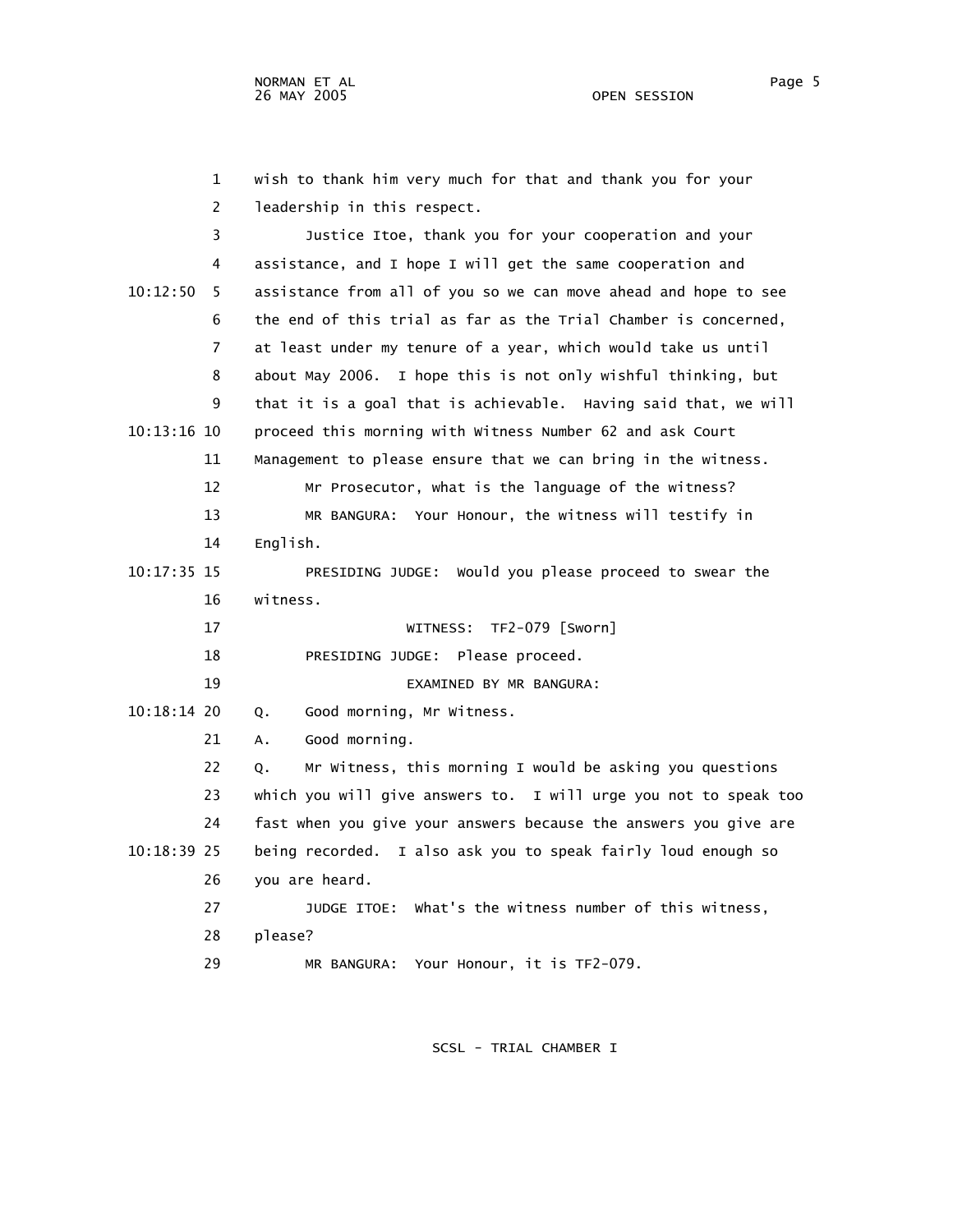NORMAN ET AL Page 6 26 MAY 2005 OPEN SESSION

|               | 2              |    | How old are you?                                              |
|---------------|----------------|----|---------------------------------------------------------------|
|               | 3              | Α. | I am 46 years old.                                            |
|               | 4              |    | PRESIDING JUDGE: His microphone is not open.                  |
| 10:19:23      | 5.             |    | MR BANGURA:                                                   |
|               | 6              | Q. | Can you press the red button?                                 |
|               | $\overline{7}$ | А. | I am 46 years old.                                            |
|               | 8              | Q. | where were you born?                                          |
|               | 9              | Α. | I was born in Bo, Karuka Chiefdom, Bo District.               |
| $10:19:36$ 10 |                | Q. | where do you presently reside?                                |
| 11            |                | Α. | I'm residing at Kenema.                                       |
| 12            |                | Q. | How long have you been living in Kenema?                      |
| 13            |                | Α. | I have been there for nine years.                             |
| 14            |                | Q. | Before living in Kenema, did you live anywhere else?          |
| $10:20:21$ 15 |                | Α. | Yes, I've been living in Tongo.                               |
| 16            |                | Q. | Are you married?                                              |
| 17            |                | Α. | Yes, I am married with two children.                          |
| 18            |                | Q. | Are you presently employed?                                   |
| 19            |                | А. | Yes, sir.                                                     |
| 10:20:36 20   |                | Q. | Mr Witness, what languages do you speak?                      |
| 21            |                | Α. | I speak Mende, Krio and English.                              |
| 22            |                | Q. | You are able to read and write English; is that correct?      |
| 23            |                | А. | Yes, sir, I can read and write English.                       |
| 24            |                | Q. | Mr Witness, I will now take your mind to events that          |
| 10:21:14 25   |                |    | occurred in this country sometime ago. First, let me ask you, |
| 26            |                |    | Mr Witness, are you a Kamajor?                                |
| 27            |                | A. | Yes, sir, I'm a Kamajor.                                      |
| 28            |                | Q. | When did you become a Kamajor?                                |
| 29            |                | Α. | I became a Kamajor in 1993.                                   |

1 Q. Mr Witness, I will first ask you questions about yourself.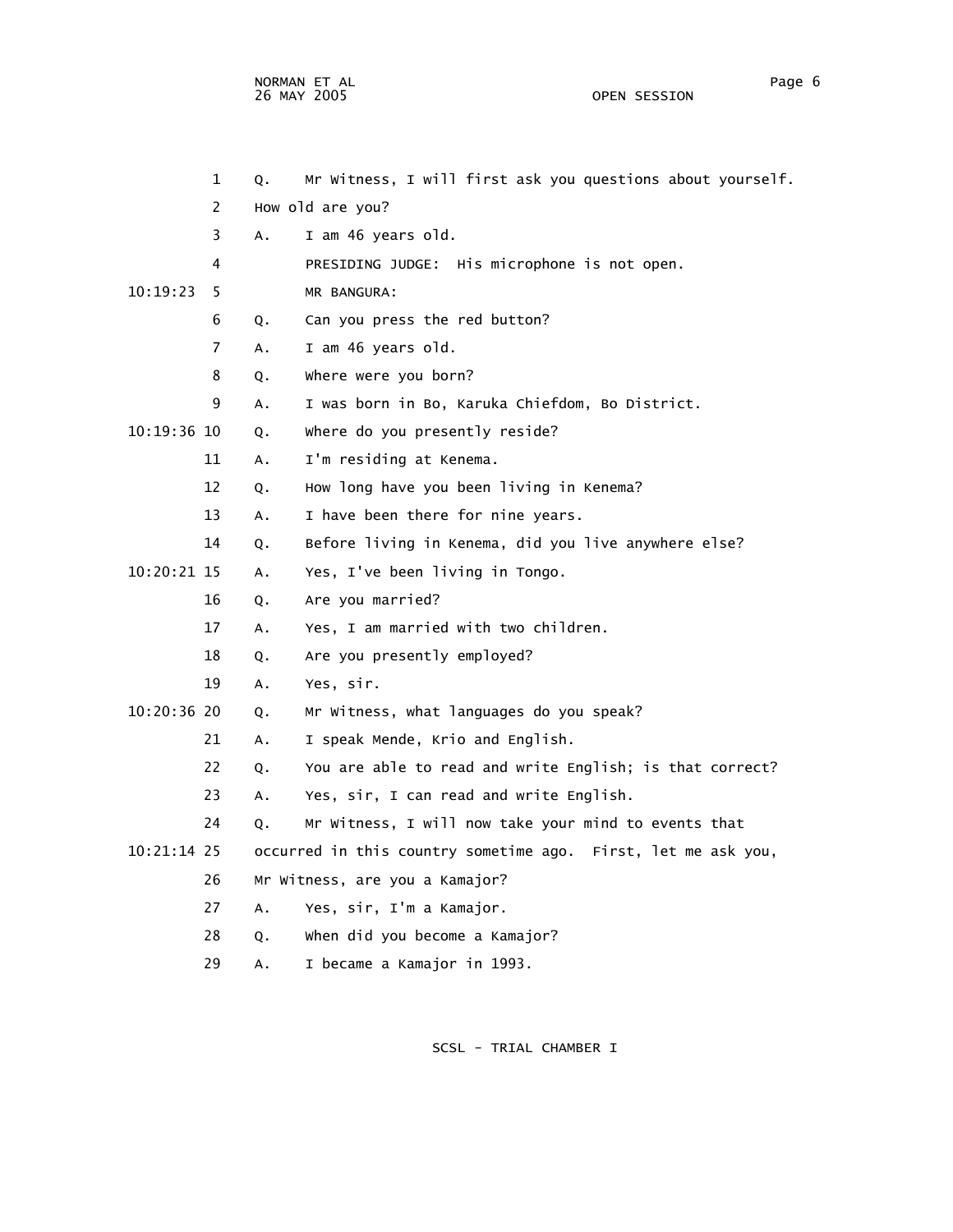NORMAN ET AL Page 7

OPEN SESSION

 2 the Kamajors? 3 A. In Dodo Chiefdom. 4 Q. That's in? 10:21:51 5 A. In the Kenema District. 6 Q. By what process did you become a Kamajor? 7 A. I was recommended by the paramount chief of my chiefdom. 8 Q. On what basis were you recommended? You say you were 9 recommended; on what basis? Why do you think you were 10:22:37 10 recommended? 11 A. Well, to join the Kamajor organisation. 12 Q. You were recommended to join the organisation? 13 A. Yes, sir. 14 Q. You were recommended by the elders in your chiefdom; is 10:22:59 15 that what you said? 16 A. Yes, sir. 17 Q. To whom were you recommended? 18 A. To the defence committee of my chiefdom. 19 Q. At this time, was this the method by which persons who 10:23:20 20 wanted to become Kamajors did become Kamajors, was this the 21 process? 22 A. Yes, sir, that was the process. 23 Q. You mentioned earlier you were recommended. On what basis 24 were persons recommended who had interest in becoming Kamajors? 10:23:45 25 A. Well, people with good characters. 26 Q. Now what motivated you to join the Kamajors, Mr Witness? 27 A. To defend myself from the RUF brutality and to prevent my 28 community from being attacked by the RUF rebels. 29 Q. Now, you mentioned the RUF rebels. Who were they at this

1 Q. Where were you when you became a Kamajor when you joined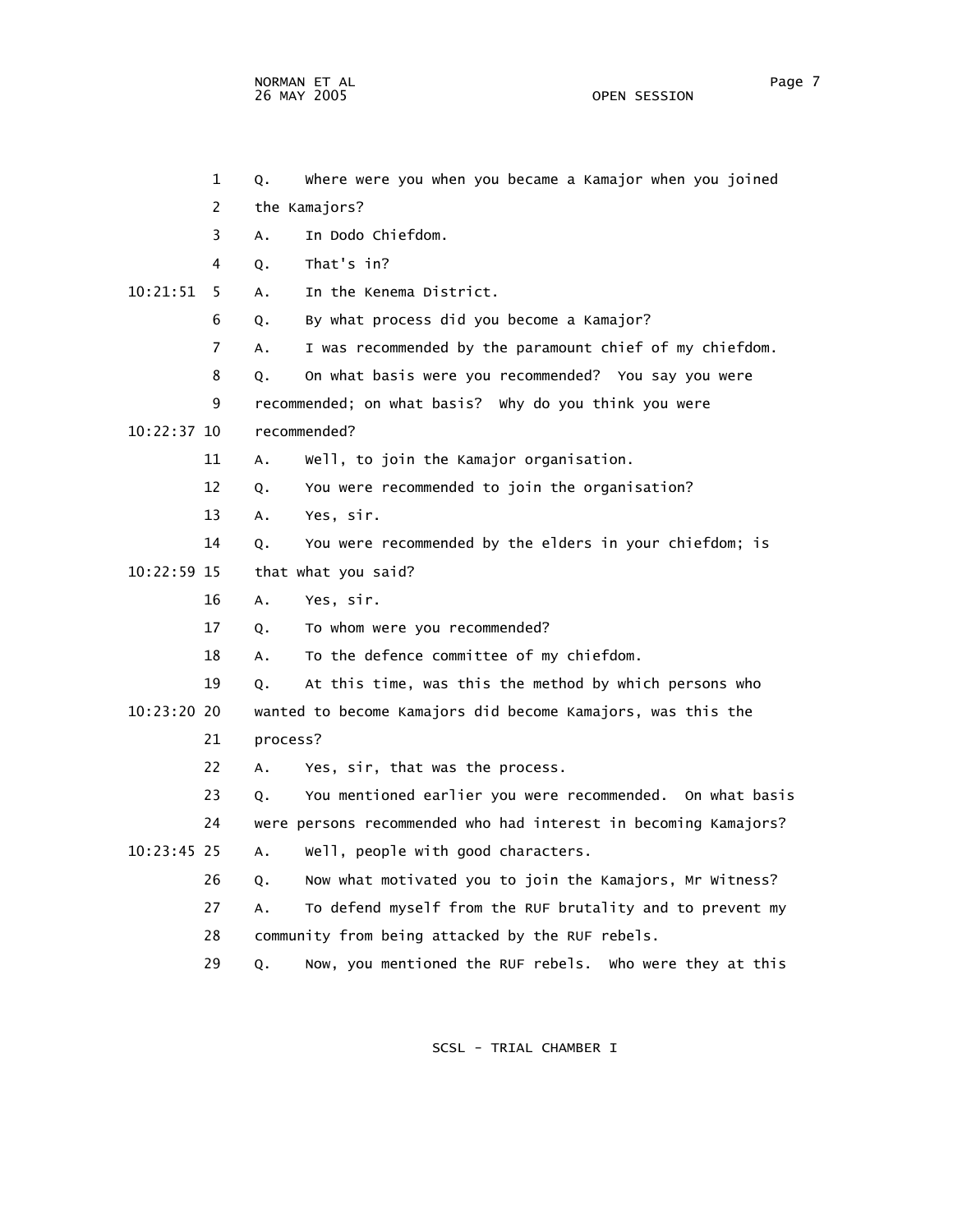1 time? What did you know about them? 2 A. Well, the RUF were a rebel group that were fighting to 3 overthrow the government at that time. They were inflicting 4 armed attack upon the people of this country, especially in the 10:24:54 5 east. 6 Q. Mr Witness, as a Kamajor at that time, were you assigned to 7 any particular duties? 8 A. Yes, sir. I was assigned to man the checkpoint in our own 9 area. 10:25:15 10 Q. Who assigned this responsibility to you? 11 A. The defence committee. 12 Q. At this time, Mr Witness, were you working alongside any 13 particular group; any particular force? 14 A. Yes, sir. At that time, we were working and fighting 10:25:47 15 alongside the SLA, the national army. 16 Q. What was the rule of the SLA? 17 A. They were charged with the responsibility of defending the 18 country. At that time, they were fighting against the RUF 19 rebels. 10:26:09 20 Q. Mr Witness, are you able -- 21 JUDGE ITOE: Learned counsel, don't you think you are going 22 too fast? 23 MR BANGURA: Sorry, Your Honour. I will try to slow down. 24 Q. Mr Witness, are you able to tell this Court how the Kamajor 10:26:39 25 organisation which you joined was structured at that time? 26 A. Yes, sir. At that time, there was -- can I go? 27 Q. Yes, I believe the witness is slowing down. You may speak, 28 I believe. 29 A. At that time, there was an original umbrella organisation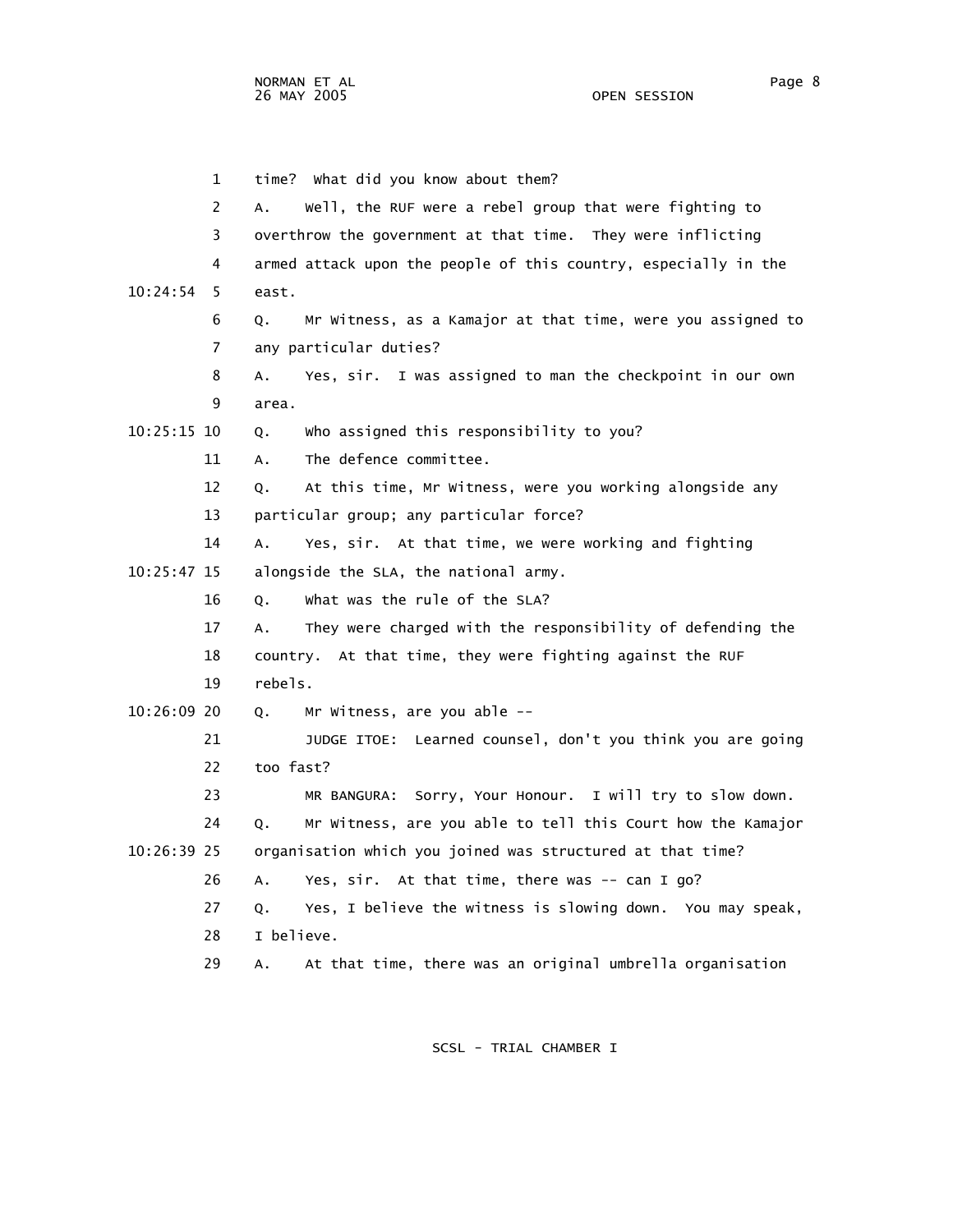1 known as the Eastern Region Defence Committee or ERECOM. 2 PRESIDING JUDGE: Can you repeat that last term? 3 THE WITNESS: ERECOM, that's the acronym. 4 MR BANGURA: Your Honours, it is E-R-E-C-O-M, ERECOM. He 10:27:39 5 says it's the Eastern Regional Defence Committee. 6 Q. Go on, please. 7 A. That was the umbrella organisation of the Kamajor movement 8 of that region. There was also a chiefdom -- in the chiefdom 9 there were defence committees. There was a body also known as 10:28:13 10 KENDECOM. 11 Q. Your Honours, KENDECOM is K-E-N-D-E-C-O-M. 12 PRESIDING JUDGE: Which means? 13 THE WITNESS: Kenema District Defence Committee. They were 14 set up for the paramount chief at that time. 10:28:50 15 MR BANGURA: 16 Q. Mr Witness, this KENDECOM you just referred to, did you say 17 it was a different body from ERECOM; is that what you're saying? 18 A. Yes, sir, that was the body where the paramount chief sits 19 and makes decision. 10:29:06 20 Q. Paramount chief from the Kenema District; is that right? 21 A. Yes, sir. 22 Q. Mr Witness, during the early part of your career as a 23 Kamajor, that you were in the Kamajor movement, where were you 24 based? 10:29:34 25 A. I was based in Dodo Chiefdom. 26 Q. Did you at any time play any role in any of these 27 structures which you have just mentioned? 28 A. Yes, sir. Initially in my chiefdom set-up, I played a role 29 in the executive.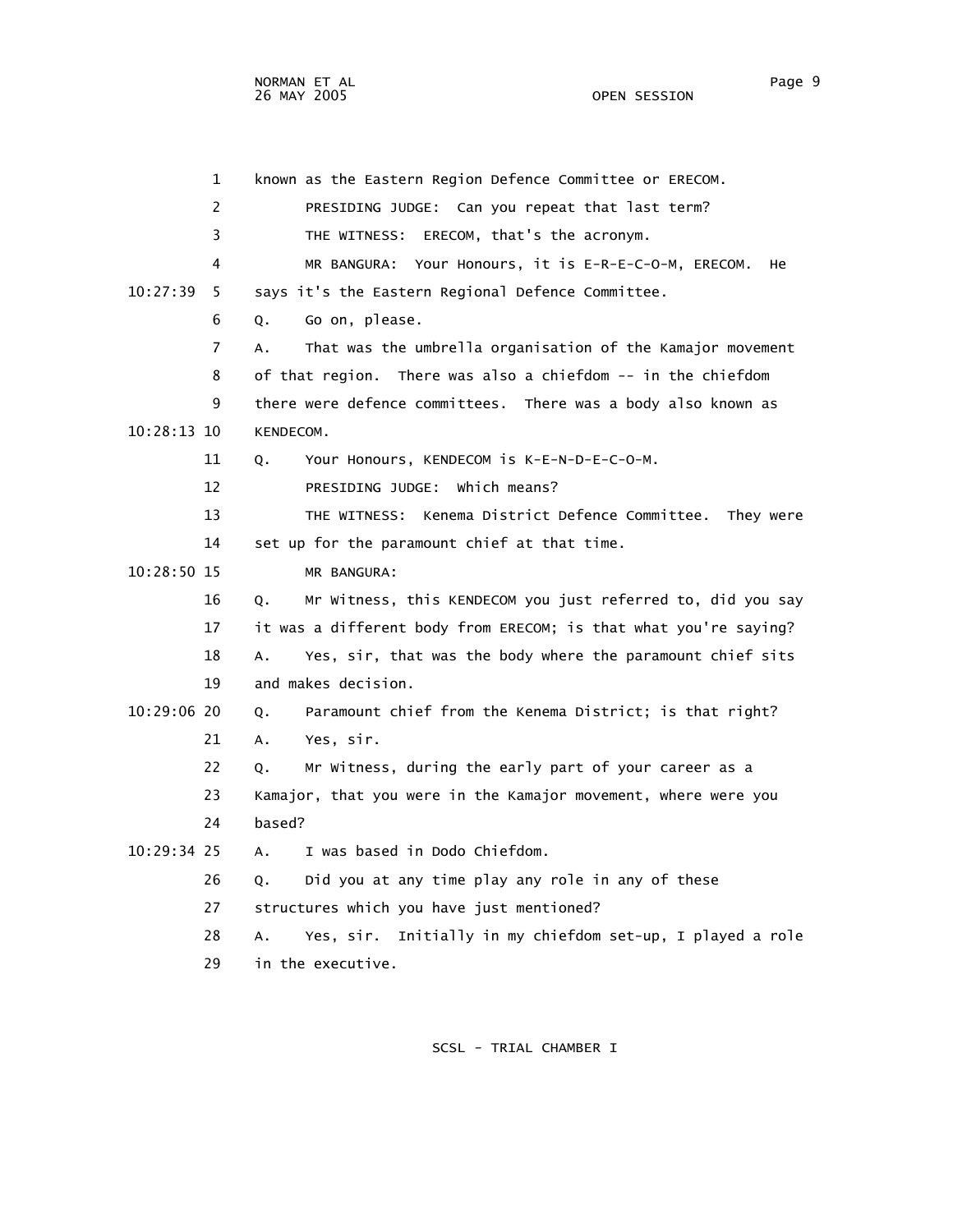NORMAN ET AL Page 10

 1 Q. Mr Witness, do you recall the year 1996? 2 A. Yes, sir. 3 Q. Do you recall whether anything new happened to the Kamajor 4 society -- the Kamajor organisation, as you call it -- in that 10:30:43 5 year? 6 A. Yes, sir. 7 Q. What do you recall? 8 A. Are you referring to the 1996 year? 9 Q. Yes, Mr Witness. 10:31:05 10 A. The Kamajor organisation was now based on societal issues. 11 Q. When you say it was now based on societal issues, what do 12 you mean? 13 A. One needs to be initiated. Good and well-behaved Kamajors 14 were recommended to be in the defence committee and they got 10:31:47 15 initiated into the Kamajor society. 16 Q. You just mentioned initiation by way of becoming a Kamajor 17 in 1996. Who introduced this idea of initiation? 18 A. The RUF initiation was first heard of from Chief Hinga 19 Norman when he went to Kenema and addressed a meeting. That was 10:32:38 20 in 1996. 21 Q. Can you remember the month in 1996 that Hinga Norman went 22 to Kenema? 23 A. In September 1996. 24 Q. Did you know Hinga Norman before this time, Mr Witness 10:33:03 25 this? 26 A. I never knew him before that time. That was my first time 27 of seeing him. 28 Q. At the time that he came to Kenema, do you remember whether 29 he was holding any position anywhere?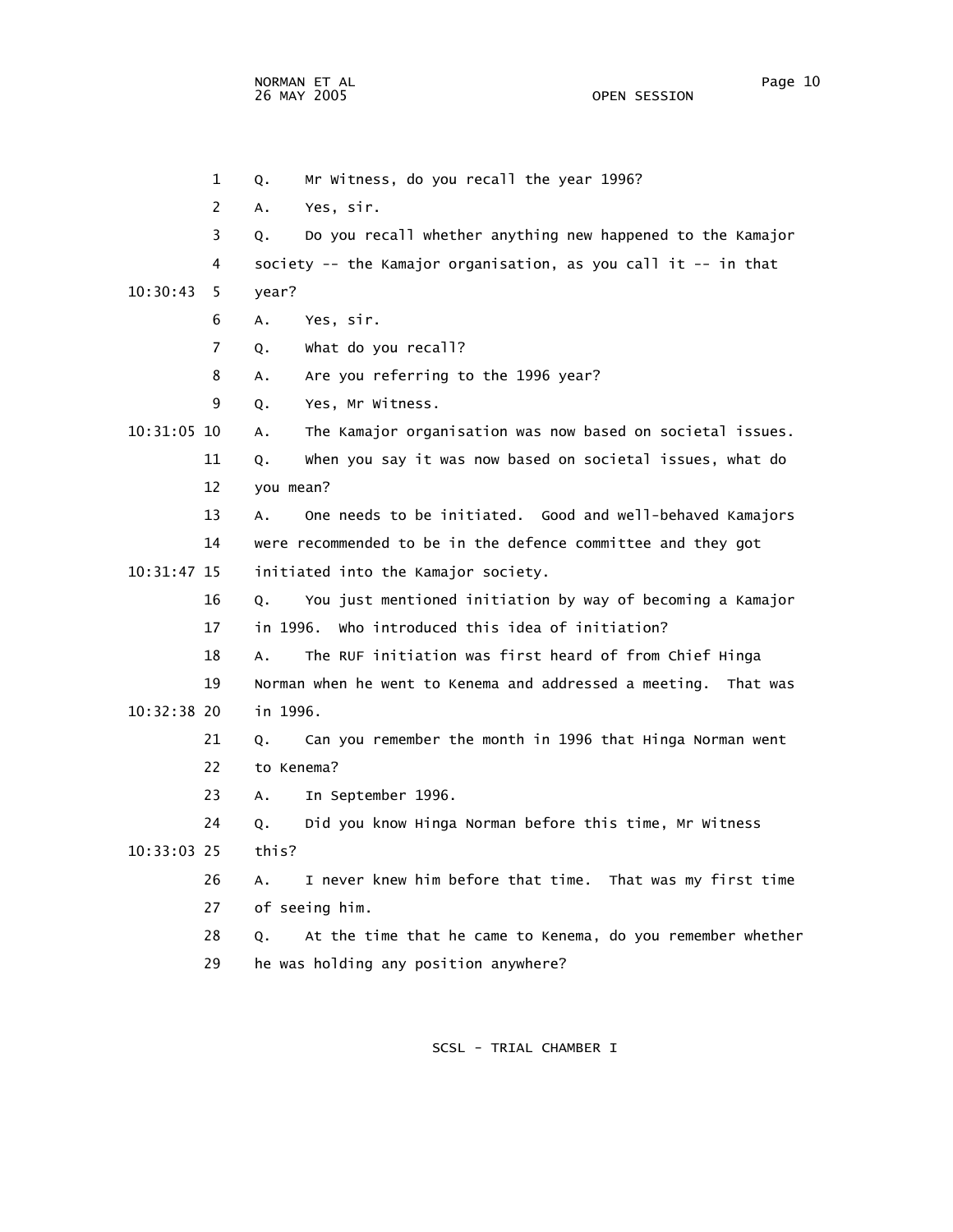1 A. Yes, sir. He was, at that time, the Minister of Internal 2 Affairs and also the Deputy Defence Minister. That was when the 3 SLPP came to power. 4 Q. You mean in the SLPP government? 10:33:53 5 A. Yes. 6 Q. Mr Witness, when Hinga Norman introduced the idea of 7 initiation to you at that meeting in Kenema, what did he say 8 about initiation? 9 A. He said by being initiated one would be protected from 10:34:22 10 bombs and bullets from the enemies. 11 Q. Was the initiation process supposed to have any other 12 benefit for Kamajors? 13 A. Yes, sir, once being initiated, according to him, all of us 14 would belong to a societal group. The Kamajor organisation was 10:34:59 15 now based on society. 16 Q. How was this idea received in Kenema? 17 A. The idea of initiation was overwhelmingly received by all 18 Kamajors in that district. 19 Q. Were any arrangements made as to when initiations would 10:35:36 20 start in Kenema? 21 A. The authorities -- yes, sir -- the authorities -- go over 22 that question again. 23 Q. Were any arrangements made at that meeting as to when 24 initiations would begin -- start in Kenema? 10:36:01 25 A. Yes, sir. After his return, he would send the initiation 26 that would be based in Kenema; that is one late Mualemu Saddam 27 Sheriff. 28 Q. I cannot get you there clearly, Mr Witness. Can you go 29 over that answer again.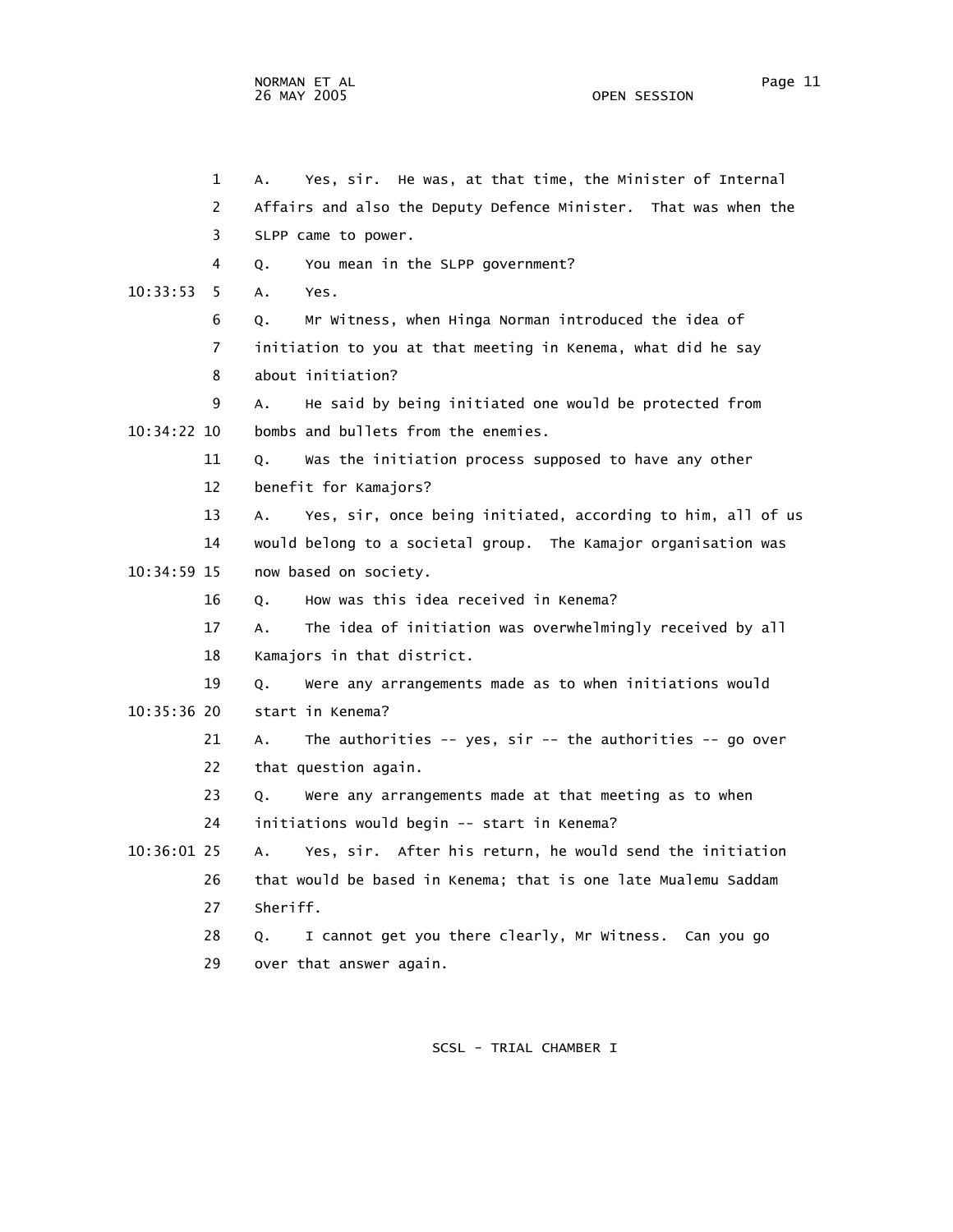1 PRESIDING JUDGE: After his return; who are you talking 2 about? 3 THE WITNESS: Chief Hinga Norman was addressing the 4 gathering in Kenema about the initiation. The time was stated 10:36:28 5 that when he returned, the initiation will -- the initiator will 6 come -- will go and base in Kenema. 7 PRESIDING JUDGE: By return, you mean return back to 8 Kenema, or return back to some other places? What do you mean by 9 "after his return"; return where? 10:36:56 10 THE WITNESS: No, he was addressing this meeting in Kenema. 11 He came from Bo. 12 PRESIDING JUDGE: But in your evidence, you say after his 13 return, do you mean when he returned back to Kenema? 14 THE WITNESS: When he returned back to Bo, then he would 10:37:11 15 send an initiator that would be based in Kenema and begins 16 initiation. 17 MR BANGURA: 18 Q. Who was this person who was designated to start initiations 19 in Kenema? 10:37:24 20 A. Mualemu Saddam Sheriff. 21 Q. Your Honours, Mualemu, M-U-A-L-E-M-U. Saddam, S-A-D-D-A-M. 22 Mr Witness, did initiations in fact start in Kenema? 23 A. Yes, sir. Initiations started when Mualemu Saddam Sheriff 24 went to Kenema in September of that year. 10:38:22 25 Q. Did you yourself get initiated? 26 A. Yes, sir, I was initiated. 27 Q. Now, you earlier informed this Court that to become a 28 Kamajor, you were recommended by authorities in your chiefdom and 29 that was the case for others who wanted to become Kamajors at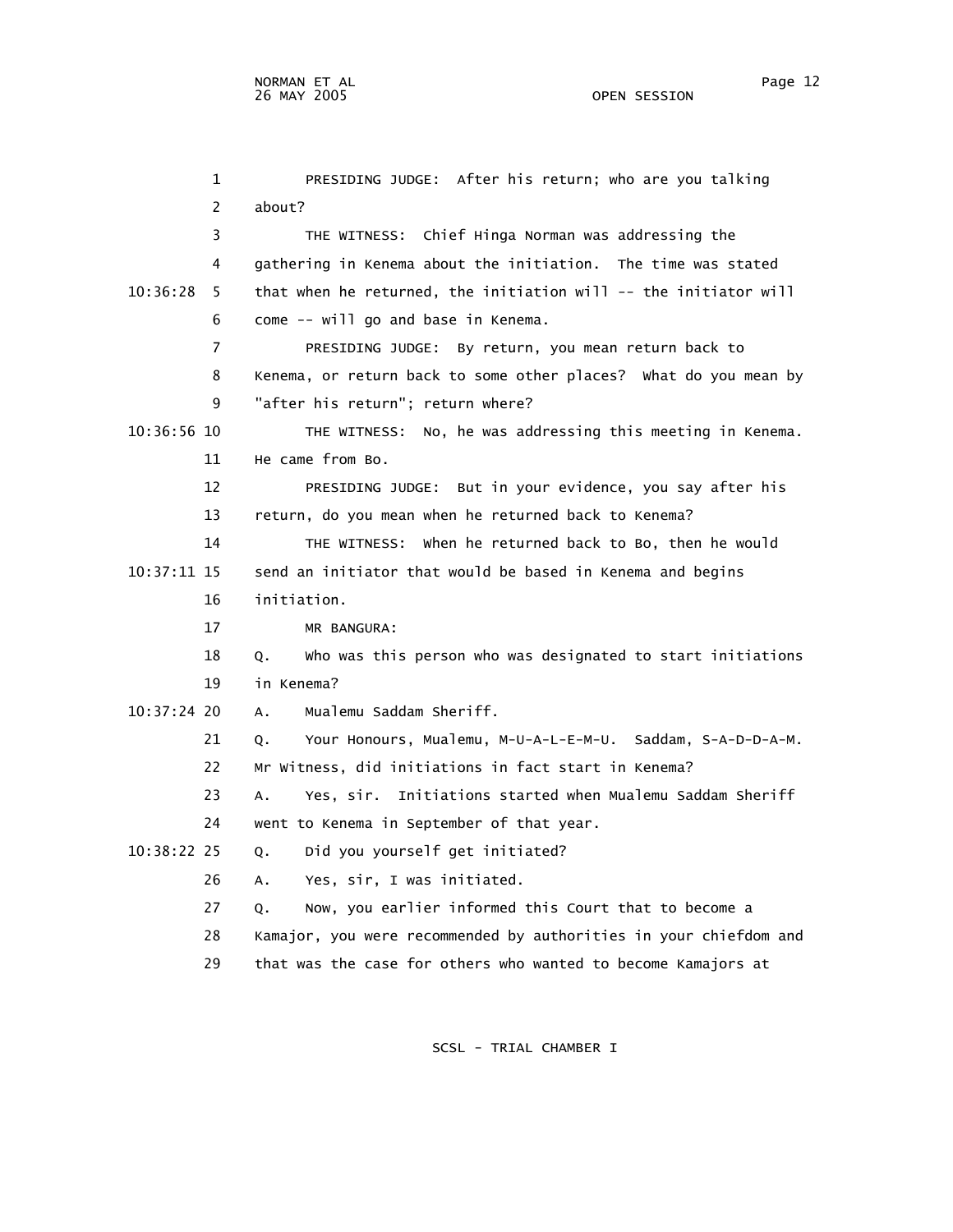|               | 2              | process for persons who intended to become Kamajors? How did      |
|---------------|----------------|-------------------------------------------------------------------|
|               | 3              | they become Kamajors at this stage?                               |
|               | 4              | It was the same procedure: one needed to be recommended by<br>A.  |
| 10:39:13      | 5.             | the authorities of his chiefdom and then the authorities would    |
|               | 6              | raise money and they pay for all those that were recommended to   |
|               | $\overline{7}$ | be initiated. That is good and well-behaved Kamajors; that was    |
|               | 8              | the same procedure.                                               |
|               | 9              | Mr Witness, was there time ever when persons got initiated<br>Q.  |
| 10:39:55 10   |                | who were not recommended by the chiefdom authorities?             |
|               | 11             | Yes, sir, there was a time. A time came when whether they<br>А.   |
|               | 12             | were recommended or not, once you have the money, you would be    |
|               | 13             | initiated by the initiator. That was in October of 1996. That     |
|               | 14             | was the time when that game begun, and --                         |
| 10:40:28 15   |                | why was this the case?<br>Q.                                      |
|               | 16             | The initiator -- the initial initiator was killed in a gun<br>А.  |
|               | 17             | battle between soldiers and Kamajors, that is Mualemu Saddam      |
|               | 18             | Sheriff and Kamara Brima Bangura was elected to be the initiator. |
|               | 19             | In October of that year, that is 1996, people were not            |
| $10:41:01$ 20 |                | recommended as before. So as long as we are having the money to   |
|               | 21             | pay them directly --                                              |
|               | 22             | Slow it a bit, Mr Witness. Yes, continue, please.<br>Q.           |
|               | 23             | As long as we are having the money to pay the initiator<br>А.     |
|               | 24             | directly, you will be initiated. Whether under a particular       |
| 10:41:50 25   |                | chiefdom or not, you would be good to go.                         |
|               | 26             | Would you say, Mr Witness, at this particular time, there<br>Q.   |
|               | 27             | was no vetting of persons to ascertain their character before     |
|               | 28             | they became Kamajors?                                             |
|               | 29             | No, sir.<br>А.                                                    |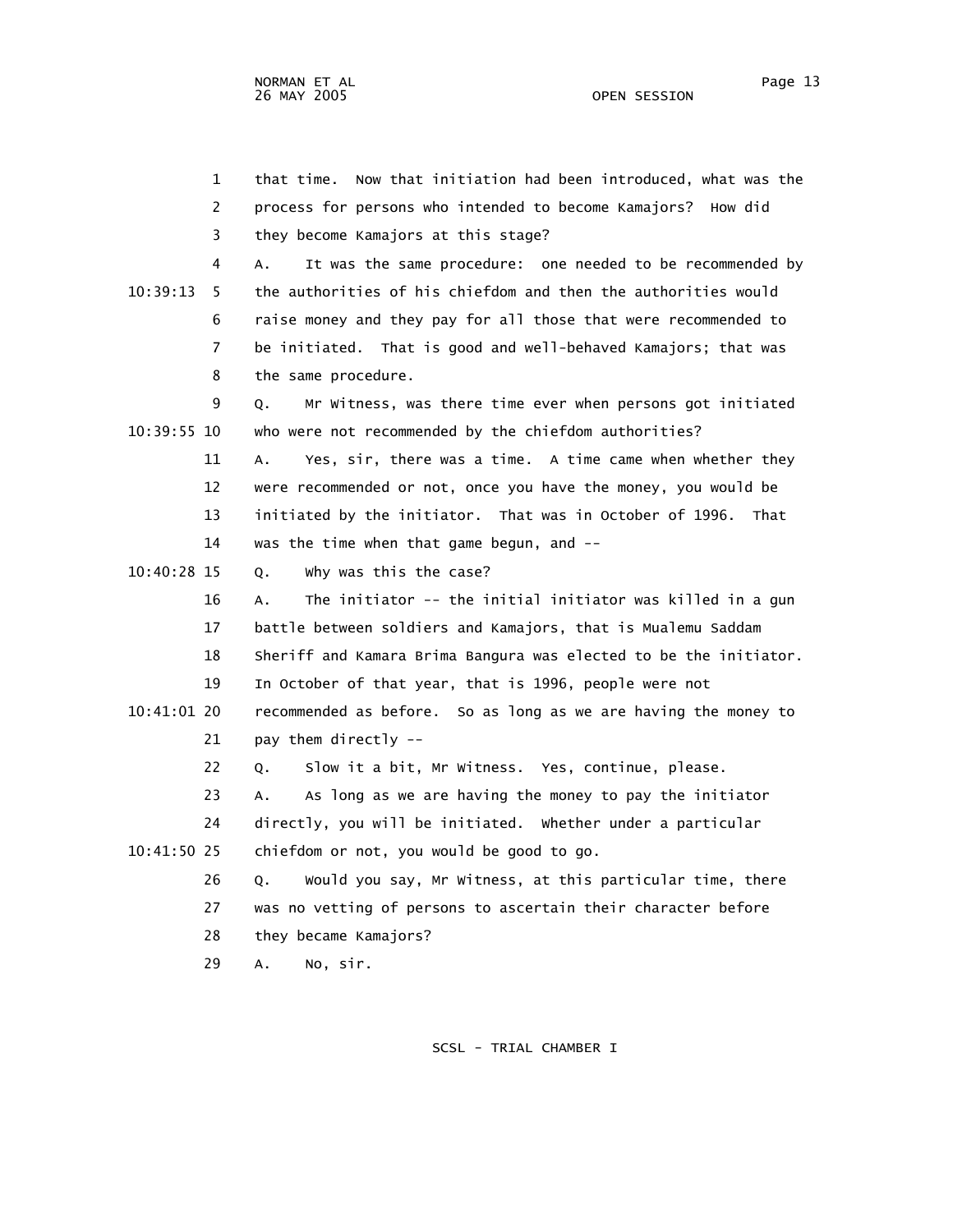| 1             | No, meaning there was no vetting?<br>PRESIDING JUDGE:              |
|---------------|--------------------------------------------------------------------|
| 2             | Yes, I want that clarified.<br>JUDGE THOMPSON:                     |
| 3             | It is confusing.<br>PRESIDING JUDGE:                               |
| 4             | No, meaning what?<br><b>JUDGE THOMPSON:</b>                        |
| 10:42:27<br>5 | No, there was, or no --<br>PRESIDING JUDGE:                        |
| 6             | MR BANGURA:                                                        |
| 7             | Witness, I'm not saying overall, but at this time that you<br>Q.   |
| 8             | have testified there was the practice of people paying money       |
| 9             | directly to the initiator and becoming Kamajors through            |
| 10:42:45 10   | initiation. I was asking you, does it mean there was no vetting    |
| 11            | at all of those persons who paid money directly to the initiator   |
| 12            | in terms of their character? There was no more vetting by          |
| 13            | chiefdom authorities; was that the case?                           |
| 14            | They were not in fact asked whether they were coming from<br>A.    |
| 10:43:06 15   | one chiefdom or not. Once they have the money, I mean, they go     |
| 16            | through.                                                           |
| 17            | Can you tell this Court whether this practice did have any<br>Q.   |
| 18            | effect on the society in terms of discipline?                      |
| 19            | What sort of practice do you mean?<br>A.                           |
| 10:43:32 20   | This new idea of Kamajors paying directly to the initiators<br>Q.  |
| 21            | and becoming Kamajors without recommendation?                      |
| 22            | Was it having?<br>Α.                                               |
| 23            | Did it have an effect on discipline among Kamajors?<br>Q.          |
| 24            | Yes, sir, discipline became a hard thing to do at that<br>А.       |
| 10:43:52 25   | point.                                                             |
| 26            | Mr Witness, you have talked about a new system of<br>Q.            |
| 27            | initiation introduced by Mr Hinga Norman into the society.<br>What |
| 28            | did the Kamajor look like at this time? What did the society       |
| 29            | look like? You now had a new idea about initiation as against      |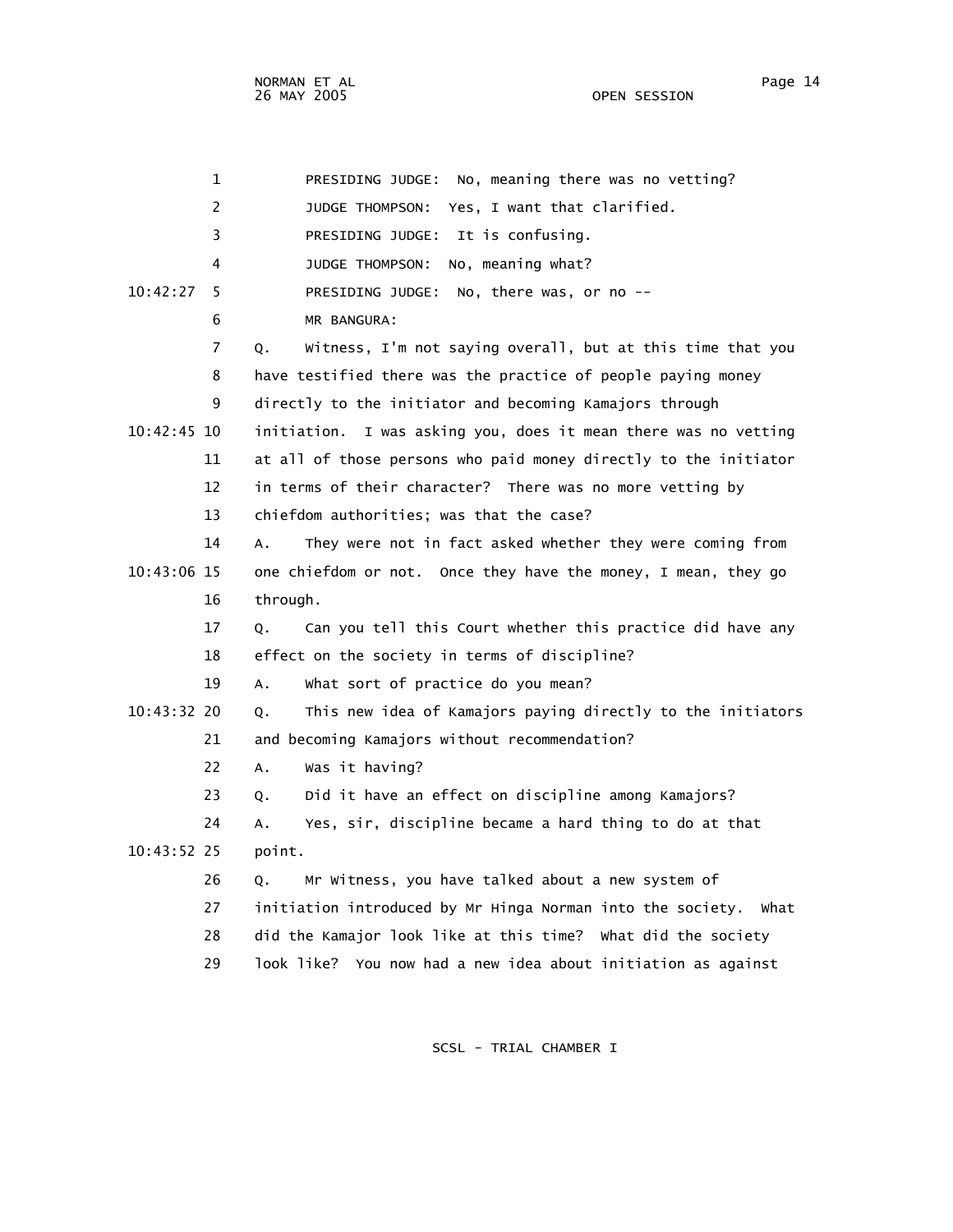1 what it was before. 2 A. Now, at this time, the Kamajor issue -- the organisation 3 was now a national issue. The organisation was now being 4 controlled by Chief Hinga Norman, being that he was the Minister 10:44:55 5 of Internal Affairs and Deputy Minister of Defence. So it was 6 now a national issue and the defence committee were slowly dying 7 down. 8 Q. About this time, Mr Witness, were you deployed anywhere? 9 A. Yes, sir. 10:45:30 10 Q. Where? 11 A. I've now moved to Kenema to play a role in the executive of 12 the district set-up. 13 Q. Mr Witness, do you recall the AFRC coup that took place in 14 1997? 10:46:07 15 A. You mean the May 25 coup? 16 Q. Yes, Mr Witness? 17 A. Yes, sir. 18 Q. You recall that event? 19 A. Yes, sir. 10:46:21 20 Q. To your knowledge, Mr witness, what became the military 21 situation in and around the country after this coup? 22 A. At that time, the SLPP government was overthrown by the 23 SLA. The government went into exile in Guinea. The SLA formed a 24 government and called that government the AFRC. They called the 10:47:13 25 RUF rebels from the bush to join them, which they did. 26 Q. Yes, please. 27 A. And the Kamajors that were fighting in the interests of the 28 ousted government now in exile in Guinea went underground; they 29 went to the bushes.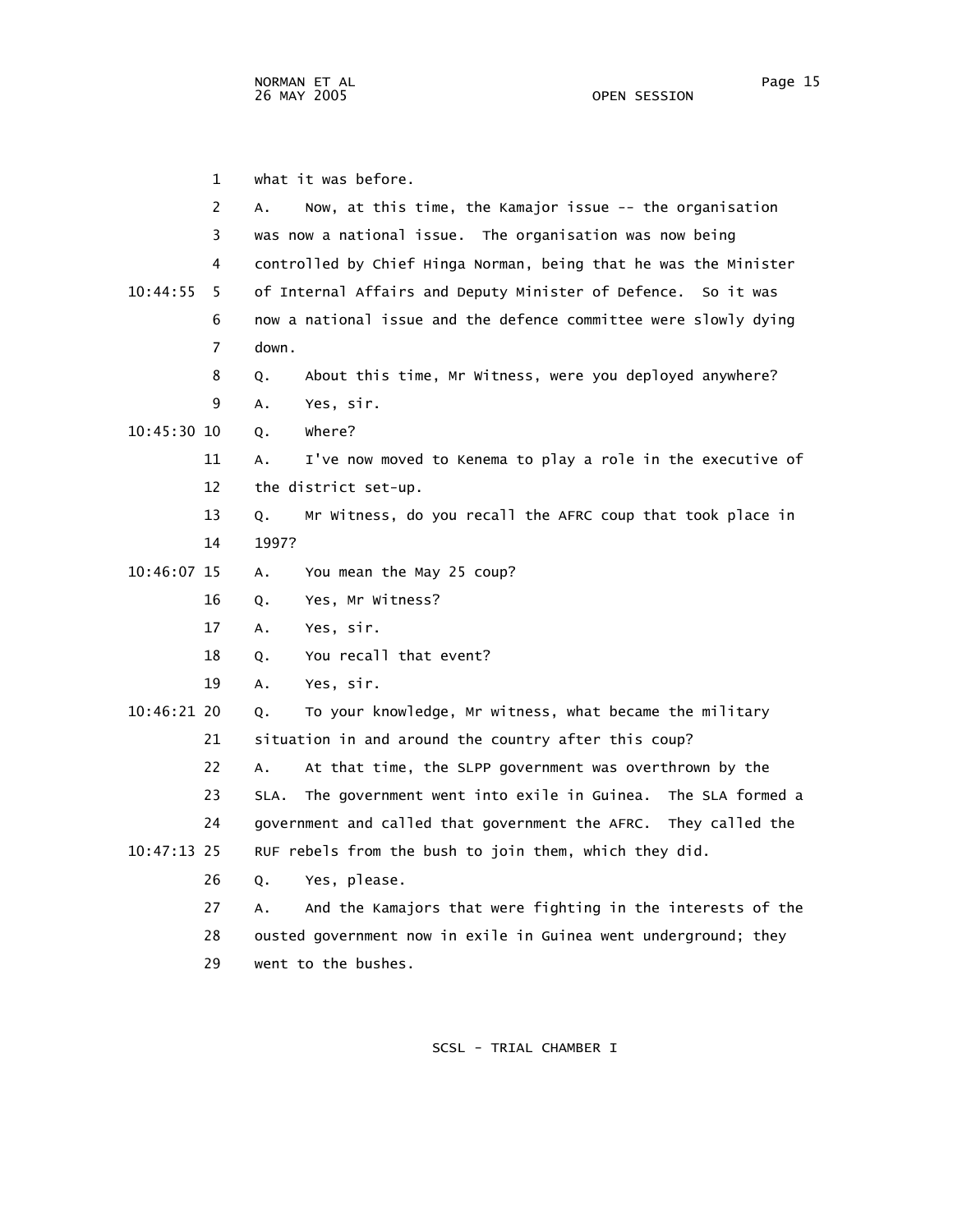1 Q. In effect, Mr Witness, the Kamajors were not able to 2 function normally at this time; is that correct? 3 A. Yes, sir, we were not functioning as before. The Kamajors 4 took to the bushes. 10:48:17 5 Q. Were Kamajors at any point after the coup able to assemble 6 anywhere? 7 A. Yes, sir. After the coup there was an announcement made 8 over the BBC radio programme known as Focus On Africa. 9 Q. What was the purport of that announcement? 10:48:59 10 A. That all Kamajors should assemble at Gendema in the Pujehun 11 District. 12 Q. Gendema is J-E-N-D-E-M-A. 13 A. As that call was made by Eddie Massallay. 14 Q. Massallay is M-A-S-S-A-L-L-A-Y. Let me ask you, 10:49:43 15 Mr Witness, after the coup occurred, did you continue to stay in 16 Kenema? 17 A. No, sir. We returned to our villages. 18 Q. In effect, you went to your chiefdom; is that correct? 19 A. Yes, sir. 10:50:09 20 Q. As a result of this call by Eddie Massallay, do you know 21 whether, in fact, Kamajors assembled at Gendema? 22 A. Yes, sir. Kamajors were assembled at Gendema. We, in our 23 own chiefdom, reacted by sending about 100 men with arms to

- 24 converge at Gendema. That group was led by Orinko Musa.
- 10:51:17 25 Q. Mr Witness, apart from Gendema where, because of the call 26 by Massallay Kamajors converged, do you know of any other parts 27 of the country where Kamajors assembled after the coup?
	- 28 A. Yes, sir. Of course, we that remained when those people
	- 29 left for Gendema, we deployed at Panguma, Dodo, Kangama Gorama,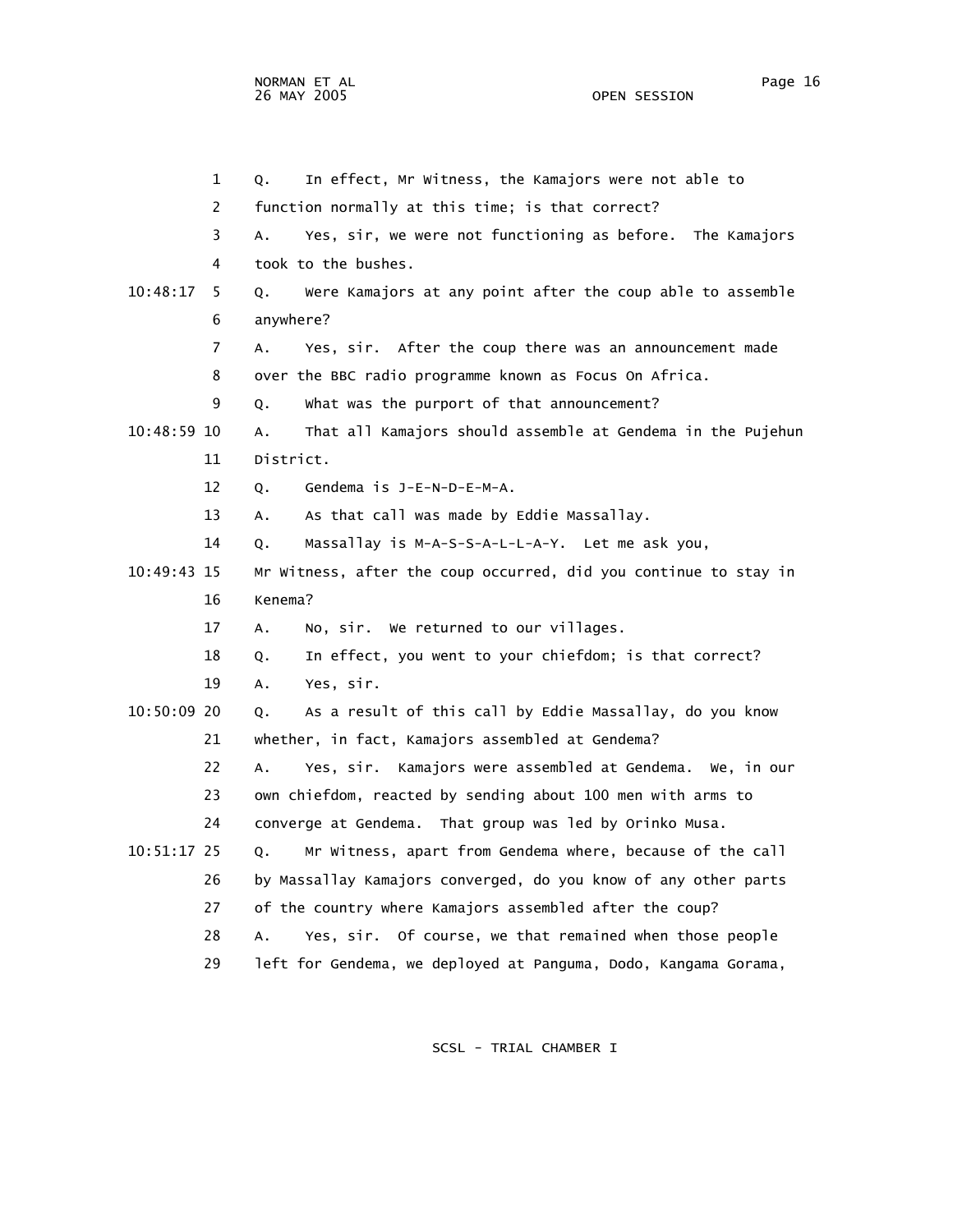1 Falawandor. 2 MR BANGURA: Your Honours, I will go through the spellings 3 separately. Panguma is P-A-N-G-U-M-A; Dodo is D-O-D-O; Kangama 4 is K-A-N-G-A-M-A; Gorama is G-O-R-A-M-A. Kangama Gorama is one 10:52:26 5 word, one name. Falawandor is F-A-L-A-W-A-N-D-O-R. 6 Q. Mr Witness, can you describe the situation in your area at 7 this time? You sent some of your men to Gendema where there was 8 a call for them to assemble, but you had also, in your area, 9 converged at certain points. Can you describe what was the 10:53:11 10 situation in your area about this time? 11 A. Yes, sir. At that time the civilians around the chiefdom 12 in nearby chiefdoms have moved down to Dodo to seek refuge. The 13 Kamajors then converged at Dodo. 14 Q. Dodo Chiefdom is just next to Lower Bambara Chiefdom; is 10:54:15 15 that correct? 16 A. Yes. 17 Q. Your Honours, Lower Bambara is B-A-M-B-A-R-A. And the town 18 of Tongo is in Lower Bambara Chiefdom; is that correct? 19 A. Yes, sir. 10:54:29 20 Q. Can you tell this Court what was the situation in Tongo at 21 that time? 22 A. Yes, sir. 23 Q. Yes, please go on. 24 A. The AFRC have occupied Tongo -- 10:54:56 25 Q. They had occupied Tongo? 26 A. Tongo. 27 Q. Right. 28 A. They were mining diamonds and the junta, AFRC and RUF were

29 using Tongo as a base to attack other neighbouring chiefdoms in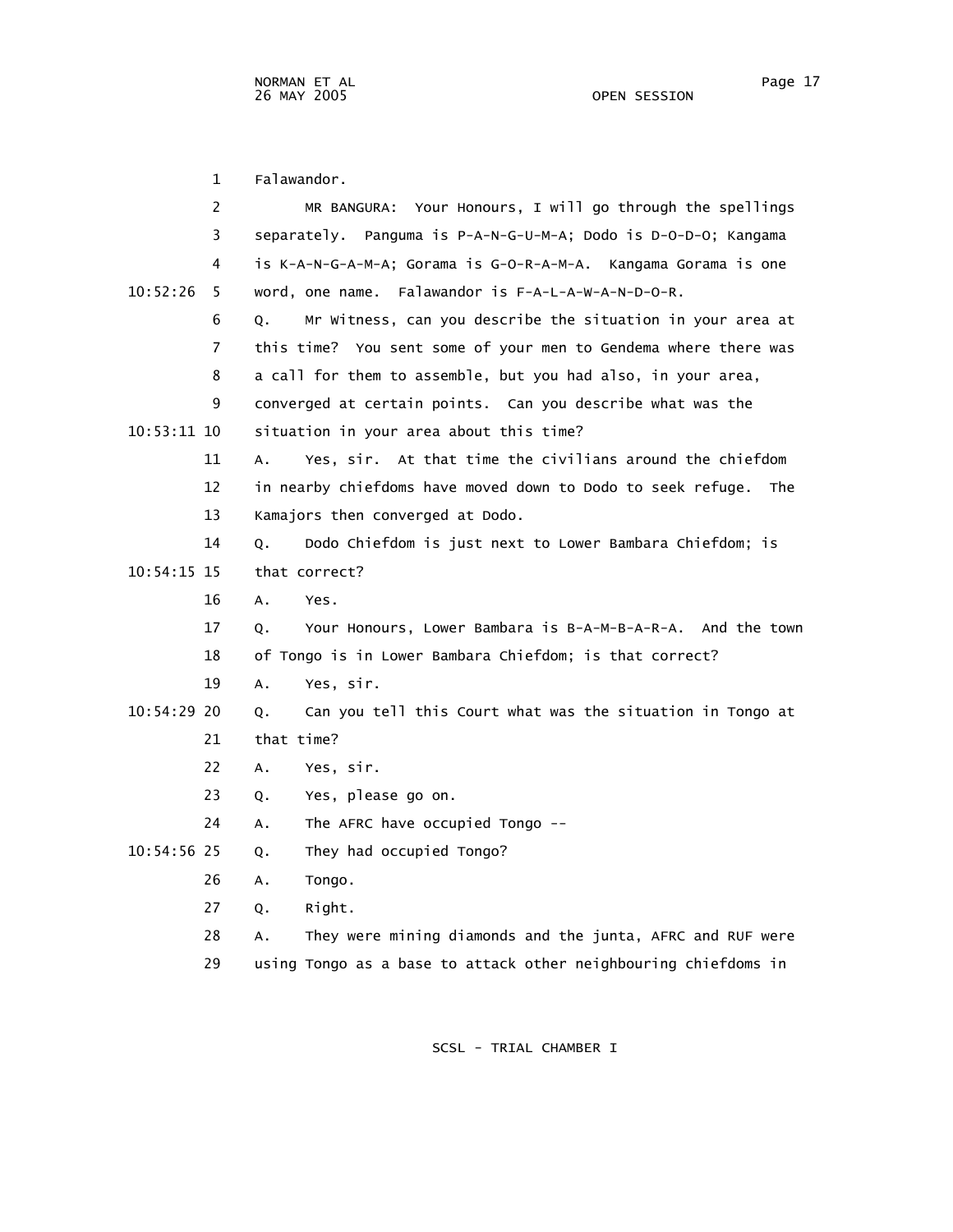1 that area. 2 Q. Mr Witness, just for the purposes of clarity, you were 3 based in Panguma and Dodo at this time; is that correct? 4 A. Yes, sir. 10:55:47 5 Q. How far is the distance from Tongo to Panguma first? 6 A. It's approximately five miles. 7 Q. What about the distance between Tongo and Dodo? 8 A. It's likely about 10 miles. 9 Q. You have just said that Kamajors were using -- sorry, not 10:56:36 10 Kamajors, the AFRC were using Tongo as a base to launch attacks 11 on your positions. Were there in fact clashes between the 12 Kamajors and the junta forces and the AFRC? 13 A. Yes, sir, there were clashes between -- go over that again, 14 sir. 10:57:00 15 Q. Were there in fact clashes between the two forces. You 16 said that the AFRC were in Tongo, they were based in Tongo. 17 A. Correct. 18 Q. And they were using Tongo as a base to attack your 19 positions; is that correct? 10:57:13 20 A. Yes, sir. 21 Q. My question is were there any clashes between your group 22 and the AFRC? 23 A. Yes, sir, there were several clashes in places like Talama, 24 Panguma, Dodo, Falawandor and Kangama. 10:57:56 25 Q. Did Kamajors try to take Tongo back at this point at all? 26 A. Yes, sir. 27 Q. Were you at this stage successful at all? 28 A. No, sir, it was difficult.

29 Q. Can you describe how this situation which you've just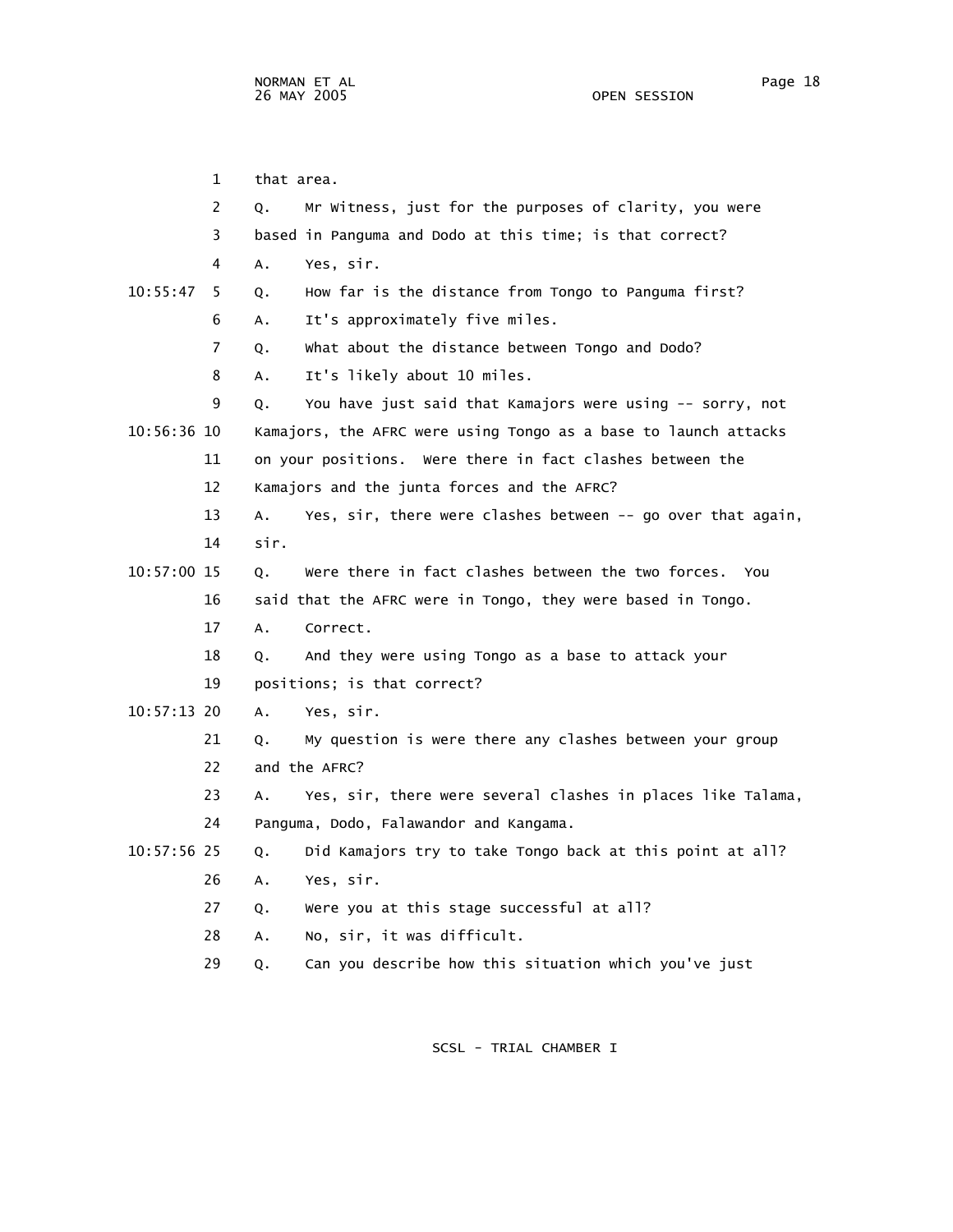|             | $\mathbf 1$    | explained affected civilian lives in that area about this time?      |
|-------------|----------------|----------------------------------------------------------------------|
|             | 2              | Yes, sir. Civilians, of course were in a state of dilemma;<br>А.     |
|             | 3              | they didn't know where to belong, whether to the AFRC side or the    |
|             | 4              | Kamajor side.                                                        |
| 10:59:01    | 5              | MR BANGURA: Your Honour, I notice this witness has his               |
|             | 6              | hand up.                                                             |
|             | $\overline{7}$ | PRESIDING JUDGE: Yes, Mr Witness.                                    |
|             | 8              | I want to ease myself.<br>THE WITNESS:                               |
|             | 9              | PRESIDING JUDGE: Very well. The Court will adjourn for               |
| 10:59:11 10 |                | five minutes.                                                        |
|             | 11             | [Break taken at 10.57 a.m.]                                          |
|             | 12             | [HN260505B-JM]                                                       |
|             | 13             | [On resuming at $11.09$ a.m.]                                        |
|             | 14             | PRESIDING JUDGE: Yes.                                                |
| 11:09:44 15 |                | MR BANGURA: Thank you, Your Honour.                                  |
|             | 16             | Mr Witness, you have mentioned earlier that there were<br>Q.         |
|             | 17             | clashes between the Kamajors and the AFRC forces. How were the       |
|             | 18             | Kamajors able to get arms and ammunition at this time? How were      |
|             | 19             | you able to fight these encounters?                                  |
| 11:10:15 20 |                | Before the coup, we were having our shotgun rifles,<br>$A_{\bullet}$ |
|             | 21             | machetes, and the AK rifles we got from the -- out of fighting       |
|             | 22             | with the RUF rebels and also out of the fighting between the         |
|             | 23             | Kamajors and the SLA in Kenema. So all these rifles were with us     |
|             | 24             | when we took to the bushes. For the shotgun rifles, it was the       |
| 11:11:05 25 |                | civilian that they were raising money to afford us shotgun           |
|             | 26             | cartridges.                                                          |
|             | 27             | Apart from these stock of arms which you had from various<br>Q.      |
|             | 28             | sources, did you, while you were now facing attacks from the         |
|             | 29             | junta in your area, did you get any further supply of arms at all    |
|             |                |                                                                      |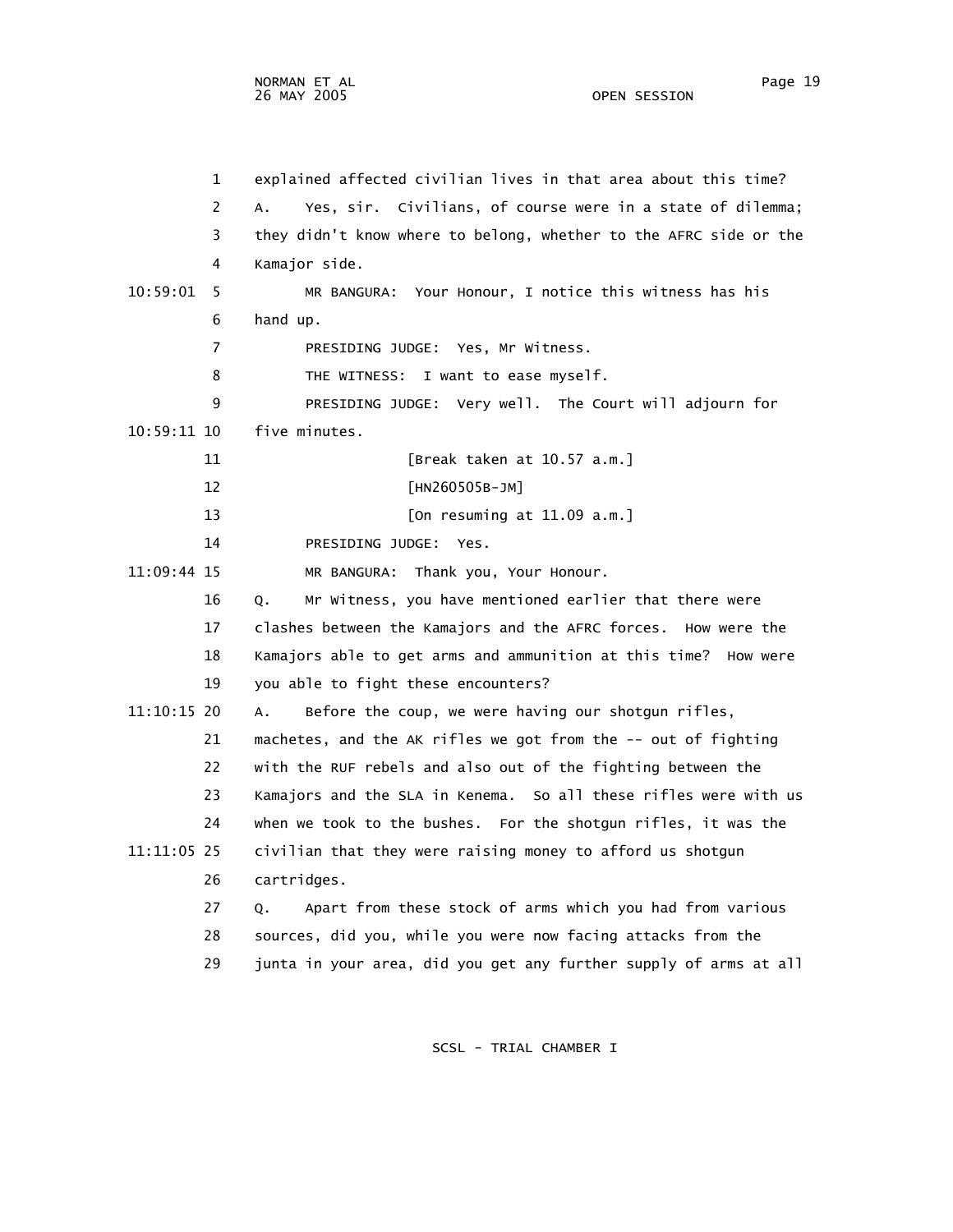1 from any source?

| 2             | Yes, sir. The Kamajors who went to Gendema returned later<br>А.   |
|---------------|-------------------------------------------------------------------|
| 3             | on with a good quantity of arms and ammunitions, including RPG    |
| 4             | bombs, mortars, tear-gas canisters, AK-47, G-3, 60-millimetre     |
| 11:12:16<br>5 | mortars and bombs. That was the additional arms and ammunition    |
| 6             | we got when these men returned from Gendema as they said          |
| 7             | Chief Norman has given us these ammunitions to continue fighting. |
| 8             | So they indicated that -- told you that Norman, Hinga<br>Q.       |
| 9             | Norman, gave them these weapons, these arms and ammunition, for   |
| 11:12:52 10   | your area, for the Kamajors in your area. Is that correct?        |
| 11            | Yes, sir.<br>А.                                                   |
| 12            | Apart from the weapons, arms and ammunition, that were<br>О.      |
| 13            | brought by these -- your colleagues, did you receive any message  |
| 14            | at all from Gendema?                                              |
| 11:13:14 15   | Yes, sir. These guys who returned told us in a meeting<br>Α.      |
| 16            | that Chief Norman has given us these arms and ammunition, only    |
| 17            | that all those chiefs who are not in favour of the Kamajors       |
| 18            | should be killed.                                                 |
| 19            | when you say "all those chiefs" --<br>Q.                          |
| 11:13:47 20   | Chiefs who are not in support of the Kamajors should be<br>А.     |
| 21            | killed.                                                           |
| 22            | -- you mean the local-authority chiefs?<br>Q.                     |
| 23            | The local authorities.<br>А.                                      |
| 24            | Okay, thank you.<br>Q.                                            |
| 11:13:58 25   | And that civilian collaborators, those who are sympathising<br>А. |
| 26            | with the AFRC/RUF rebel should also be killed. And the paramount  |
| 27            | chiefs who are not in favour of the Kamajors should also be       |
| 28            | killed and that --                                                |
| 29            | Could the witness just slow down a bit.<br>JUDGE THOMPSON:        |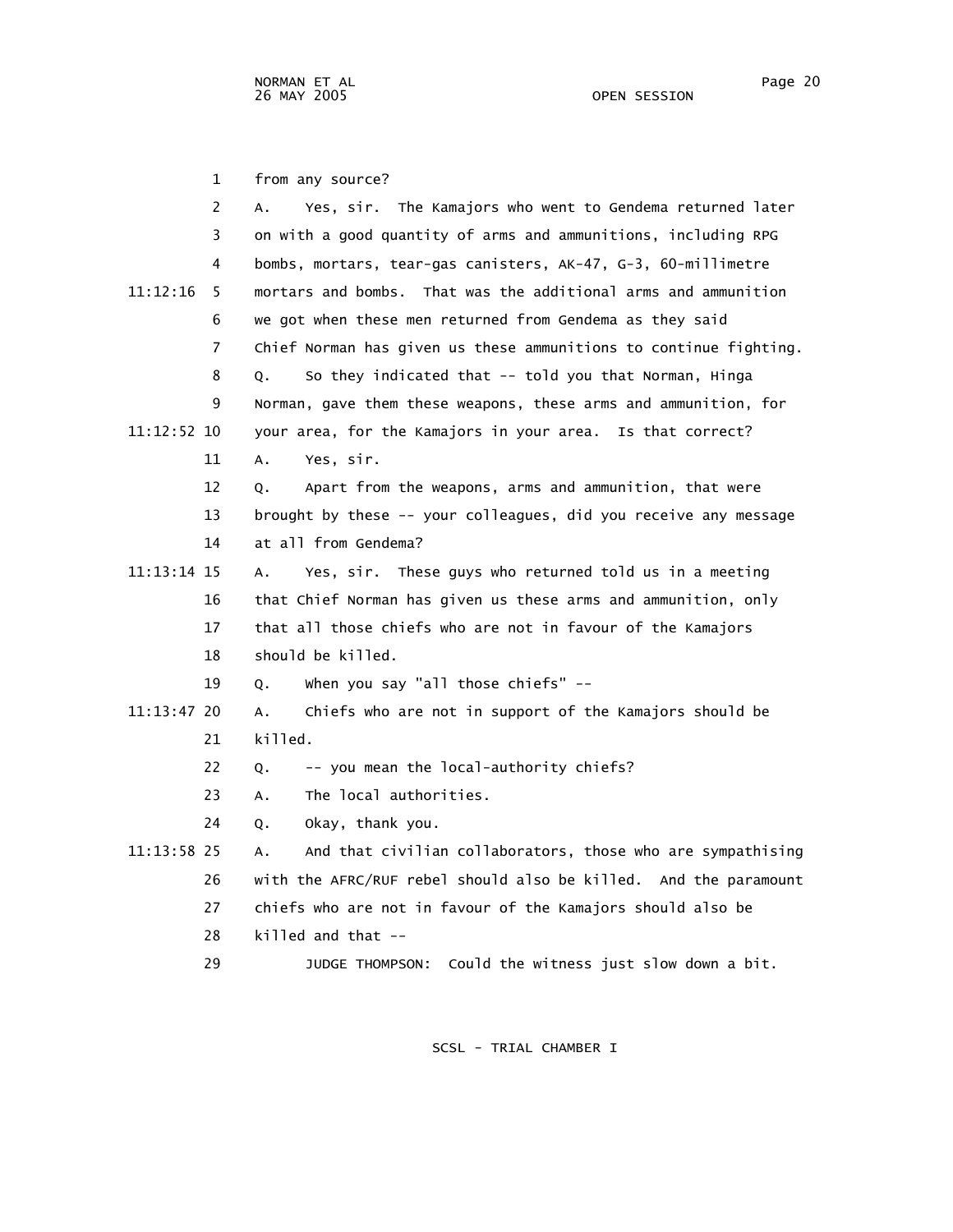1 MR BANGURA: I was just going to do that. 2 Q. Mr Witness, could you just slow down, please, and take it 3 one after the other. 4 JUDGE THOMPSON: I am at "collaborators." 11:14:39 5 MR BANGURA: 6 Q. Can you take it back from the "collaborators." You said 7 that Hinga Norman had sent a message about what to do with 8 civilians known to be collaborators. 9 A. Civilian collaborators should also be killed or treated as 11:14:58 10 enemies. 11 Q. Yes, Mr Witness. 12 A. And that after retaking power from -- after taking power 13 from the -- 14 JUDGE ITOE: What of the paramount chiefs? There was a 11:15:28 15 mention of paramount chiefs as well. 16 MR BANGURA: 17 Q. Mr Witness, you had also mentioned paramount chiefs. 18 A. Paramount chiefs who were not in support of the Kamajors 19 but are sympathising with the AFRC/RUF should also be killed. 11:15:45 20 Q. Mr Witness -- 21 JUDGE ITOE: Please wait. 22 MR BANGURA: 23 Q. Mr Witness, this is just for clarification and tidiness. 24 You earlier said "chiefs" were to be killed who were not in 11:16:25 25 support of the Kamajors, and then later you said paramount 26 chiefs. 27 JUDGE THOMPSON: He said local authority chiefs. 28 MR BANGURA: Local authority chiefs. 29 JUDGE THOMPSON: So they are distinct from --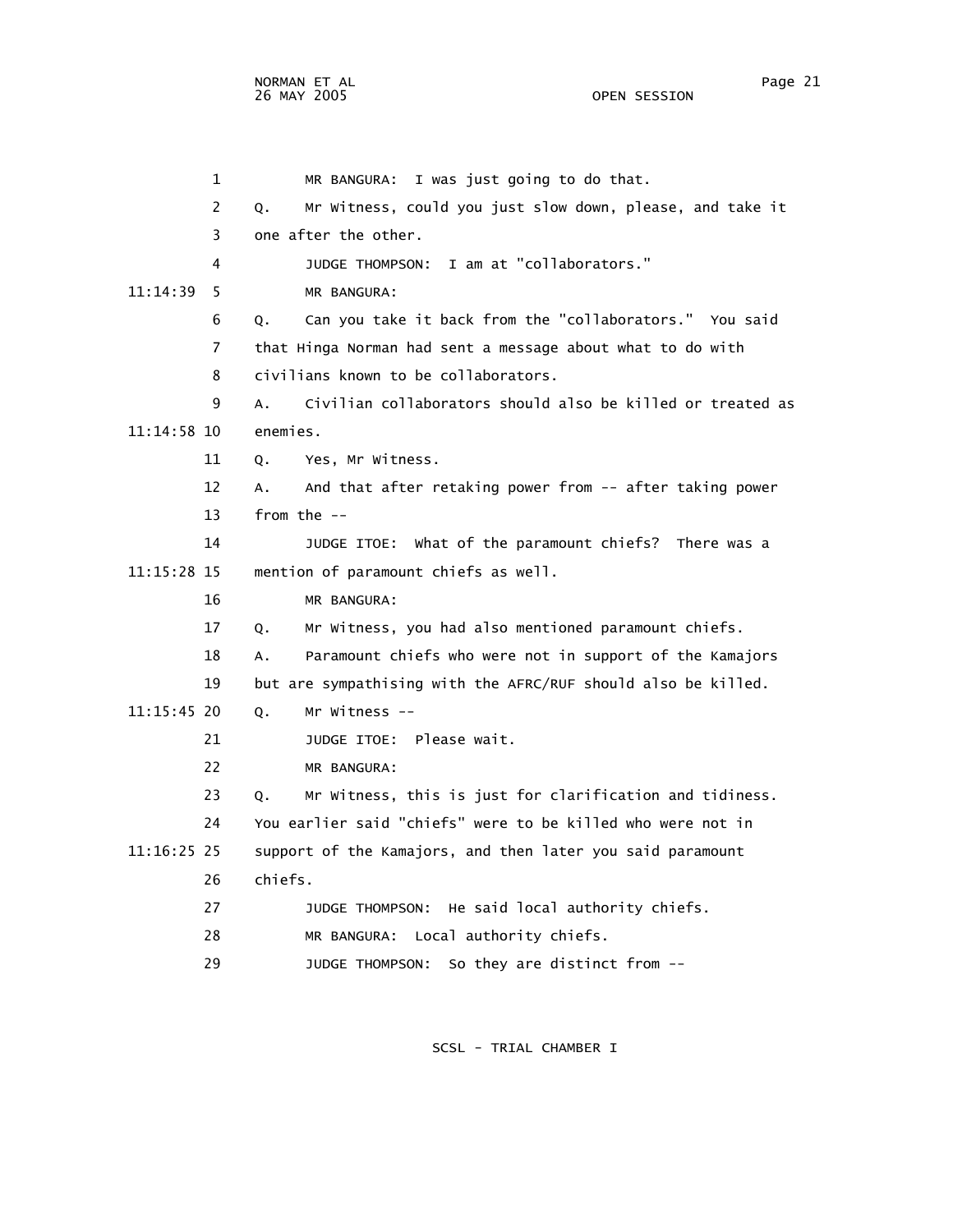1 MR BANGURA: I was just seeking that clarification from 2 him. 3 Q. Are we talking about two different set of chiefs when you 4 also mentioned paramount chiefs? Are there two different types 11:16:49 5 of chiefs that you're talking about? 6 A. Yes, sir. You have the town chief. Those are the local 7 chiefs in suburban communities. 8 Q. Thank you. Mr Witness, you were going to say something 9 else actually before I asked for the clarification about chiefs. 11:17:14 10 Did you get any further message? Were you told anything else? 11 A. Yes. In addition to all what I have said was that if we 12 fight hard and liberate the countries -- this country, we will 13 rule it for three years before handing it over to the Kabbah 14 administration. 11:17:46 15 Q. Mr Witness, what would you say was the attitude of the 16 Kamajors towards civilians about this time, having regard to 17 these orders which Hinga Norman -- this message which had been 18 passed on to you from Hinga Norman? What was the attitude of 19 Kamajors towards civilians? 11:18:23 20 A. Well, after getting all this message, civilians that were 21 suspected of being collaborating with the RUF/AFRC, especially 22 those living in the same town, in Tongo, with the AFRC when 23 caught were being killed. 24 Q. Are there any particular examples that you know of? 11:19:00 25 A. Yes, sir. There was a lad that was travelling from Tongo 26 to Panguma. 27 Q. Did you say a lad? 28 A. A lad, a boy, a small boy.

29 Q. Yes, please.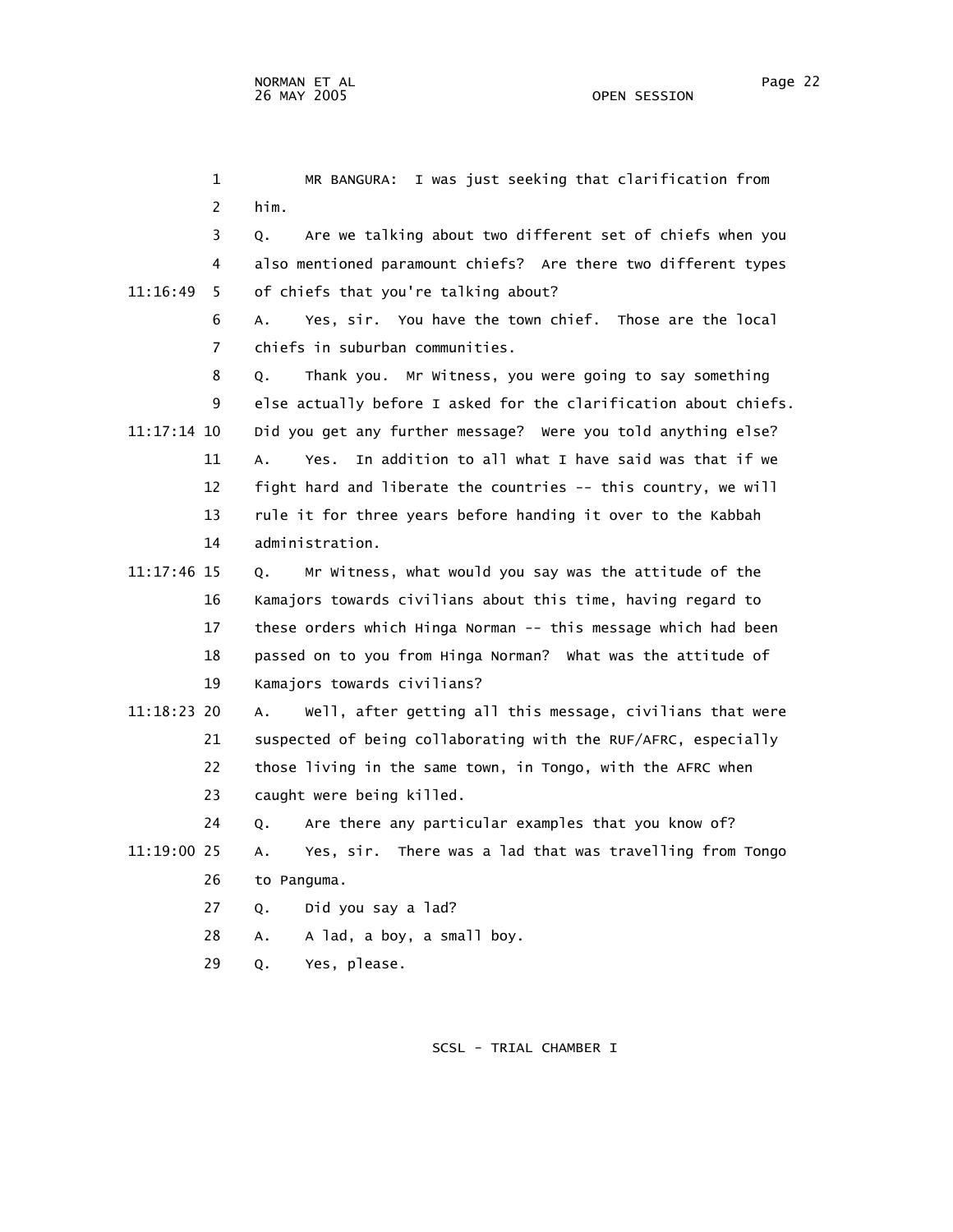NORMAN ET AL Page 23 Page 23 Page 23 Page 23 Page 23 Page 23 Page 23 Page 23 Page 23 Page 23 Page 23 Page 23 Page 23 26 MAY 2005 OPEN SESSION

| 1              | He was travelling on foot from Tongo to Panguma.<br>А.<br>He was  |
|----------------|-------------------------------------------------------------------|
| $\overline{2}$ | caught by Kamajors and was butchered because he was coming from a |
| 3              | rebel-held territory.                                             |
| 4              | Did you yourself witness this incident?<br>Q.                     |
| 11:19:57<br>5. | Yes, sir.<br>А.                                                   |
| 6              | Any other examples?<br>0.                                         |
| $\overline{7}$ | Yes, sir. Around Tongo, the vicinity of Tongo, palm wine<br>А.    |
| 8              | tappers were also killed because they were living in the same     |
| 9              | area with the RUF, Tongo.                                         |
| 11:20:40 10    | MR BANGURA: Your Honours, palm wine tappers,                      |
| 11             | $T-A-P-P-E-R-S.$                                                  |
| 12             | PRESIDING JUDGE: This is palm wine tappers, yes, sir.             |
| 13             | MR BANGURA:                                                       |
| 14             | Did you witness any of these incidents?<br>Q.                     |
| 11:21:05 15    | About the tappers, I got first-hand information from the<br>А.    |
| 16             | commanders that were patrolling. It was only the lad, the issue   |
| 17             | of the lad wherein the lad was killed that I witnessed.           |
| 18             | Mr Witness, you said also that Hinga Norman had given<br>Q.       |
| 19             | orders that chiefs, paramount chiefs, who were not in support of  |
| 11:21:57 20    | Kamajors were to be killed. Do you know of any particular         |
| 21             | instance in which these orders were carried out?                  |
| 22             | Yes, sir.<br>А.                                                   |
| 23             | The killing of the paramount chief at that time of Dama<br>Q.     |
| 24             | Chiefdom, Chief Dassama.                                          |
| 11:22:18 25    | MR BANGURA: Dama is D-A-M-A, Your Honours, and Dassama,           |
| 26             | D-A-S-S-A-M-A. That's the name of the chief, Dassama.             |
| 27             | Paramount chief.<br>THE WITNESS:                                  |
| 28             | MR BANGURA:                                                       |
| 29             | How did you come to know about the killing of this<br>Q.          |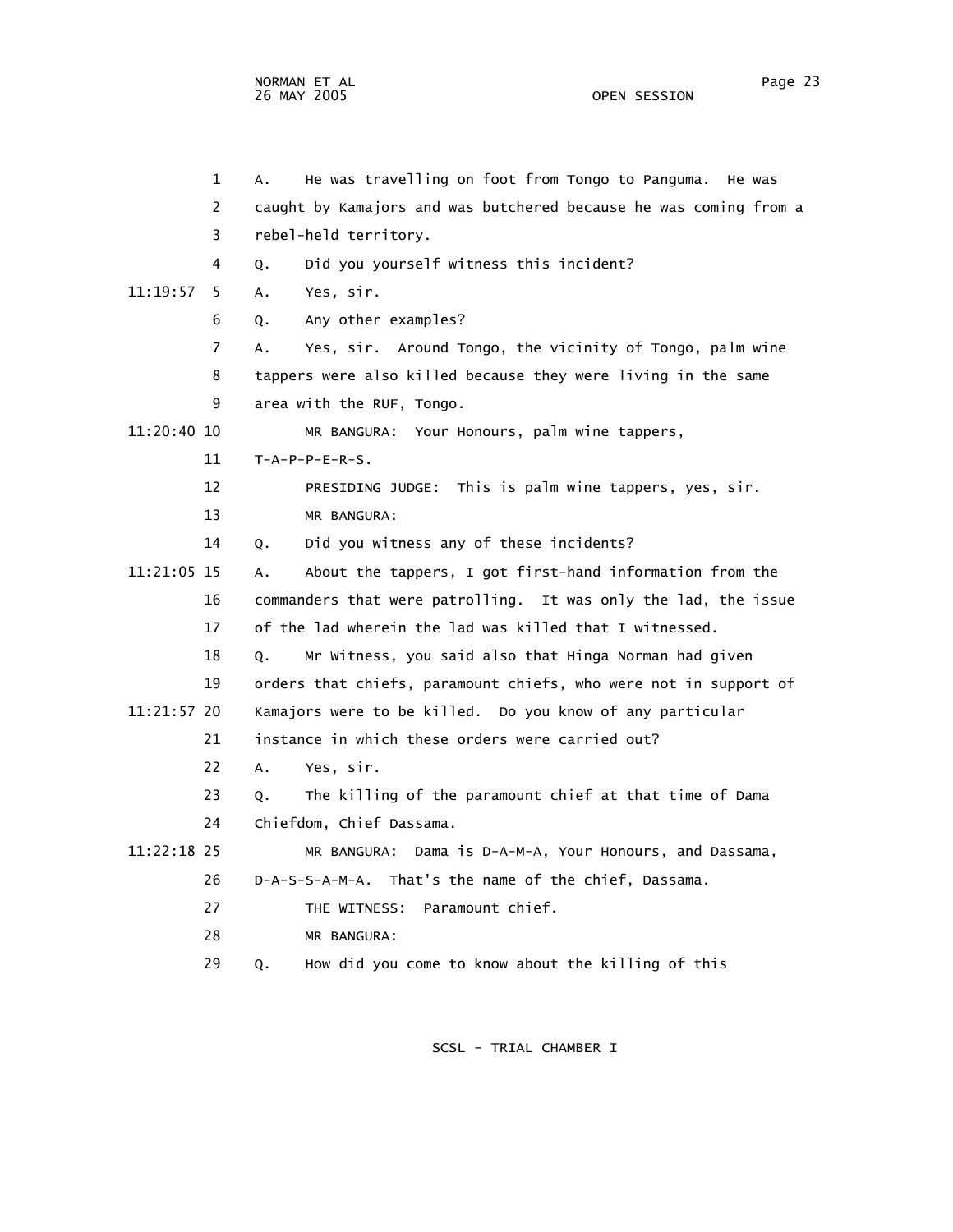1 paramount chief? 2 A. That was said by those people who returned from Gendema. 3 The hundred people we sent to Gendema to reinforce 4 Eddie Massallay's group. They returned with those messages and 11:23:11 5 instructions or orders. 6 Q. Mr Witness, did you at any time leave your area to go 7 anywhere else in this period? 8 A. Yes, sir. 9 JUDGE THOMPSON: Can you clarify this: Did he say -- about 11:23:34 10 the killing of Paramount Chief Dassama from those hundred people 11 whom they had sent to -- 12 MR BANGURA: Gendema. 13 JUDGE THOMPSON: Gendema? That's what he said? 14 MR BANGURA: Yes, Your Honour. 11:23:49 15 JUDGE THOMPSON: Right. Thank you. 16 MR BANGURA: 17 Q. Mr Witness, you just answered that you at some point left 18 your area to go somewhere. Where did you go to? 19 A. We left our area for Base Zero, Talia Yawbeko. 11:24:11 20 Q. When was this? 21 A. That was in November 1997. 22 Q. What was the purpose of this trip to Talia? 23 A. We were going to request more arms and ammunitions from 24 Chief Norman as the supply we had was drastically reduced. 11:24:45 25 Q. Can you describe the composition of the force that -- the 26 group that went to Base Zero? 27 A. It was about 100 men -- about 100 Kamajors that were led by 28 Orinko Musa Junisa. And I was also part of that group.

29 MR BANGURA: Your Honours, Junisa is J-U-N-I-S-A,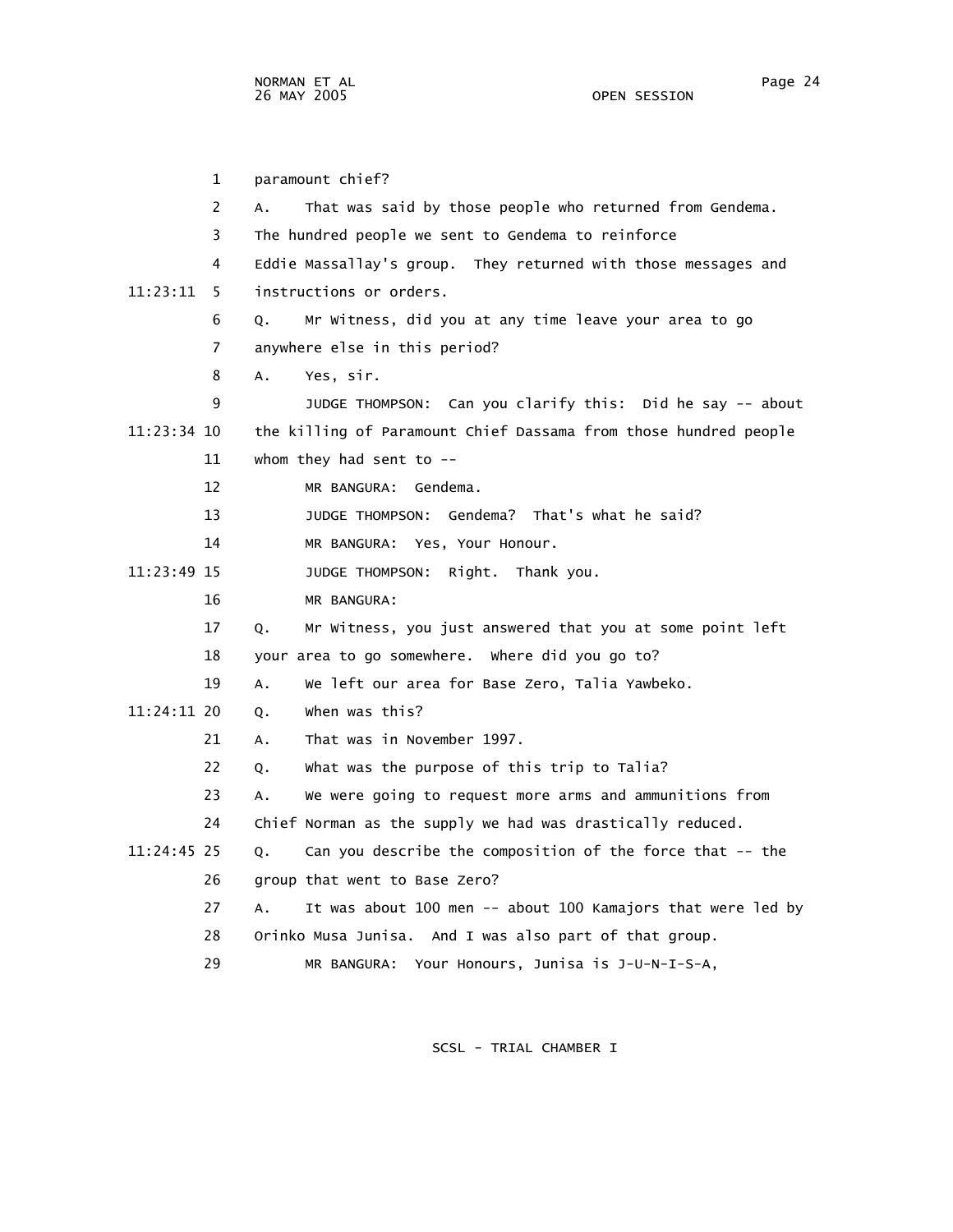| $\mathbf{1}$  | Musa Junisa.                                                                  |
|---------------|-------------------------------------------------------------------------------|
| 2             | How did you travel to Base Zero?<br>Q.                                        |
| 3             | We travelled on foot through some carefully selected routes<br>А.             |
| 4             | bypassing RUF/AFRC-held positions.                                            |
| 11:25:57<br>5 | And how long did this journey last?<br>Q.                                     |
| 6             | That journey lasted for four days.<br>А.                                      |
| 7             | Now, before you left your area, what was the situation<br>Q.                  |
| 8             | regarding -- what was the security situation there by the time                |
| 9             | you left? You were going to seek arms -- more arms. But what                  |
| 11:26:26 10   | was the situation as you left?                                                |
| 11            | Well, out of the hit-and-run skirmishes, we were able to<br>A.                |
| 12            | besiege Tongo, and we left it like that. And then we went away.               |
| 13            | Please tell us what happened at Base Zero when you arrived.<br>Q <sub>1</sub> |
| 14            | who did you find there?                                                       |
| 11:27:34 15   | when we arrived at Base Zero at night, we went to a house<br>A.               |
| 16            | where they said Hinga Norman was lodging. He was not there, but               |
| 17            | Moinina Fofana received us. He received us warmly after                       |
| 18            | introducing ourselves to him.                                                 |
| 19            | Did he say anything about Hinga Norman --<br>Q.                               |
| 11:28:05 20   | Yes, sir. He told us Hinga Norman has gone to Liberia, and<br>А.              |
| 21            | he's in charge whenever Chief Norman is away. Thereafter, we                  |
| 22            | told him the purpose of our visit, and then we hand him over a                |
| 23            | written situation report from Tongo and the environs from where               |
| 24            | we were coming from.                                                          |
| 11:28:45 25   | Mr Witness, you will have to slow down a bit.<br>Q.                           |
| 26            | Α.<br>okay.                                                                   |
| 27            | PRESIDING JUDGE: Just go back slightly. You told Fofana                       |
| 28            | the purpose of your visit to Base Zero?                                       |
| 29            | THE WITNESS: Yes, sir.                                                        |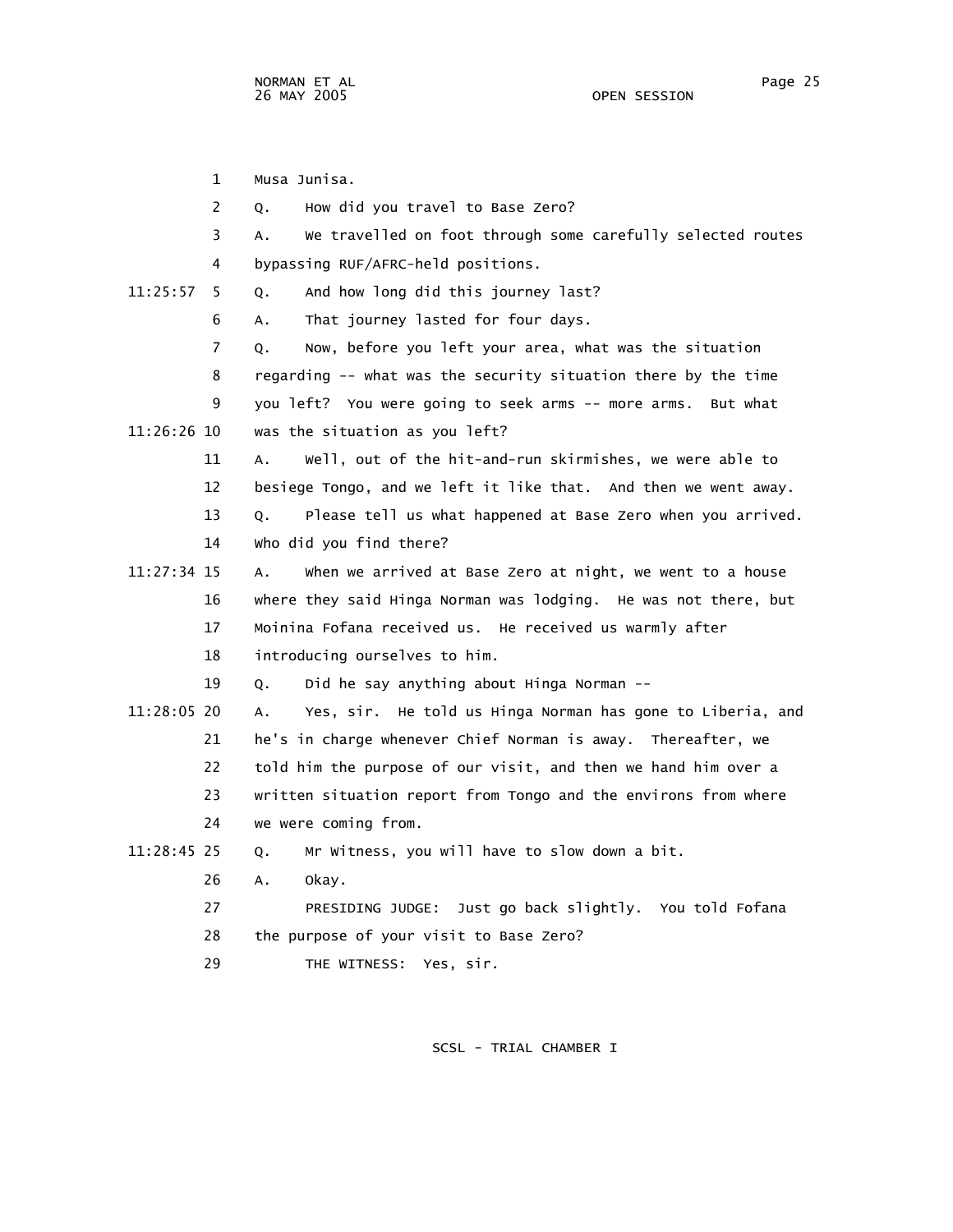| 1              |       | MR BANGURA:                                                     |
|----------------|-------|-----------------------------------------------------------------|
| $\overline{2}$ | Q.    | Take it from there. Take it back.                               |
| 3              | А.    | He was the one we met, Moinina Fofana. We told him the          |
| 4              |       | purpose of our visit. Of course, he received us in good faith,  |
| 11:29:35<br>5  |       | and we handed him over a written situation report from the area |
| 6              |       | we're coming from.                                              |
| $\overline{7}$ | Q.    | You mean you handed over to him?                                |
| 8              | Α.    | Yes, sir.                                                       |
| 9              | Q.    | A written situation report?                                     |
| 11:30:07 10    | А.    | Yes, sir.                                                       |
| 11             | Q.    | Now, Mr Witness, before this time, had you met Moinina          |
| 12             |       | Fofana before at all?                                           |
| 13             | Α.    | No, sir. That was my first time of meeting with him.            |
| 14             | Q.    | Did Moinina Fofana introduce you to anybody else?               |
| 11:30:37 15    | Α.    | Yes, sir. The next morning, he took us to Allieu Kondewa        |
| 16             |       | and introduced us to -- he introduced us to him, and he also    |
| 17             |       | received us in good faith. From there, we returned to where we  |
| 18             |       | stayed for the night.                                           |
| 19             | Q.    | You say you were introduced to Allieu Kondewa. What was he      |
| 11:31:15 20    |       | introduced to you as?                                           |
| 21             | Α.    | In turn, he was also introduced to us as the chief of all       |
| 22             |       | the initiators, the high priest. He is the chief of all the     |
| 23             |       | initiators in Sierra Leone.                                     |
| 24             | Q.    | And was this your first time of meeting Allieu Kondewa as       |
| 11:31:37 25    | we11? |                                                                 |
| 26             | Α.    | Yes, sir. That was my first time of meeting him.                |
| 27             | Q.    | Did Hinga Norman eventually come?                               |
| 28             | А.    | Yes, sir. He returned after two days from Liberia.<br>He was    |
| 29             |       | brought by helicopter.                                          |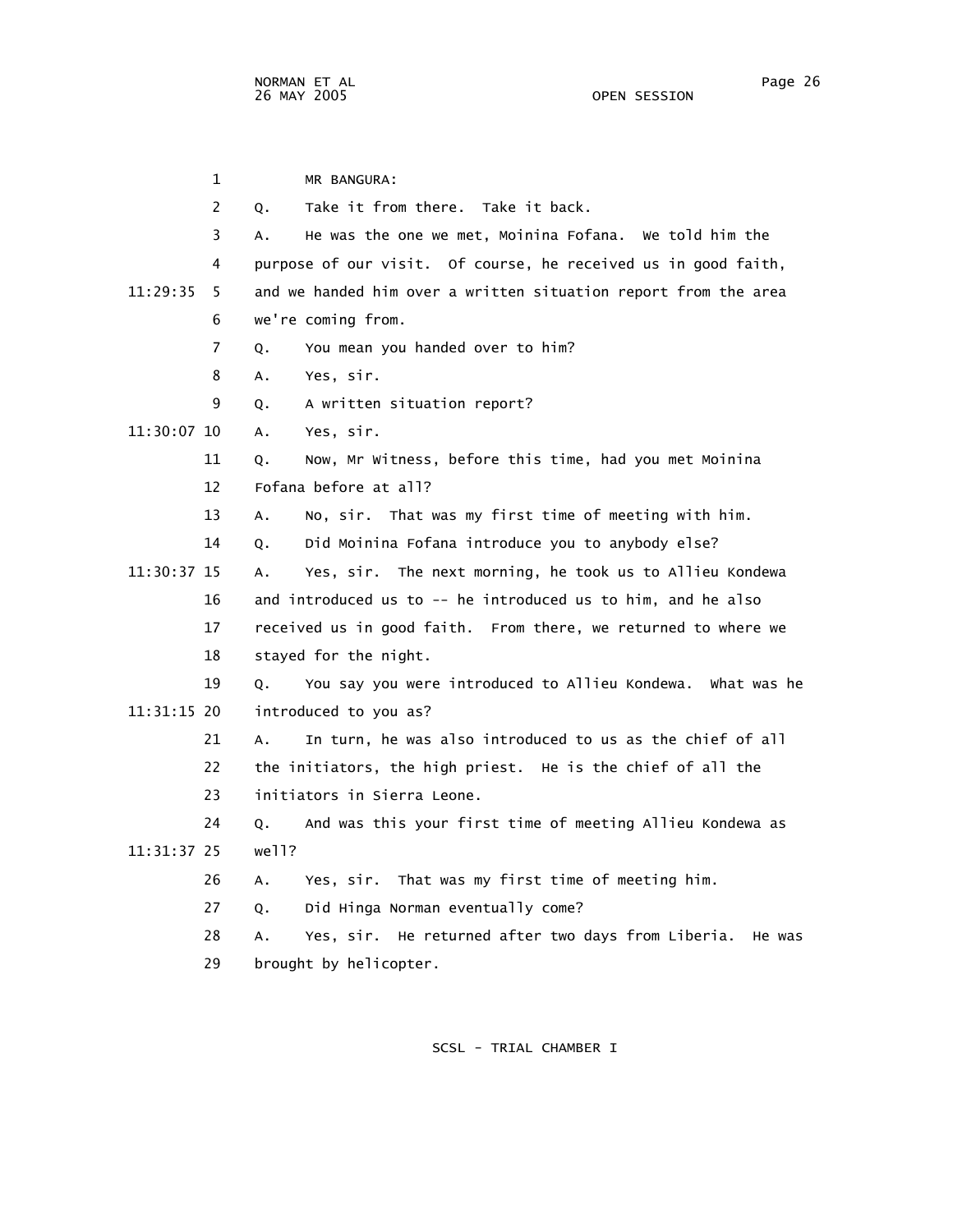NORMAN ET AL Page 27

1 Q. Did you meet with him when he came?

 2 A. Yes, sir. We met with him that evening. We introduced 3 ourselves and told him the purpose of our visit, and when Fofana 4 brought the situation report. 11:32:39 5 Q. Now, this situation report which you are talking about, who 6 prepared it? 7 A. I prepared it. 8 Q. Where did you prepare it? 9 A. In our chiefdom. 11:32:55 10 Q. What was the intention behind preparation of this report? 11 Why did you prepare it? 12 A. To inform Chief Norman about the way the war is being 13 pursued by us in our area. 14 MR BANGURA: Your Honours, at this time I would like to 11:33:33 15 show the witness a copy of that report. Copies have been made 16 available to my colleagues on the other side, and I believe for 17 the Bench as well. 18 PRESIDING JUDGE: Very well. 19 Mr Walker. 11:34:37 20 Do you want to show it to the witness for identification 21 and then tender it as an exhibit? What's the purpose of -- 22 MR BANGURA: Your Honour, it's for purposes of tendering as 23 an exhibit. 24 PRESIDING JUDGE: That's fine. 11:34:50 25 MR BANGURA: 26 Q. Mr Witness, is this the document that you just referred to 27 just now as the situation report that you prepared? 28 A. Yes, sir. This one dated 16th November 1997. 29 Q. Mr Witness, I would just like to refer you to --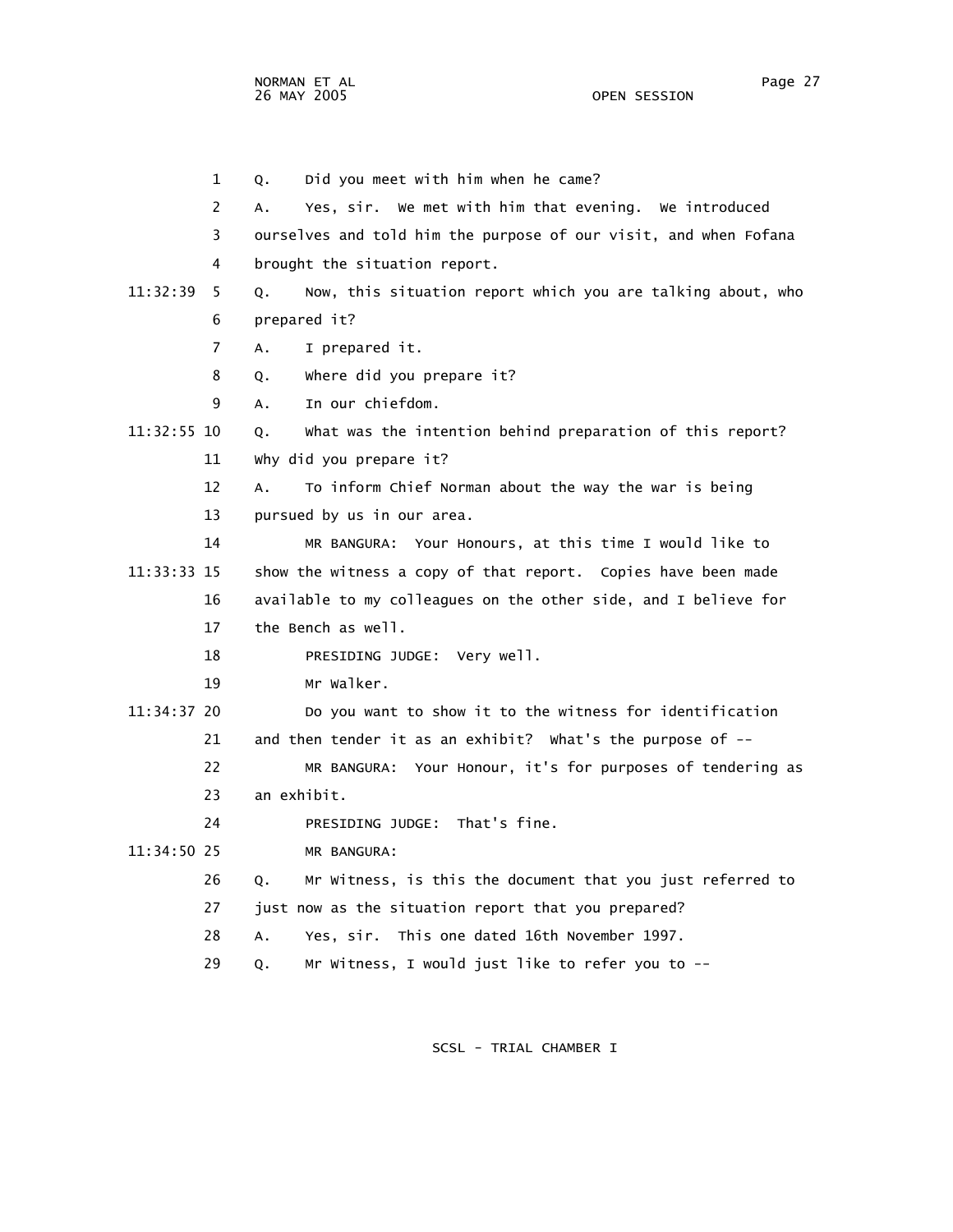1 JUDGE THOMPSON: Just a minute, just a minute. He says he 2 sees a document here which he recognises to be a report -- 3 MR BANGURA: A situation report which he prepared. 4 JUDGE THOMPSON: -- which he prepared. 11:35:34 5 MR BANGURA: Yes. 6 JUDGE THOMPSON: Did he give the date of preparation? 7 MR BANGURA: Yes, Your Honour. 8 Q. Mr Witness, this document was prepared on what date? 9 A. On the 16th of November 1997. 11:35:49 10 MR BANGURA: 1997, Your Honour. It actually has a date, 11 but he says it was prepared on that date. 12 JUDGE THOMPSON: It's not yet in evidence. 13 Go ahead, counsel. 14 MR BANGURA: Thank you. 11:36:01 15 Q. Mr Witness, I would like you to turn to -- the pages are 16 not numbered, but I would like you to turn to the fifth page of 17 that document. 18 PRESIDING JUDGE: This document has -- 19 JUDGE THOMPSON: Can you try and see if we can establish a 11:36:27 20 little more of the foundation. If you're going to tender it, and 21 the document, I reckon, when it is tendered in evidence, it 22 speaks for itself, of course without prejudice to whether you 23 want to examine on some aspects of it. But wouldn't we know 24 whether he signed it and if we can just have the foundation 11:36:52 25 properly established, because it is his -- he's the author of it. 26 MR BANGURA: Yes, Your Honour. I appreciate that. I'll go 27 even further into laying foundation, Your Honour.

> 28 PRESIDING JUDGE: Before we do, if I may, Mr Prosecutor, on 29 the Defence side, have you received a copy of the document in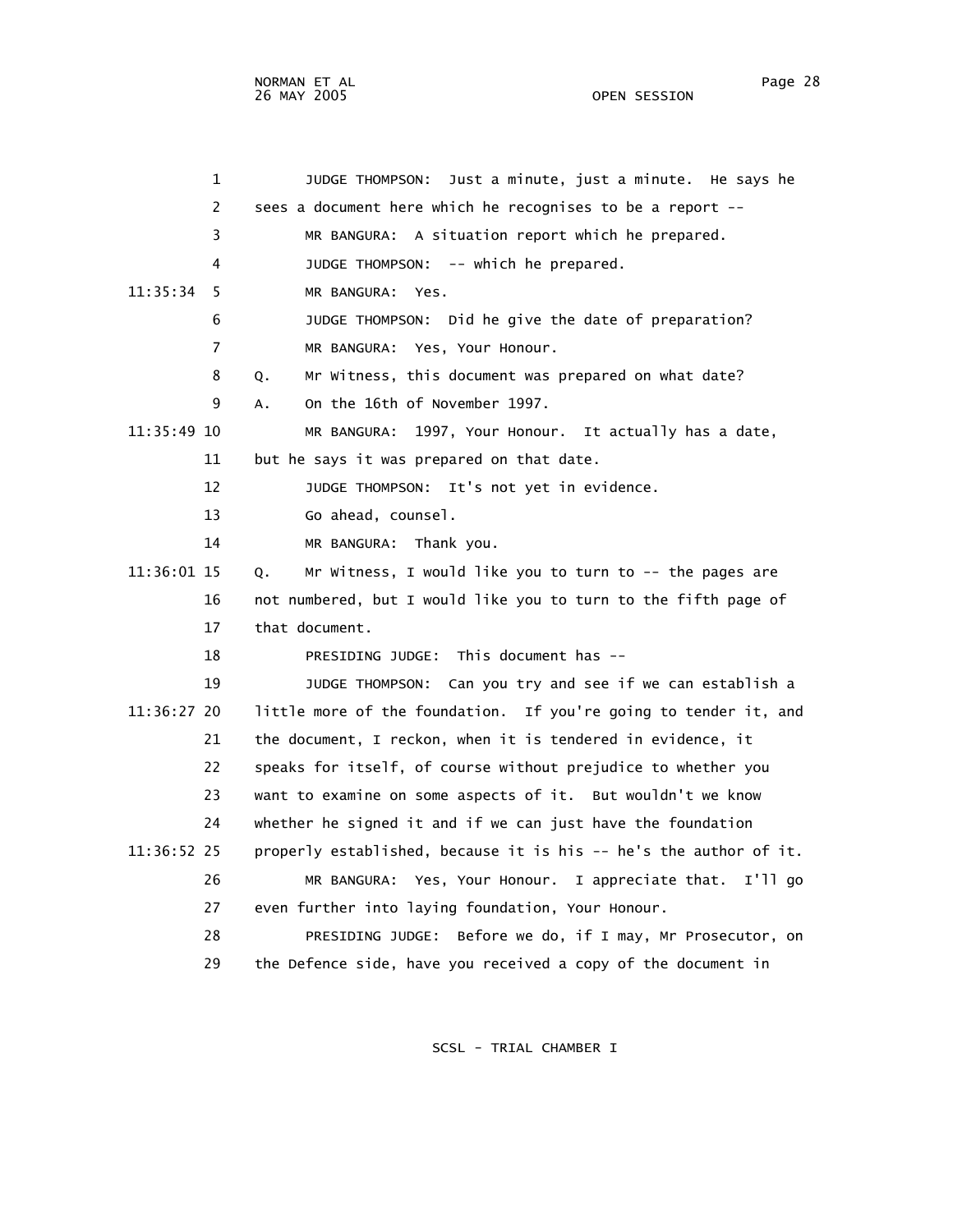1 question? You do have a copy. 2 MR YILLAH: We have, Your Honour. 3 PRESIDING JUDGE: Leafing through that, I see some 4 signature. I know the witness has not been identified by name 11:37:21 5 but by pseudonym. So I don't know if he is identified or not in 6 this document. 7 MR BANGURA: He is, Your Honour. 8 PRESIDING JUDGE: Presumably if you are going to tender 9 this document as an exhibit, you would like these portions not to 11:37:41 10 be exhibited publicly. 11 MR BANGURA: Certainly, Your Honour. Certainly. 12 PRESIDING JUDGE: Anyhow, carry on, please. 13 MR BANGURA: 14 Q. Mr Witness, you've already told this Court that you 11:37:51 15 prepared this document yourself, and it was for the purpose of 16 informing Hinga Norman about the situation in your area as far as 17 the war was concerned. Is that correct? 18 A. Yes, sir. 19 Q. Did you sign the document? 11:38:11 20 A. Yes, sir. 21 PRESIDING JUDGE: Where is your signature? 22 MR BANGURA: 23 Q. Now, if you just count the pages, can you tell us on what 24 page your signature is? 11:38:21 25 A. On the second-to-last page. 26 MR BANGURA: Your Honours, I do not particularly wish to go 27 into what position he signed as. 28 JUDGE THOMPSON: [Microphone not activated] protective 29 measures. Be careful. That's all I needed.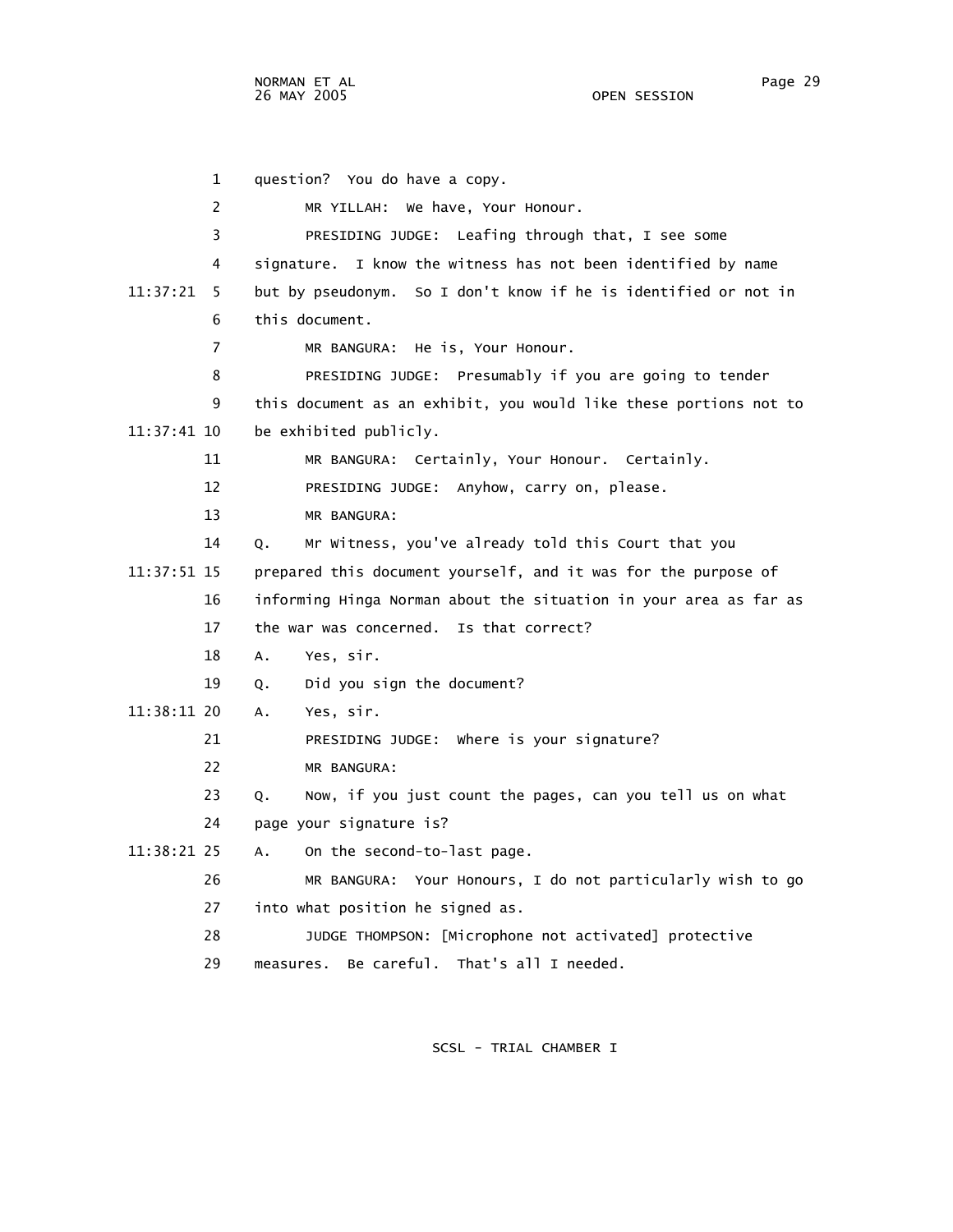1 MR BANGURA: Thank you. 2 JUDGE THOMPSON: My Learned Brothers may have their own 3 request. 4 JUDGE ITOE: If you look at page 2, it's the same 11:38:52 5 signatories as the second-to-last. Is that right? 6 MR BANGURA: Yes, Your Honour. 7 Q. Mr Witness, is it your signature also that we have on page 8 2? 9 A. Yes, sir. 11:39:05 10 Q. Okay, thank you. 11 PRESIDING JUDGE: So the way it looks to me, the first two 12 pages seem to be a covering note, and the report itself is what 13 is appended to that. 14 MR BANGURA: That's my reading of it, Your Honour. 11:39:24 15 PRESIDING JUDGE: Okay. 16 MR BANGURA: Your Honour, at this point in time, I would 17 wish to tender this document as an exhibit. 18 PRESIDING JUDGE: Any comments from the Defence, the first 19 accused. 11:39:40 20 MR YILLAH: My Lord, we're not particularly objecting to 21 the document coming in as evidence. We would just wish to sound 22 a note of caution here that we, just for the future, that we were 23 only served this morning with this exhibit. But in future, if my 24 learned friends would try to comply with their disclosure 11:39:57 25 obligations and the order of the Court. 26 PRESIDING JUDGE: Thank you. Second accused? 27 MR KOPPE: We have no objection, Your Honour. 28 MR LANSANA: My Lord, in principle, no objection, only that 29 for purposes of cross-examination, maybe there will be some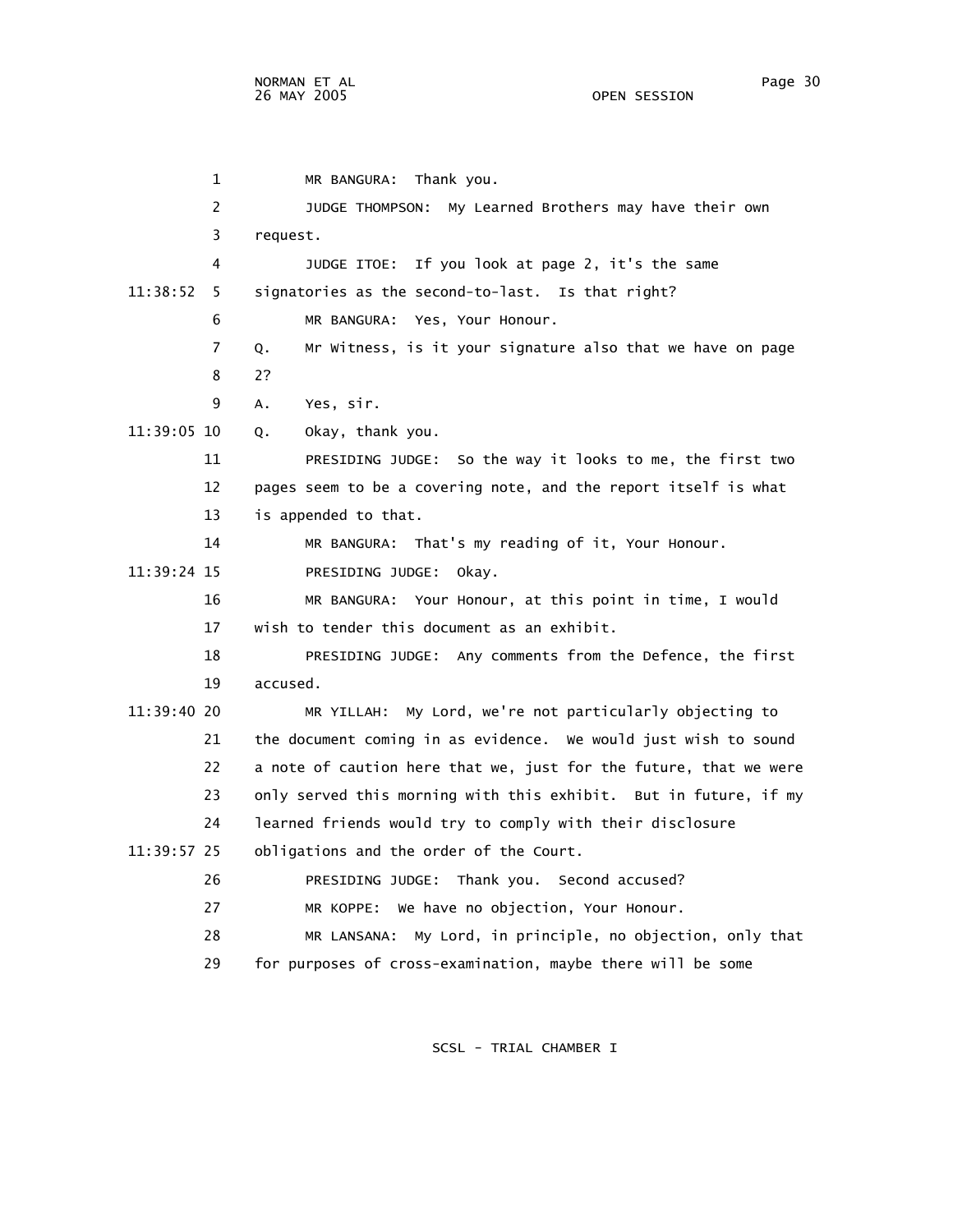1 issues here that we want to raise with the witness. So I tow my 2 friend's line that we have earlier disclosures. 3 PRESIDING JUDGE: Thank you. Mr Prosecutor, I hope you 4 have noted the comments. 11:40:27 5 MR BANGURA: Your Honour, the comments are well noted, 6 except I need to mention that the document falls within the list 7 of exhibits which this had Court had ordered Prosecution to file 8 with the Court, I mean documents which the Prosecution intended 9 to use as exhibits in this Court. And that -- 11:40:45 10 PRESIDING JUDGE: In other words, you're saying it has been 11 filed with the Court before yesterday? 12 MR BANGURA: Yes. What I'm saying is it falls within that 13 list of exhibits which had been filed with the Court. 14 Your Honour, this must be months ago. 11:41:00 15 PRESIDING JUDGE: That's what I mean. It was not yesterday 16 but months ago. 17 MR BANGURA: I take the point that I would need to ahead 18 of -- 19 PRESIDING JUDGE: Maybe just remind them -- 11:41:09 20 MR BANGURA: -- just indicate. 21 PRESIDING JUDGE: Thank you. 22 Mr Walker, where are we in the exhibit numbers? 23 MR WALKER: This would be Exhibit 86, Your Honour. 24 PRESIDING JUDGE: This document described as a situation 11:41:30 25 report with covering note is marked as Exhibit 86. 26 [Exhibit No. 86 was admitted] 27 PRESIDING JUDGE: And for the record, any information on 28 the document that would identify the witness is not to be 29 disclosed publicly. It would be under seal.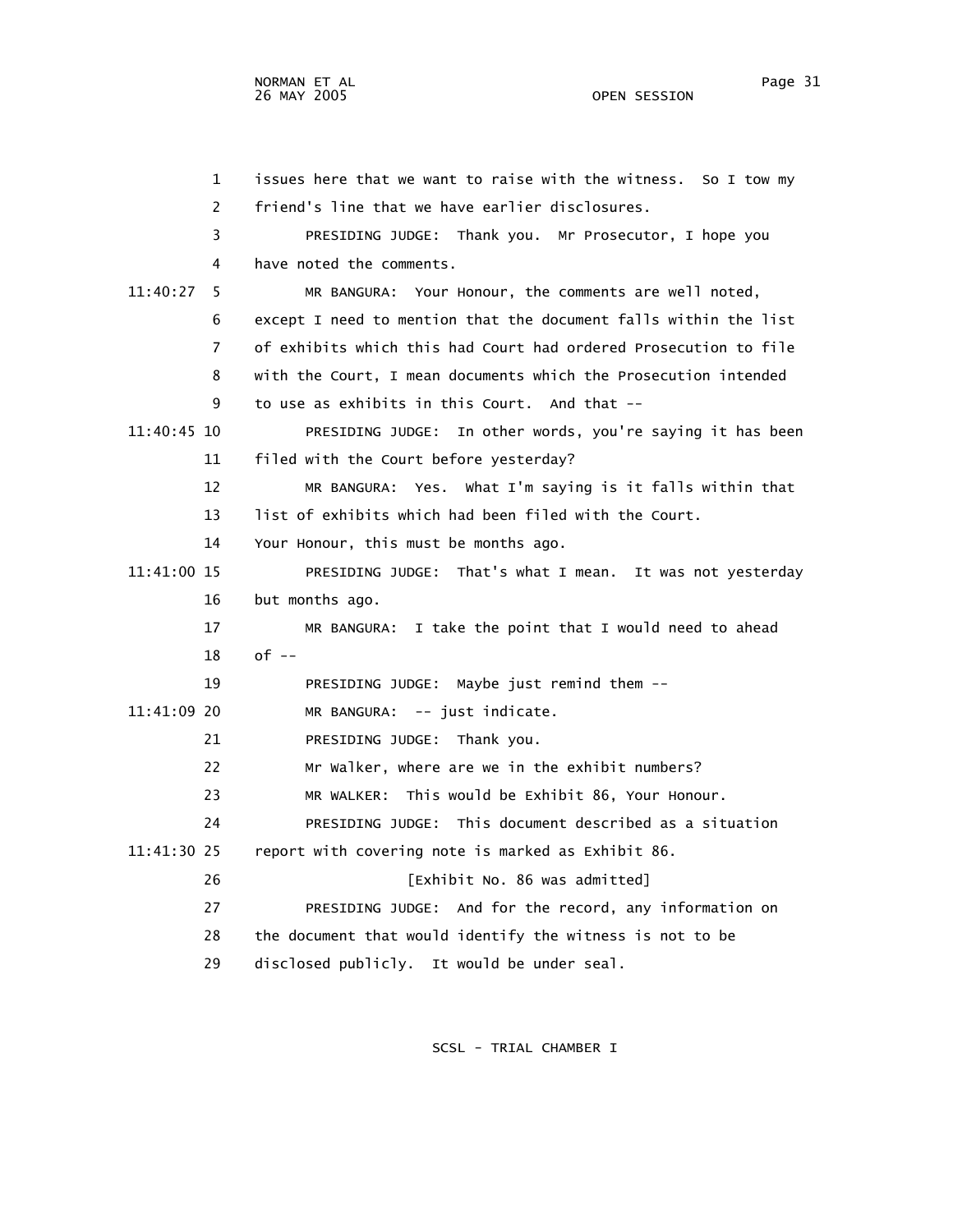1 MR BANGURA: Thank you, Your Honour. 2 Q. Mr Witness, I would like you to turn to what will be page 5 3 of this document. 4 PRESIDING JUDGE: Mr Prosecutor, you say page 5. The 11:42:19 5 numbers on top of the page -- 6 MR BANGURA: They are not, Your Honours. What would be 7 page 5. They are not numbered actually, but if we count -- 8 PRESIDING JUDGE: But there's Court Management numbers 9 stamped on the top of these pages. 11:42:26 10 MR BANGURA: It would be 0003724. 0003724. 11 PRESIDING JUDGE: Thank you. 12 JUDGE ITOE: Mr Prosecutor, of these three signatures, 13 which is which? Which is his? 14 MR BANGURA: Your Honours -- 11:42:52 15 JUDGE ITOE: It would certainly not be available to -- we 16 need to know which is his. 17 MR BANGURA: I believe it's the one -- the first signature 18 after the conclusion. 19 PRESIDING JUDGE: If you look at the 0003721 -- 11:43:13 20 MR BANGURA: It would be the first signature. 21 PRESIDING JUDGE: The one that's on top of the number. 22 MR BANGURA: Yes. 23 JUDGE ITOE: Can you show him, please. Let him confirm 24 this. Show him Exhibit 86. 11:43:46 25 THE WITNESS: Your Honour, just below "faithfully yours," 26 you have a name and then you have the signature. 27 JUDGE ITOE: Okay. 28 THE WITNESS: After "I remain," you have the name, and then 29 the signature.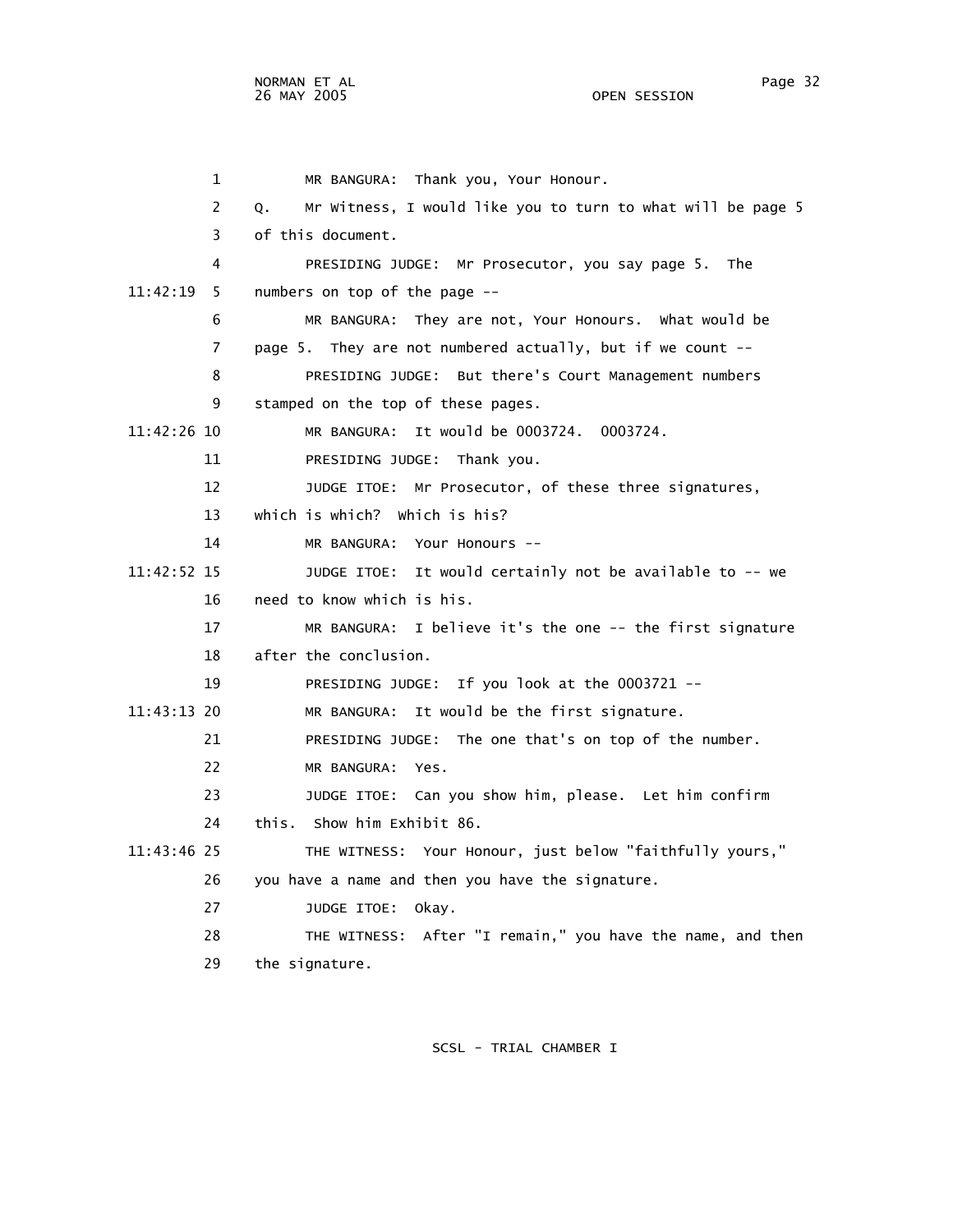NORMAN ET AL Page 33 26 MAY 2005

 1 PRESIDING JUDGE: When you say this, Mr Witness, you're 2 looking at page 3727? 3 THE WITNESS: Yes, sir. 4 PRESIDING JUDGE: It's the signature looking at the 11:44:17 5 right-hand side of the page. 6 THE WITNESS: Yes, sir. 7 PRESIDING JUDGE: Okay, thank you. 8 Carry on. 9 MR BANGURA: 11:45:31 10 Q. Yes, Mr Witness, I was referring you to the page marked 11 0003724. 12 A. I've seen that one. 13 Q. All right. And I wish to refer you to the paragraph 14 numbered 6 on that page. 11:45:48 15 A. Yes, sir. 16 Q. Which has the heading "the capture of one AFRC agent." 17 A. Yes, sir. 18 MR BANGURA: Your Honours, with your leave, I just wish to 19 read that paragraph and then put some questions to the witness. 11:46:10 20 Q. Witness, you say in that paragraph: "On the 9th November 21 1997, the patrol commander of Panguma Ops CO Siaka Lahai and 22 eight of his Kamajor militia men patrolled a vast area into 23 Gboegiama village. These Kamajors were armed with assault rifles 24 and one RPG launcher. They entered that village without 11:46:43 25 incident. Thereupon, one junta agent was captured. This agent 26 was in possession of a large number of AFRC market-due tickets. 27 After the captured agent, Robert Ndanema, accepted complicity 28 with the AFRC/RUF rebels, he was eventually given summary 29 execution."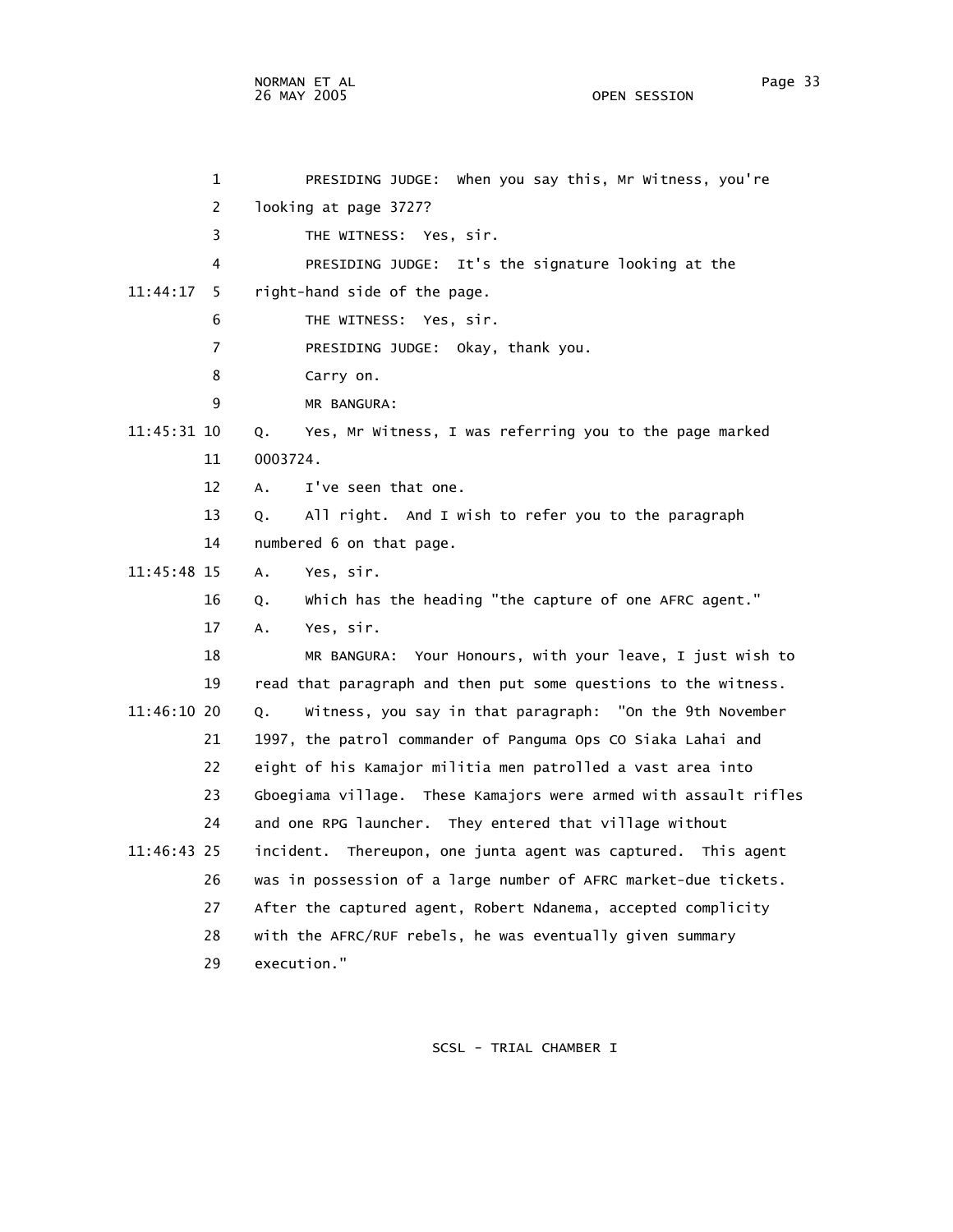1 Mr Witness, when you mention "summary execution" in that 2 report, that portion that I've just read, you did not yourself 3 witness it. Is that correct? 4 A. Yes, sir. The report was given to me by the commander of 11:47:35 5 that group, CO Siaka Lahai. 6 Q. Can you describe generally how you got the information that 7 you included in this report, generally, not just in respect of 8 that one incident. 9 A. Each time we fought a battle, a situation report would be 11:48:33 10 compiled by various commanders, and then we send them to Musa 11 Junisa and -- Musa Junisa. And then we produced a written report 12 of how those battles were fought. 13 Q. Mr Witness, in effect, this was not the first report that 14 you had written describing the situation in the war in that area. 11:49:17 15 Is that correct? 16 A. Yes, sir. 17 Q. Can you tell this Court about any other situation report, 18 as you call it, that you had written before this? I'm saying 19 before this time, is there any other report that you had written, 11:49:51 20 a situation report? 21 A. Yes, sir. If only I could see it, then I would be able to 22 justify -- 23 Q. Okay.  $24$  A.  $-$  that one. 11:50:08 25 Q. You cannot remember offhand a particular report. Is that 26 what you're saying? 27 A. Not at all. 28 Q. Thank you. Mr Witness, you mentioned in that report the

29 incident of the execution, summary execution of an AFRC/RUF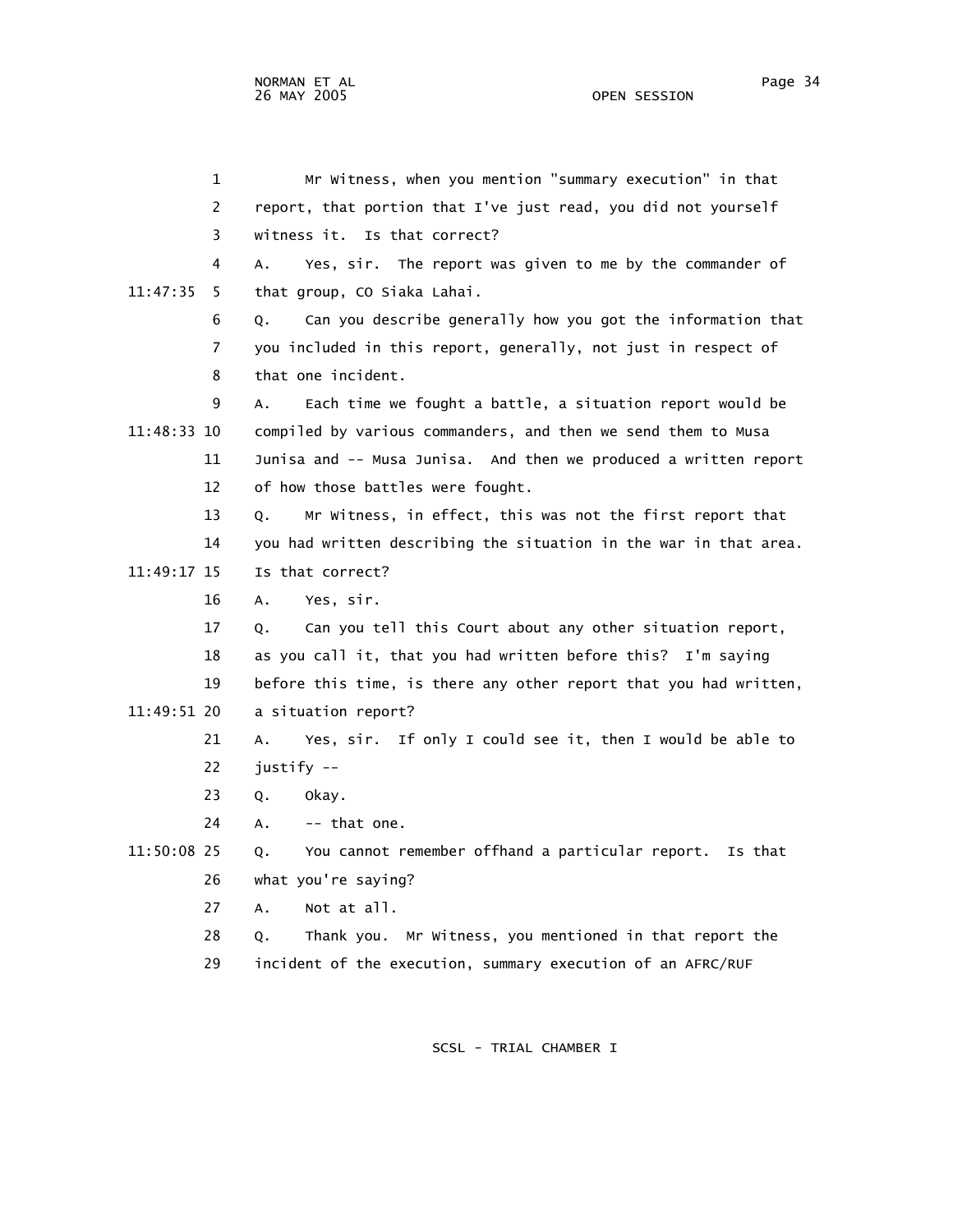1 agent. Were there any reports of similar incidents at that time 2 in that area? 3 A. Yes, sir. Initially, I mentioned about the boy that was 4 killed in Panguma for leaving rebel-held area and travelling 11:50:46 5 towards the Dodo area, the lad I referred to earlier. And the 6 palm wine tappers that were captured in the immediate vicinity of 7 Tongo was also killed. And of course, this market-due collector. 8 Q. You do not recall any other similar incidents at this time? 9 A. Not at all. 11:51:19 10 Q. Thank you. Mr Witness, when you got to Base Zero, you were 11 at -- you gave this report. I take it -- did Hinga Norman read 12 the report? 13 A. Yes, sir. 14 MR YILLAH: My Lords, I'm sorry to interrupt. I am not 11:51:43 15 intending so with a view to frustrating my friend's effort. The 16 evidence that I was following was that when the witness and 17 others arrived at Base Zero, the first accused was not there. So 18 I do not understand -- 19 PRESIDING JUDGE: But the accused came back later; he met 11:52:01 20 with the first accused. That's his evidence. 21 MR YILLAH: I take the point, My Lord. Because in the 22 absence of what you had said, I found it very difficult to 23 connect the two -- 24 PRESIDING JUDGE: At least in my notes, my recollection -- 11:52:20 25 JUDGE ITOE: He came back with a helicopter two days after 26 they had arrived. 27 MR YILLAH: Thank you, My Lord. 28 JUDGE ITOE: And they met him.

29 MR BANGURA: Thank you, Your Honours.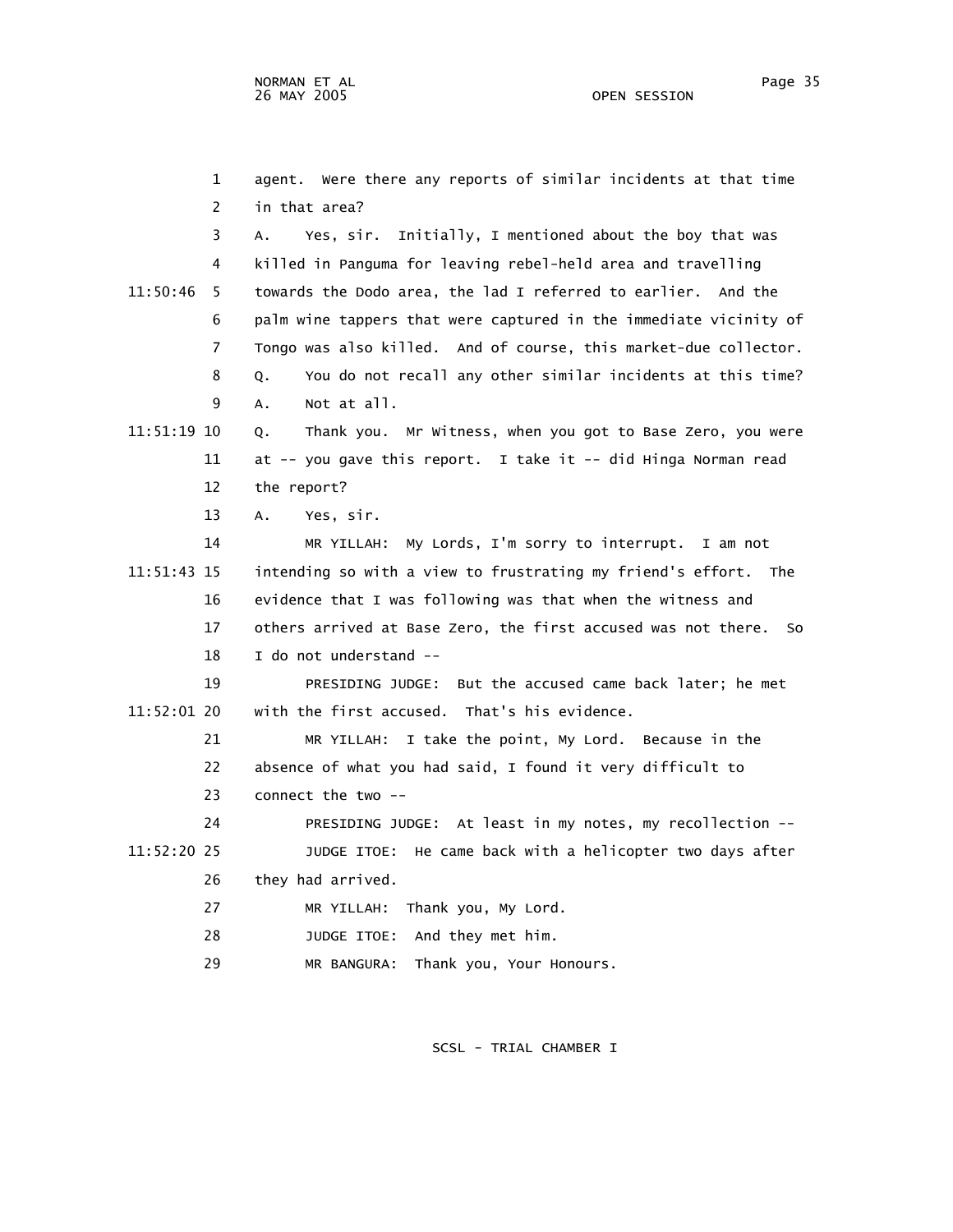1 PRESIDING JUDGE: Proceed, please.

2 MR BANGURA:

 3 Q. Mr Witness, I was just saying you handed this report to 4 Hinga Norman, and did he say anything after you had handed it to 11:52:46 5 him? 6 A. Yes, sir. He suggested that the three of us should remain 7 and let the bulk of the other group return with another senior 8 commander. 9 Q. I was actually asking whether any comments were made about 11:53:08 10 the report that you had prepared which you gave to Hinga Norman. 11 A. Except that he said we have tried a lot, but that we should 12 not leave that area open to enemies and then coming with that 13 huge number of people. So let the bulk of the group return with 14 the ammunitions that was available at that time and let them go 11:53:40 15 and keep the area strong. 16 Q. Mr Witness, you would have to go over some of that again. 17 You've gone too fast. What did Hinga Norman say? Take it rather 18 slowly, please. 19 A. He commended us for our effort. 11:54:10 20 Q. Yes, please. 21 A. And suggested that a good number of that group should 22 return and let there remain only a few people to await 23 ammunitions when they are available. 24 Q. So how many people -- based on this suggestion from Hinga 11:55:02 25 Norman, how many people stayed behind at Base Zero? 26 A. Seven people in all stayed. Five of our boys, Orinko, and 27 I also was a part of the group that remained. 28 Q. Mr Witness, let us talk generally about what was happening 29 at Base Zero at the time when you got there. Can you tell this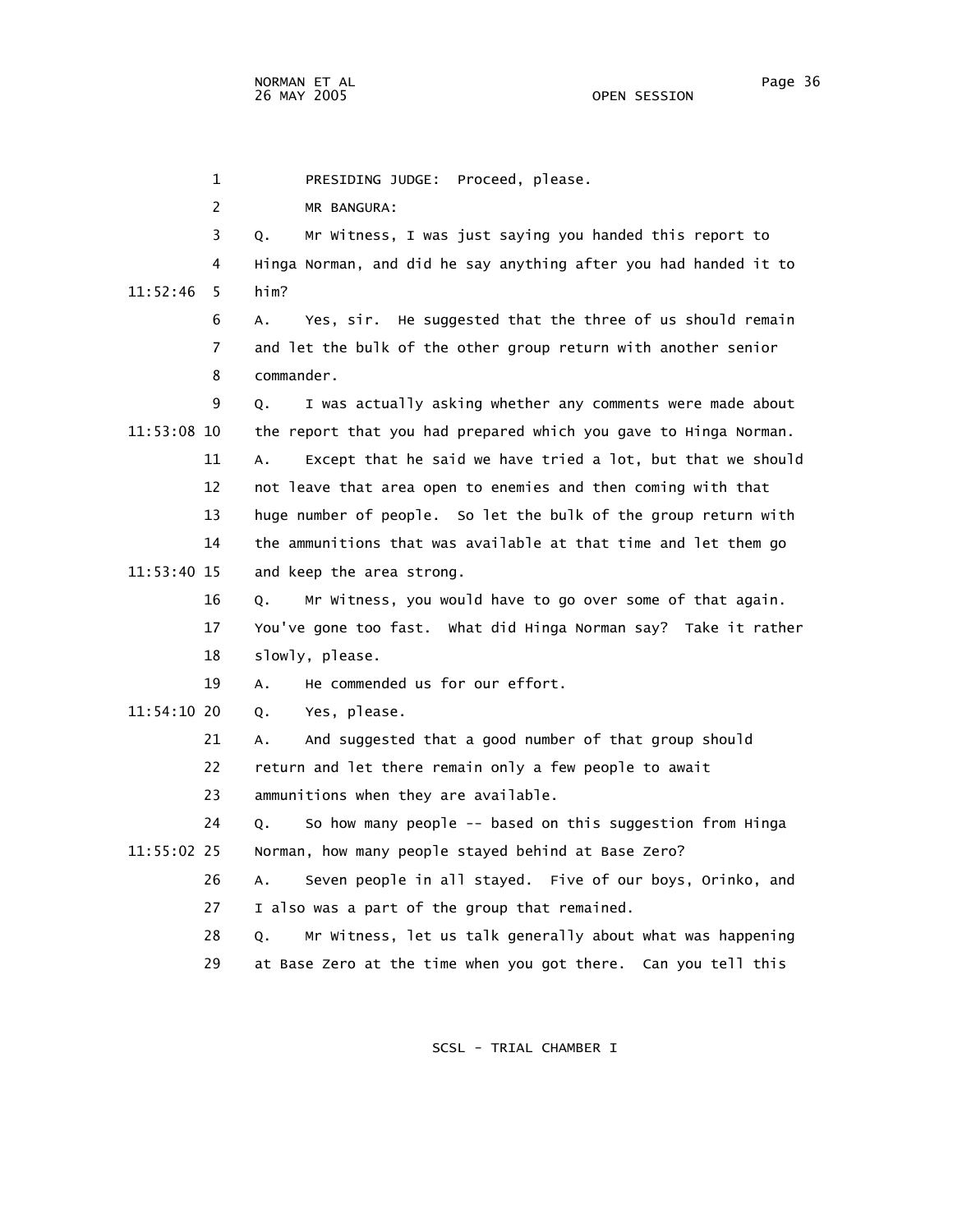NORMAN ET AL Page 37 and the set of the set of the set of the set of the set of the set of the set of the set o 26 MAY 2005 OPEN SESSION

|               | $\mathbf{1}$ | Court what you observed, what was going on at Base Zero.          |
|---------------|--------------|-------------------------------------------------------------------|
|               | 2            | Yes, sir. Training, military training for Kamajors was<br>A.      |
|               | 3            | going on at Base Zero. Initiation was also going on. And          |
|               | 4            | logistical arrangements were made and the provision of food and   |
| 11:56:20      | 5            | logistics for Kamajors in areas where they were deployed. Those   |
|               | 6            | are the kind of arrangements that was going on as far as I know.  |
|               | 7            | If I get you rightly, the latter part of your last answer,<br>Q.  |
|               | 8            | what arrangements were being made to provide logistics?           |
|               | 9            | Food and fighting logistics.<br>Α.                                |
| 11:56:48 10   |              | To Kamajors?<br>Q.                                                |
|               | 11           | Deployed in areas we have liberated.<br>А.                        |
|               | 12           | Okay. Mr Witness, who did you find at Base Zero? Who were<br>Q.   |
|               | 13           | the people that you found there?                                  |
|               | 14           | Prominent people were there. That includes, of course,<br>Α.      |
| 11:57:20 15   |              | Hinga Norman, Moinina Fofana, Allieu Kondewa were there.<br>Can I |
|               | 16           | go ahead?                                                         |
|               | 17           | Q.<br>Yes.                                                        |
|               | 18           | And there were other prominent people like Alhaji Daramy<br>А.    |
|               | 19           | Rogers, Chief Charlie Caulker, Mr Kombe Kajue.                    |
| $11:58:02$ 20 |              | Your Honours, Kombe Kajue is K-O-M-B-E, I<br>MR BANGURA:          |
|               | 21           | think it's hyphenated, double name, hyphen, K-A-J-U-E. Compound   |
|               | 22           | name.                                                             |
|               | 23           | THE WITNESS: Chief Tucker, Chief Quee, Mr Konneh from Bo          |
|               | 24           | was there. And many more, of course.                              |
| 11:58:52 25   |              | MR BANGURA:                                                       |
|               | 26           | How long were you at Base Zero, Mr Witness?<br>Q.                 |
|               | 27           | I was there for slightly about two months.<br>Α.                  |
|               | 28           | During that period, were you assigned to any particular<br>Q.     |
|               | 29           | duties?                                                           |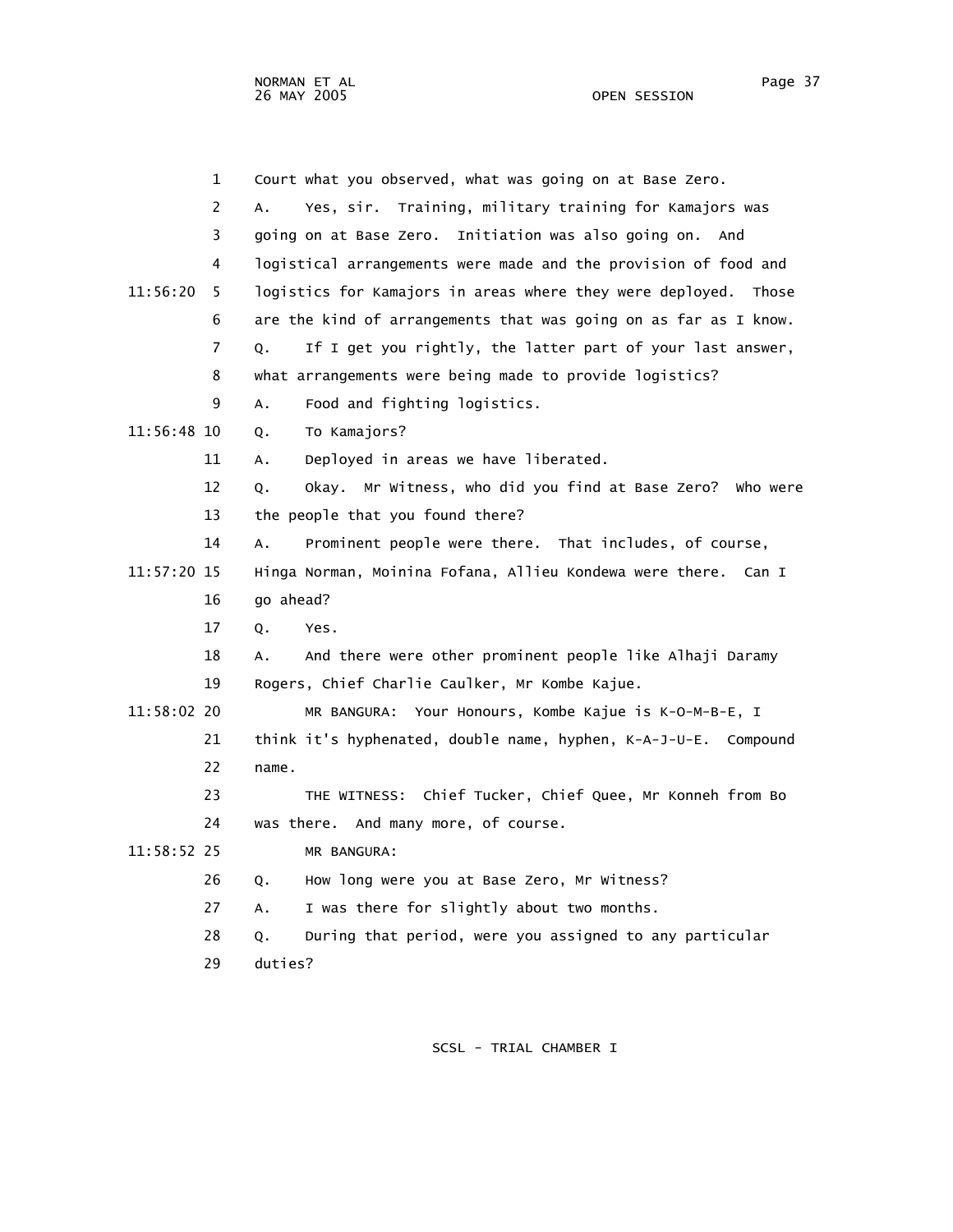NORMAN ET AL Page 38 26 MAY 2005

 1 A. No, sir, I was not assigned to specific duties. 2 Q. Did you take part in any operations that were going on 3 there at the time? 4 A. No, sir. 11:59:22 5 Q. Did you take part in the planning of any operations at the 6 time? 7 A. Except for a meeting -- I participated in one meeting that 8 was held in Walihun II. 9 Q. Where was this meeting held? 12:00:03 10 A. Walihun II 11 MR BANGURA: Your Honours, Walihun is W-A-L-I-H-U-N. 12 JUDGE ITOE: Walihun. 13 MR BANGURA: Walihun II, as in Roman 2, I believe. 14 Q. Mr Witness, when you say Walihun II, is this a particular 12:00:34 15 place where the meeting was held? 16 A. Yes, sir. Walihun II was the second cleared portion of the 17 three portions -- separate portions that were cleared for holding 18 meetings, a kind of meeting place. 19 Q. Are you saying that -- you said the second of three cleared 12:01:07 20 places. 21 A. Separately. 22 Q. Separate. Can you give the Court a better understanding of 23 what you mean? By Walihun II, you say it's the second of three 24 clear places? 12:01:18 25 A. In the bushes around Base Zero -- 26 Q. In short, Mr Witness, what does "Walihun" mean? 27 A. Walihun in Mende language means cleared portion in the 28 forest or bush wherein people sit and organise things. 29 Q. To your knowledge, there were a number of Walihuns at Base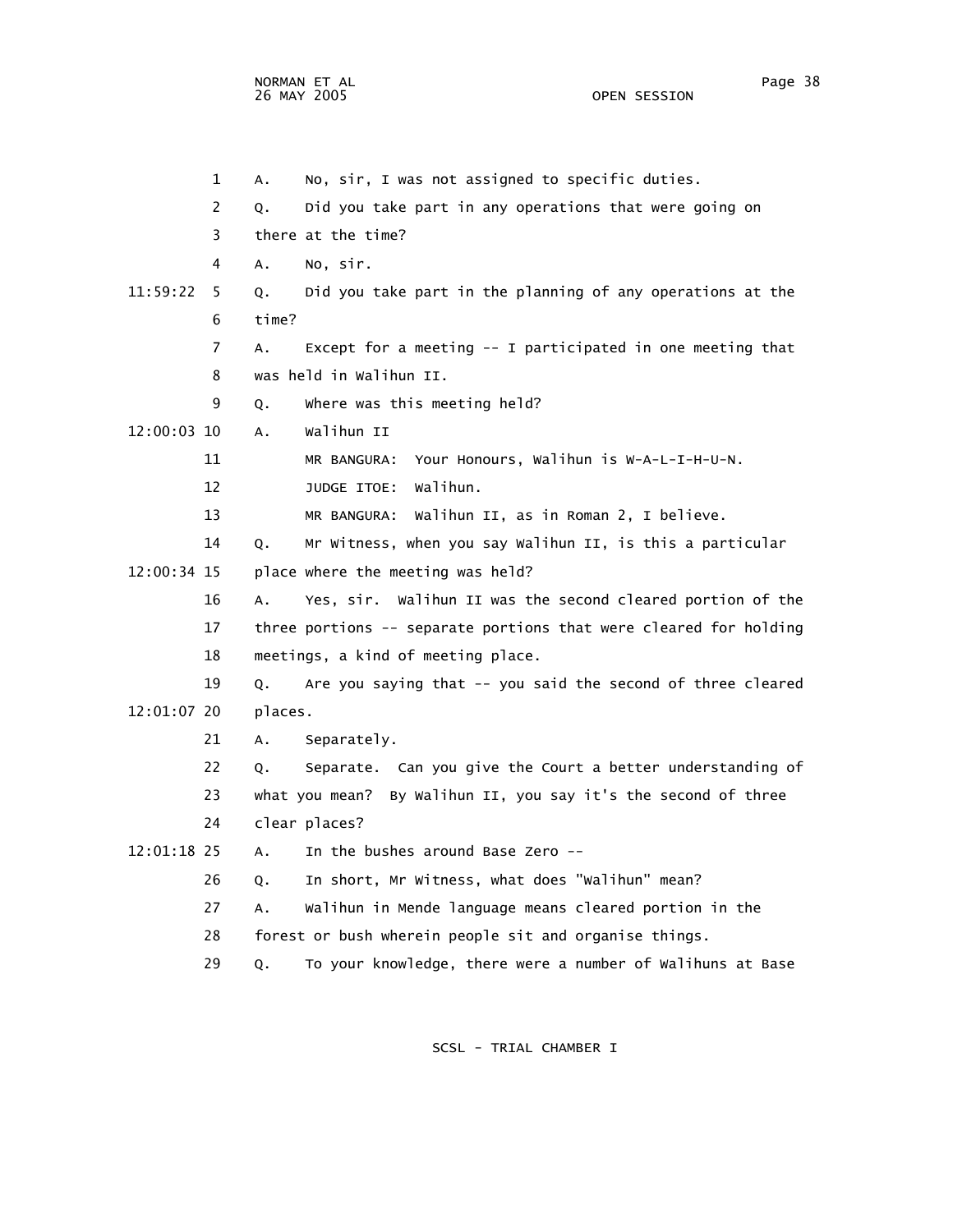1 Zero. Is that correct? 2 A. Yes, sir. 3 Q. How many of them? 4 A. Three separate Walihuns. 12:02:03 5 Q. And how did you refer to them? 6 A. As Walihun I, II, and III. 7 Q. Did the numbering of these Walihuns, I, II, and III, have 8 anything to do with the kind of meetings that were held in these 9 locations? 12:02:36 10 A. Yes, sir. The numbers determined the -- how serious the 11 meeting is, how secret. I mean, the secrecy of the meeting. If 12 it is -- it was an open meeting, I mean, it would take place in 13 either Walihun II or III. If it was so secretive, then it would 14 take place in Walihun I. 12:03:06 15 Q. And who would be the persons attending a meeting in 16 Walihun I? 17 A. Chief Norman, Allieu Kondewa, Moinina Fofana, and top 18 commanders whom they suggest to attend. 19 Q. And you attended a meeting in Walihun II, you said. Is 12:03:36 20 that correct? 21 A. Yes, sir. 22 Q. That meeting was attended by who else? 23 A. You mean in Walihun II? 24 Q. Yes. 12:03:51 25 A. Moinina Fofana was there. 26 Q. Can you lift up your voice a little, please. 27 A. Moinina Fofana was there. 28 Q. Yes. 29 A. And most of the commanders were there.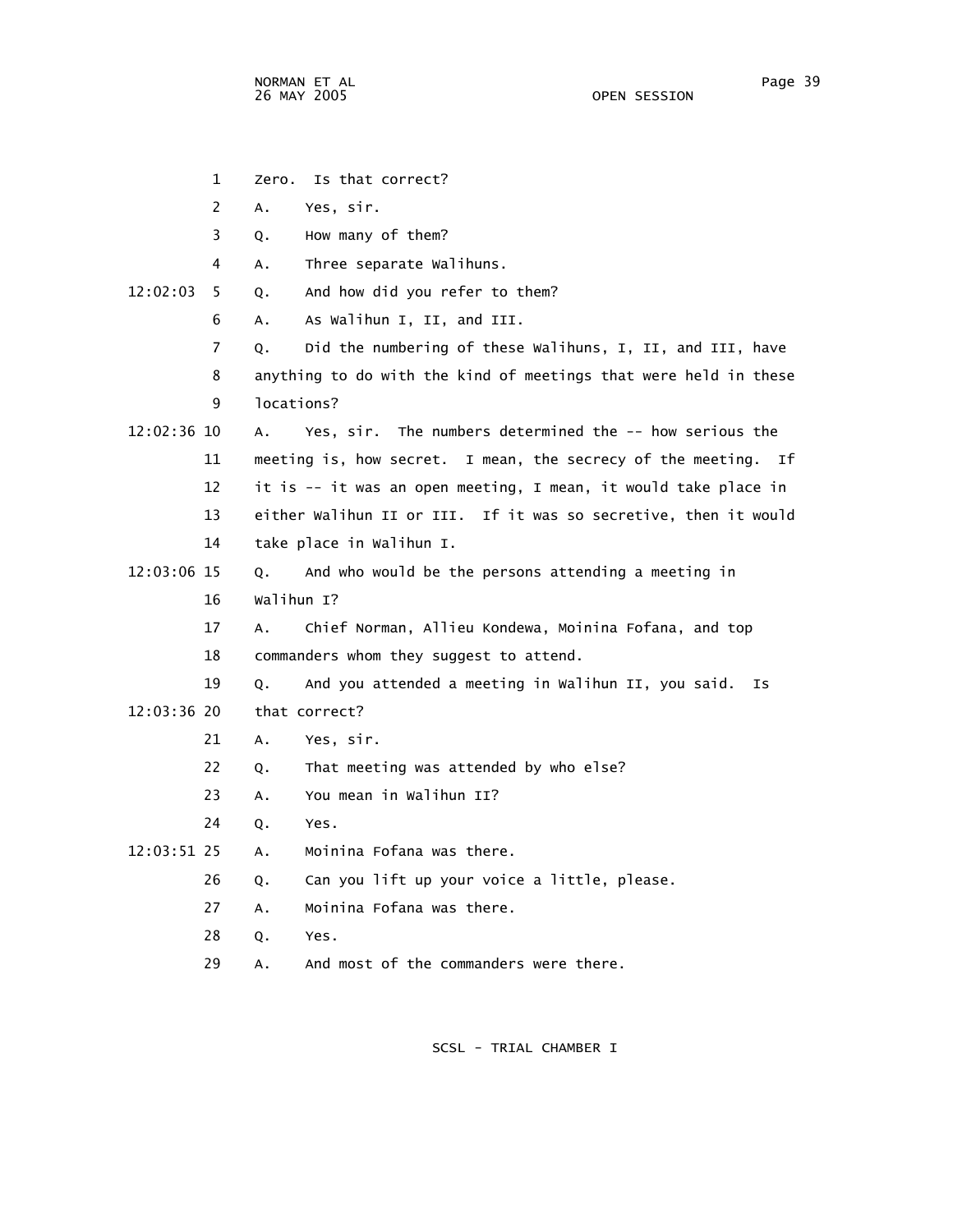1 Q. What was discussed at this meeting? 2 A. It was recommended by Chief Norman that a deputy should be 3 elected to deputise Moinina Fofana. The director of war should 4 at this stage be deputised by somebody that is literate. 12:04:47 5 Q. And was somebody elected at that meeting in the Walihun II 6 meeting that you attended? 7 A. Yes, sir. Somebody was unanimously elected. 8 Q. Who was that person? 9 A. That was Mohamed Orinko Musa. He was literate and was 12:05:23 10 elected to deputise the director of war, Moinina Fofana. 11 **JUDGE ITOE:** What's the name again? 12 MR BANGURA: Mohamed Orinko Musa, O-R-I-N-C-O. I have seen 13 it spelled K-O as well. There's no consistency in spelling. 14 Q. Now, talking about the director of war, Mr Witness, what 12:06:09 15 were the functions of the director of war as far as you know at 16 Base Zero? 17 A. Well, to what I observed, the duty of a director of war was 18 to plan a war; two, he received frontline report from commanders 19 and pass it on to the national coordinator, Hinga Norman. 12:06:57 20 MR BOCKARIE: Your Honour, I would like clarification in 21 this regard. I mean, is he highlighting the functions of the 22 office of the director of war according to his own perception or 23 what really happened at Base Zero? 24 PRESIDING JUDGE: Well, we'll see. 12:07:14 25 MR BANGURA: If I should be of help, I believe the witness 26 prefaced the answer by saying "from what I know." I'm not so 27 sure of the exact phrase that he used. He's speaking from what 28 he observed. 29 PRESIDING JUDGE: Perhaps you can clarify these issues.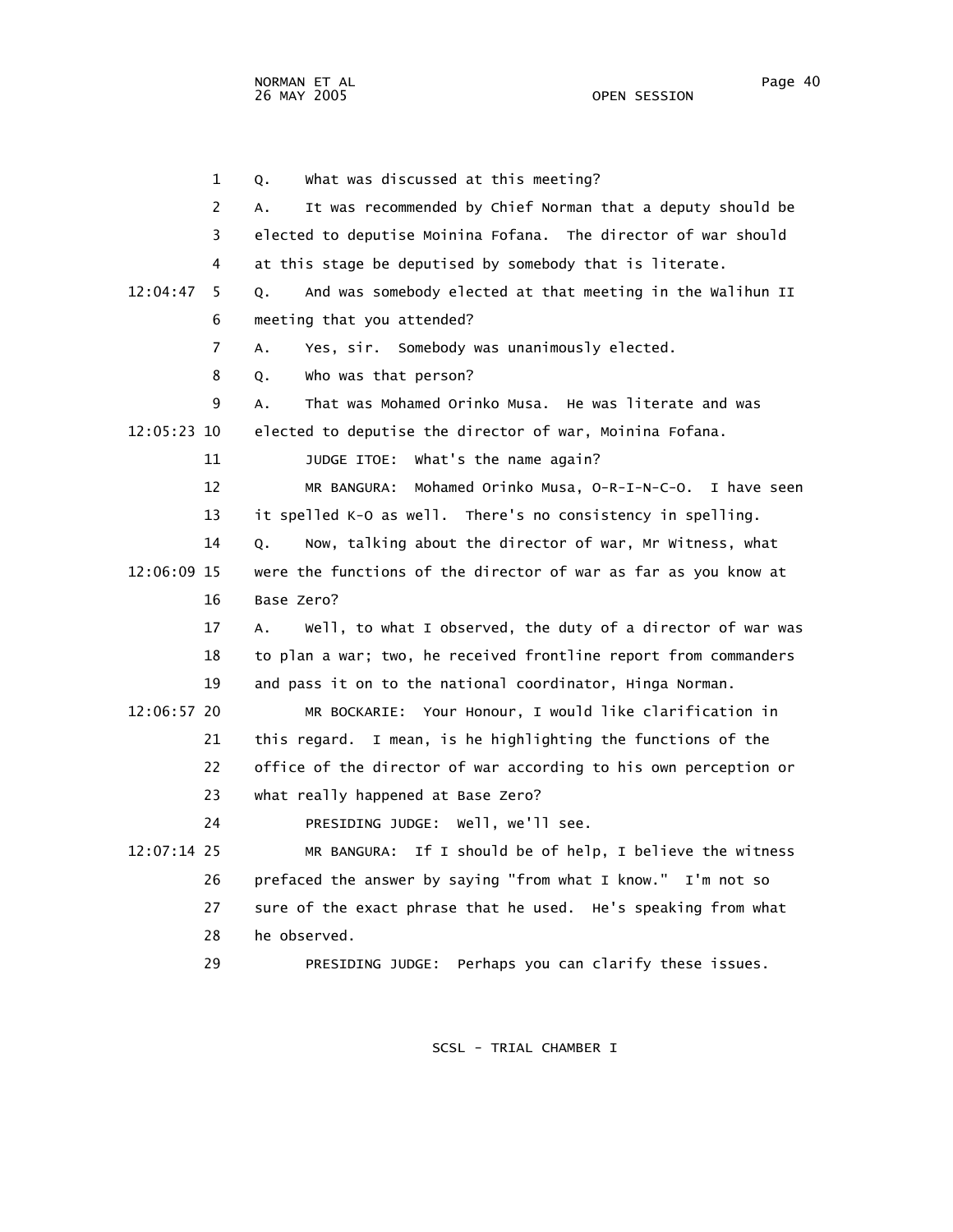1 You know the concern that has been expressed. 2 MR BANGURA: 3 Q. Mr Witness, the question was what did you understand the 4 functions of the director of war to be, and you were giving your 12:07:45 5 answer. Now, is this answer that you were giving, what is it 6 based on? Is it based on your personal knowledge of what was 7 happening there at the time? 8 A. It was what exactly was happening there at that time. 9 Q. Thank you. 12:07:57 10 A. And he deputised the national coordinator, Hinga Norman, 11 because from the initial stage when we arrived there, he told us 12 whenever Hinga Norman is not here, I will be controlling here. I 13 deputise. 14 Can I just -- 12:08:30 15 MR BANGURA: Your Honours, I see the witness's hand up 16 again. I'm not so sure what. 17 PRESIDING JUDGE: Yes, Mr Witness. What is your request? 18 THE WITNESS: I'm requesting to get permission to ease 19 myself. 12:08:43 20 PRESIDING JUDGE: Thank you. 21 Court will adjourn, five minutes. 22 [Recess taken at 12.07 p.m.] 23 [HN260505C - EKD] 24 [Upon resuming at 12.18 p.m.] 12:19:03 25 PRESIDING JUDGE: Can we proceed now. 26 MR BANGURA: Yes, Your Honour, thank you. 27 PRESIDING JUDGE: Please do so. 28 MR BANGURA:

SCSL - TRIAL CHAMBER I

29 Q. Mr Witness, just before that short break you were telling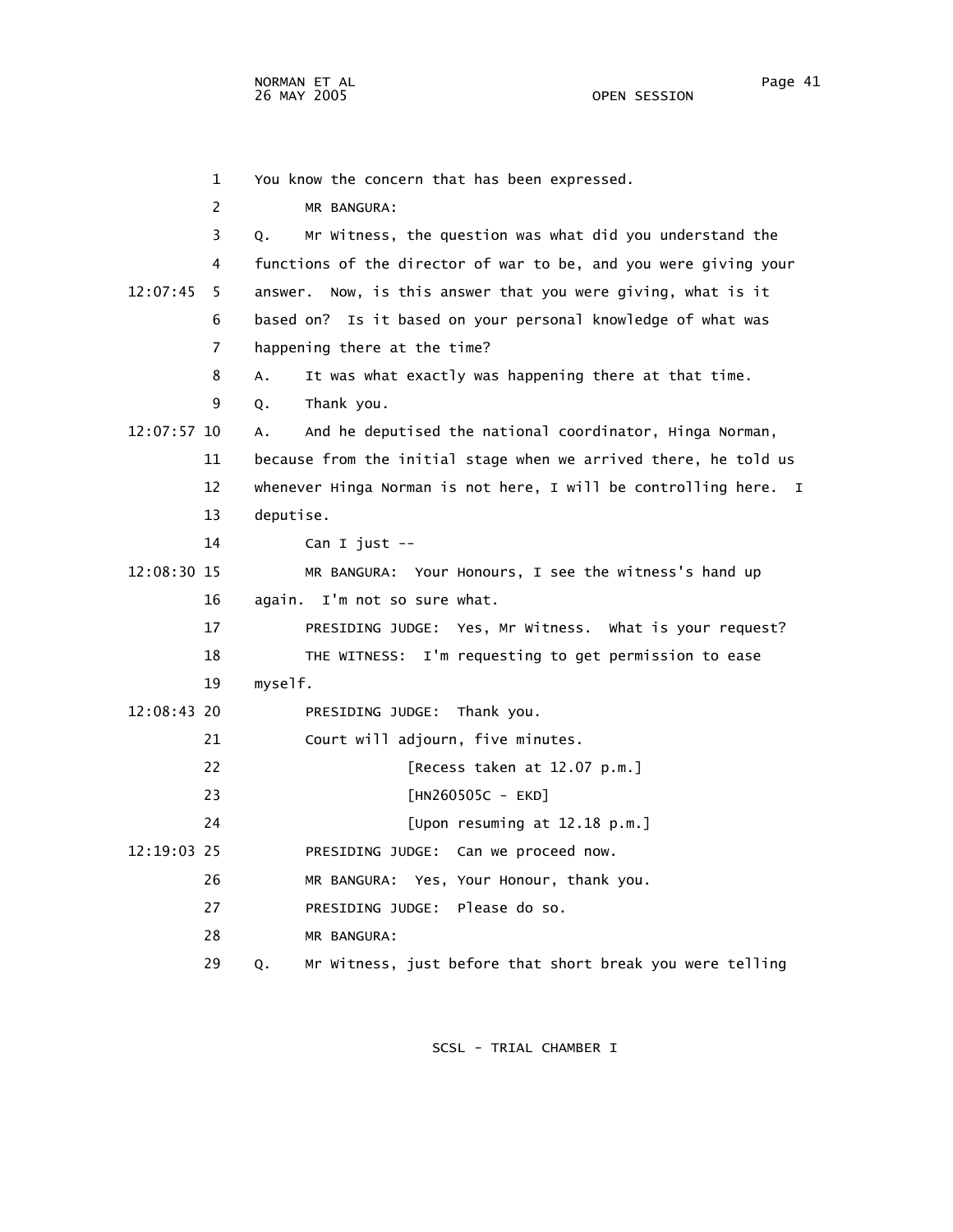| $\mathbf{1}$  | this Court about the functions of the Director of War as you      |
|---------------|-------------------------------------------------------------------|
| 2             | found them to be at Base Zero. Can you just go over that again?   |
| 3             | Yes, sir. He deputised Chief Norman; he received frontline<br>А.  |
| 4             | reports from commanders and pass it on to Chief Norman; he        |
| 12:19:48<br>5 | provide logistics --                                              |
| 6             | PRESIDING JUDGE: Slow, please.                                    |
| 7             | MR BANGURA:                                                       |
| 8             | Mr Witness, take it slowly.<br>Q.                                 |
| 9             | А.<br>okay.                                                       |
| 12:20:10 10   | Yes, continue, please.<br>Q.                                      |
| 11            | He provides logistics, when being requested for, for<br>А.        |
| 12            | various front lines; he was instructing the Director of Logistics |
| 13            | to make available the supply requested for -- being approved by   |
| 14            | him to commanders. And when I mention about logistics, that       |
| 12:21:15 15   | includes both fighting and social logistics.                      |
| 16            | What are social logistics?<br>Q.                                  |
| 17            | That includes morale boosters like cigarettes, tobacco<br>А.      |
| 18            | leafs, alcohol, et cetera.                                        |
| 19            | Mr Witness, while at Base Zero, looking at all these<br>Q.        |
| 12:21:52 20   | functions which you said the Director of War performed, what kind |
| 21            | of authority would you say that he had then at Base Zero?         |
| 22            | He was having a wide authority. Because even from the<br>A.       |
| 23            | reports that was being made by the BBC reporter we are having in  |
| 24            | our midst, Prince Brima.                                          |
| 12:22:34 25   | Yes, you were saying that even from those reports that you<br>Q.  |
| 26            | had?                                                              |
| 27            | That a BBC reporter, Prince Brima, was reporting about over<br>Α. |
| 28            | BBC radio.                                                        |
| 29            | what about those reports?<br>Q.                                   |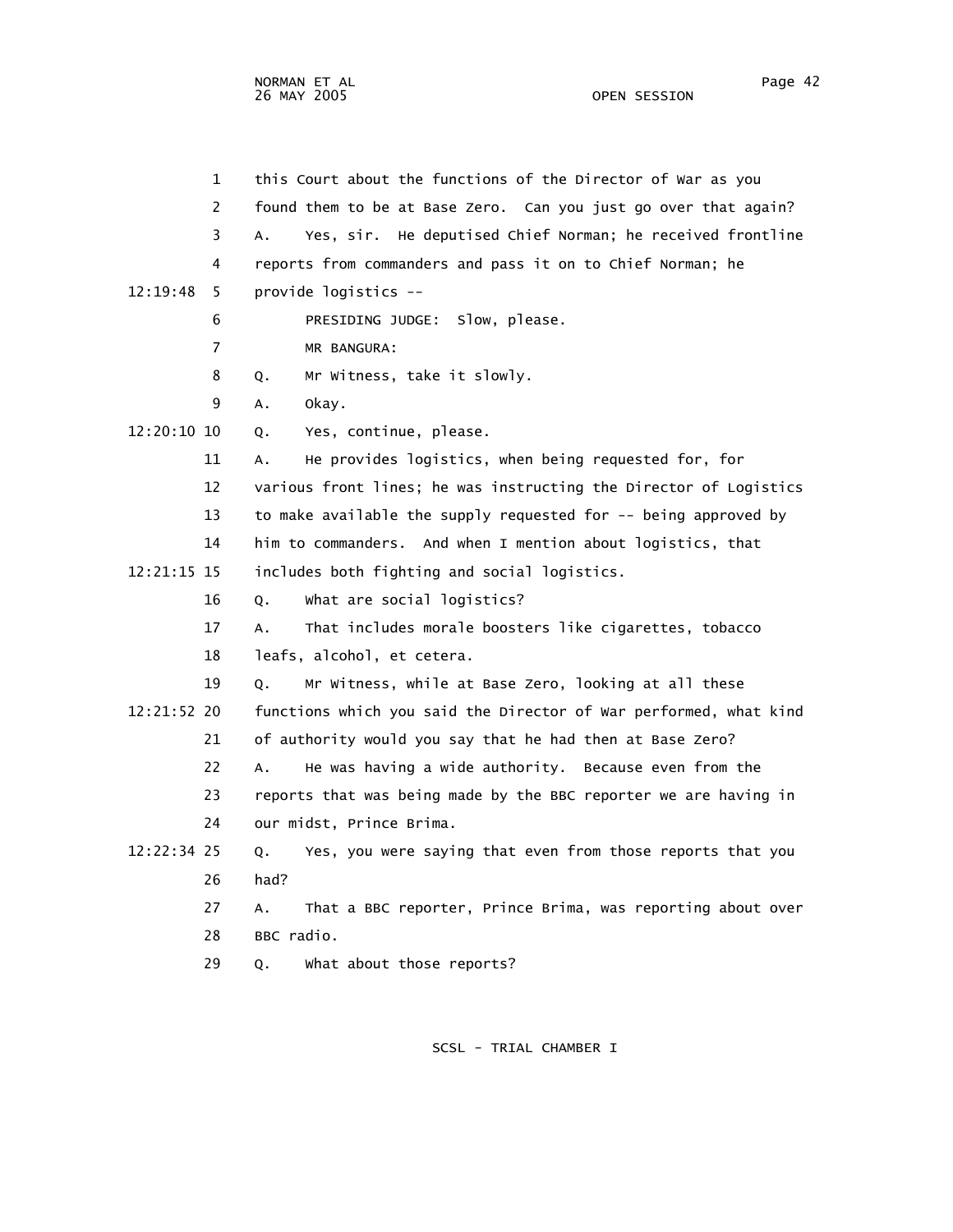|             | 1              | Reports from various front lines. Like in one report<br>А.        |
|-------------|----------------|-------------------------------------------------------------------|
|             | $\overline{2}$ | Prince Brima was broadcasting over radio BBC, reporting, he was   |
|             | 3              | frequently quoting according to -- for instance, like, according  |
|             | 4              | to the Director of War, Moinina Fofana, Kamajors have captured    |
| 12:23:30    | 5              | Sewafe bridge and they are moving towards Bo Town.<br>He was      |
|             | 6              | frequently being quoted by a BBC reporter.                        |
|             | 7              | And to you, Mr Witness, this was an indication of the<br>Q.       |
|             | 8              | amount of authority he had --                                     |
|             | 9              | Yes, sir.<br>Α.                                                   |
| 12:23:59 10 |                | -- at Base Zero; is that correct?<br>Q.                           |
|             | 11             | Yes, sir.<br>Α.                                                   |
|             | 12             | And when you say frequently, can you tell this Court number<br>Q. |
|             | 13             | of times you can remember him being quoted as such, if you can    |
|             | 14             | put a number to it?                                               |
| 12:24:21 15 |                | It was plenty. That was on many occasion. Because Prince<br>Α.    |
|             | 16             | Brima broadcasted reports plenty times with regards the successes |
|             | 17             | made by Kamajors.                                                 |
|             | 18             | You earlier mentioned that you were introduced to<br>Q.           |
|             | 19             | Allieu Kondewa as a High Priest. What were his functions at Base  |
| 12:25:03 20 |                | Zero as far as you knew?                                          |
|             | 21             | He was the High Priest. That is, he was the head of all<br>А.     |
|             | 22             | the initiators in the CDF Sierra Leone organisation, and he was   |
|             | 23             | initiating when we got to Base Zero. He also provide logistics.   |
|             | 24             | He requested for and provided logistics for commanders with       |
| 12:25:51 25 |                | fighting groups -- commanders of fighting groups of his own       |
|             | 26             | choice.                                                           |
|             | 27             | when you say "commanders of fighting groups of his own<br>Q.      |
|             | 28             | choice," are there any particular groups or any particular        |
|             | 29             | commander that comes to mind?                                     |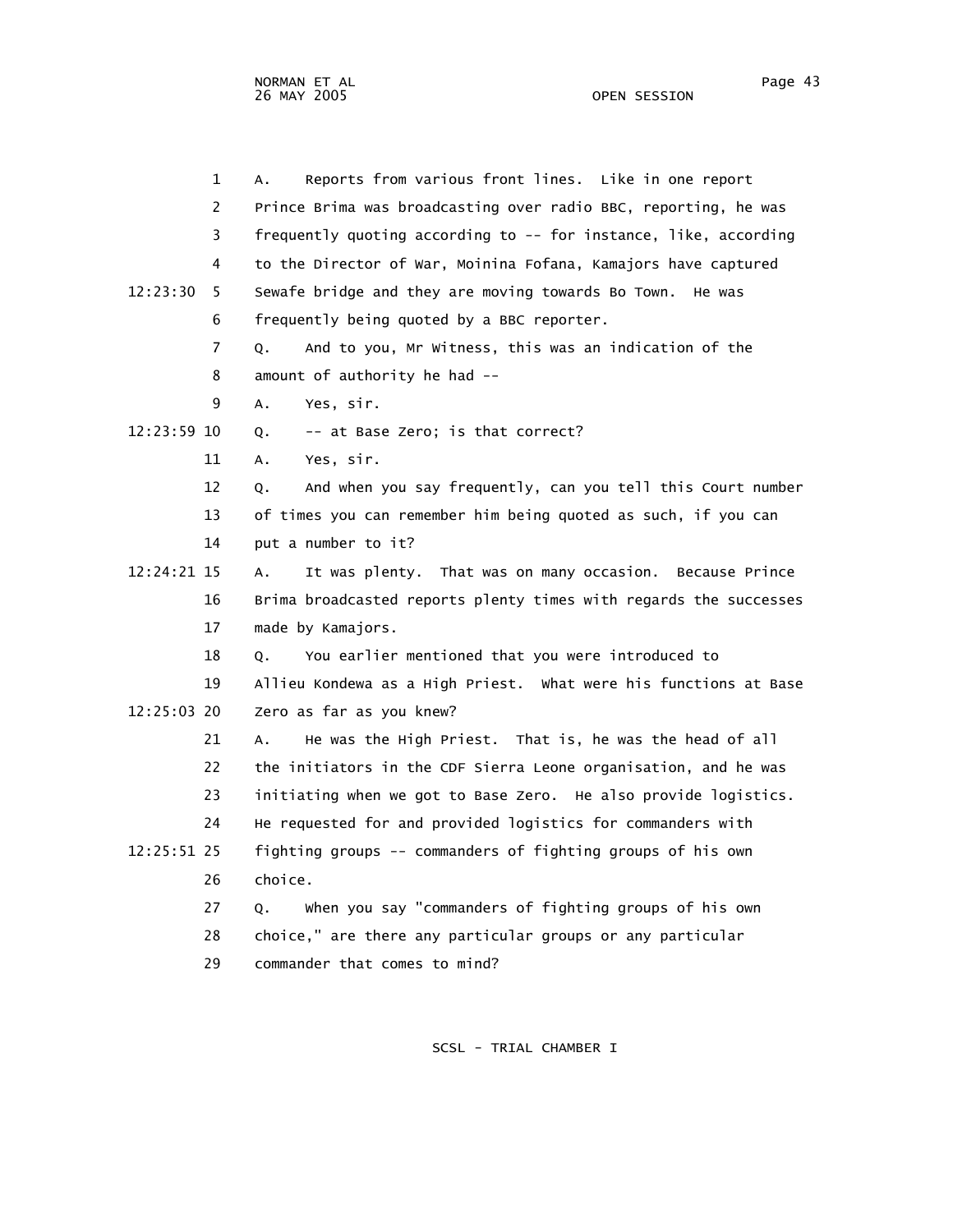1 A. Yes, sir. 2 Q. Yes? 3 A. Of course the Vanjawai group was there and the Death Squad. 4 Q. Are you saying that he provided logistics to Vanjawai's 12:26:25 5 group? 6 A. Yes, sir, he requested for. 7 Q. And he did the same for the Death Squad? 8 A. Yes, sir. 9 Q. And that these were favoured groups of his? 12:26:48 10 A. Yes, sir. 11 Q. Thank you. Mr Witness, do you recall that there was a War 12 Council at Base Zero? 13 A. Yes, sir, there was a War Council at Base Zero. 14 Q. Were you there when this body was formed? 12:27:19 15 A. Yes, sir. 16 Q. Do you know who were the members of that group? 17 A. Yes, sir. Chief Quee of Njaiama, Alhaji Daramy Rogers, 18 Mr Kombe Kajue, PC Charlie Caulker -- 19 Q. Don't go so fast, Mr Witness. 12:27:58 20 A. I'm sorry. 21 PRESIDING JUDGE: After Rogers what's the next name? 22 MR BANGURA: Kombe Kajue, it's a compound name. Kombe, 23 K-O-M-B-E; Kajue, K-A-J-U-E. 24 Q. Please continue. 12:28:18 25 PRESIDING JUDGE: And you had Caulker? 26 THE WITNESS: Chief Charlie Caulker. 27 MR BANGURA: C-A-U-L-K-E-R. 28 Q. Yes, Mr Witness? 29 A. Mr Kanneh was there, Mr Kanneh.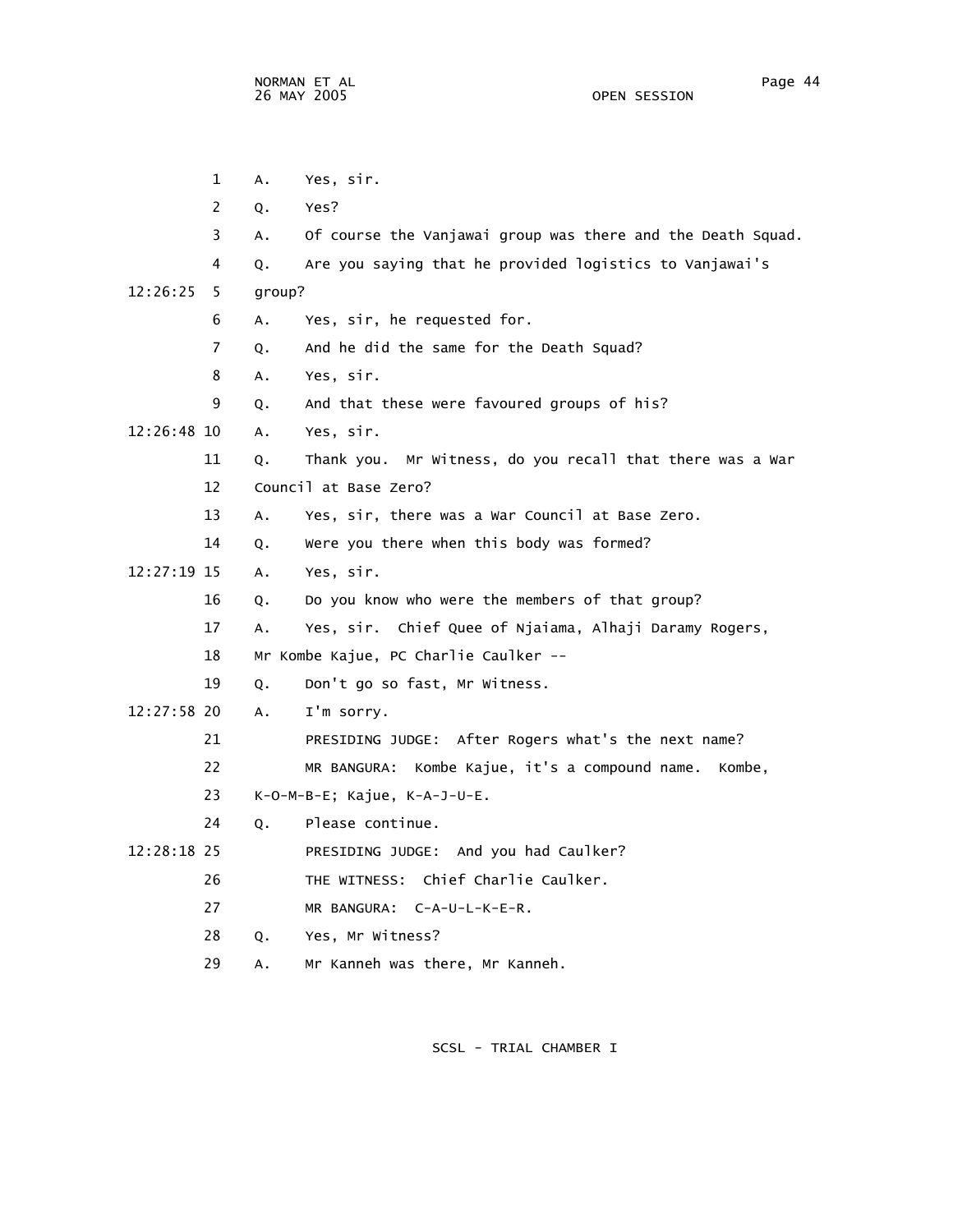OPEN SESSION

 1 Q. What's his first name? 2 A. We used to call him Mr Kanneh. We call him Mr Kanneh. 3 He's a teacher in Bo. 4 Q. Okay. 12:29:02 5 A. And Mr Kandeh G Samai was there. 6 Q. K-A-N-D-E-H, G is a middle name initial and Samai is 7 S-A-M-A-I. Yes, please? 8 A. And -- 9 Q. Is that [Overlapping speakers] Moinina Fofana? 12:29:38 10 A. And many more, many more. That includes Chief Vandi Soka. 11 Q. Vandi Soka, Chief Vandi Soka. 12 A. Vandi Soka. 13 Q. V-A-N-D-I S-O-K-A. Is that all you can remember for now? 14 A. Yes, sir. 12:30:00 15 Q. Mr Witness, what was this War Council formed for? What was 16 the purpose for which it was formed, if you remember? You say 17 you were there when it was formed. 18 A. They were giving advice to the National Coordinator 19 whenever he was getting annoyed with the pace at which things 12:30:33 20 were going. 21 Q. Are you saying that it was formed for that purpose? 22 A. It was an advisory group -- body. 23 Q. Did that body do anything else as far as you remember? 24 A. Well, I saw them function halfheartedly at that time. By 12:31:19 25 that I mean they can advise on certain issue. For instance came 26 to a time when Kamajors were seen misbehaving. They advise those 27 Kamajors. 28 Q. They advised? 29 A. The Kamajors that were misbehaving. But it all fell on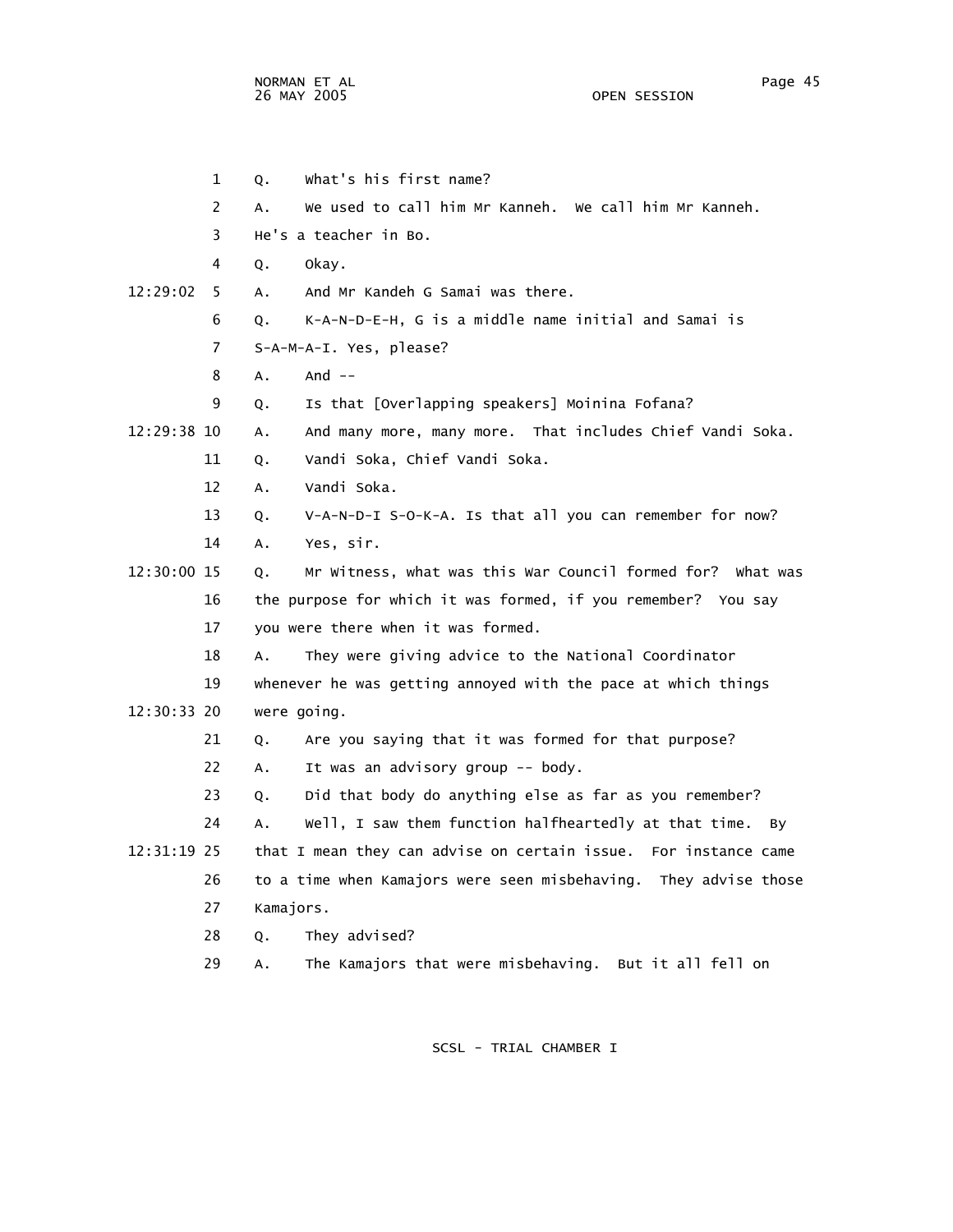1 deaf ears; they did not abide by that advice. They made laws and 2 those laws were being -- they were flouted by the High Priest 3 and -- the High Priest, the National Coordinator and even the 4 Director of War. 12:32:35 5 Q. Can you give an example of a situation where the War 6 Council made laws and, as you say, those laws were flouted by 7 these people? 8 A. Yeah, at one point in time they made laws pertaining to how 9 the Kamajors should put up good behaviours, but the next morning 12:32:55 10 they were seen pelting the War Council members with stones. They 11 were even throwing stones on them. 12 Q. Who? Let's get it straight. You said that they made laws 13 at one time -- 14 A. Yeah, pertaining to the Kamajors to put up good behaviours. 12:33:17 15 Q. Yes. And then? 16 A. The next morning they were seen pelting the War Council 17 members with stones. 18 Q. Who were pelting the War Council members with stones? 19 A. A good number of Kamajors. 12:33:35 20 Q. And how does this link up with Fofana, Kondewa and Norman, 21 because you said they were flouting laws? 22 A. Yeah, I heard -- that morning I heard the High Priest 23 saying that those Pas have stolen the footwear -- the properties 24 of Kamajors and they were singing their names, going right round 12:34:09 25 the town that morning. 26 Q. Can you be clearer with what you're saying, Mr Witness? 27 PRESIDING JUDGE: I am totally confused now. We are 28 talking about pelting stones and now we are in -- is it the same 29 thing we are talking about?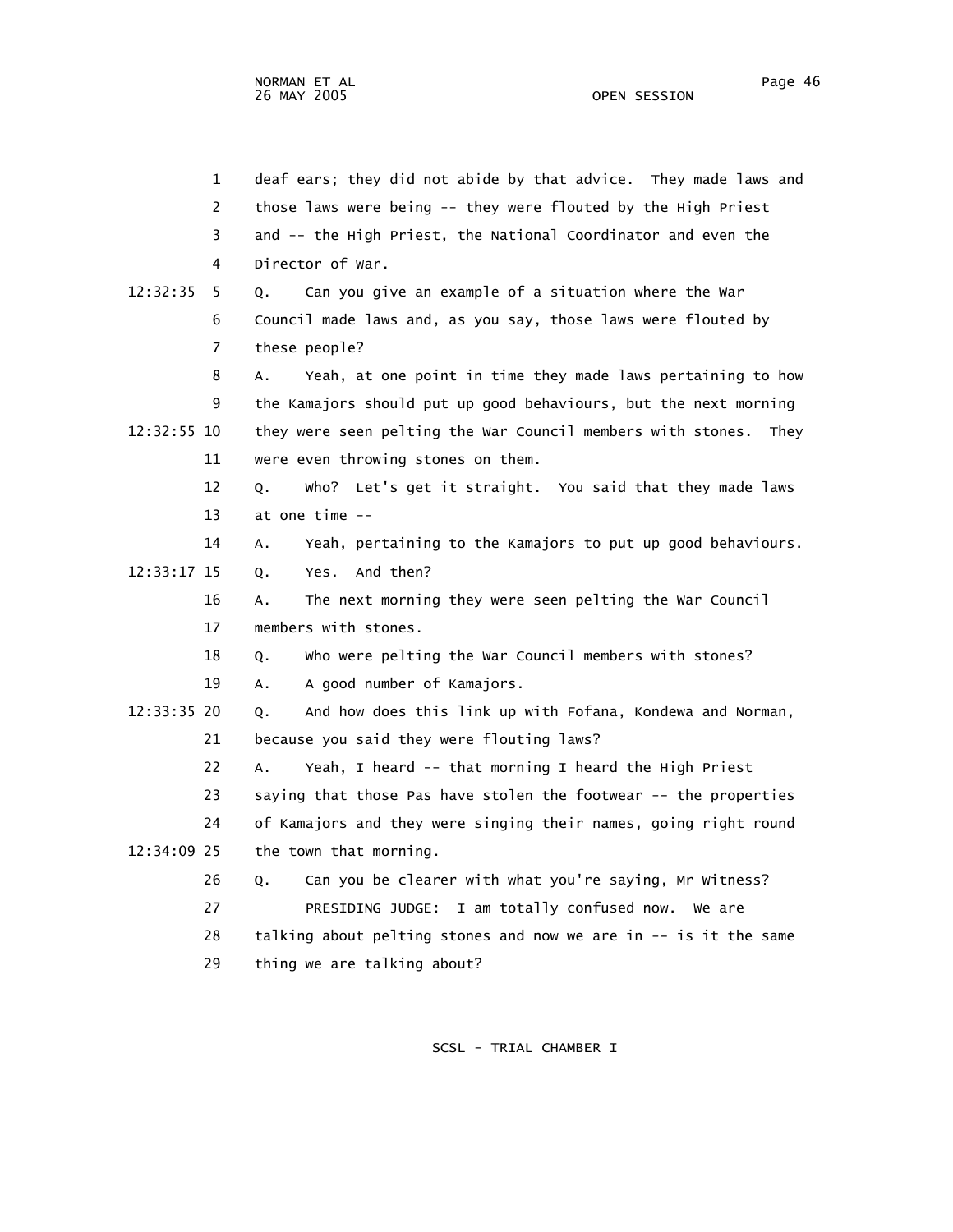1 MR BANGURA: I am not so sure, I need to get him -- 2 Q. Mr Witness, let us just take it from where we were, about 3 laws which were flouted. Is that clear? 4 A. Yes, sir. 12:34:45 5 Q. And I asked you to give a specific instance of a situation 6 where laws were made by the council and those laws were flouted 7 by Norman, Fofana and Kondewa as you say? 8 A. Yes. 9 Q. Now, you have said that in one instance when laws had been 12:35:03 10 made, the next day Kamajors were seen pelting stones. I want you 11 to take it from there and be very clear about what you wanted to 12 say about pelting stones. 13 A. Kamajors were pelting the War Council members with stones. 14 Q. And the question I asked you from there is how did that 12:35:30 15 relate to Hinga Norman and Fofana and Kondewa? 16 A. In the case of the High Priest, Allieu Kondewa, he was 17 boasting by saying that "I will let those boys molest those 18 people" in Mende. And then we are standing close to the court 19 barri house in the town. 12:36:01 20 Q. Did he give a reason for saying that? 21 A. He said those are all -- that council is a fake one, they 22 are just there to complicate matters, and -- can I go ahead? 23 Q. You also mentioned something about shoes; it was not very 24 clear. 12:36:46 25 A. It was alleged at Base Zero that the shoes and uniform 26 brought by Hinga Norman for the Kamajors to use on the day when 27 they were passing out, because there was training going on at 28 Base Zero, military training. So those properties have got 29 missing. So the blame was casted upon the War Council members.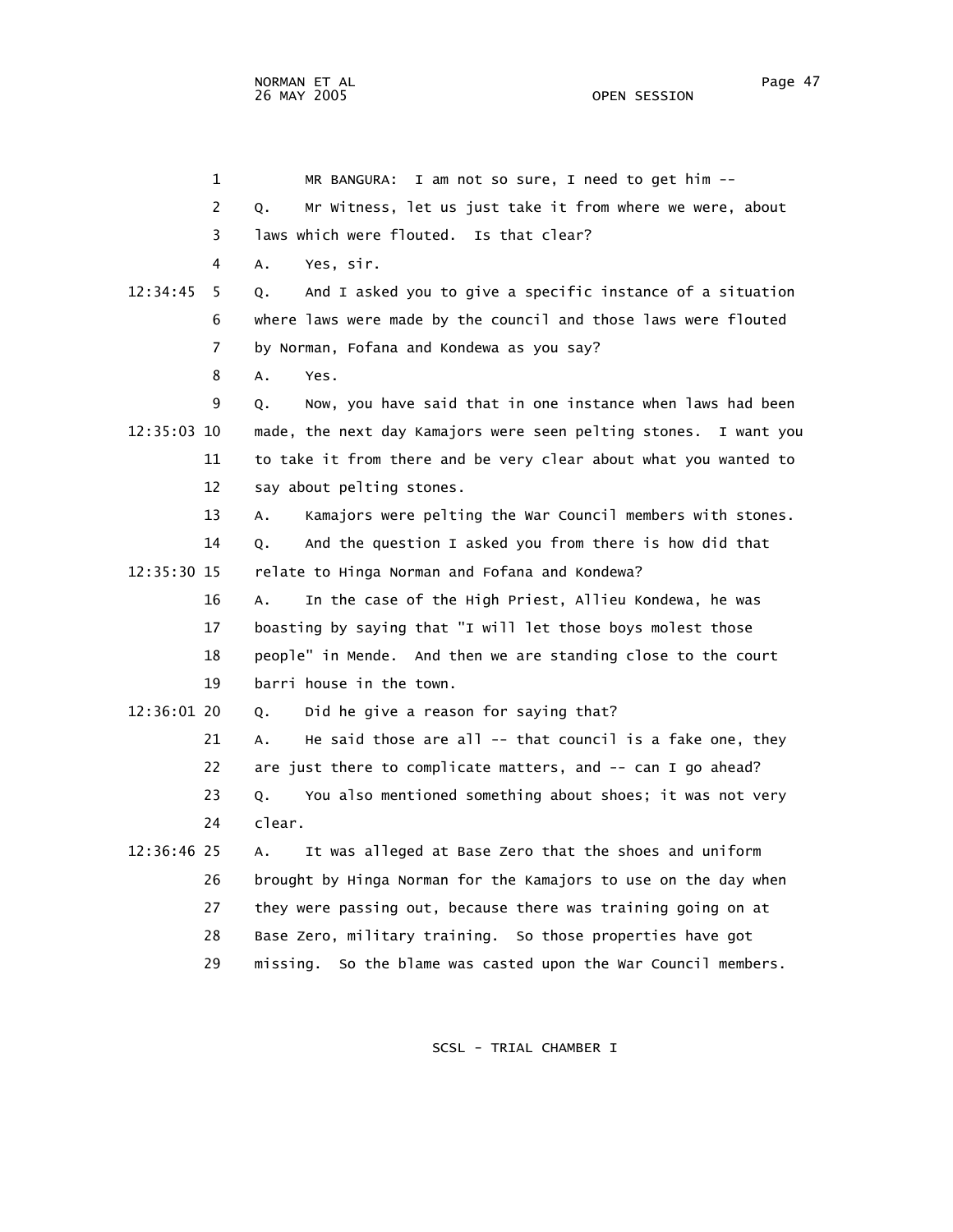1 Q. Who cast this blame on the War Council members? 2 A. Kondewa. 3 Q. Was the War Council at all responsible for discipline as 4 far as you know? 12:37:48 5 A. The laws referred to was based on how Kamajors should be 6 disciplined, and that was not abide by at all. For instance, 7 there were persistent complaints about the Death Squad that was 8 coming in. 9 Q. What did those complaints indicate? 12:38:28 10 A. Complaints were coming in, were reaching -- were reaching 11 Hinga Norman, Moinina Fofana and Kondewa, including the War 12 Council members, that the Death Squad are killing people for 13 their diamonds, they are looting properties around that Bumpe -- 14 PRESIDING JUDGE: Slowly, slowly, please. 12:39:03 15 MR BANGURA: 16 Q. Can you slow down, please. That they were killing people 17 for diamonds, you say? 18 A. Diamonds. 19 Q. And they were looting property? 12:39:10 20 A. Someone was killed for his diamond.  $21$  O. And you said this report came to  $-$  22 A. The attention of the War Council and the National 23 Coordinator, the Director of War and the High Priest. 24 Q. And was anything done at all when this report was received? 12:39:42 25 A. These guys -- 26 Q. When you say "these guys" who are you referring to? 27 A. The Death Squad - I'm referring to the Death Squad - were 28 called upon, and at a point where they were -- 29 Q. Who called upon them?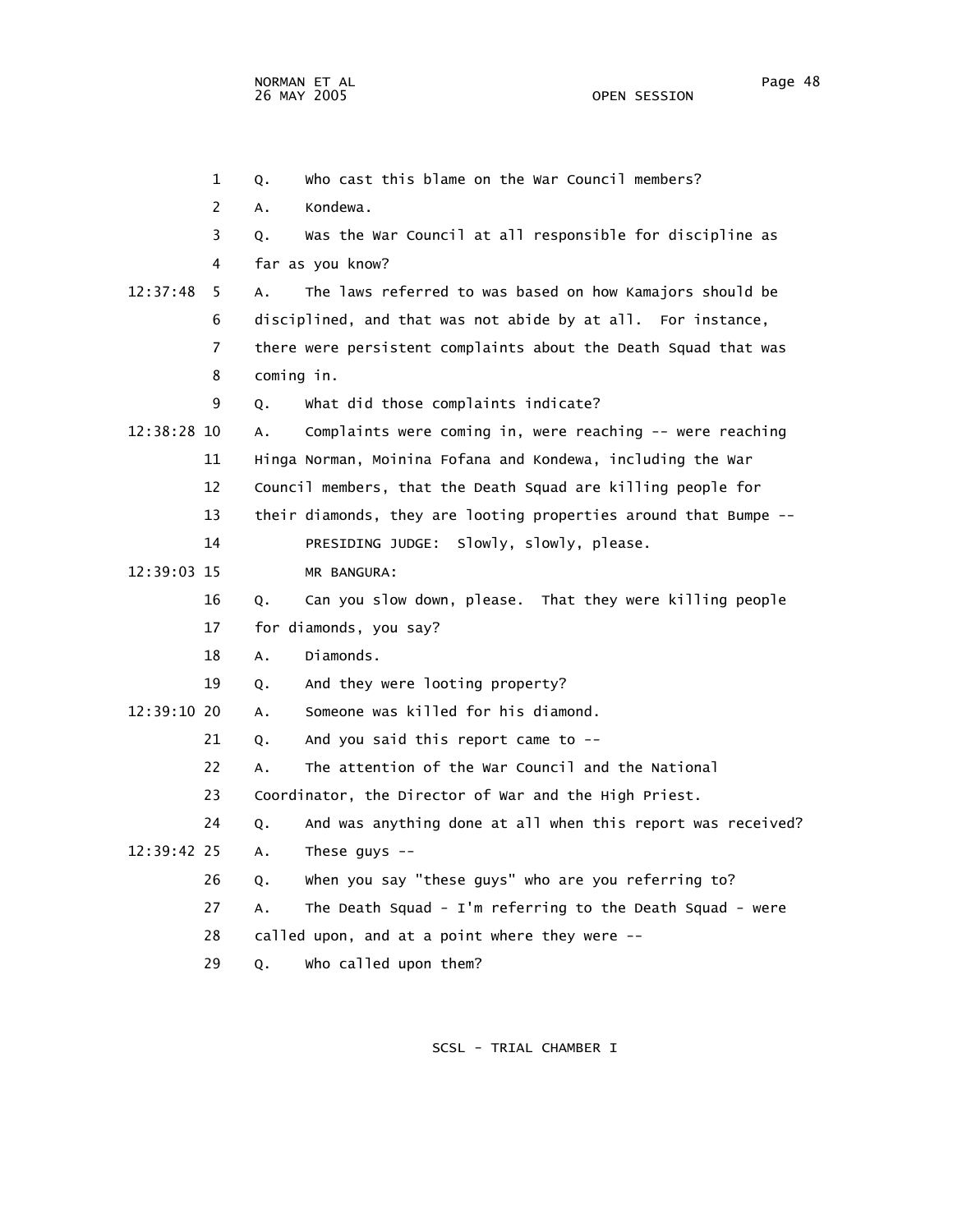NORMAN ET AL
Page 49
Page 49
Page 49
Page 49
Page 49
Page 49
Page 49
Page 49
Page 49
Page 49
Page 49
Page 49
Page 49
Page 49
Page 49
Page 49
Page 49
Page 49
Page 49
Page 49
Page 49
Page 49
Page 49
Page 49
Page 49
Page 49
P

 1 A. The War Council authorities. They call them and they 2 presented that case to them. The guys -- 3 PRESIDING JUDGE: Who presented the case to them? 4 MR BANGURA: The War Council. 12:40:25 5 THE WITNESS: The War Council chairman, Chief Quee of 6 Njaiama. The chairman of that council was Chief Quee. 7 PRESIDING JUDGE: And he presented that report to? 8 THE WITNESS: Yes, the allegation be made was put across to 9 the Death Squad. 12:40:48 10 MR BANGURA: 11 Q. And did anything happen after this report had been -- 12 delegation had been put to them? 13 A. Yes, sir. They denied it and instantly the High Priest was 14 seen interrupting the whole matter and the guy -- the Death Squad 12:41:13 15 Kamajors went unpunished. And the next day they were sent again 16 on patrol around the same area. 17 Q. In effect, you're saying as a result of the intervention of 18 the High Priest the War Council was not able to do its work 19 regarding that allegation; is that right? 12:41:54 20 A. No, sir. Yes, sir, it's correct. Of course, then it was 21 from that point that they started getting frustrated. 22 Q. Who started getting frustrated? 23 A. The War Council. 24 Q. And how do you know this? 12:42:11 25 A. Well, they were grumbling. I heard even Mr RP Kombe Kajue 26 accusing Chief Norman of his indirect way of swearing to God. He 27 said he's tired of hearing about that. 28 Q. We're not so clear about what you're saying, Mr Witness.

29 A. I'm referring to -- the question was how did I know about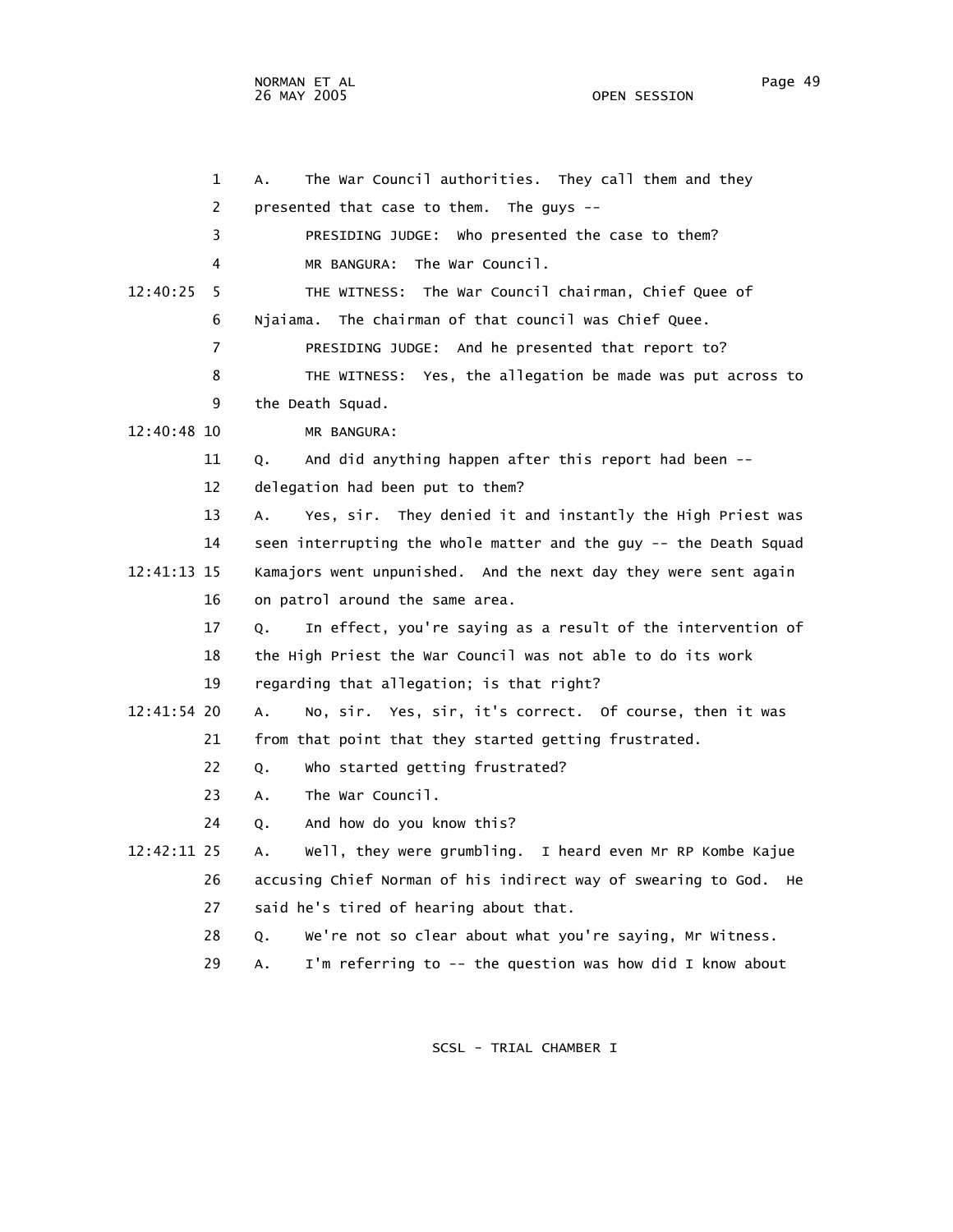1 this, the War Council members -- authorities were getting 2 frustrated. 3 Q. Yes. 4 A. And I said I heard Mr RP Kombe Kajue grumbling, you know, 12:42:58 5 and unto a point when he made a statement that he has -- he is 6 even tired of paying attention to Chief Norman's method of 7 swearing to God. And -- 8 Q. What did he have to say about his method of swearing to 9 God? 12:43:30 10 A. He swear to God for one thing and the next time you see 11 him, you know, doing what he has sweared for. That was what 12 Pa Kajue told me. And, of course, Mr Kanneh was there. He also 13 was saying that had it not been for the intensification of the 14 war, he would have returned to Bo. That was the way I noticed 12:44:17 15 that they were frustrated. 16 Q. Mr Witness, do you recall an operation called Black 17 December? 18 A. Yes, sir. 19 Q. Were you at Base Zero when this operation was planned? 12:44:40 20 A. Yes, sir. 21 Q. Can you tell this Court who initiated the idea of the Black 22 December, as far as you know? 23 A. The Black December Operation was initiated by the National 24 Coordinator, Chief Norman. Yeah, he initiated that one. 12:45:12 25 Q. How did you come to know about this operation yourself? 26 A. That was in a meeting that he said about that, that the 27 operation is going to be like this. 28 Q. Can you just be a little bit slower, please. Yes, go on, 29 just not too fast.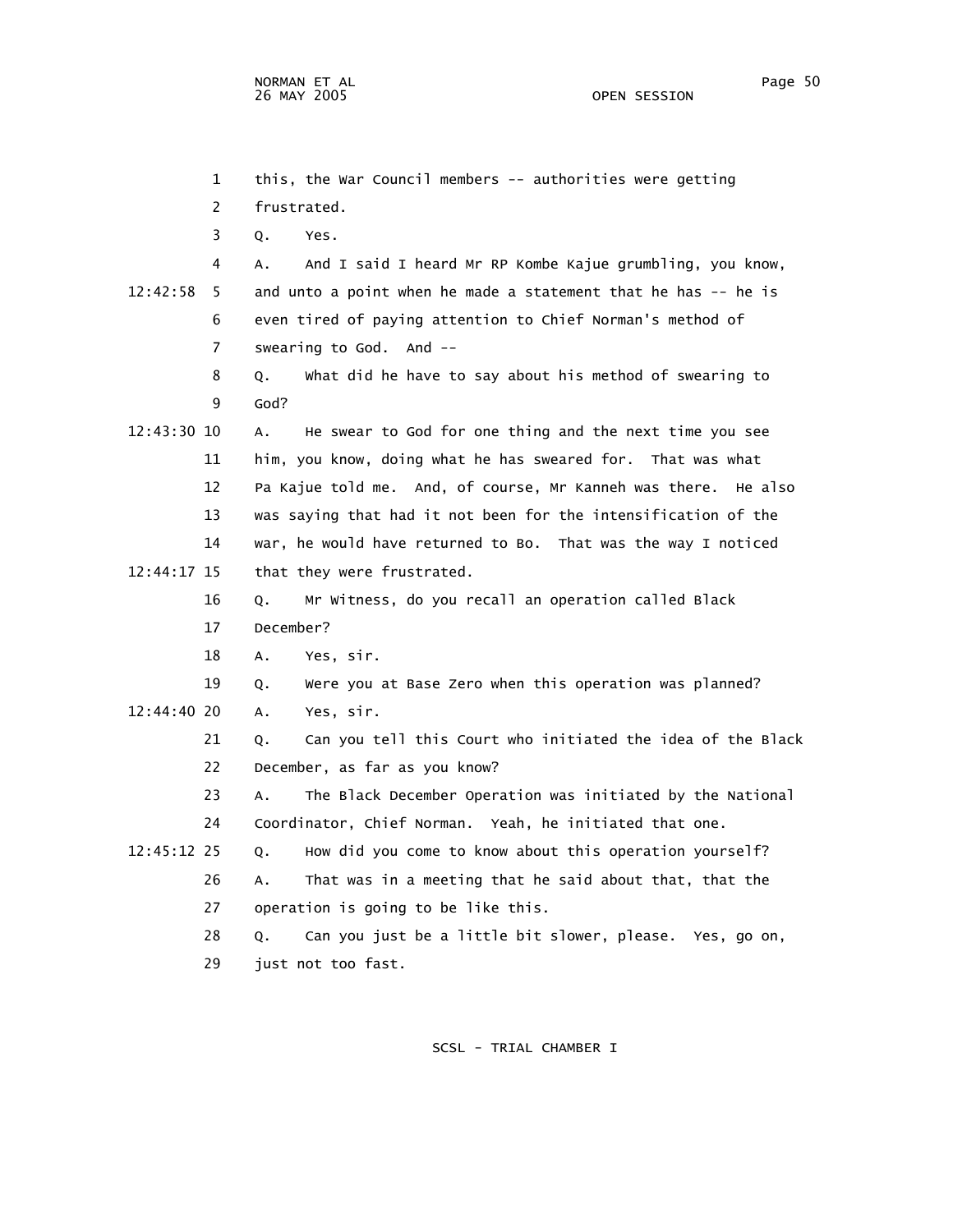1 A. All supply routes to the RUF is going to be cut off. 2 Q. Yes? 3 A. Felling trees on major roads as well as feeder roads, power 4 source were provided for that. And bridges were to be 12:46:14 5 dismantled, and that the -- can I go? 6 Q. Yes, just slowly. Go on, please. 7 A. I have mentioned about bridges to be dismantled. And that 8 the operation is going to take place simultaneously. All RUF 9 held areas are going to be attacked on the same time -- at the 12:46:54 10 same time. And collaborators -- 11 Q. Yes? 12 A. Civilians, the police who were collaborators to the 13 AFRC/RUF are to be treated like common enemies. And that houses 14 being occupied by juntas -- junta forces in all the towns or 12:47:47 15 wherever these guys are occupying houses, when they are being 16 removed -- fought against by Kamajors and been removed, Kamajors 17 should occupy all those places. And vehicles belonging to the 18 RUF collaborators -- 19 Q. Slow it a bit, please. 12:48:11 20 A. Okay. 21 Q. Yes? 22 A. Properties, including vehicles belonging to the RUF, AFRC 23 and collaborators should be owned by Kamajors. 24 Q. When you say "should be owned by Kamajors," what do you -- 12:49:02 25 A. Should be owned and used by Kamajors. They should make 26 full use of it. 27 Q. Mr Witness, you mentioned earlier that collaborators and 28 persons who worked with the junta, you said, should be treated as 29 the enemy. What did you understand from that statement, to be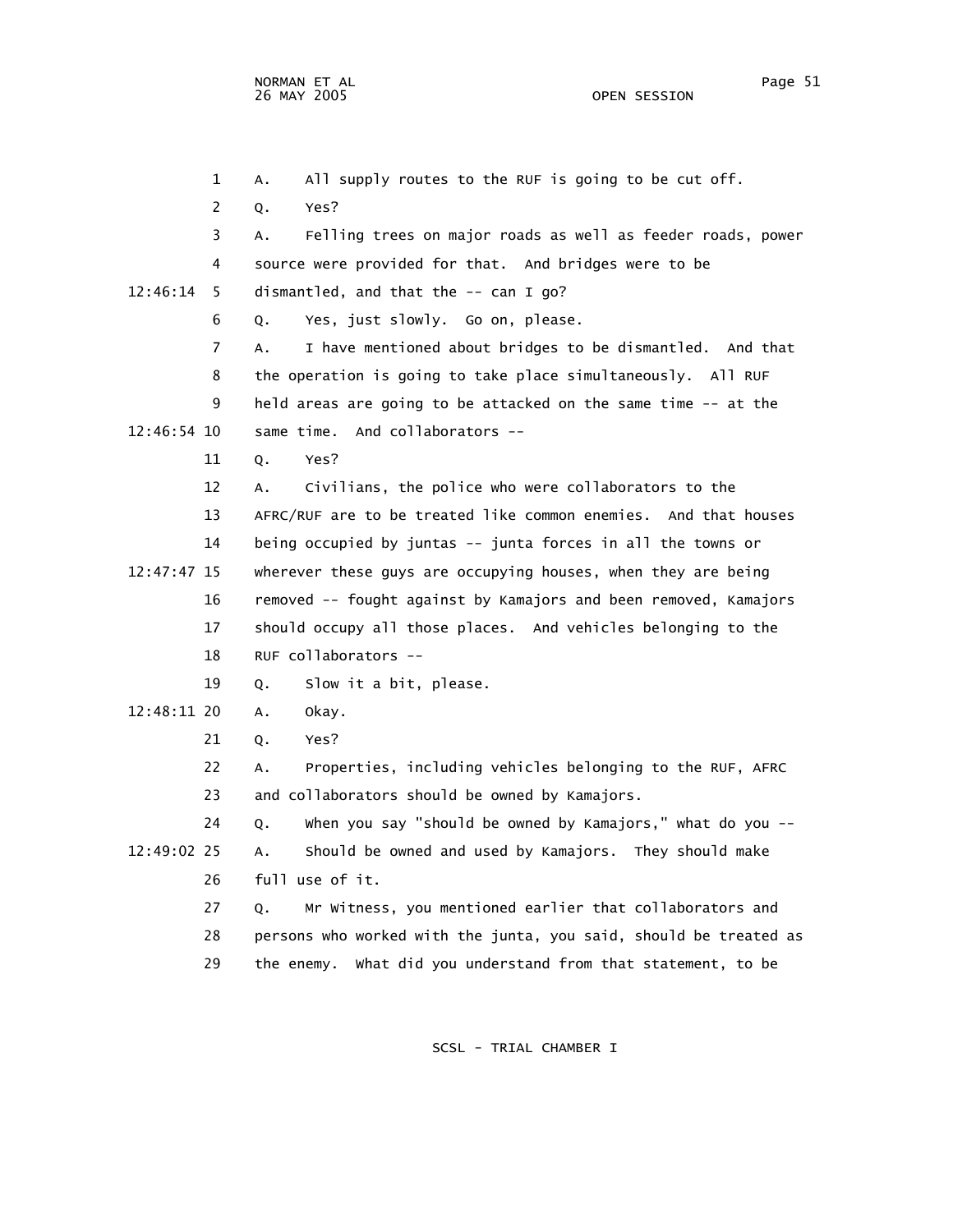1 treated as the enemy? 2 A. Reference to what the hundred people that were sent to 3 Gendema came and reported back. They mention that collaborators 4 should be killed. So again this -- when we went to Base Zero 12:50:05 5 again, for Black December, when he said collaborators should be 6 treated like enemies or common enemies, it's just like killing 7 them or doing whatever thing that comes to mind. It depend on 8 whatever perception. 9 PRESIDING JUDGE: That was your understanding? 12:50:26 10 THE WITNESS: Yes, that is. 11 PRESIDING JUDGE: So the words that you used is that you 12 should treat them as common enemies? 13 THE WITNESS: Yeah. 14 PRESIDING JUDGE: You understood that to mean what you have 12:50:38 15 just described? 16 THE WITNESS: Yes, people understood it differently in all 17 the major towns, Kamajors. 18 PRESIDING JUDGE: Yes, okay. 19 MR BANGURA: 12:50:46 20 Q. Mr Witness, you talked about this meeting in which the 21 Black December Operation -- the idea of Black December was 22 discussed -- was explained to you by Hinga Norman. Who was at 23 this meeting? 24 A. The War Council authorities were there. The War Council 12:51:07 25 authorities whom I have just named, they were there. I was 26 there, of course; Orinko was there; Nallo -- the tall fellow 27 called Nallo, he was the southern commander, he was there; and 28 many people, including some other people else that returned from 29 Tongo that came to request for more arms and ammunition. That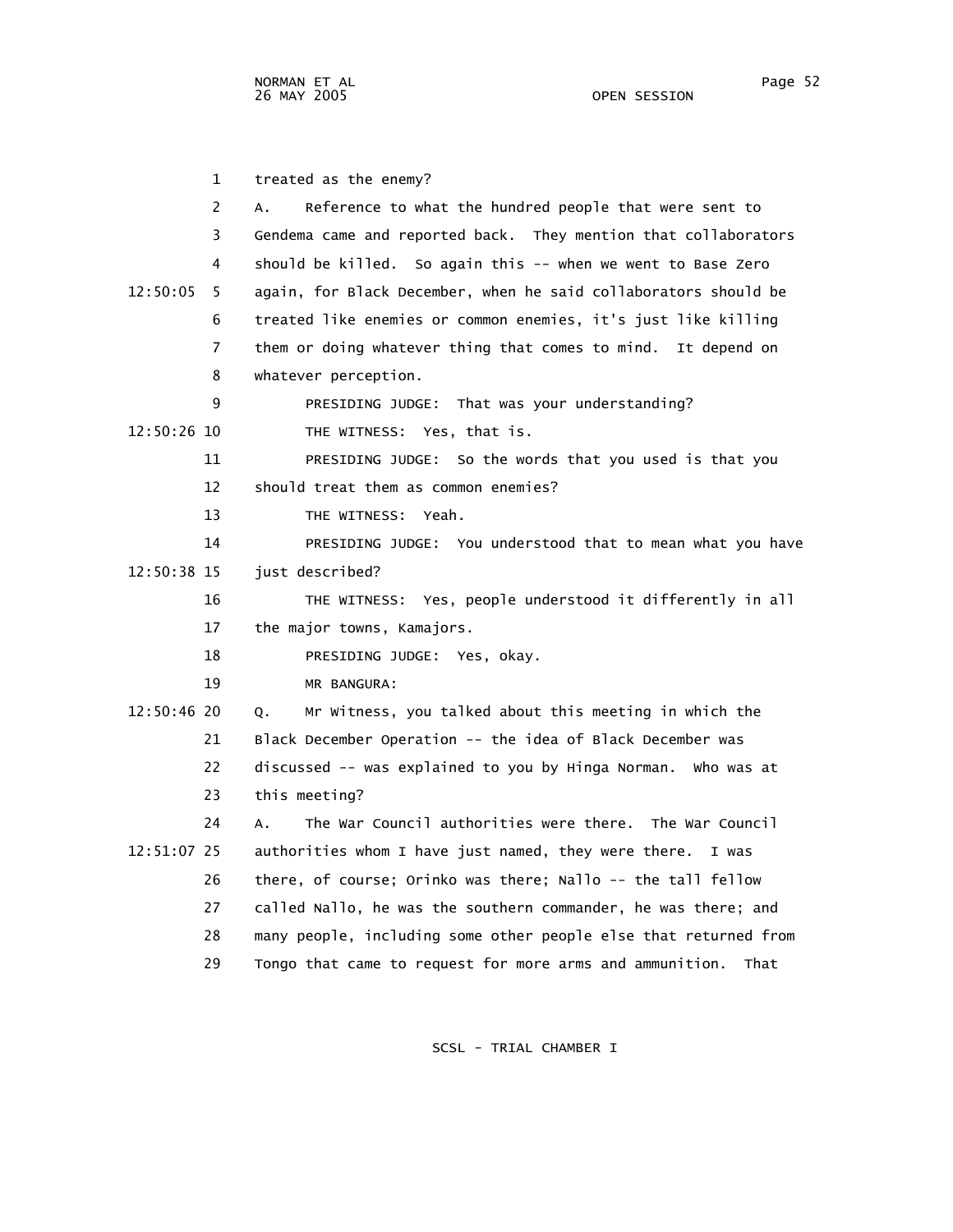1 group was headed by one Vandi Songo. 2 Q. Was it only Hinga Norman who spoke at that meeting? 3 A. Yeah, he began the talking and later on it was supported by 4 the Director of War. And the High Priest was -- the High Priest 12:52:16 5 also followed suit. 6 Q. Apart from this meeting, Mr Witness, do you know of any 7 other meeting held by Hinga Norman in pursuit of this Black 8 December Operation? 9 A. Yes, sir, there was another meeting held in one of the 12:52:42 10 Walihuns. 11 Q. Walihuns is the word he used before. 12 A. Of which most of the commanders were there. 13 Q. Were you present at that meeting? 14 A. I was there. 12:53:02 15 Q. Sorry? 16 A. I was there. 17 JUDGE ITOE: In which Walihun? Which one? 18 MR BANGURA: 19 Q. Which of the Walihuns? 12:53:14 20 A. It was in Walihun II. 21 Q. And who else was there again, at this Walihun II meeting? 22 A. Those people I have named. The War Council -- some of the 23 War Council authorities where there. Nallo, Orinko, KG Samai. 24 Some other guys have died, like Ngobea, and many more. 12:53:41 25 Q. For clarification, Mr Witness, you talked about the first 26 time that Hinga Norman discussed the idea of the Black December 27 Operation; you said it was in a meeting. And I asked you, after 28 that, whether there was any other meeting. So you have 29 identified that there was a second meeting. Now, the first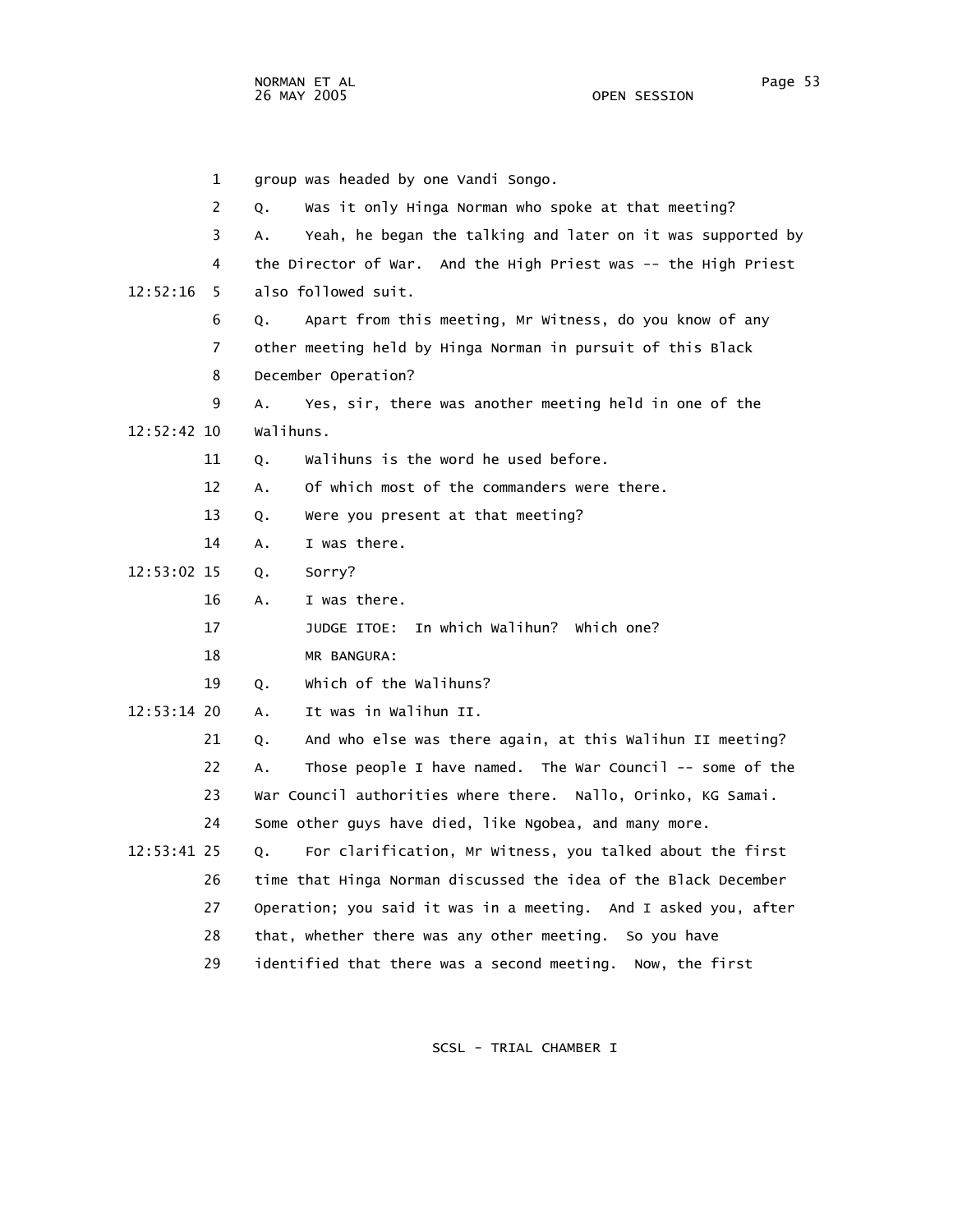1 meeting in which this idea was discussed, what kind of meeting 2 was it? 3 A. It was just an informal one. It was just in a gathering. 4 That is, waiting for the commanders to come and he is going to 12:54:20 5 declare Black December Operation. And that was -- he was 6 interviewed through the BBC radio. 7 Q. Come on, Mr Witness. You said this first meeting was an 8 informal one. 9 A. Yes, sir. 12:54:43 10 Q. And then you talked of a second one. Now you talk about 11 Hinga Norman being interviewed on radio. 12 A. Yes, sir. 13 Q. Is that a separate -- 14 A. Yes. 12:54:51 15 Q. -- incident you want to talk about? 16 A. Yes, sir. 17 Q. So you are saying he was interviewed on BBC radio? 18 A. Yes, sir. 19 Q. When was this? 12:55:04 20 A. During the time when this Black December Operation was 21 about -- when he thought of it. 22 Q. And what was the subject of that interview as far as you 23 know? 24 A. It was all about Black December Operation, that he is 12:55:25 25 declaring Black December Operation and a kind of all out war on 26 the RUF and the AFRC and their collaborators. And that gave a 27 kind of publicity to wherever Kamajors were. 28 Q. Did you yourself listen to that interview? 29 A. Yes, sir. He did that through the satellite phone we had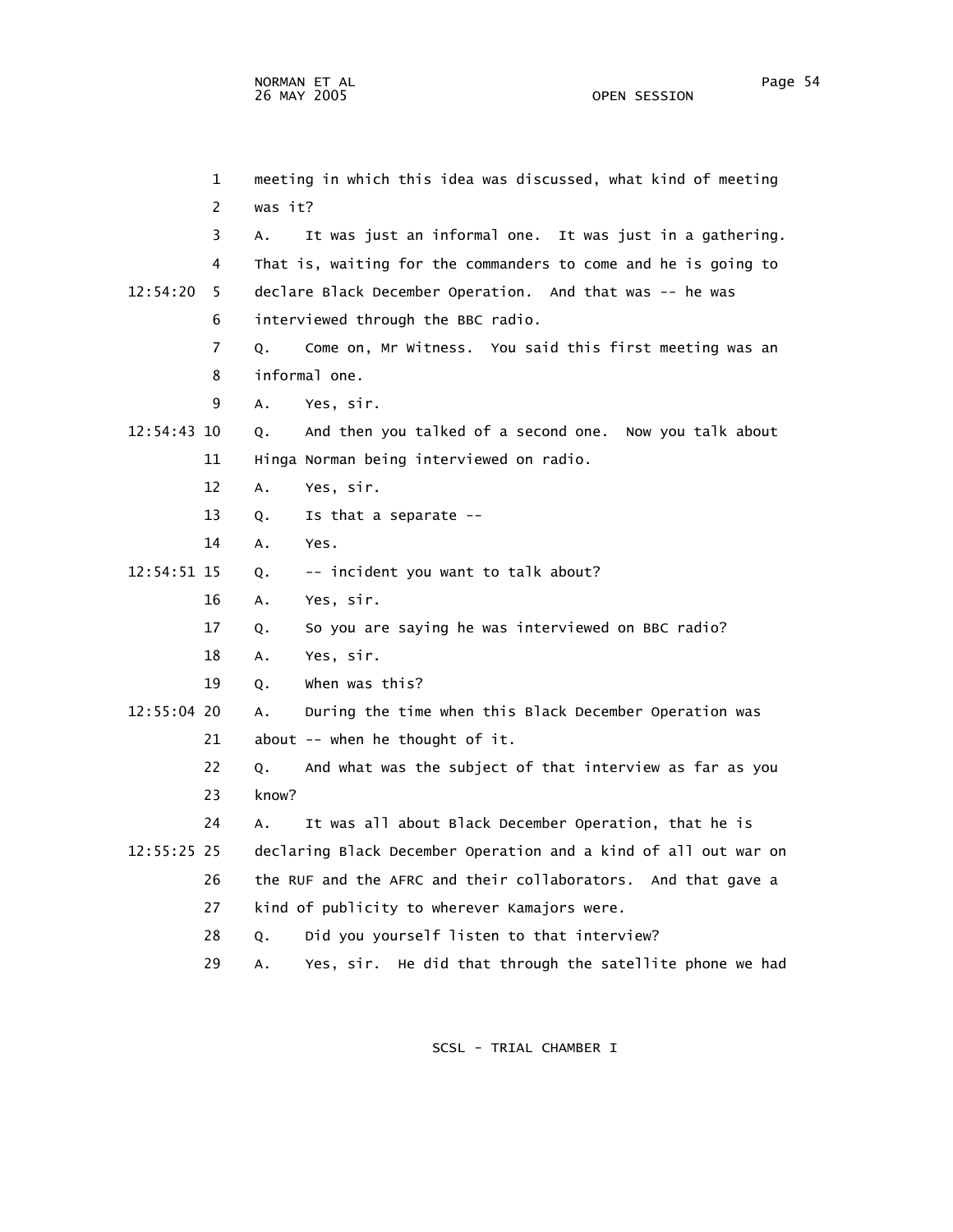1 at Base Zero. 2 Q. Mr Witness, during the discussions for the Black December 3 Operation, was anything discussed regarding the situation in 4 Tongo? 12:56:18 5 A. Yes, sir. One was about the collaborators -- civilian 6 collaborators. And whosoever is found collaborating with the 7 junta should forfeit his or her properties, killed, and not even 8 to mention the common enemy, the RUF and AFRC. 9 PRESIDING JUDGE: That was about Tongo? 12:56:53 10 MR BANGURA: Tongo, yes, Your Honour. 11 THE WITNESS: Yes. 12 MR BANGURA: 13 Q. Was it in the same meeting, in these two meetings that 14 we've talked about, that Tongo was discussed? 12:57:10 15 A. In the Walihun II meeting. 16 Q. And were any specific orders given regarding Tongo? 17 A. Yes, sir. 18 Q. What were those orders? 19 A. Gravels extracted by the AFRC, RUF, since they were engaged 12:57:28 20 in serious mining, that those gravels should be washed by we, the 21 Kamajors, and the proceeds should be brought to them -- to 22 himself, the National Coordinator. And properties of the junta 23 and collaborators should be used by us. Just the same decision 24 that was -- it was just the same like Black December orders. 12:58:24 25 Q. At this time, Mr Witness, were you privy -- did you have 26 any opportunity of knowing what the situation was in Tongo at 27 this time that this meeting was held and you were discussing what 28 to do about Tongo? Had you got any information about what the 29 situation was in Tongo?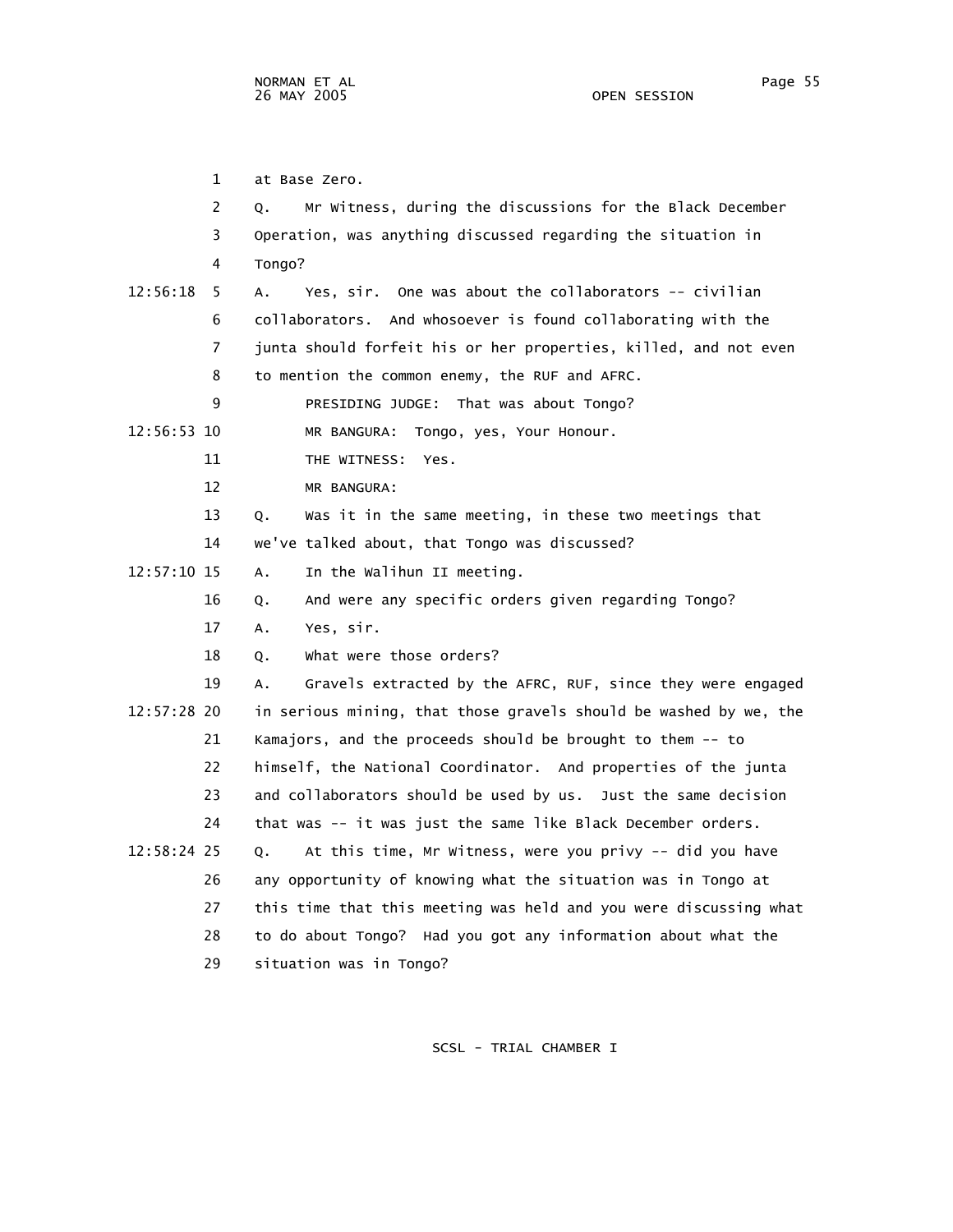OPEN SESSION

|             | $\mathbf 1$<br>Α. | Yes, sir. By then another group followed me. They also            |
|-------------|-------------------|-------------------------------------------------------------------|
|             | 2                 | came in search -- they also came to request for arms and          |
|             | 3                 | ammunition. That was -- that group was led by Vandi Songo, one    |
|             | 4                 | Mohamed Kineh -- CO Mohamed Kineh, Conteh, and --                 |
| 12:59:14    | 5<br>Q.           | Vandi Songo, V-A-N-D-I S-O-N-G-O, Your Honours. Mohamed?          |
|             | 6<br>Α.           | Kineh.                                                            |
|             | 7<br>Q.           | Kineh, K-I-N-E-H, Your Honours.                                   |
|             | 8<br>Α.           | Late CO Mambu.                                                    |
|             | 9<br>Q.           | Mambu is M-A-M-B-U, Your Honours. And what was the general        |
| 12:59:50 10 |                   | picture that they gave you about the situation in Tongo?          |
|             | 11<br>A.          | That the situation around at the area where they were             |
| 12          |                   | deployed, Wiima, neighbouring Wiima -- Wiima is a town not too    |
| 13          |                   | far away from Tongo.                                              |
| 14          | 0.                | Your Honours, Wiima is W-I-I-M-A.                                 |
| 13:00:10 15 | А.                | That they have been seriously hitted [sic] by the                 |
|             | 16                | helicopter gunship that were being used by the AFRC/RUF and they  |
|             | 17                | have all gone into disarray.                                      |
| 18          |                   | PRESIDING JUDGE: Mr Prosecutor, are we moving to a sort of        |
| 19          |                   | different area now? It is one o'clock.                            |
| 13:00:41 20 |                   | MR BANGURA: We are actually moving to Tongo as we speak.          |
|             | 21                | PRESIDING JUDGE: Then it might be a good time to pause for        |
|             | 22                | lunch, because if we are to embark upon that we may move for more |
| 23          |                   | than a few minutes.                                               |
| 24          |                   | MR BANGURA: I take the point, Your Honour.                        |
| 13:00:55 25 |                   | PRESIDING JUDGE: So the Court will adjourn until 2.30 p.m.        |
|             | 26                | this afternoon.<br>Thank you.                                     |
| 27          |                   | [Luncheon recess taken at 1.00 p.m.]                              |
| 28          |                   | [HN260505D-SGH]                                                   |
| 29          |                   | [On resuming at 2.45 p.m.]                                        |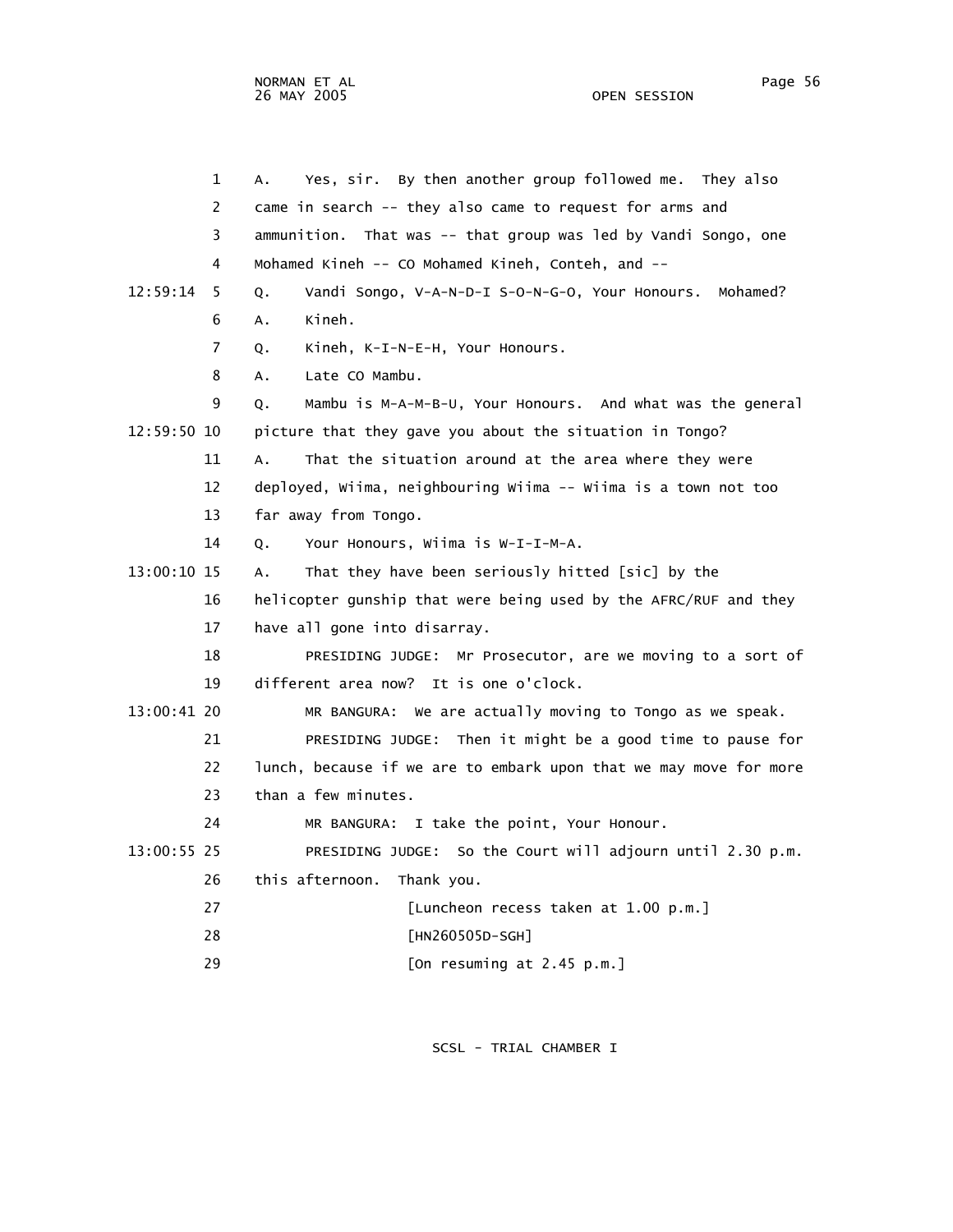PRESIDING JUDGE: Yes, Mr Prosecutor.

|  |  | MR BANGURA: |
|--|--|-------------|
|--|--|-------------|

- 3 Q. Good afternoon, Mr Witness.
- 4 A. Good afternoon, sir.
- 14:47:08 5 Q. Just before the lunch break, Mr Witness, you were 6 describing to this Court the situation in Tongo just about the 7 time that Black December Operation was being planned at Base 8 Zero. Would you like to again go over the situation as it was in 9 Tongo? 14:47:26 10 A. Go over that question again, sir. 11 Q. What was the situation in Tongo at this time? You talked 12 about a meeting at Base Zero in which Tongo was discussed; is 13 that not so? 14 A. Yes, sir. 14:47:54 15 Q. And I had asked you, at this point in time did you have any 16 information about the situation around Tongo, in Tongo? 17 A. Yes, sir. 18 Q. Can you tell this Court what the situation was in Tongo at 19 this time? 14:48:21 20 A. Yes, please. By then I was in Base Zero when a group of 21 Kamajors left Tongo area, including Vandi Songo, CO Kineh. Can I 22 go? 23 Q. I believe we had those names before the break. 24 PRESIDING JUDGE: Yes, we did. 14:48:38 25 MR BANGURA: 26 Q. What was the report that they brought back to Base Zero 27 about Tongo? 28 A. That the helicopter gunship used by the AFRC had

29 attacked their own position at Wiima and that they are all in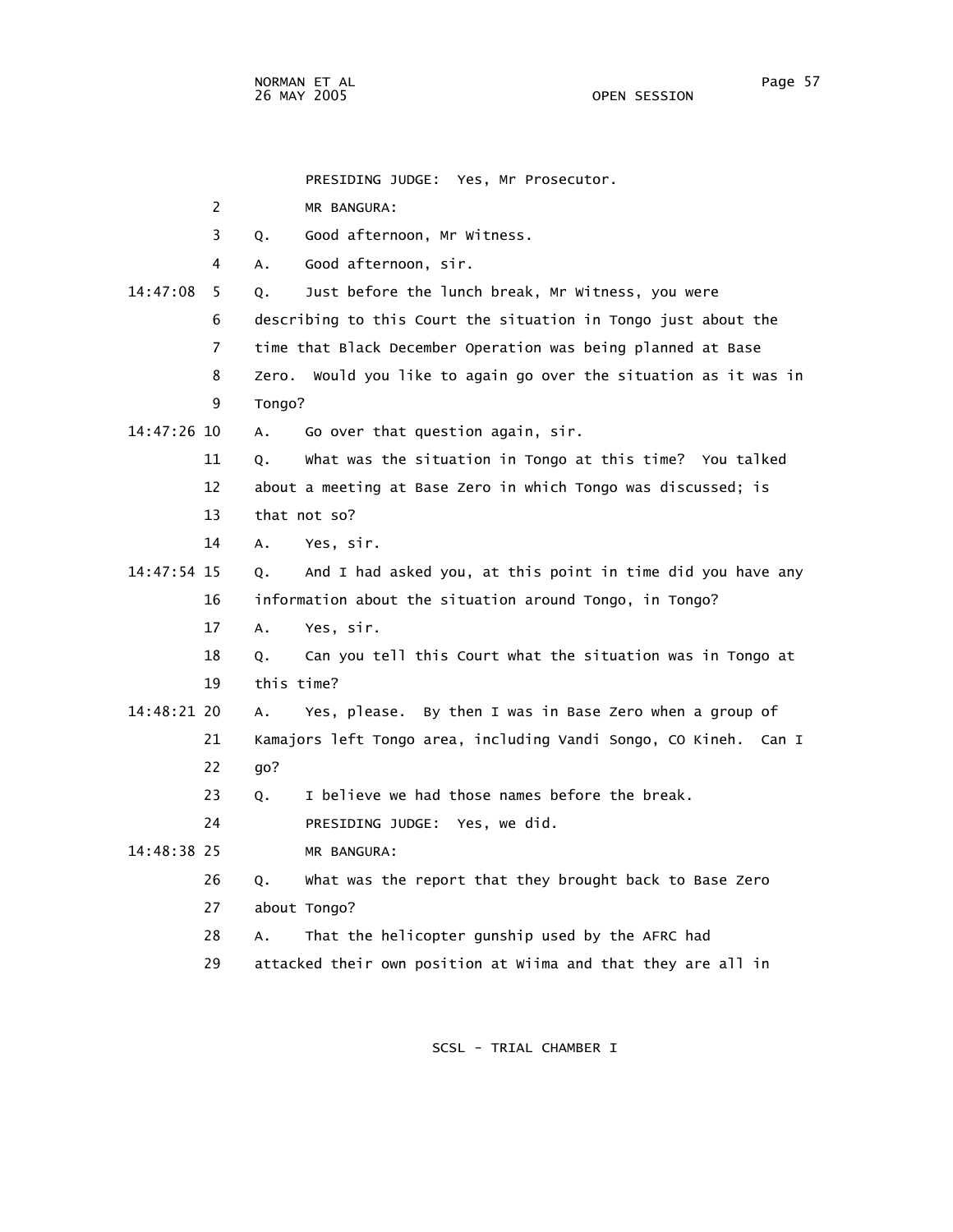OPEN SESSION

 1 disarray and they have run short of ammunitions that is why 2 they have gone to Base Zero to get more supplies. 3 Q. Were these supplies provided? 4 A. Yes, sir. That was the same supplies that I was awaiting 14:50:10 5 for and I was given a good quantity of arms and ammunition which 6 we all joined together and took to Tongo. 7 Q. When you left Base Zero with this supply of arms and 8 ammunition, where exactly did you go? 9 A. We headed straight for Tongo. Upon arrival we stopped at 14:51:00 10 Panguma. 11 Q. You said you headed straight for Tongo, but stopped at 12 Panguma. Why did you not proceed on to Tongo? 13 A. Because Tongo was fighting. Fighting was in progress there 14 and Panguma was the only safer place where we have to wait and 14:52:03 15 pack the ammunitions which was later on supplied to the Kamajors 16 in the front line. That is in Tongo. Of course, they were 17 running -- 18 Q. Can you take it slowly, please. You said they were 19 running. 14:52:30 20 A. We were running short of ammunitions when I arrived upon 21 hearing -- can I go? 22 Q. Can you finish the sentence, please? 23 A. Upon hearing that I have arrived with a good number or 24 quantity of arms and ammunitions. Then fighting again got 14:53:04 25 intensified and they were all happy. 26 Q. Mr Witness, can you tell this Court about what time this 27 was? 28 A. That was in January 1998. 29 Q. About what?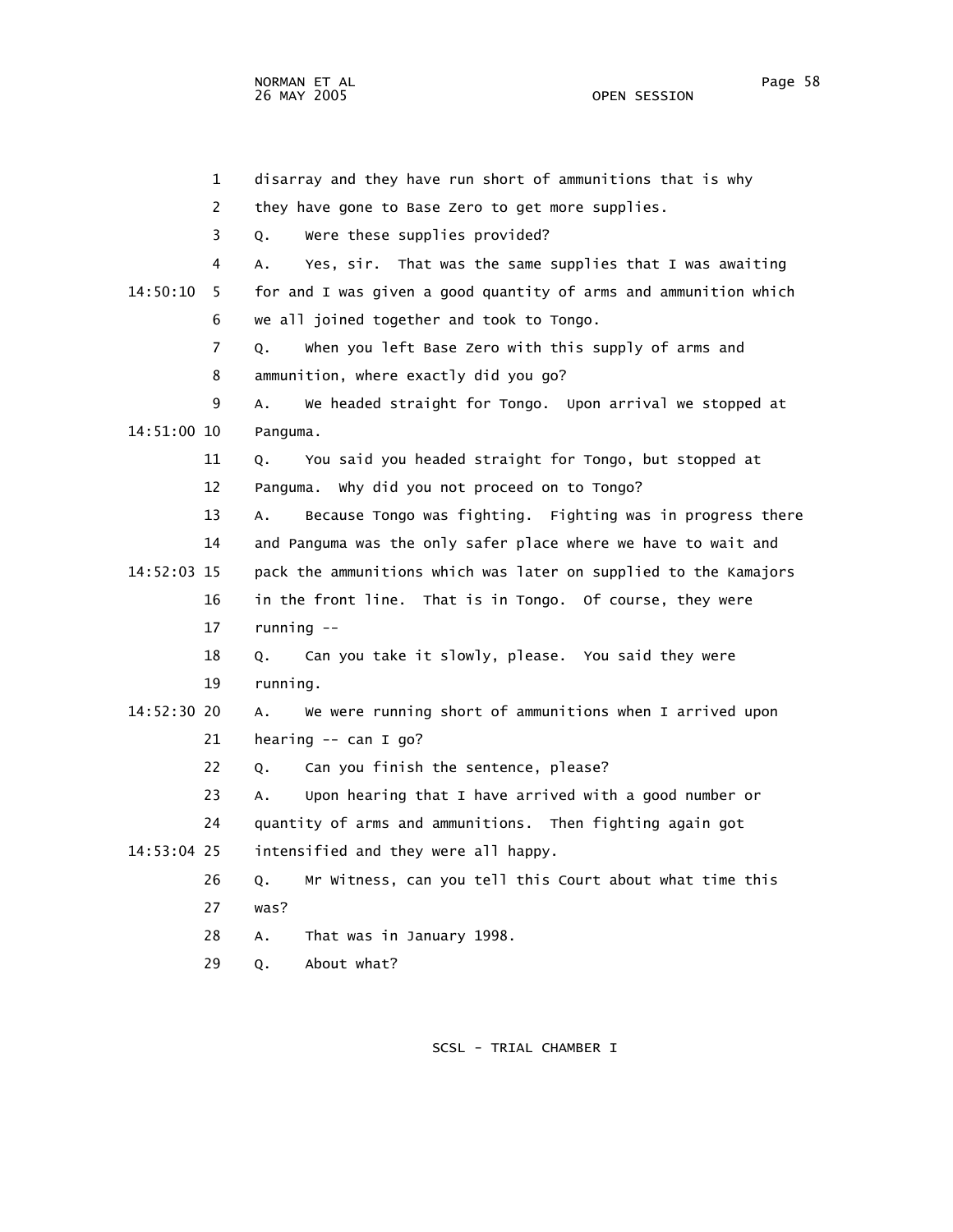1 A. It would be the first week in January. 2 Q. The first week? 3 A. In January 1998. 4 Q. Did you yourself engage in any fighting in Tongo at this 14:53:36 5 time? 6 A. No, sir. I did not engage in any fighting at that time. 7 Q. Was Tongo eventually taken by the Kamajors? 8 A. Yes, sir. Eventually we were in control of Tongo. 9 Q. Did anything happen after you had taken Tongo? 14:54:31 10 A. Yes, sir. The RUF came again after a few days and took 11 over Tongo. 12 Q. Mr Witness, when you say the RUF -- 13 A. And the AFRC. 14 Q. Thank you. Were the Kamajors able to take Tongo again at 14:55:09 15 some point? 16 A. Yes, sir. We had to counter-attack again and eventually we 17 got into controlling Tongo. It was in our hands. 18 Q. Mr Witness, to your recollection how many attacks would you 19 say that the Kamajors made or launched on Tongo? 14:55:57 20 PRESIDING JUDGE: That was 1998. At that time frame you mean 21 early 1998? 22 MR BANGURA: 23 Q. Yes, within the time frame. 24 A. You mean only in 1998? 14:56:11 25 Q. But generally, Mr Witness, tell us from the time Tongo was 26 occupied by the AFRC/RUF forces up to the time in 1998 when you 27 eventually took it, how many times would you say that the town 28 was attacked by Kamajors? 29 A. There were four major attacks on Tongo. That does not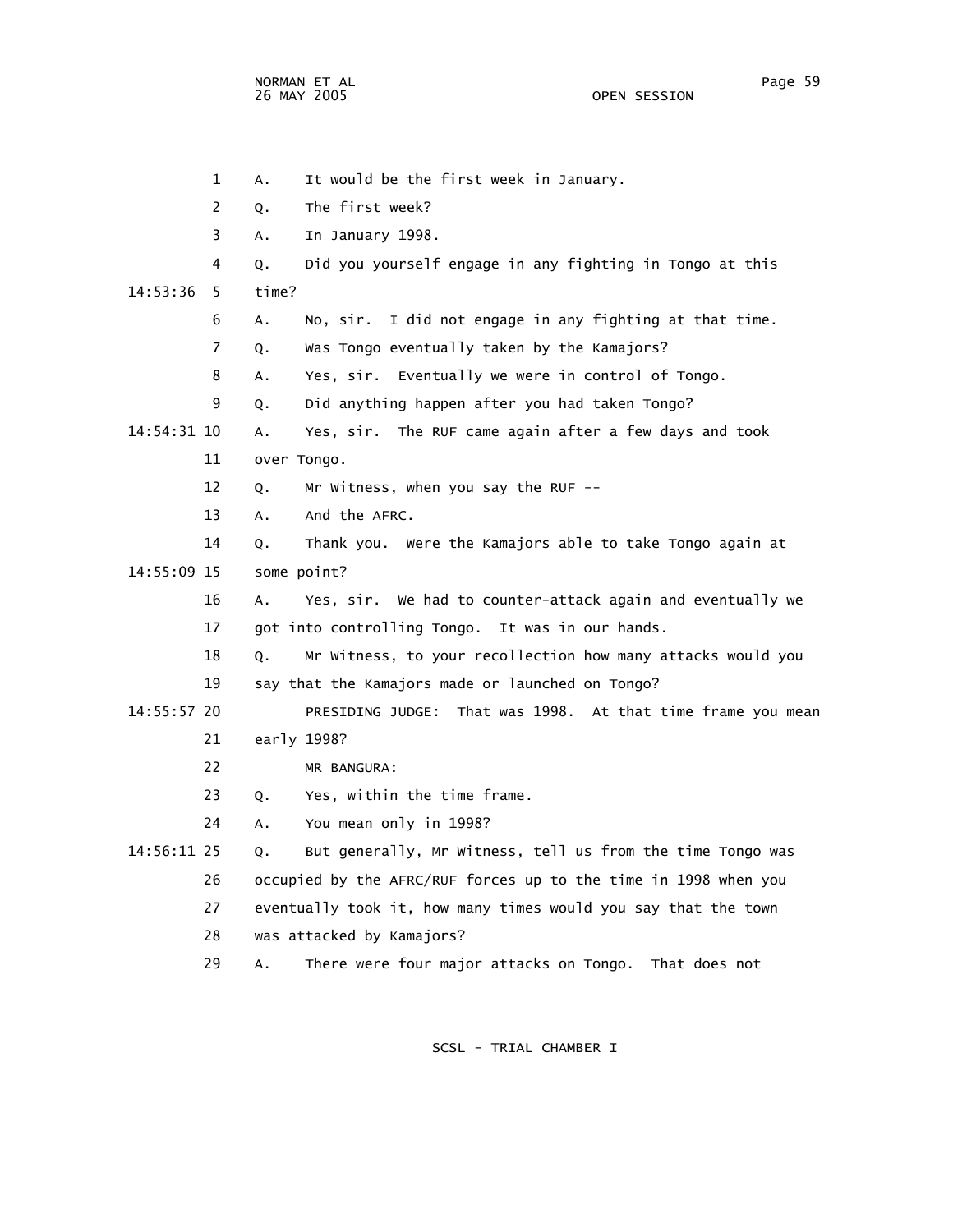OPEN SESSION

 1 include the minor hit and run skirmishes that we were doing. The 2 hit and run skirmishes took place many times. But there were 3 four major attacks for the control of Tongo. 4 JUDGE THOMPSON: By whom counsel? 14:56:56 5 MR BANGURA: By the Kamajors. 6 JUDGE THOMPSON: By the Kamajors. 7 MR BANGURA: 8 Q. Mr Witness, the attacks that you have just described 9 that took place in 1998, you have talked about there being 14:57:14 10 four major attacks. Those two that you have just talked about 11 that took place in 1998 they would be -- would they be the 12 first or the second, or what would they be in your count? 13 A. The last two we have talked about was in 1998. 14 Q. And they would be the first, second, third or fourth? 14:57:28 15 A. They would be the third and fourth. 16 PRESIDING JUDGE: The third and fourth of what you have described 17 as major attacks by Kamajors. 18 THE WITNESS: The one we have talked about, sir, can 19 I go -- 14:57:49 20 MR BANGURA: 21 Q. Mr Witness, you talked about four major attacks; is that 22 correct? 23 A. Yes. 24 JUDGE THOMPSON: Counsel, I didn't want to interrupt, but 14:58:01 25 wasn't that question an open ended question in terms of time 26 frame? 27 MR BANGURA: It was open ended to the extent -- 28 JUDGE THOMPSON: He gave the answer four major attacks.

29 MR BANGURA: Yes, Your Honour.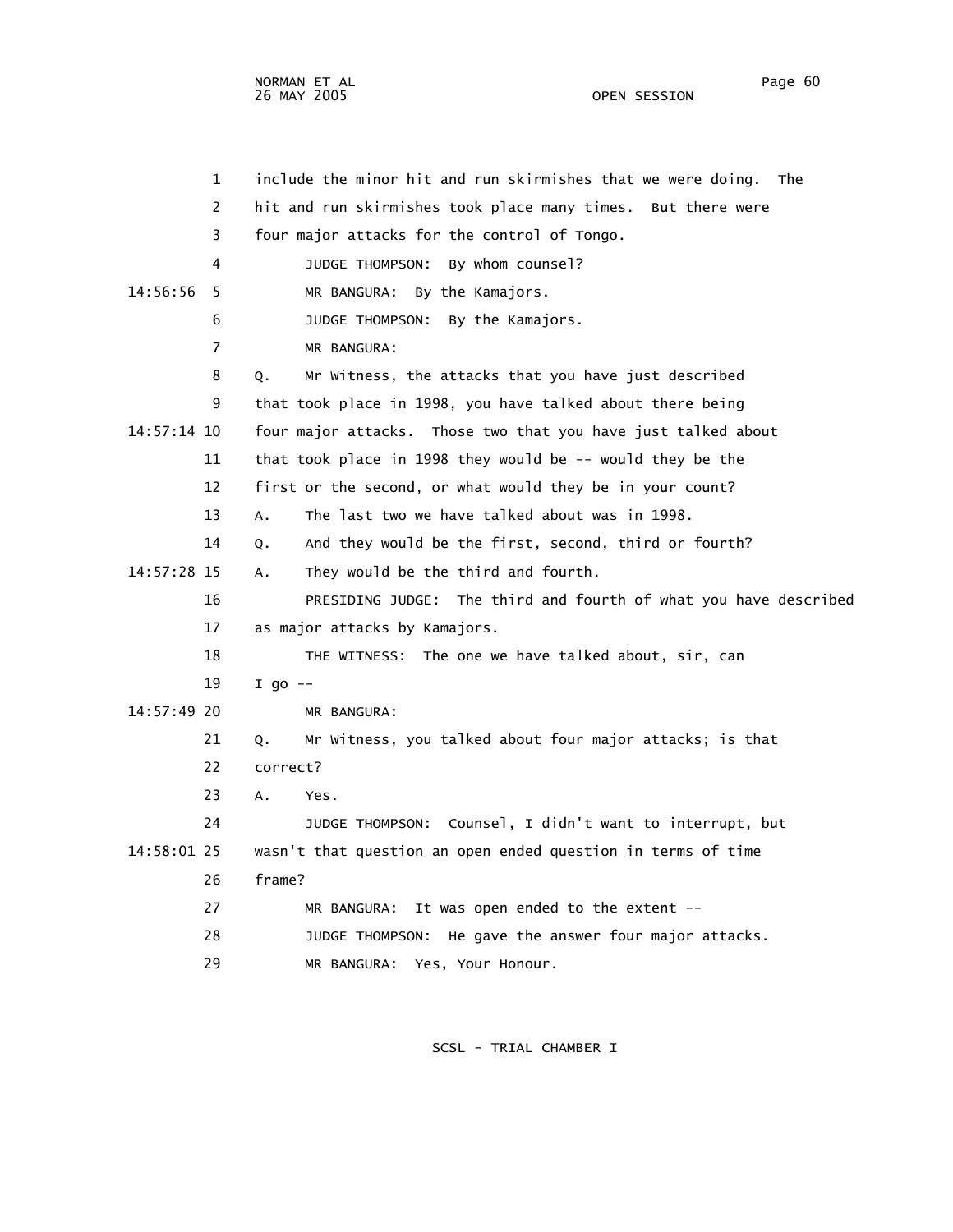4 question --

 1 JUDGE THOMPSON: I thought you were being -- when the 2 learned presiding judge asked when this was in January 1998, I 3 thought you expanded the question and it became an open ended 14:58:27 5 MR BANGURA: It Was not entirely open ended, Your Honour. 6 JUDGE THOMPSON: I see.

7 MR BANGURA: I limited it to the period --

8 JUDGE THOMPSON: You should guide us then.

 9 MR BANGURA: I had rephrased on that. I limited it to the 14:58:37 10 period when the Kamajors -- sorry, when the junta first occupied 11 Tongo.

12 JUDGE THOMPSON: Yes.

13 MR BANGURA: First occupied Tongo.

 14 JUDGE THOMPSON: There were four major attacks. So the 14:58:45 15 answer was from the time when Tongo was occupied by the RUF/AFRC 16 forces, there were four major attacks by the Kamajors.

17 MR BANGURA: Yes, so up to January 1998.

18 JUDGE THOMPSON: All right. Thank you.

 19 PRESIDING JUDGE: And Of those four major attacks, two took 14:59:03 20 place early January 1998, which is what the witness has just 21 described.

 22 MR BANGURA: That is right, Your Honour. And he further 23 says, as I understand him, that those two were the last of the 24 four attacks.

14:59:14 25 PRESIDING JUDGE: Yes.

26 MR BANGURA:

 27 Q. Mr Witness, you said eventually Kamajors retook Tongo. And 28 were you able to get into Tongo yourself at some point?

29 A. Yes, sir. I went to Tongo to attend to a meeting that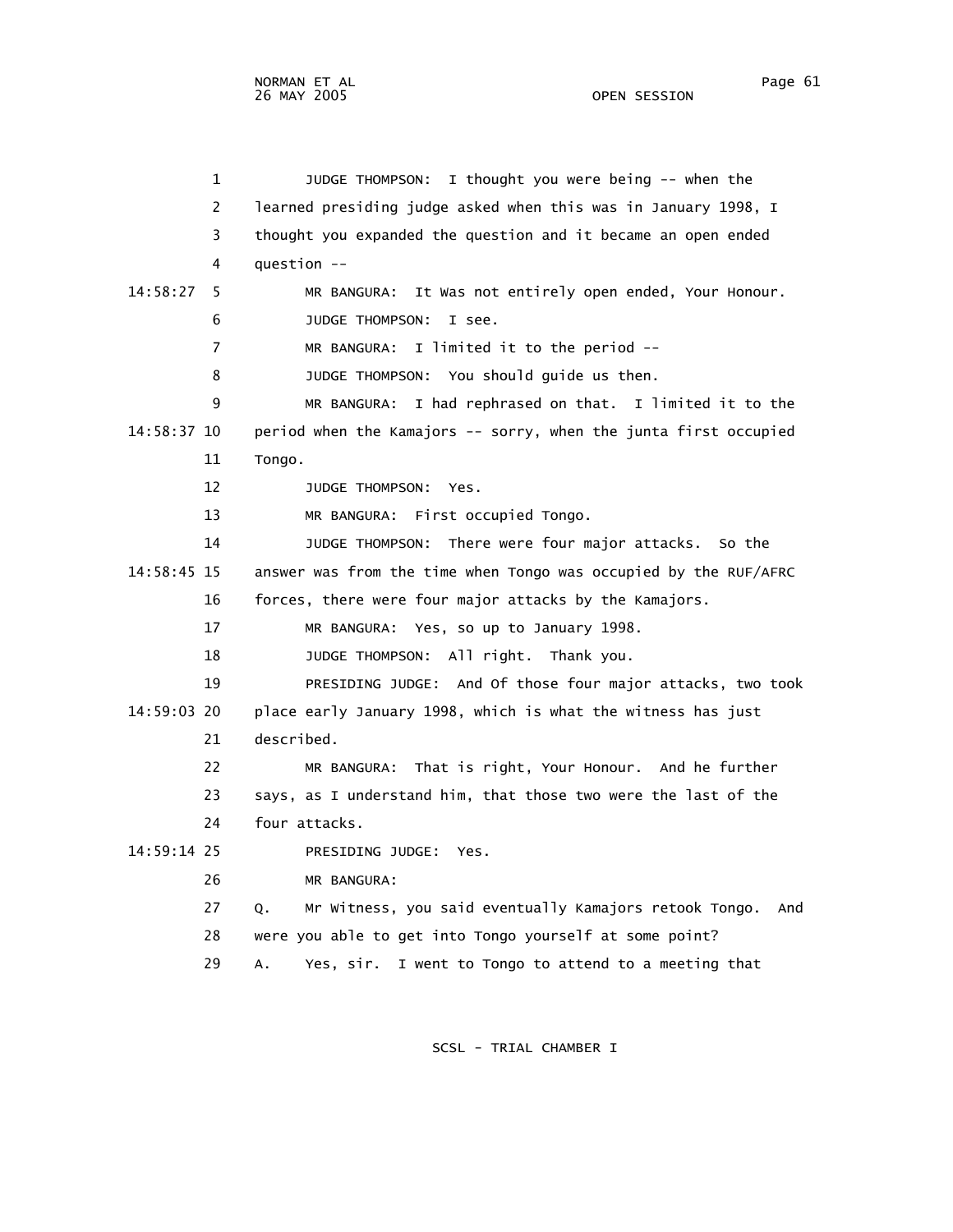NORMAN ET AL Page 62 and the set of the set of the set of the set of the set of the set of the set of the set o 26 MAY 2005 OPEN SESSION

|             | $\mathbf{1}$   | was called up by the commander there; BJK Sei.                    |
|-------------|----------------|-------------------------------------------------------------------|
|             | 2              | PRESIDING JUDGE:<br>BJK?                                          |
|             |                | MR BANGURA: Your Honours, BJK, those are his initials.<br>BJK and |
|             | $\overline{4}$ | the surname is Sei; S-E-I.                                        |
| 15:00:18    | 5              | You say a meeting had been called by BJK Sei in Tongo<br>Q.       |
|             | 6              | which you attended; is that correct?                              |
|             | $\overline{7}$ | Yes, sir. And I was there again in addition --<br>Α.              |
|             | 8              | If I may ask you, what was the purpose of this meeting?<br>Q.     |
|             | 9              | For what purpose was this meeting called?                         |
| 15:00:45 10 |                | The meeting was called I have said by BJK Sei and the<br>Α.       |
|             | 11             | reasons for calling up that meeting was to know, one, our         |
|             | 12             | deployment position. The loop-holes that have left to study that  |
|             | 13             | and placed more manpower there, more Kamajors there. And --       |
|             | 14             | Yes, continue, please.<br>Q.                                      |
| 15:01:32 15 |                | And to know the quantity of arms and ammunition left and to<br>Α. |
|             | 16             | try again and see -- make arrangements for our return to Base     |
|             | 17             | Zero.                                                             |
|             | 18             | Mr Witness, what were your observations when you got to<br>Q.     |
|             | 19             | Tongo for this meeting?                                           |
| 15:02:10 20 |                | There were human bodies and dead bodies littered the major<br>Α.  |
|             | 21             | streets and other corners of Tongo. And there were decayed human  |
|             | 22             | body parts scattered around.                                      |
|             | 23             | Did you notice any sign of life within the town?<br>Q.            |
|             | 24             | Yes, there was some amount of life in the town. That<br>А.        |
| 15:03:02 25 |                | was -- the civilians that were there were only relatives of       |
|             | 26             | Kamajors who went there to help them to carry the properties that |
|             | 27             | came from the war.                                                |
|             | 28             | when you say the properties they gained from the war, can<br>Q.   |
|             | 29             | you explain what you mean?                                        |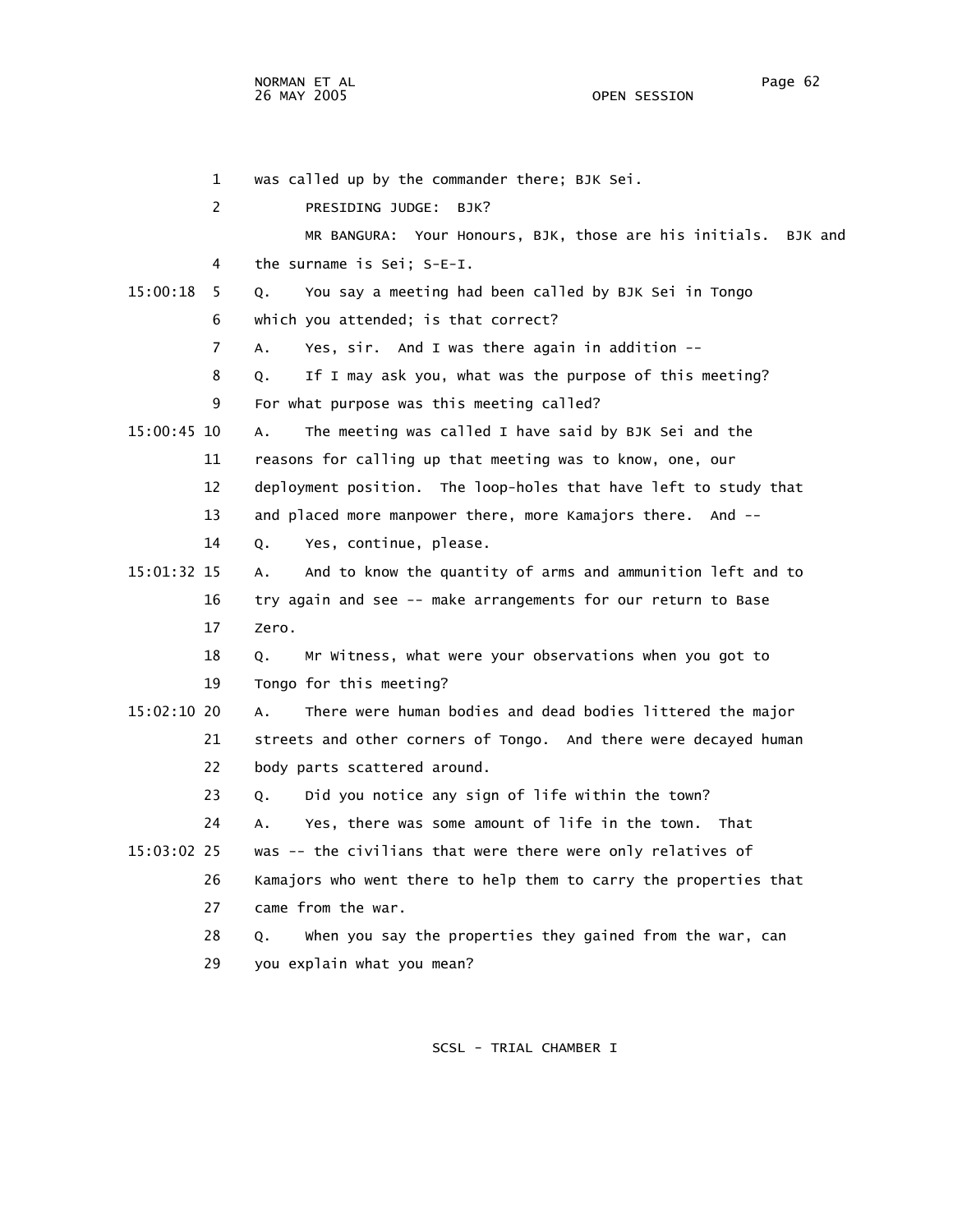1 A. That includes properties belonging to collaborators and, I 2 mean, which again civilians had left behind and run for safety 3 elsewhere. 4 Q. Mr Witness, are you familiar with a place called the NDMC 15:03:54 5 headquarter within Tongo? 6 A. Yes, sir. I did not able to get into the compound of that 7 former NDMC security headquarters because -- 8 Q. Can you slow it, please. Why were you not able to go into 9 the security headquarter compound? 15:04:35 10 A. Well, the place was having some bad odour and it was very 11 serious and that deterred us not to enter there because of the 12 rotting human bodies. 13 Q. Mr Witness, did you get on with the meeting you went for in 14 Tongo? 15:05:11 15 A. Yes, sir. 16 Q. Did you leave Tongo after the meeting? 17 A. Just after the meeting I headed straight away for Dodo. We 18 passed the night there and the next morning -- very early in the 19 morning of the next day, we have to leave to go for Base Zero. 15:06:05 20 Q. For where? Mr Witness, what was the objective at this time 21 for going to Base Zero? Why were you going to Base Zero? 22 A. We are going to Base Zero in order to get more arms and 23 ammunition and the supply we had earlier on was reduced and that 24 the promise returning there just when we have captured Tongo to 15:06:46 25 inform Chief Norman that -- about the situation in Tongo Which 26 they are waiting for. 27 Q. Mr Witness, during the course of the fighting in Tongo, do 28 you remember Hinga Norman giving an interview on BBC radio at 29 all?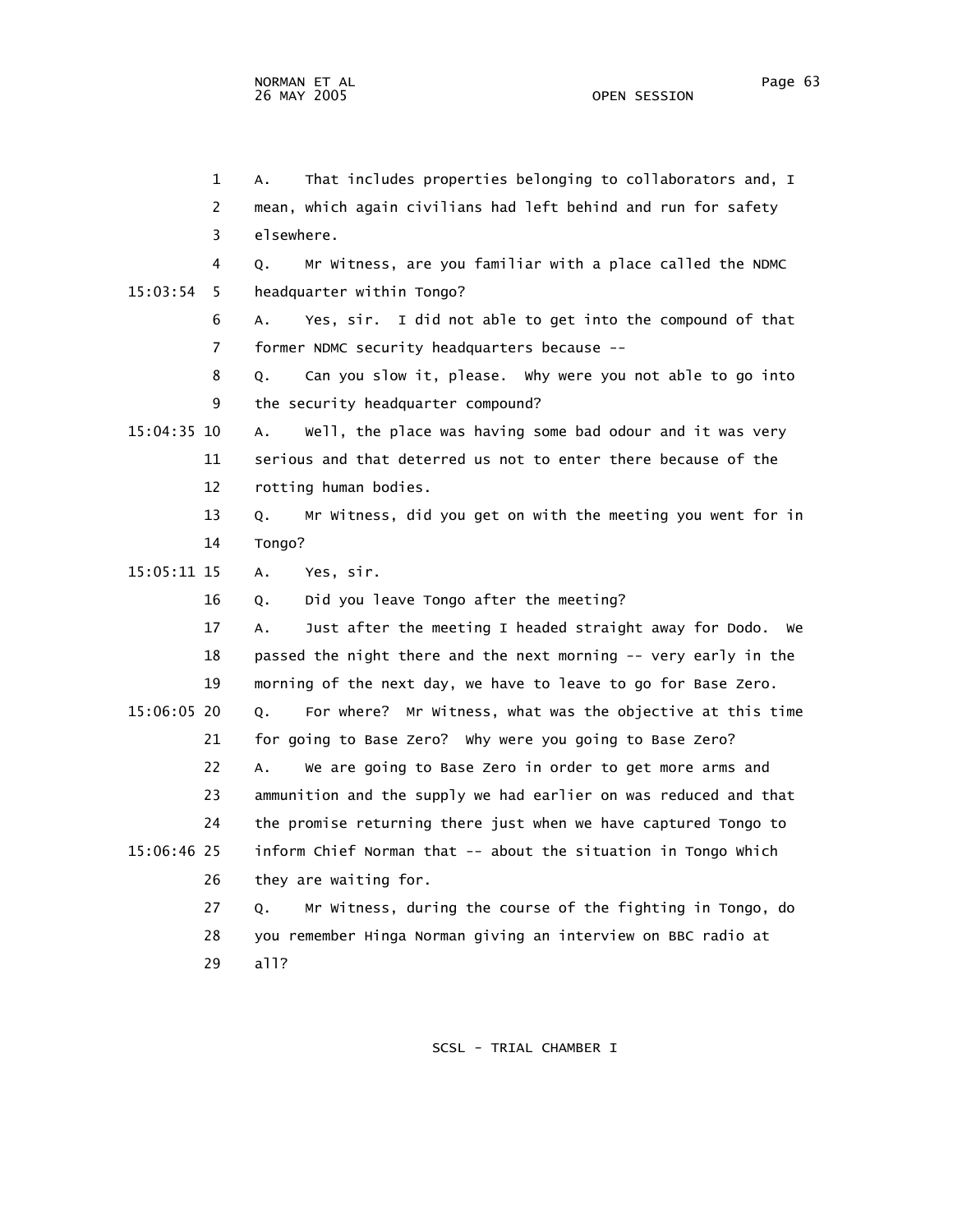NORMAN ET AL Page 64 and the set of the set of the set of the set of the set of the set of the set of the set o 26 MAY 2005 OPEN SESSION

|               | $\mathbf{1}$ | Yes, sir. He gave an interview on BBC radio. When asked<br>А.     |
|---------------|--------------|-------------------------------------------------------------------|
|               | 2            | he said he is waiting for --                                      |
|               | 3            | What was the subject of the interview?<br>Q.                      |
|               | 4            | JUDGE ITOE: He was waiting for?                                   |
| 15:07:41      | 5            | THE WITNESS: He was waiting for the commanders to return          |
|               | 6            | from Tongo so that they will give him the exact information about |
|               | 7            | who is controlling Tongo at that moment.                          |
|               | 8            | PRESIDING JUDGE:                                                  |
|               | 9            | That is what he said during the interview or that is why he<br>Q. |
| 15:07:53 10   |              | was waiting for the interview?                                    |
|               | 11           | That's what he said.<br>А.                                        |
|               | 12           | In the interview?<br>Q.                                           |
|               | 13           | Yes, and he was also waiting for it.<br>А.                        |
|               | 14           | MR BANGURA:                                                       |
| 15:08:05 15   |              | Can you remember what question he was responding to when he<br>Q. |
|               | 16           | gave that answer?                                                 |
|               | 17           | That he was asked, "who is in control of Tongo whether<br>А.      |
|               | 18           | Kamajors or the AFRC?"                                            |
|               | 19           | when he said he was waiting for in that interview, he was<br>Q.   |
| $15:08:44$ 20 |              | waiting for a report from the commanders who were on the ground   |
|               | 21           | in Tongo, was he then referring to those of you who had gone      |
|               | 22           | there with arms and ammunition?                                   |
|               | 23           | Yes, sir.<br>А.                                                   |
|               | 24           | By the time you got back to Base Zero, had they got any<br>0.     |
| 15:09:19 25   |              | information about what the latest situation was in Tongo, the     |
|               | 26           | fighting?                                                         |
|               | 27           | Yes, sir. I was told we are intercepting the AFRC/RUF<br>Α.       |
|               | 28           | junta when they are communicating to their own bosses in Freetown |
|               | 29           | They were intercepted and they were communicating that<br>here.   |
|               |              |                                                                   |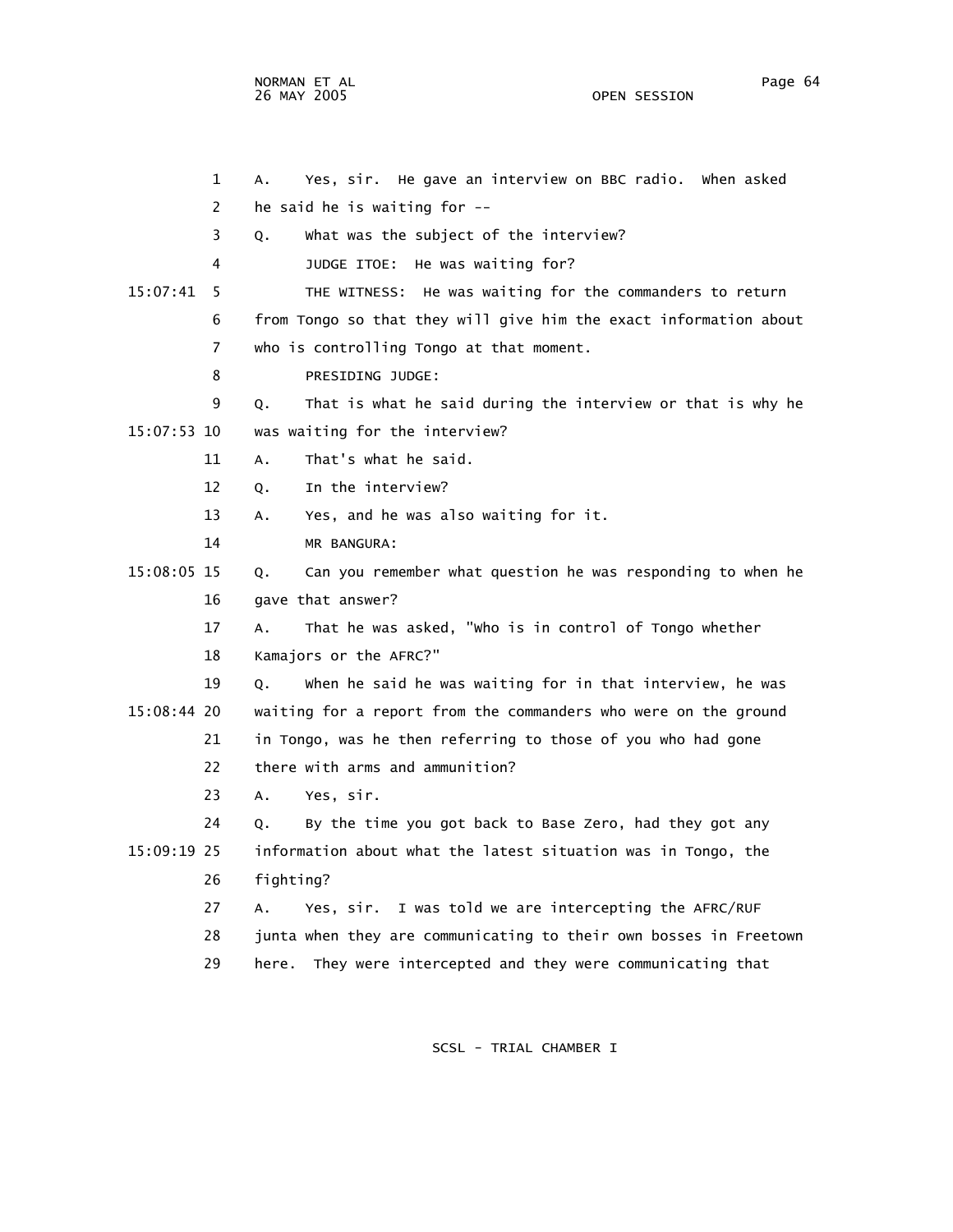NORMAN ET AL Page 65 26 MAY 2005

 1 they are in control of Tongo. So there was that sad mood in Base 2 Zero. 3 Q. Who -- 4 A. The AFRC, the RUF. 15:10:05 5 Q. The AFRC/RUF said they were in control of Tongo? 6 A. Yes. 7 Q. In messages that were intercepted. Let me go over this 8 with you again, Mr Witness. 9 PRESIDING JUDGE: That they intercepting, the people at Base Zero? 15:10:15 10 MR BANGURA: 11 Q. Who intercepted messages? 12 A. The CDF man on the radio. 13 Q. At Base Zero? 14 A. Yes, sir. 15:10:31 15 Q. Whose message or messages did this CDF operator intercept? 16 A. The AFRC/RUF messages. 17 PRESIDING JUDGE: 18 Q. From Tongo? 19 A. Yes, sir. 15:10:45 20 Q. Back to Freetown, you say? 21 A. Yes, sir. 22 Q. And what was that message? 23 A. That they, the AFRC/RUF are now in control of Tongo, that 24 they have taken Tongo completely from the CDF. And when that 15:11:09 25 message was intercepted that created a sad note in Base Zero. 26 MR BANGURA: 27 Q. So when you got to Base Zero, that was the latest 28 information that they had on the situation in Tongo; is that 29 correct?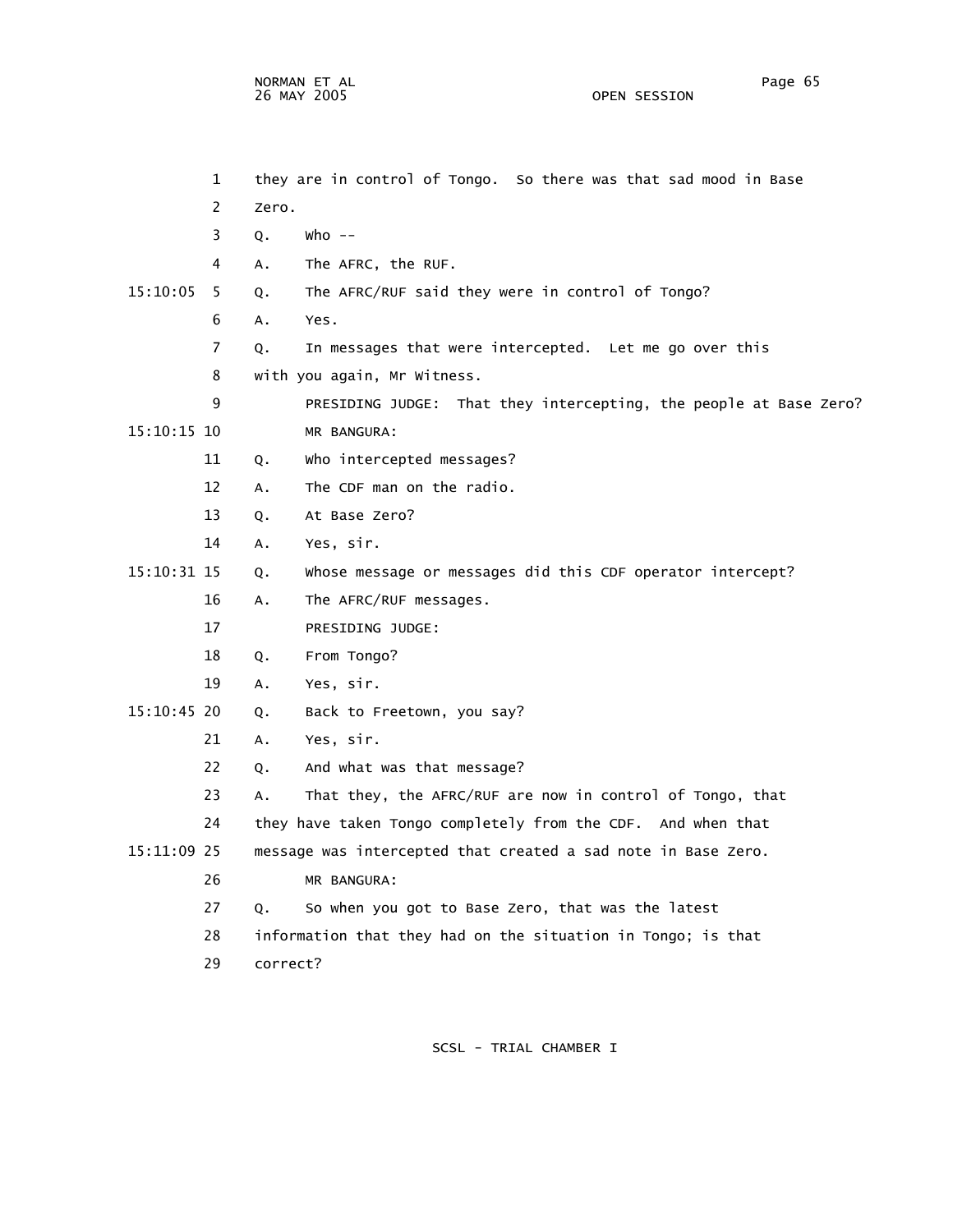- 1 A. Yes, sir.
- 2 Q. Did you give a report on -- you left the situation?
- 3 A. Yes, sir.
- 4 Q. In Tongo?

 15:11:54 5 A. Yes, sir, to Chief Norman and the war council, including 6 Moinina Fofana and Mr Kondewa. And then they became happy and 7 later on a goat, the sum of 20,000 Leones and other morale 8 boosters was given us to as a sign of appreciation. 9 Q. A goat, the sum of 20,000 Leones?

- 15:12:35 10 A. Yes, sir. A morale booster, that includes cigarettes, was 11 given to us as a sign of appreciation.
	- 12 Q. Who gave these to you?
	- 13 A. Chief Norman ordered Moinina Fofana to make arrangements
	- 14 and to hand those things over to us.
- 15:13:18 15 Q. Now, on this time around, how long were you at Base Zero? 16 A. I was there until mid -- at about mid February and then we 17 finally moved to Kenema.

 18 Q. When you say we finally moved to Kenema, who are you 19 referring to? Yourself and who?

 15:13:53 20 A. Myself, Orinko, whom I have mentioned earlier. The war 21 council -- some of the War Council team including Alhaji Daramy

- 22 Rogers, Chief Quee of Njaiama, Pa George Jambawai.
- 23 Q. Now, were you all of you going to Kenema?
- 24 A. No, sir. This -- there were -- this comprised of two
- 15:14:32 25 teams. The two teams they are going to Bo and Kenema
	- 26 respectively to run the administration of the CDF.
		- 27 Q. You were part of the team that was going to --
		- 28 A. I was part of the team that was going for Kenema.
		- 29 Q. -- to Kenema?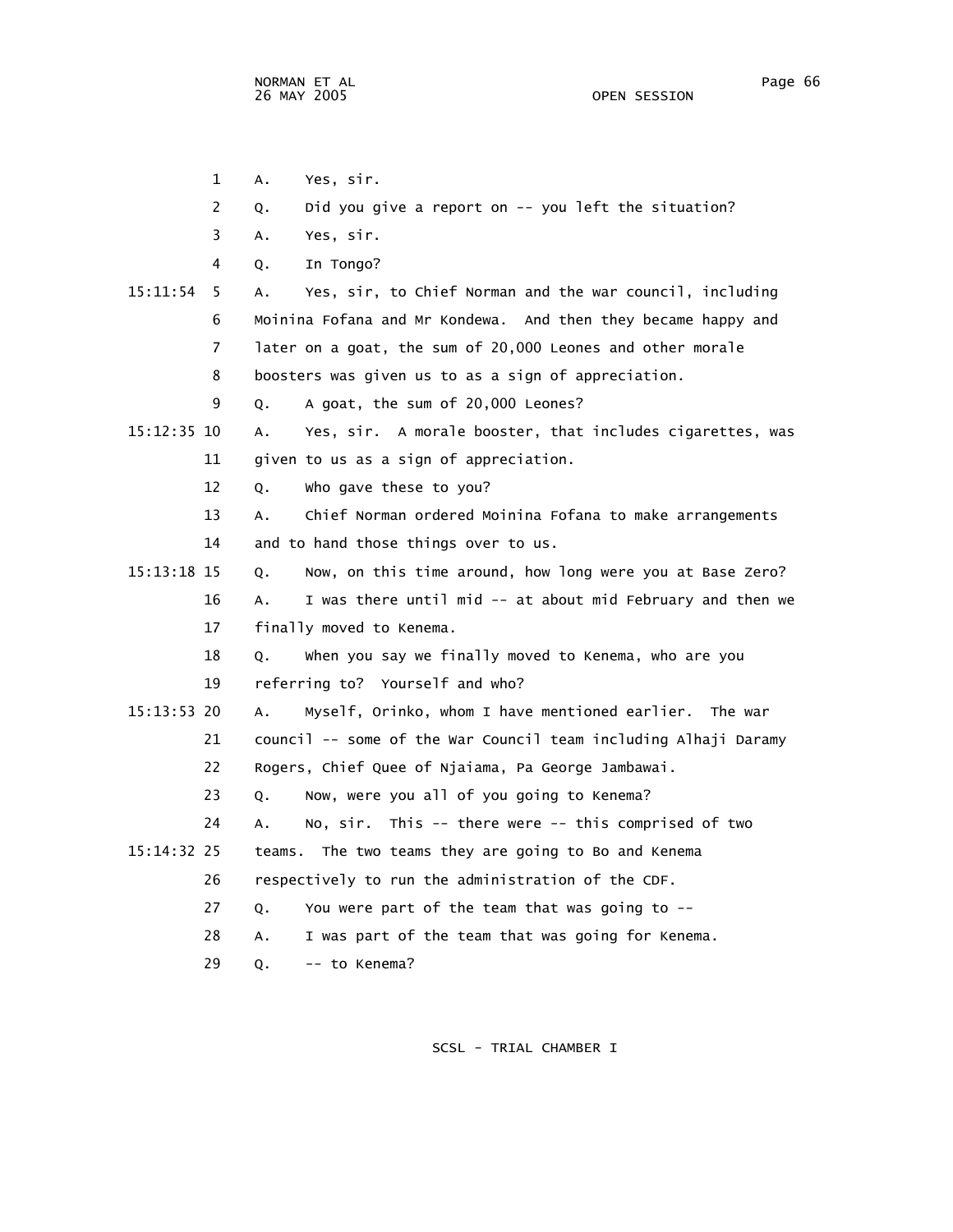|             | 1  | Yes, sir. To establish civil administration there.<br>А.         |
|-------------|----|------------------------------------------------------------------|
|             | 2  | What had become the situation in Kenema and in Bo at this<br>Q.  |
|             | 3  | time that you were moving from Base Zero to Kenema and Bo?       |
|             | 4  | when we arrived at Bumpeh, after travelling through the<br>А.    |
| 15:15:25    | 5. | vehicle, we joined -- we made the 1 mile journey to the village  |
|             | 6  | where we arrived, which was Dassama village. There we were when  |
|             | 7  | we saw a mass exodus of people returning from Bo. And when asked |
|             | 8  | they said, "Bo has been retaken by the AFRC/RUF from the CDF     |
|             | 9  | Kamajors." So people were returning in their numbers. So we      |
| 15:16:06 10 |    | have to stay at Dassama.                                         |
|             | 11 | So in effect, Mr Witness, you were going to set up<br>Q.         |
|             | 12 | administration in Bo because, as you say, Bo had been taken; is  |
|             | 13 | that correct?                                                    |
|             | 14 | We were -- our team was heading for Kenema. But we just --<br>А. |
| 15:16:28 15 |    | the route was we have to pass through Bo. So then Bo was taken   |
|             | 16 | away from the CDF Kamajors by the AFRC/RUF. So we had to stop at |
|             | 17 | Dassama.                                                         |
|             | 18 | Okay. Let us get it straight. When you left Base Zero,<br>Q.     |
|             | 19 | you were headed for Kenema; is that right?                       |
| 15:16:50 20 |    | Yes, sir.<br>Α.                                                  |
|             | 21 | PRESIDING JUDGE: Your team was.                                  |
|             | 22 | THE WITNESS: Our own team.                                       |
|             | 23 | MR BANGURA:                                                      |
|             | 24 | And the reason you were going to Kenema was to set up an<br>0.   |
| 15:17:04 25 |    | administration there; is that correct?                           |
|             | 26 | Yes, sir. The CDF administration.<br>А.                          |
|             | 27 | The question is what had been the situation, what had<br>Q.      |
|             | 28 | become the situation in Kenema that were you now going there to  |
|             | 29 | set up an administration?                                        |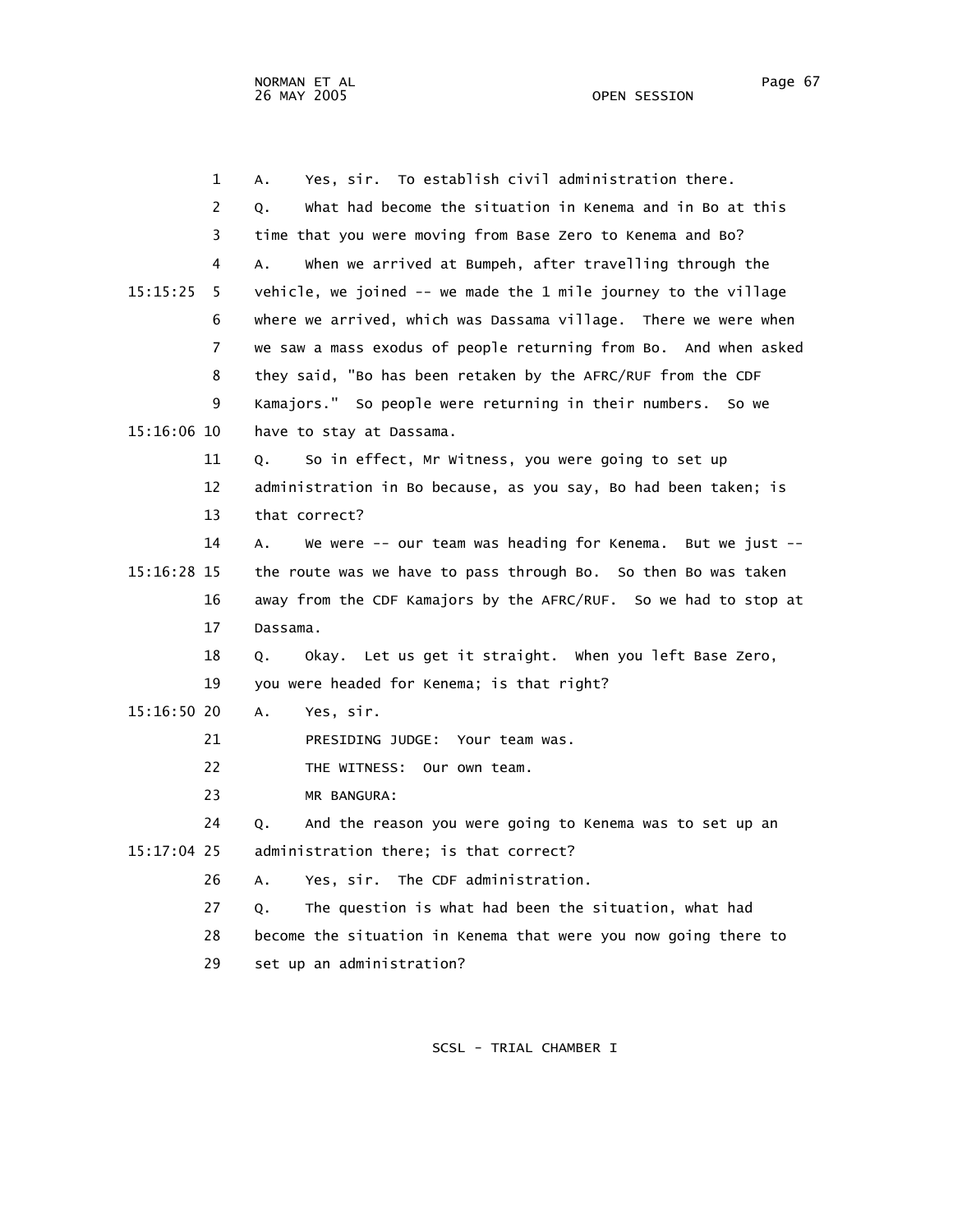NORMAN ET AL Page 68 and the set of the set of the set of the set of the set of the set of the set of the set o 26 MAY 2005 OPEN SESSION

|             | 1  | Upon arrival in Kenema.<br>Α.                                     |
|-------------|----|-------------------------------------------------------------------|
|             | 2  | No, I am saying was there any reason why you were now going<br>Q. |
|             | 3  | to set up at an administration in Kenema?                         |
|             | 4  | Yes, sir. All commanders -- Kenema has been liberated --<br>A.    |
| 15:17:28    | 5. | Q.<br>okay.                                                       |
|             | 6  | -- by the CDF. We are now in control of Kenema.<br>А.             |
|             | 7  | And so at the time you left Base Zero it was to head for<br>Q.    |
|             | 8  | Kenema and to set up that administration?                         |
|             | 9  | Yes, sir.<br>Α.                                                   |
| 15:17:49 10 |    | Then you got to Dassama; is that correct?<br>Q.                   |
|             | 11 | Yes, sir.<br>Α.                                                   |
|             | 12 | Then you saw $--$<br>Q.                                           |
|             | 13 | We have to make a stop at Dassama because we cannot go<br>А.      |
|             | 14 | through Bo.                                                       |
| 15:18:00 15 |    | Okay. And at that point you saw people coming from Bo?<br>Q.      |
|             | 16 | Yes, sir. There was a mass exodus of people coming from Bo<br>Α.  |
|             | 17 | to Bumpeh.                                                        |
|             | 18 | And they gave you information about the situation in Bo?<br>Q.    |
|             | 19 | Yes, sir. Alhaji Daramy just asked what happened. They<br>Α.      |
| 15:18:28 20 |    | said the RUF/AFRC have retaken Bo from the hands of the Kamajors. |
|             | 21 | So we are advised not to continue the journey. We have to make a  |
|             | 22 | stay at Dassama village.                                          |
|             | 23 | Did you eventually get a --<br>Q.                                 |
|             | 24 | MR BOCKARIE: Your Honour, excuse me, I am sorry. Your             |
| 15:18:47 25 |    | Honour, for this piece of evidence we would appreciate it if we   |
|             | 26 | know the time frame. The time frame he is talking about.          |
|             | 27 | MR BANGURA: I think the witness was very clear when he            |
|             | 28 | said -- the question was how long did you spend. What time did    |
|             | 29 | you spend at Base Zero this time around. And he said he was       |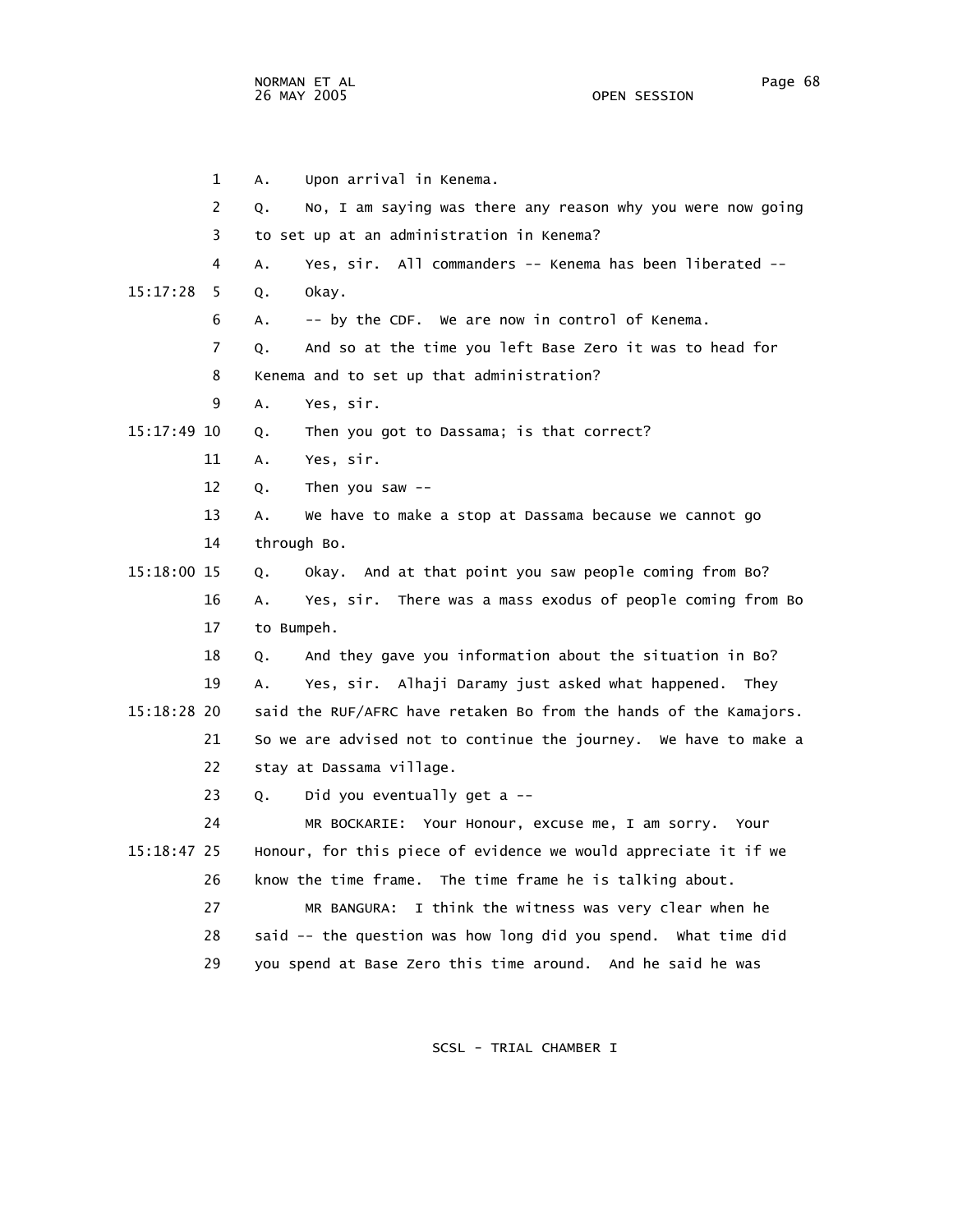1 there until about mid February. 2 PRESIDING JUDGE: Mid February. 3 MR BANGURA: I think that is the evidence. 4 PRESIDING JUDGE: And then we finally moved to Kenema. 15:19:11 5 That was his evidence. 6 MR BANGURA: Unless it is understood differently, but my 7 understanding is that. 8 PRESIDING JUDGE: It's fine with me. 9 MR BANGURA: 15:19:26 10 Q. So, Mr Witness, while you were at Dassama, did you observe 11 anything? 12 A. Yes, sir. 13 Q. Please lift up your voice. 14 A. Yes, sir. 15:19:34 15 Q. Please say. 16 A. We stayed there. Of course, we have to pass the night 17 there. So early in the morning we saw another batch of Kamajors 18 chasing a man in -- chasing a man in plain civilian cloth, 19 accusing him of being an SSD man when we asked. So they chased 15:20:10 20 him and -- 21 Q. An SSD man would be a member of the Sierra Leone police 22 force? 23 A. Yes, sir. That branch is now called the OSD. 24 Q. Yes, continue, please. 15:20:49 25 A. And we just saw Kamajors lifting up and bringing down their 26 machetes and we finally saw everybody wrapping a kind of meat in 27 banana leaf and putting those meat into their pockets. And they 28 were saying, "That man has been butchered. He is an SSD man. A 29 collaborator."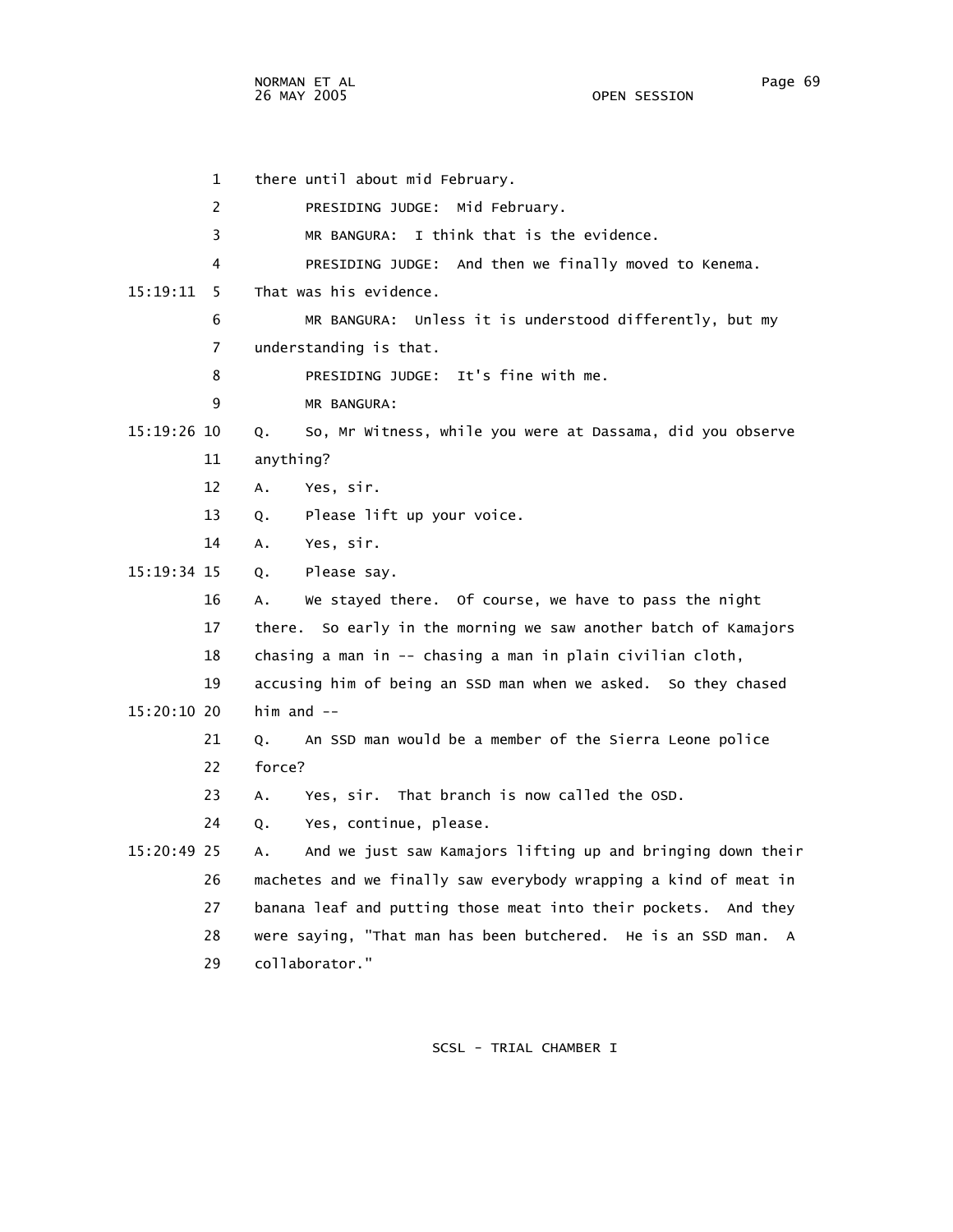NORMAN ET AL Page 70 26 MAY 2005

 1 Q. Okay, Mr Witness. 2 JUDGE THOMPSON: Let him go over the details again. 3 MR BANGURA: I was going to do that, Your Honour. 4 JUDGE THOMPSON: It is quite sensitive details to be 15:21:25 5 glossed over like that. 6 MR BANGURA: 7 Q. Mr Witness, on the morning of the next morning after you 8 spent the night at Dassama, you said you saw Kamajors running 9 after somebody -- 15:21:38 10 A. Yes, sir. 11 Q. -- Who you learnt was an SSD personnel; is that clear? 12 A. Yes. 13 Q. And tell this Court what you saw happen next as they were 14 chasing this person. 15:21:44 15 A. I said the man was dressed in plain civilian clothing. The 16 Kamajors that were chasing him were saying that he is one of the 17 policemen. 18 PRESIDING JUDGE: SSD. 19 THE WITNESS: Yes, the OSD. He has been in Bo. They did 15:22:18 20 not leave Bo and now he has come into that territory. 21 MR BANGURA: 22 Q. So what did they do to him? 23 A. He was eventually butchered and we only saw now this 24 Kamajors wrapping a kind of meat in banana leaf and placing 15:22:43 25 the little bundles into their pockets. 26 PRESIDING JUDGE: This is something that you saw? 27 THE WITNESS: Yes, sir. 28 MR LANSANA: May it please Your Honours. I would rather the 29 witness restricted his observations to what he saw personally. Because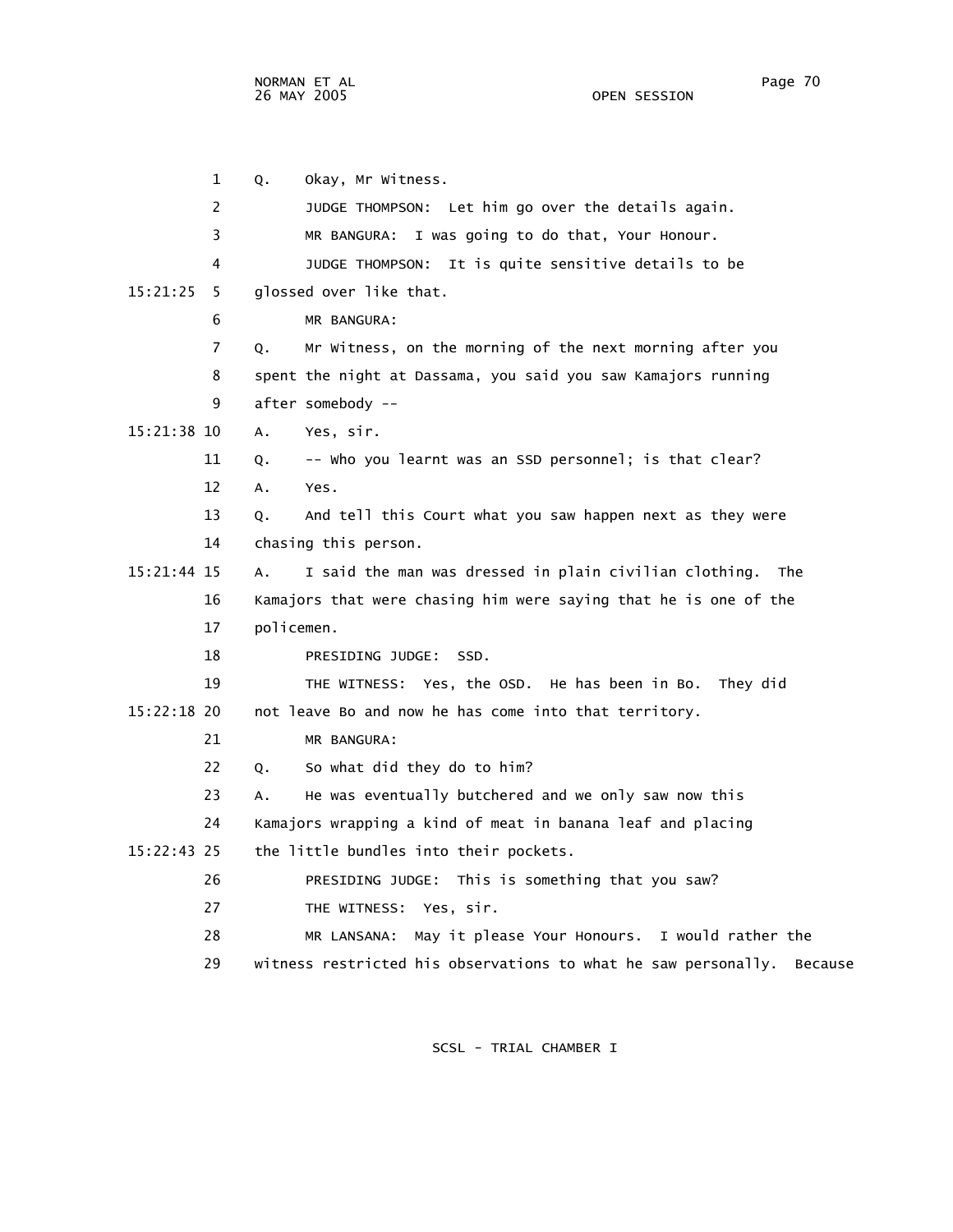NORMAN ET AL
Page 71 26 MAY 2005

 1 when he goes "we saw", "we saw" -- 2 THE WITNESS: I saw, I was there. 3 JUDGE THOMPSON: It is clearly confusing. 4 THE WITNESS: That is what I saw. 15:23:10 5 MR BANGURA: I take the point and I will get the witness to 6 clarify the position. 7 Q. Mr Witness, this incident which you have just described, 8 did you witness it yourself? 9 A. Yes, sir. 15:23:31 10 Q. When you say you saw something like meat, what exactly do 11 you mean? 12 A. The man was butchered. 13 Q. And this meat which you say you saw was his body parts; is 14 that correct? 15:23:58 15 MR BANGURA: 16 A. His body parts. 17 JUDGE ITOE: Did he see the man being butchered? 18 Q. Did you see the man being butchered? 19 A. Yes. 15:24:05 20 Q. Did you see the meat, you know, being cut and pocketed? 21 A. Yes sir. 22 JUDGE ITOE: I want you to be very clear on this point. It is 23 very sensitive evidence. 24 THE WITNESS: Some even went away with the head of the man. 15:24:15 25 JUDGE THOMPSON: Let us have it, you know -- 26 JUDGE ITOE: Let us have it neatly narrated, please. 27 JUDGE THOMPSON: Yes, because I mean evidence of this 28 nature should not just be given in that kind of Cavalier way. 29 Let him go. He actually saw what he saw.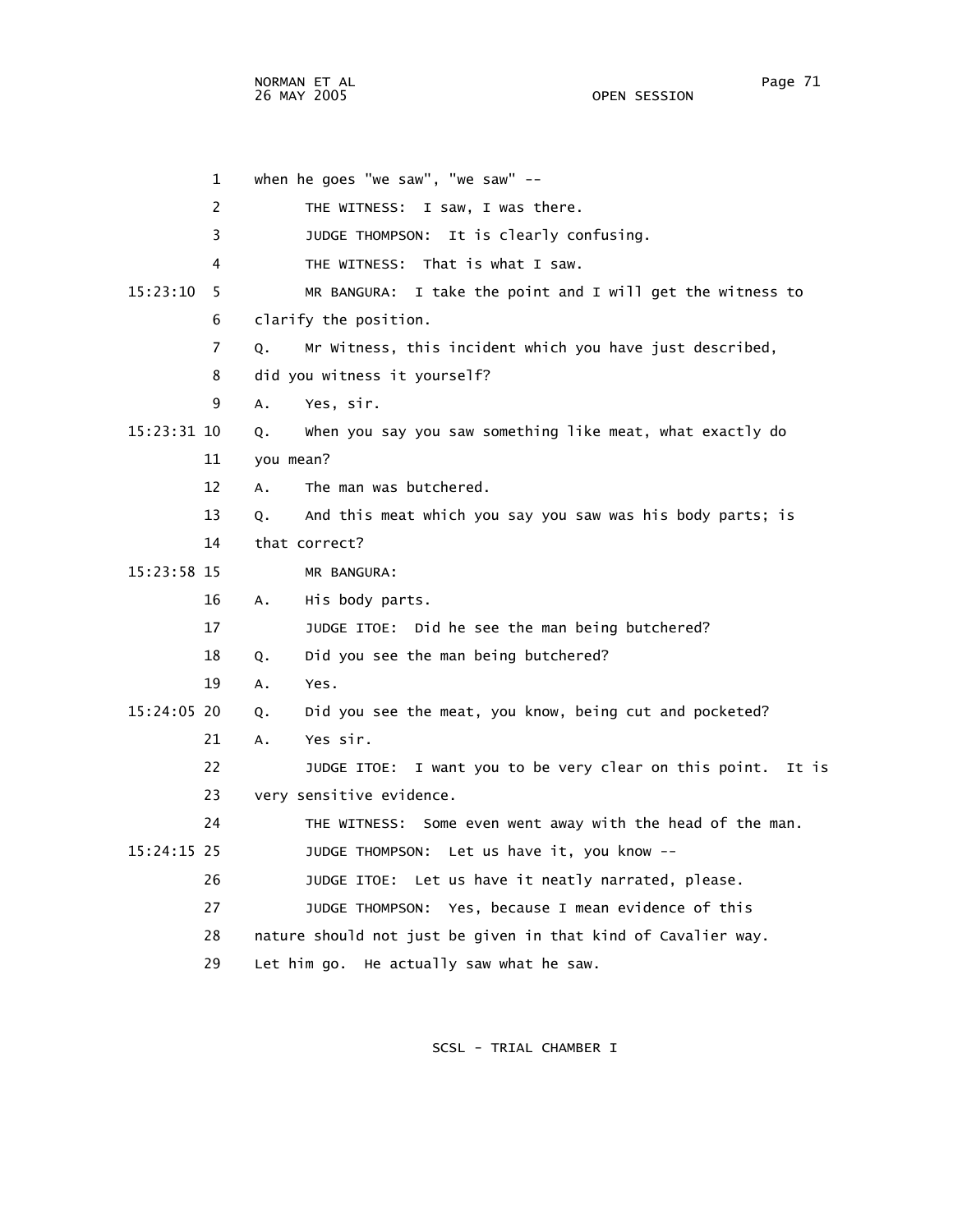1 MR BANGURA: Yes. 2 JUDGE THOMPSON: We were not there, so let him take us 3 carefully through the scene. 4 MR BANGURA: 15:24:38 5 Q. Mr Witness, again at the risk of repeating yourself, you 6 need to explain clearly how this incident occurred. Is that 7 clear? 8 A. Yes, sir. 9 Q. Now, can you just explain what you saw? 15:24:52 10 A. At Dassama early that morning -- 11 PRESIDING JUDGE: Starting from the moment you have seen this man 12 being captured. 13 A. The Kamajors were chasing a man whom they said was an 14 SSD. And that man was eventually got rid of. 15:25:24 15 JUDGE THOMPSON: What did you see? 16 MR BANGURA: 17 Q. What happened? How did they do whatever you saw? 18 A. I saw them butchering the man. 19 PRESIDING JUDGE: Yes, how did they do that? 15:25:35 20 THE WITNESS: With machetes. 21 JUDGE THOMPSON: Yes. 22 MR BANGURA: Thank you, Mr Witness. 23 JUDGE THOMPSON: [Microphone not activated] and what else 24 after the butchering you said that you saw? You saw something 15:25:55 25 like meat. 26 THE WITNESS: His body was cut into -- 27 JUDGE THOMPSON: All right. 28 PRESIDING JUDGE: 29 Q. That you saw that his body was being cut with machetes --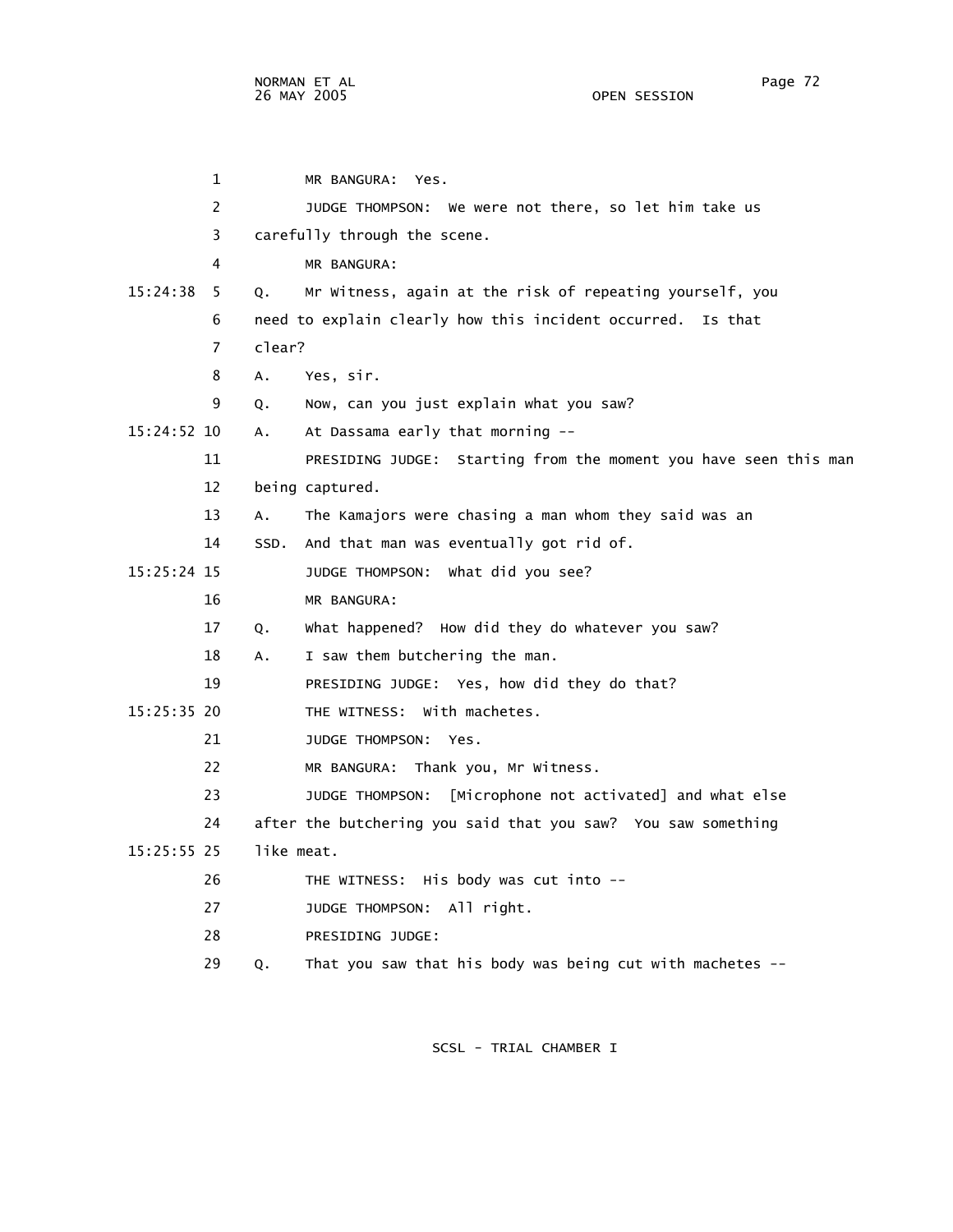1 A. Yes, sir. 2  $Q. -1$  in parts? 3 A. Yes, sir. 4 JUDGE THOMPSON: And the second part of your evidence is that you 15:26:16 5 saw something like meat being wrapped in banana leaves. 6 THE WITNESS: Yes, sir. 7 JUDGE THOMPSON: Okay. 8 THE WITNESS: Placing them into their pocket. 9 MR BANGURA: 15:26:27 10 Q. Mr Witness, at the end of all this, did see the person they 11 were chasing any more at this time? Did you see him any more? 12 A. I only saw the head which somebody was carrying away; a 13 Kamajor. 14 Q. Did you eventually get to Kenema, Mr Witness? 15:26:57 15 A. Yes, sir. 16 Q. What was the situation you found in Kenema in terms of 17 control? Who was in control of the town? 18 A. The Kamajors were now in control of Kenema. ECOMOG too was 19 there, but the basement [sic] was different. There was -- 15:27:26 20 Q. What was different? 21 A. Where they were based. The office of the Kamajors and 22 where the ECOMOG forces were a little bit distant. 23 Q. Go on, please. 24 A. And every Kamajors was having some valuable properties 15:27:57 25 which they were looting, and they were occupying the Kamajors, I 26 mean they are occupying houses where civilian collaborators who 27 also were juntas and that is the AFRC/RUF had been living. 28 JUDGE THOMPSON: Can you travel back so we have some evidence? 29 Can he go back?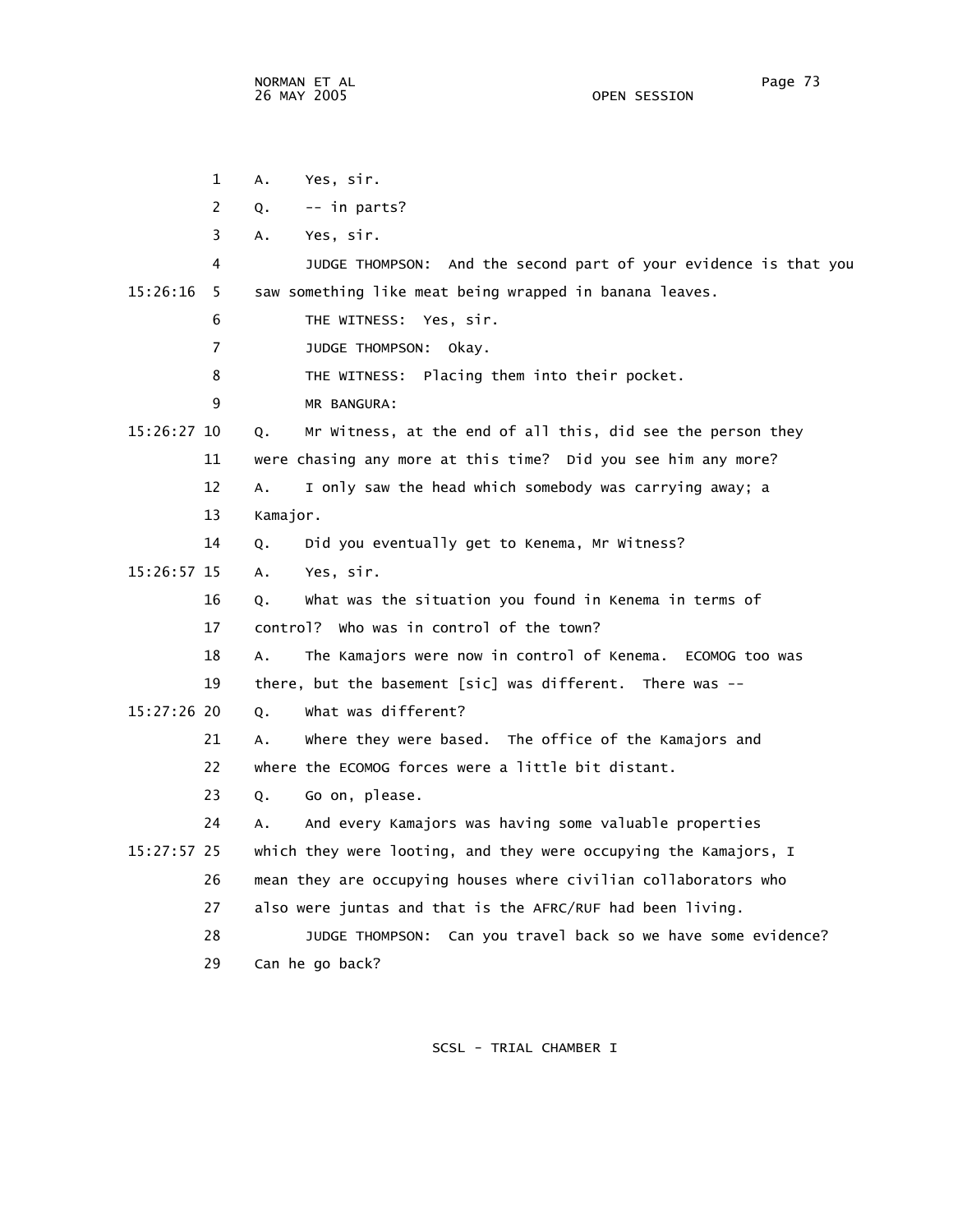1 MR BANGURA: Yes, Your Honour. 2 JUDGE THOMPSON: He has sort of narrated different 3 incidents of -- 4 MR BANGURA: 15:28:39 5 Q. I assume, Mr Witness, you are talking about what you saw 6 when you got to Kenema; is that correct? 7 A. Yes, sir 8 Q. You started talking about seeing Kamajors with things, 9 valuable things; is that so? 15:28:49 10 A. Looting. 11 Q. Now, take it slowly from there and continue. Tell the 12 Court what you observed when you got to Kenema. 13 A. There was looting. Looting was going on. 14 Q. What else did you observe? 15:29:24 15 A. Engaging buildings where junta forces and collaborators 16 have been staying. Kamajors were living in those buildings. 17 Q. When you use the word "engaging" is it the same as now 18 saying they were living in those buildings? 19 A. They were living in those houses. Can I go on? 15:29:40 20 Q. Yes. Go on, please. 21 A. There was piles of ashes along Hangha Road. 22 Q. Did you learn what were the -- how those ashes got there? 23 A. Yes, sir. They said civilians, collaborators -- civilian 24 collaborators and junta forces were being burnt down with tyres. 15:30:30 25 JUDGE THOMPSON: He used the -- the noun before "said" did not 26 come out. 27 MR BANGURA: It didn't come out. 28 Q. I will ask you the question again, Mr Witness. Did you 29 learn -- were you able to find out how those ashes, piles of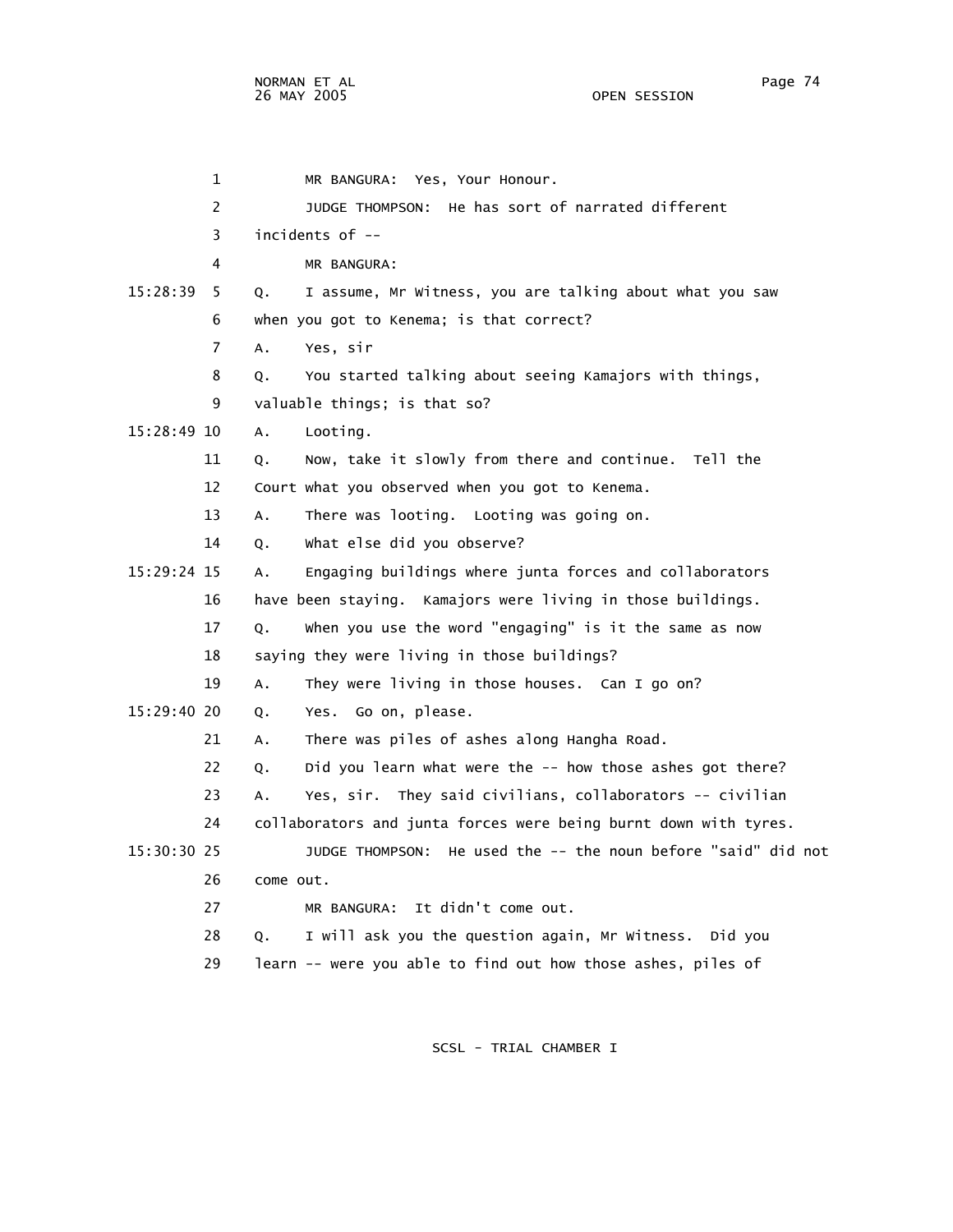OPEN SESSION

 1 ashes, got to those locations, those points where you saw them? 2 A. Those were ashes, I mean, which was the remains of burnt 3 human beings, the juntas and the collaborators. 4 PRESIDING JUDGE: How do you know that? 15:31:12 5 THE WITNESS: The commanders there told me that they have 6 burn alive people. 7 PRESIDING JUDGE: When you say commanders, which commanders 8 are you talking about? 9 THE WITNESS: The CDF. [Overlapping speakers] 15:31:22 10 MR BANGURA: 11 Q. The CDF commanders there? 12 A. Yes. 13 Q. Mr Witness, can you tell this Court who were the commanders 14 in control of Kamajors in Kenema at that time when you got there? 15:31:39 15 A. Yes, sir. 16 Q. Who were they? 17 A. Magonna was there. KBK Magonna. 18 MR BANGURA: KBK Magonna, Your Honours. KBK are initials 19 and Magonna is M-A-G-O-N-N-A, I believe. 15:32:03 20 Q. Who else was there as a commander? 21 A. Eddie Massallay was there.

 22 JUDGE THOMPSON: Mr Prosecutor, so we are certain, it was those 23 commanders who gave him that information about piles of ashes; is that 24 what he is saying?

 15:32:36 25 MR BANGURA: I don't think I understand him as saying that 26 it was those commanders.

> 27 JUDGE THOMPSON: Well, I don't know, unless my learned 28 brothers find this clear, but it would seem as if --

29 PRESIDING JUDGE: No, I have the same confusion.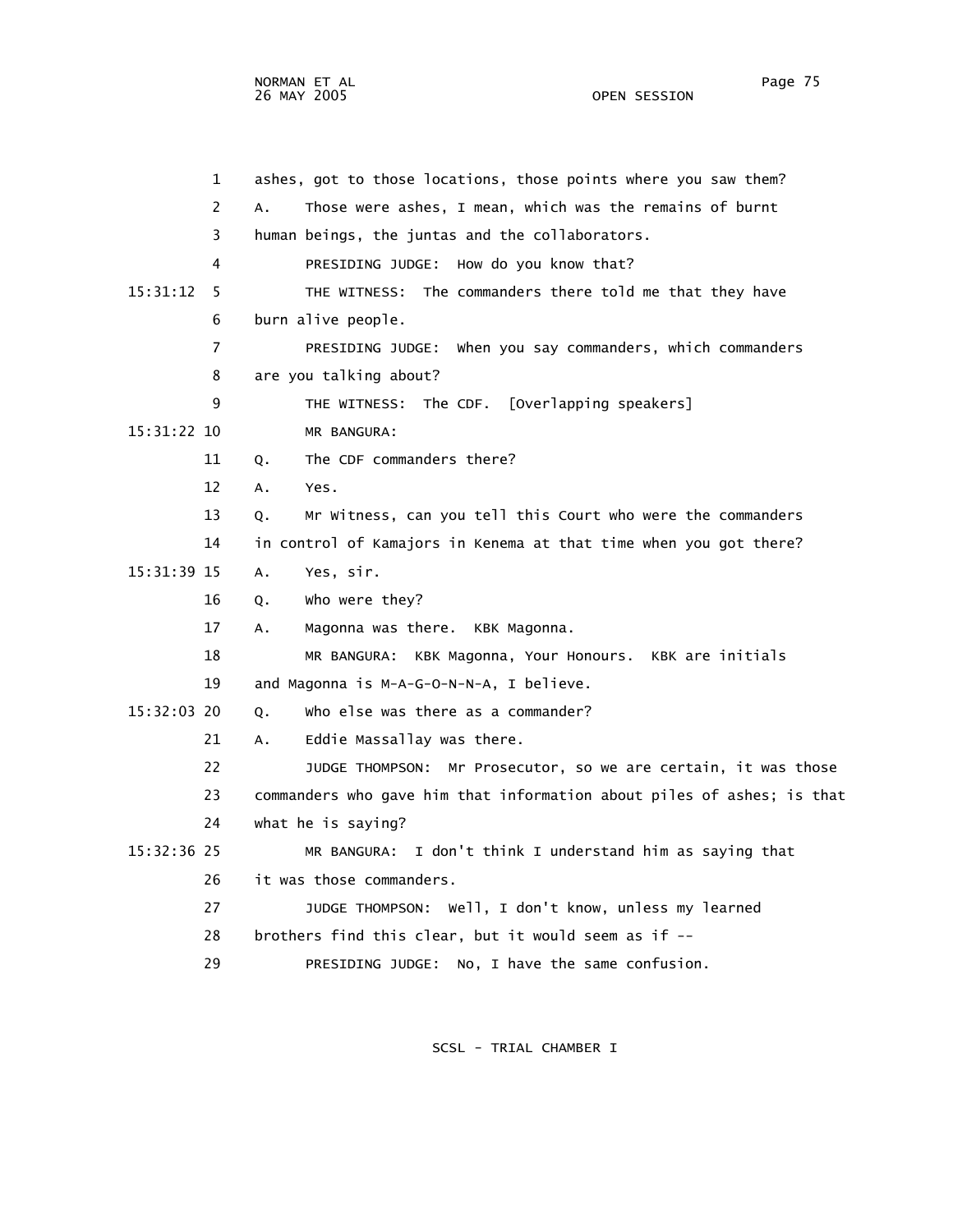1 JUDGE THOMPSON: Yes, quite. How did he get that 2 information about the piles of ashes being the burnt remains of 3 juntas and collaborators? That does not seem to be clear. 4 MR BANGURA: I will get to that. 15:33:03 5 JUDGE THOMPSON: Because you interjected who were the 6 commanders there and, as it were, disengaged that part of the 7 evidence from the earlier one. 8 MR BANGURA: I take the point, Your Honour. I will get him 9 to make the position clear. 15:33:15 10 Q. Mr Witness - just not wanting to interrupt this flow 11 right now - are we done with the commanders who were in 12 control of Tongo when you got there? Sorry, in Kenema when 13 you got there? 14 A. Yes. I have started naming them, KBK Magonna, Eddie 15:33:37 15 Massallay, Arthur Koroma. 16 PRESIDING JUDGE: Arthur Koroma? 17 MR BANGURA: Arthur Koroma, yes. 18 Q. Now, you have said earlier that you were informed that 19 the piles of ashes were the remains of the AFRC/RUF forces as 15:34:08 20 well as collaborators and you informed the Court that you were 21 told this by Kamajor commanders. Are they the same commanders 22 you have just mentioned; the persons who told you -- the 23 commanders who told you that these piles of ashes were -- 24 A. No. These were the commanders in control when we get 15:34:29 25 there. 26 Q. Yes. Were they the same commanders that told you that 27 these piles of ashes were those of -- 28 A. Yes. Magonna said of it. Magonna said it. 29 Q. Magonna said it?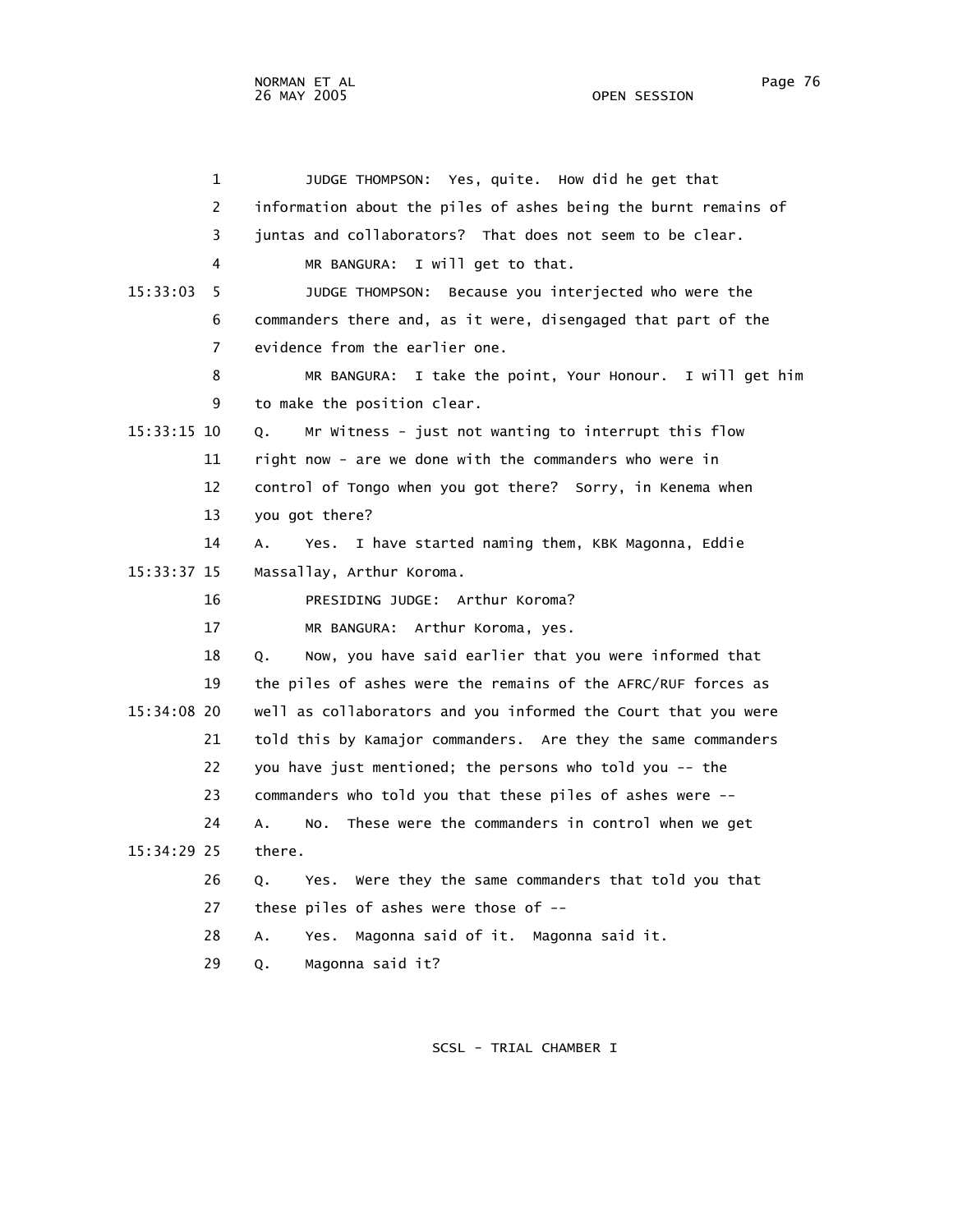```
 1 A. Yes, KBK Magonna whom I have mentioned. And there were 
         2 junior rank Kamajors like -- can I? 
         3 PRESIDING JUDGE: Yes. 
         4 MR BANGURA: 
         5 Q. Yes, please. 
         6 A. Like Bockarie Momoh told me. One Bockarie Momoh. 
         7 MR BANGURA: Bockarie is B-O-C-K-A-R-I-E and Momoh is 
         8 M-O-M-O-H. 
         9 Q. Mr Witness, you have just mentioned what you saw, some of 
15:35:30 10 the things you saw there, and regarding the ashes you said you 
        11 were told by Kamajors that they were the remains of 
        12 collaborators. Did you yourself witness any incidents in which 
        13 Kamajors dealt with anybody in a similar way? Did you yourself 
        14 witness any such incidents? 
15:35:56 15 A. Yes, sir. While at the place where the office was, at 
        16 Kai-Samba terrace, a vehicle came. 
        17 Q. Can you slow, please. Yes, please. 
        18 A. Magonna drove a vehicle into compound and made it stopped 
        19 and he came down and opened the boot. Someone -- 
15:36:25 20 Q. Yes, please. 
        21 A. Someone was in the boot of the car, a man. A man was lying 
        22 in the boot of the car, and he ordered Kamajors to bring him 
        23 down. 
        24 Q. Magonna ordered Kamajors? 
15:37:05 25 A. To bring the man down. 
        26 Q. Yes, please. Can I -- 
        27 A. He said that man was the SDO at the time during the junta 
        28 takeover in Kenema, for Kenema District.
```
29 Q. The SDO means what?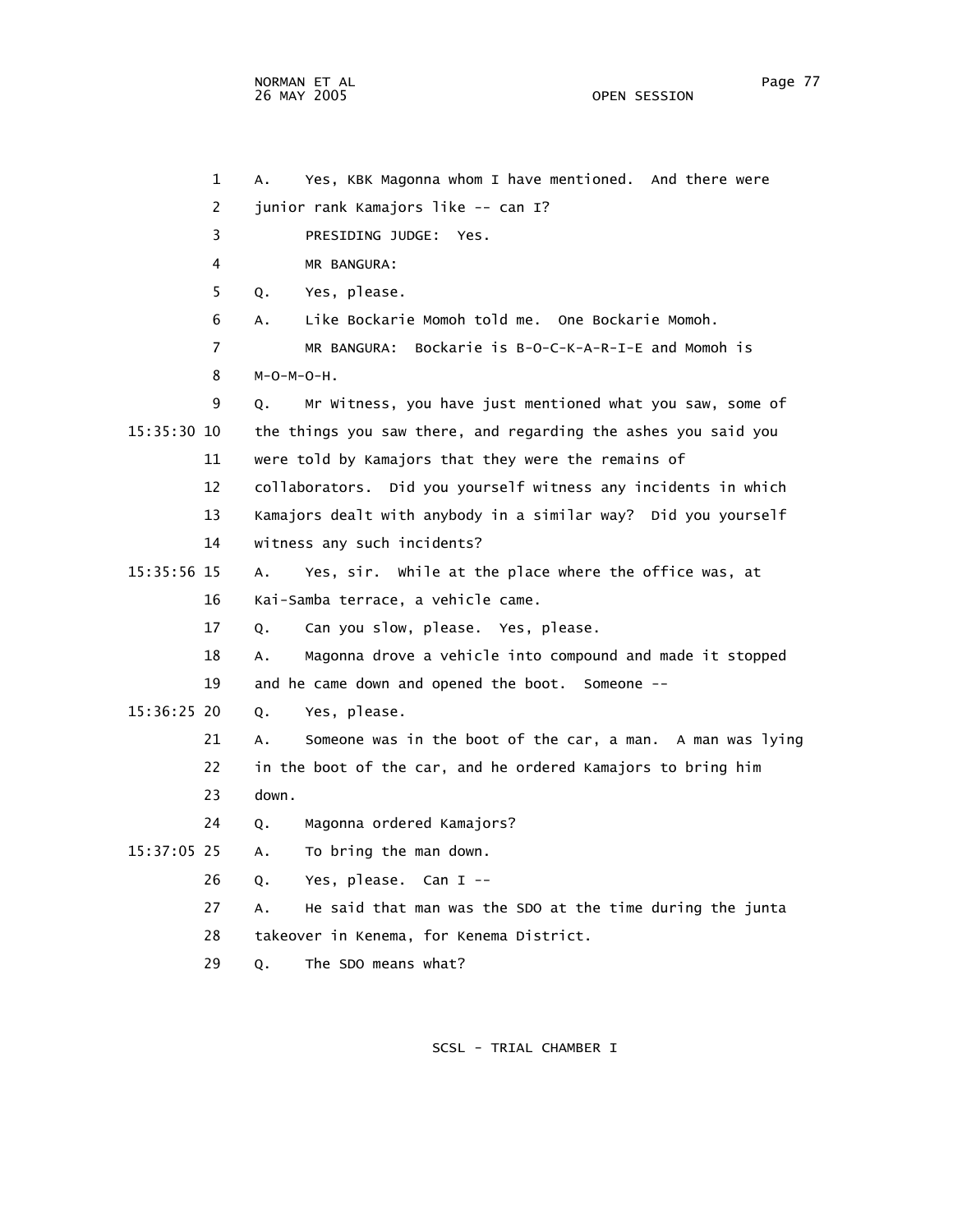1 A. Senior district officer. 2 Q. And to your knowledge that position, is it a government 3 position in the civil service? 4 A. It is a government position for civil servants. 15:37:53 5 Q. Yes, so? 6 A. And, in addition to that, a man was brought again in. 7 Q. Now, let's finish up. I see you are almost going to 8 something else, but let's finish up what happened to this one, 9 this SDO man. You said Magonna ordered for him to be taken out 15:38:13 10 of the car? 11 A. Yeah. So by then a group of ECOMOG soldiers were passing 12 down, going down Hangha Road and they came across that incident. 13 So they were the ones now that took the man from the Kamajors and 14 take him to their headquarters for safety. 15:38:54 15 Q. You were going to talk about some other incident; is that 16 correct? 17 A. Yes. There was an incident again when I saw one man -- an 18 age-able man was brought in. He was called Momoh Bandama, one of 19 the local chiefs of Small Bo Chiefdom. 15:39:14 20 MR BANGURA: Your Honours, Bandama is B-A-N-D-A-M-A. 21 Q. What happened to Momoh Bandama? 22 A. He was arrested by Kamajors. He had his hand tied at the 23 back, at his back, and he was again rescued by ECOMOG soldiers. 24 Q. Mr Witness, your purpose for coming to Kenema was to set up 15:39:56 25 an administration there; is that correct? 26 A. Yes, sir. 27 Q. And who was to head this administration? 28 A. That administration was --

SCSL - TRIAL CHAMBER I

29 JUDGE ITOE: Learned counsel, I thought you were going to lead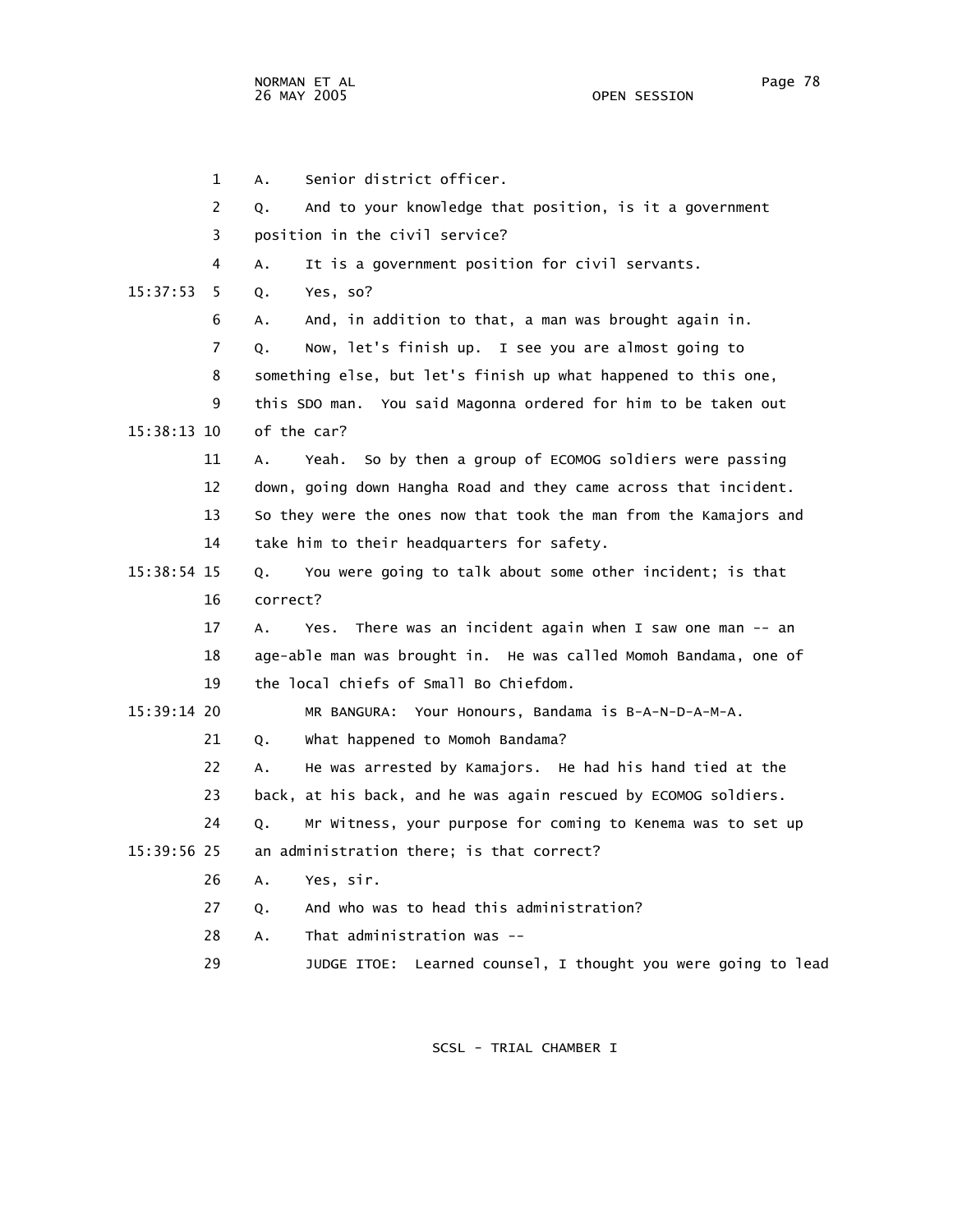1 evidence -- we started off with burnt ashes.

2 MR BANGURA: Yes, Your Honour.

 3 JUDGE ITOE: And you appear to have given us the experience 4 or, rather, the impression that this witness was -- I mean, 15:40:29 5 witnessed some incidents because the incidents which you refer to 6 in your evidence were related to him by Magonna, KBK Magonna.

7 MR BANGURA: That's right, sir.

 8 JUDGE ITOE: He related these burnings and these ashes to 9 this witness.

15:40:46 10 MR BANGURA: Yes, Your Honour.

 11 JUDGE ITOE: The question which I thought you put to him 12 was whether he himself witnessed these sorts of incidents 13 personally. Besides what Magonna told him did he witness 14 incidents of burnings and so on? I thought that was what -- 15:41:08 15 because now we are getting to arresting and rescues. Arrest, 16 rescue. Arrest, rescue.

 17 JUDGE THOMPSON: Learned counsel, I am of the same mind. 18 MR BANGURA: I agree, Your Honours. The question really 19 was much broader than just burning of any persons, it was similar 15:41:31 20 incidents and I think all I have been able to elicit from this 21 witness are those two that he has explained.

 22 JUDGE THOMPSON: But, as my learned brother has said, you 23 have agreed that your question was precise. I mean, it clearly 24 seemed to have come out, and I did not sense any ambiguity there, 15:41:49 25 that we were talking about the genus of burnt ashes or piles of 26 ashes. So when you asked whether there were similar incidents, I 27 thought we were confining ourselves to the same universal 28 discourse, you know, incidents where in fact he had actually seen 29 burning of human remains, and there I concurred with my learned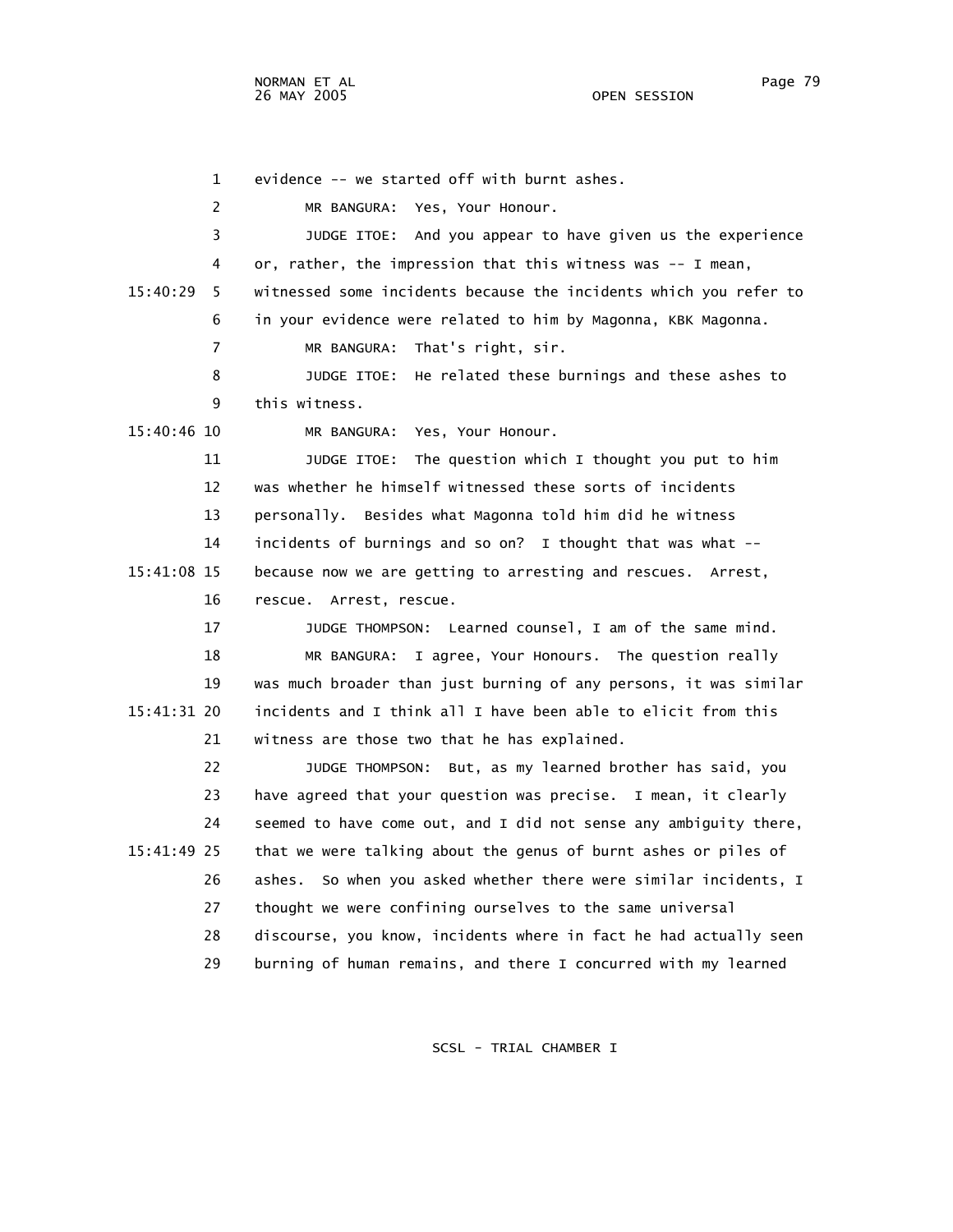OPEN SESSION

 1 brother. But then the evidence that has come out now - and we 2 cannot control your case - would seem to fall short of that 3 category. But it is entirely up to you. After all, this witness 4 can only testify as to what he knows. 15:42:30 5 MR BANGURA: Precisely, Your Honour. 6 JUDGE THOMPSON: And I will not -- as much as it is of 7 legitimate concern, I will just settle for what you have. 8 MR BANGURA: That has been the evidence so far, Your 9 Honour. I was trying to see if I could get the witness to talk 15:42:44 10 about any other incidents of a similar nature, but so far this is 11 what I have elicited from him. Your Honour, at this point I 12 would rather move on to some other new area than tarry when the 13 witness cannot come up with something new. 14 JUDGE ITOE: We just wanted to make the point that he did 15:43:06 15 not witness any burnings himself. That is the point. 16 MR BANGURA: I take the point, Your Honour. 17 JUDGE ITOE: Are we settled on that? 18 MR BANGURA: 19 Q. Mr Witness, I will again ask you apart from the 15:43:17 20 incidents -- apart from what you have learnt about those burnt 21 ashes, did you yourself witness any burning of any particular 22 person in Kenema? 23 A. No, sir. 24 [HN260505E 3.45 p.m. - AD] 15:44:56 25 Q. Mr Witness, you were telling this Court about this 26 administration you went to Kenema to set up. Who was supposed to 27 head that administration? 28 A. That administration was headed by Pa George Jambawai. 29 Q. What became of the position of Magonna Massallay and Arthur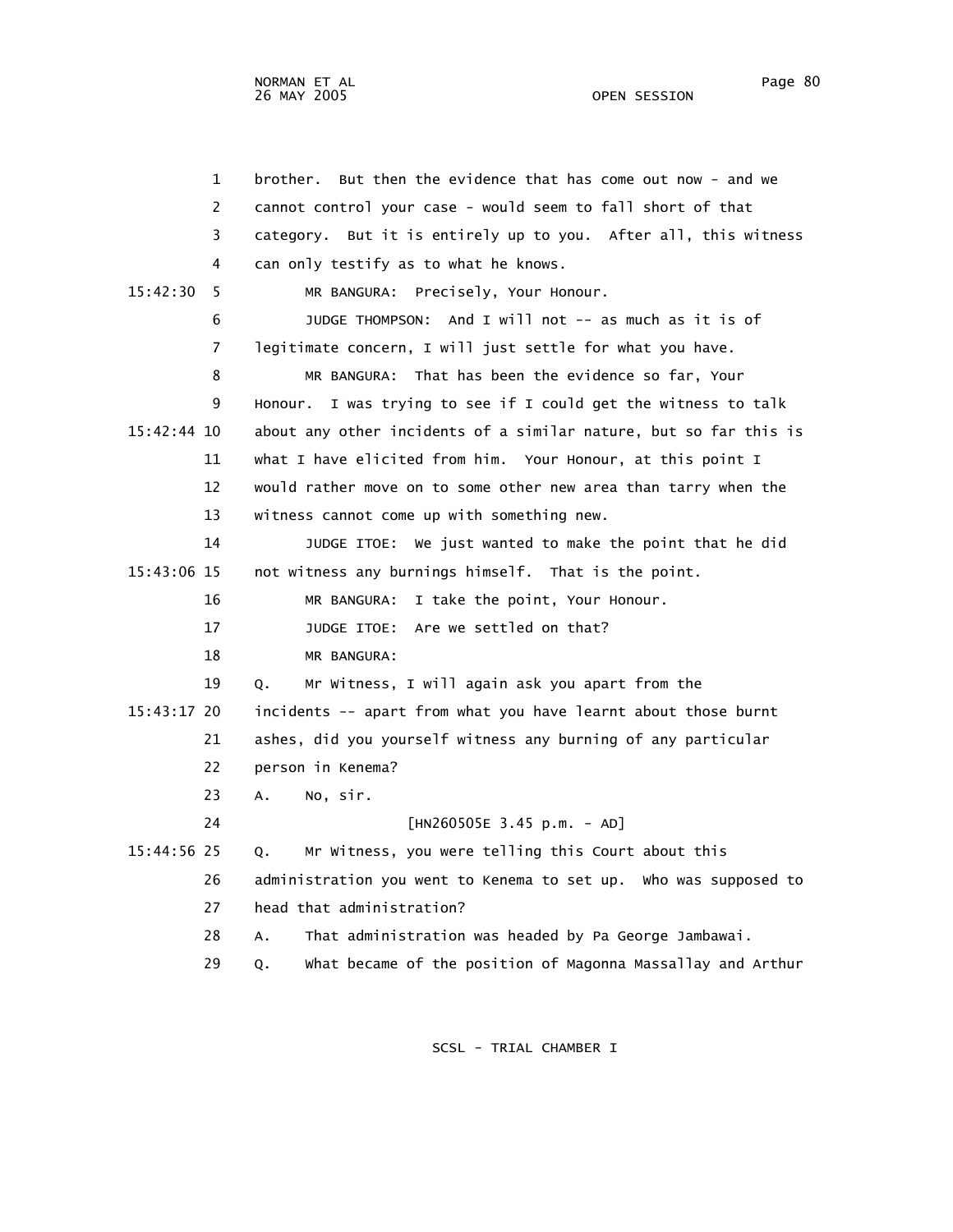NORMAN ET AL Page 81 and the set of the set of the set of the set of the set of the set of the set of the set o 26 MAY 2005 OPEN SESSION

|               | 1  | Koroma, who had been there before you got there?                  |
|---------------|----|-------------------------------------------------------------------|
|               | 2  | Well, we called a meeting and Pa Jambawai informed him that<br>Α. |
|               | 3  | those are the people -- he is now going to help the city of       |
|               | 4  | administration.                                                   |
| 15:45:51      | 5  | Did you yourself play a role in that administration?<br>Q.        |
|               | 6  | Yes, sir. I was a member of the executive.<br>А.                  |
|               | 7  | How long did this administration serve, if you can recall?<br>Q.  |
|               | 8  | Pa Jambawai's administration lasted up to June 1998.<br>А.        |
|               | 9  | And during that period, how would you describe the<br>Q.          |
| 15:46:34 10   |    | situation in Kenema?                                              |
|               | 11 | You mean during --<br>Α.                                          |
|               | 12 | During the period that George Jambawai set up his<br>Q.           |
|               | 13 | administration, of which you were a part. How would you describe  |
|               | 14 | the situation then in Kenema? You had come at a time when --      |
| 15:46:55 15   |    | The incident of looting, burning, commandeering of vehicles<br>А. |
|               | 16 | became minimised, and then the harassment of civilians was        |
|               | 17 | minimised during the Jambawai's administration.<br>It was now     |
|               | 18 | working amicably with ECOMOG.                                     |
|               | 19 | You have told this Court that the administration of<br>Q.         |
| $15:47:32$ 20 |    | Jambawai came to an end in June 1998; is that correct?            |
|               | 21 | Yes, sir.<br>Α.                                                   |
|               | 22 | Who succeeded him?<br>Q.                                          |
|               | 23 | Arthur Koroma succeeded Jambawai.<br>А.                           |
|               | 24 | It is Arthur Koroma who you have mentioned before; is that<br>Q.  |
| 15:47:59 25   |    | correct?                                                          |
|               | 26 | Yes, sir.<br>А.                                                   |
|               | 27 | Can you recall some of the members of that administration?<br>Q.  |
|               | 28 | Yes, sir. Arthur Koroma was the administrator.<br>А.<br>Musa      |
|               | 29 | Junisa was there --                                               |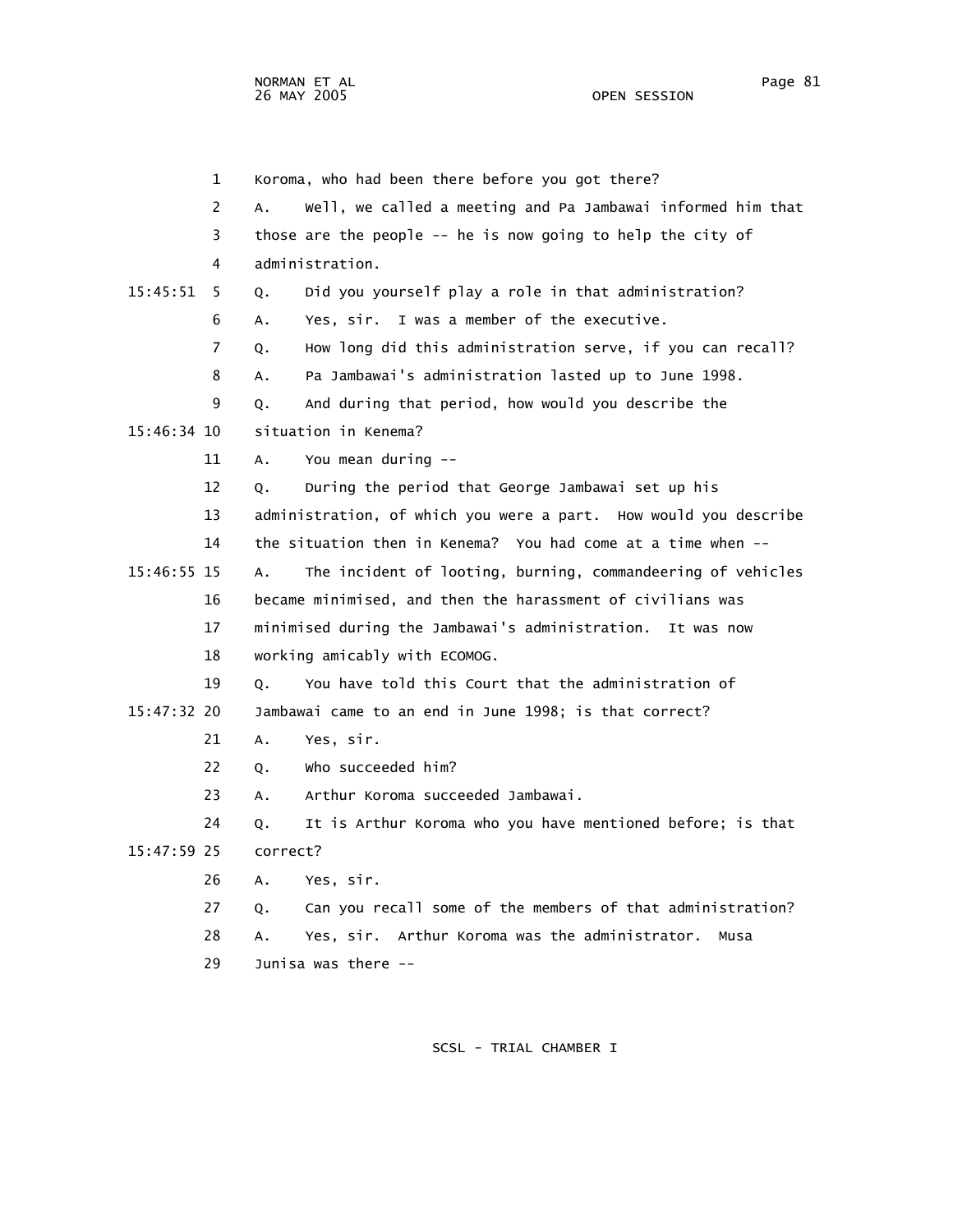1 Q. Yes? 2 A. -- Orinko Musa and Magonna was also in the administration. 3 Q. Did the security situation continue to improve under this 4 changed administration, under Arthur Koroma? 15:49:14 5 A. Well, no. A base was opened at SS Camp, wherein civilians 6 were being harassed and taken there for detention. 7 Q. And who was in charge of this base at the SS Camp? 8 A. Magonna and the Laggoh Base was opened. 9 MR BANGURA: Laggoh, Your Honours, is L-A-G-G-O-H. 15:50:13 10 Q. This Laggoh Base which you talked about, what was the 11 purpose for which it was opened? 12 A. The Laggoh Base was opened and the Kamajors at that time 13 were charged with the order of taking every property, commercial 14 vehicles -- traders' properties, their commercial vehicles, were 15:50:52 15 taken to the direction of Tongo. 16 Q. Mr Witness -- 17 JUDGE ITOE: What has Tongo got to do with Laggoh Base? 18 MR BANGURA: 19 Q. Let me ask you this, Mr Witness -- 15:51:14 20 JUDGE ITOE: Laggoh Base -- what was happening there? 21 MR BANGURA: 22 Q. Laggoh Base, there was a check point there; is that 23 correct? 24 A. Yes, sir. 15:51:28 25 Q. And what was the idea? Why was Laggoh Base opened? 26 PRESIDING JUDGE: The checkpoint is presumably on the road 27 somewhere. 28 THE WITNESS: Laggoh is on the way when one is going to 29 Tongo.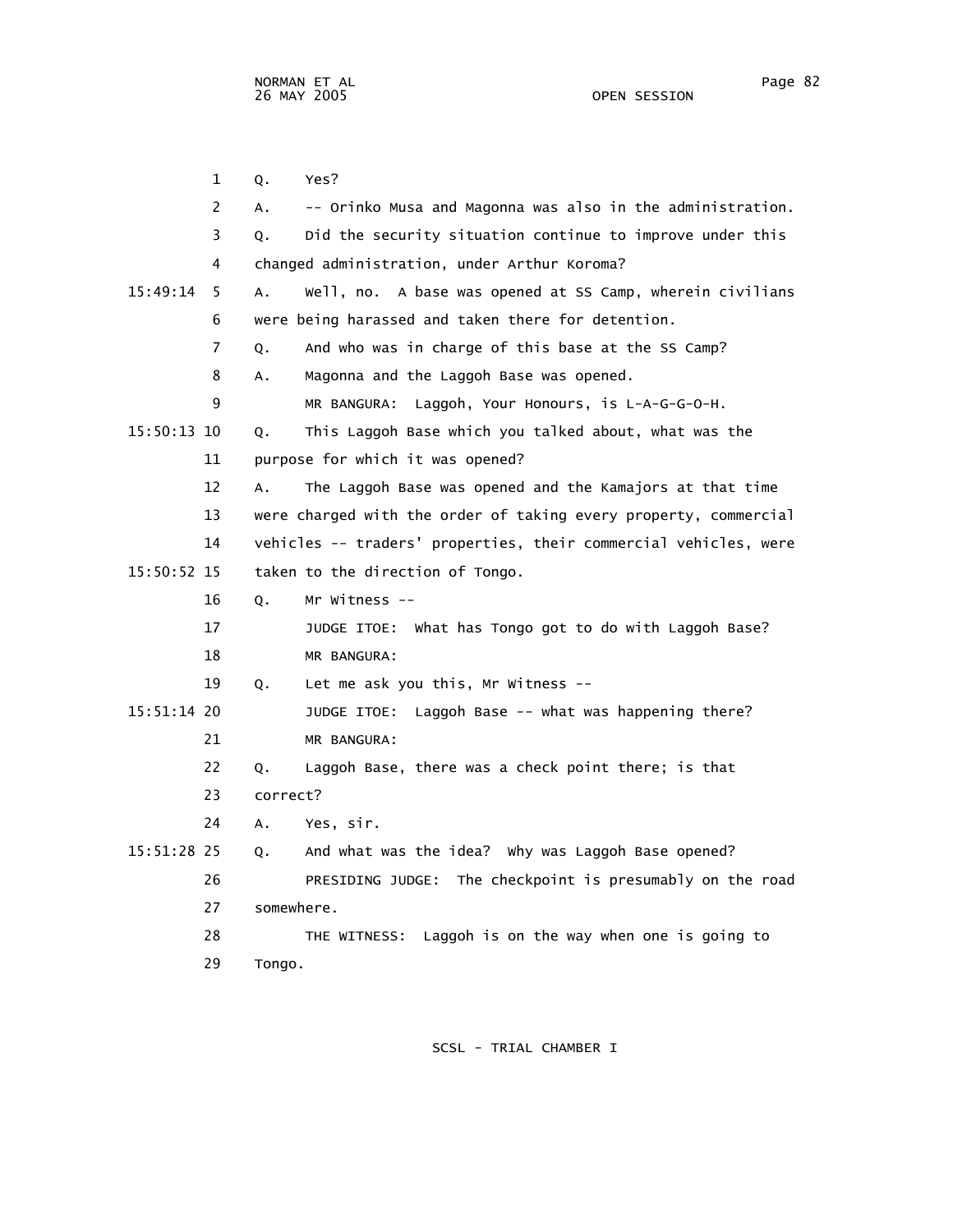1 MR BANGURA: 2 Q. Okay. 3 PRESIDING JUDGE: From where? 4 THE WITNESS: Kenema; you pass through Laggoh and continue 15:51:55 5 your journey to Tongo. 6 MR BANGURA: 7 Q. What was happening at Laggoh Base? 8 A. They were impounding vehicles -- Kamajors were impounding 9 vehicles being loaded with traders' items because the Kamajors 15:52:28 10 said all those areas are rebel-held areas. So any vehicle that 11 is travelling towards that end, or anybody travelling towards 12 that end is being a collaborator of the AFRC/RUF. So their items 13 were seized and brought to the CDF office in Kenema. 14 Q. Mr Witness, you were part of the administration; is that 15:53:21 15 correct? 16 A. Yes. 17 Q. Because of your duties, did you have cause at any point to 18 prepare lists of names of Kamajors who were within your area? 19 A. Yes, sir. 15:53:38 20 Q. And such lists would be for what particular purposes? 21 A. To receive supplies. 22 Q. Supplies of what? 23 A. Of food, rice. 24 Q. Would you be able to recognise any such list which you have 15:54:10 25 prepared before if you were shown it now? 26 A. Yes, sir. 27 MR BANGURA: Your Honours, I wish to refer at this time to 28 one of the documents that I provided earlier to the Court. It is

29 titled "Distribution Summary for CDF/SL Kenema". Copies have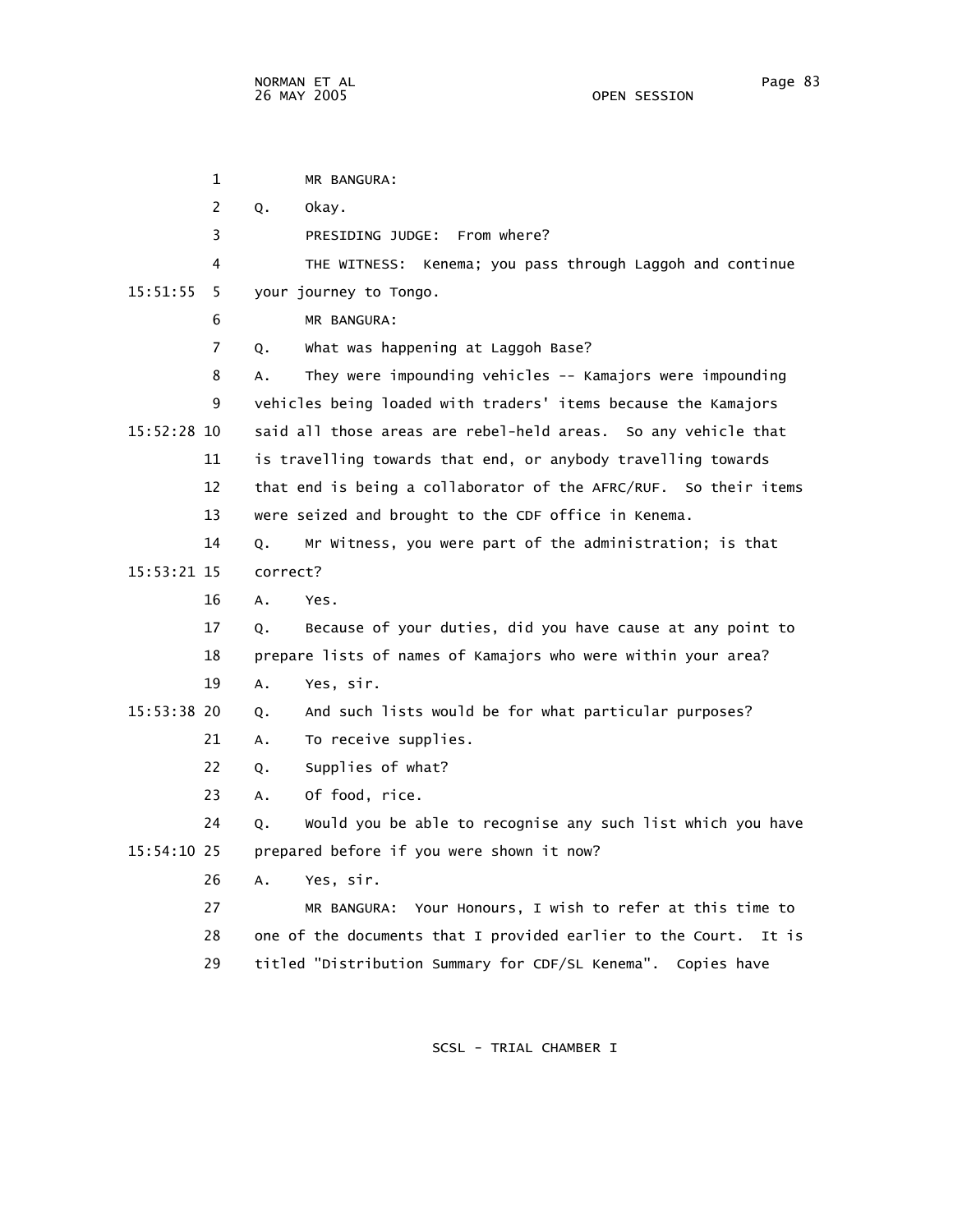NORMAN ET AL Page 84 and the set of the set of the set of the set of the set of the set of the set of the set o 26 MAY 2005 OPEN SESSION

|             | $\mathbf{1}$   | been made available to the Bench through the Registrar and to     |
|-------------|----------------|-------------------------------------------------------------------|
|             | 2              | Defence.                                                          |
|             | 3              | [Document was shown to witness]                                   |
|             | 4              | Mr Witness --<br>Q.                                               |
| 15:55:31    | 5              | Α.<br>Yes, sir.                                                   |
|             | 6              | -- do you see the document which has been shown you?<br>Q.        |
|             | $\overline{7}$ | Yes, sir.<br>A.                                                   |
|             | 8              | Do you recognise it at all?<br>Q.                                 |
|             | 9              | Yes, sir.<br>А.                                                   |
| 15:55:43 10 |                | How do you recognise it?<br>Q.                                    |
|             | 11             | It was the distribution list for CDF Kenema.<br>Α.                |
|             | 12             | Prepared by who?<br>Q.                                            |
|             | 13             | I prepared it under instruction of the administrator.<br>А.       |
|             | 14             | And who was the administrator at the time?<br>Q.                  |
| 15:56:10 15 |                | $A_{\bullet}$<br>Arthur Koroma.                                   |
|             | 16             | Are you able to tell this Court what period of time or when<br>Q. |
|             | 17             | this document was prepared?                                       |
|             | 18             | Yes, sir; in September 1998.<br>А.                                |
|             | 19             | PRESIDING JUDGE: Mr Prosecutor, I didn't ask that the             |
| 15:56:46 20 |                | Defence have a copy. They don't make any comment, but I presume   |
|             | 21             | they do.                                                          |
|             | 22             | MR BANGURA: I did provide copies to them, unless they do          |
|             | 23             | have some --                                                      |
|             | 24             | PRESIDING JUDGE: Counsel for the first accused, do you            |
| 15:57:00 25 |                | have a copy of this document in question?                         |
|             | 26             | MR JABBI: We do, My Lord.                                         |
|             | 27             | PRESIDING JUDGE: Second accused as well, and third                |
|             | 28             | accused, do you have a copy of this document that the witness is  |
|             | 29             | talking about?                                                    |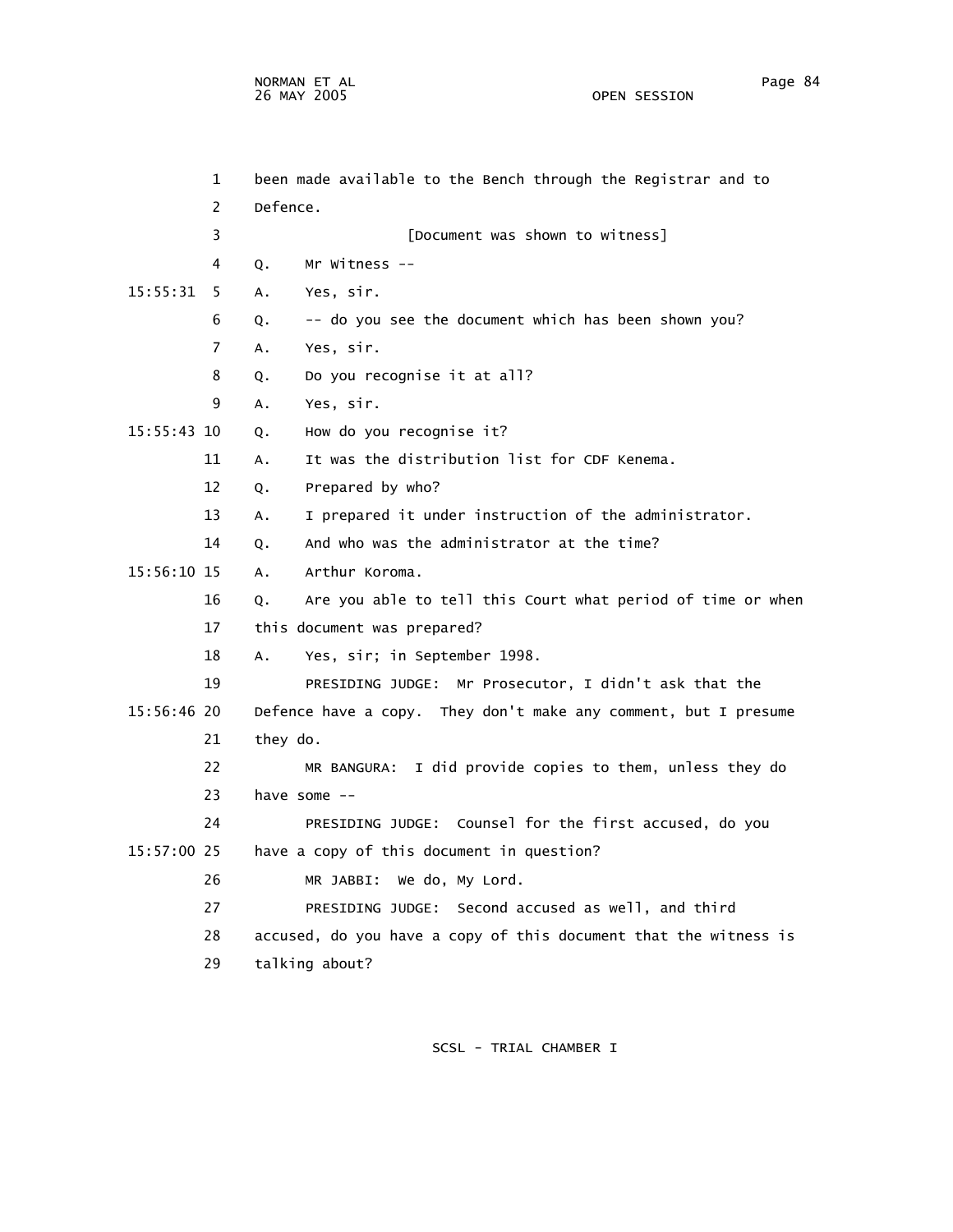1 MR BOCKARIE: Yes, we do. 2 PRESIDING JUDGE: MR Williams, you do? 3 MR WILLIAMS: Yes. 4 JUDGE THOMPSON: Learned counsel, is it a fair presumption 15:57:19 5 you want to tender this in evidence? 6 MR BANGURA: Certainly, Your Honour. 7 JUDGE THOMPSON: Okay. 8 MR KOPPE: My Lord. 9 PRESIDING JUDGE: Yes Mr Koppe? 15:57:33 10 MR KOPPE: I would like to have some clarification of the 11 relevance of this document. I am not quite clear on the 12 relevance of this document. Please explain. 13 PRESIDING JUDGE: It may be a bit premature for your 14 objection. We will see. Let the Prosecution move ahead and when 15:58:01 15 he asks the Court to accept this document as an exhibit we will 16 hear your objection at that time. Mr Prosecutor? 17 MR BANGURA: Your Honours, just one more question to the 18 witness before I get to that step. 19 Q. Mr Witness, what was the purpose for which you prepared the 15:58:20 20 list at that time? 21 A. It was a food distribution list to commanders. 22 MR BANGURA: Your Honours, at this point I wish to tender 23 this document as an exhibit. 24 PRESIDING JUDGE: For what purpose? I know it is an 15:58:37 25 exhibit, but -- 26 MR BANGURA: Your Honours -- 27 PRESIDING JUDGE: Is it of interest to know that they were 28 eating rice or not? 29 MR BANGURA: Certainly not, Your Honour. It may be of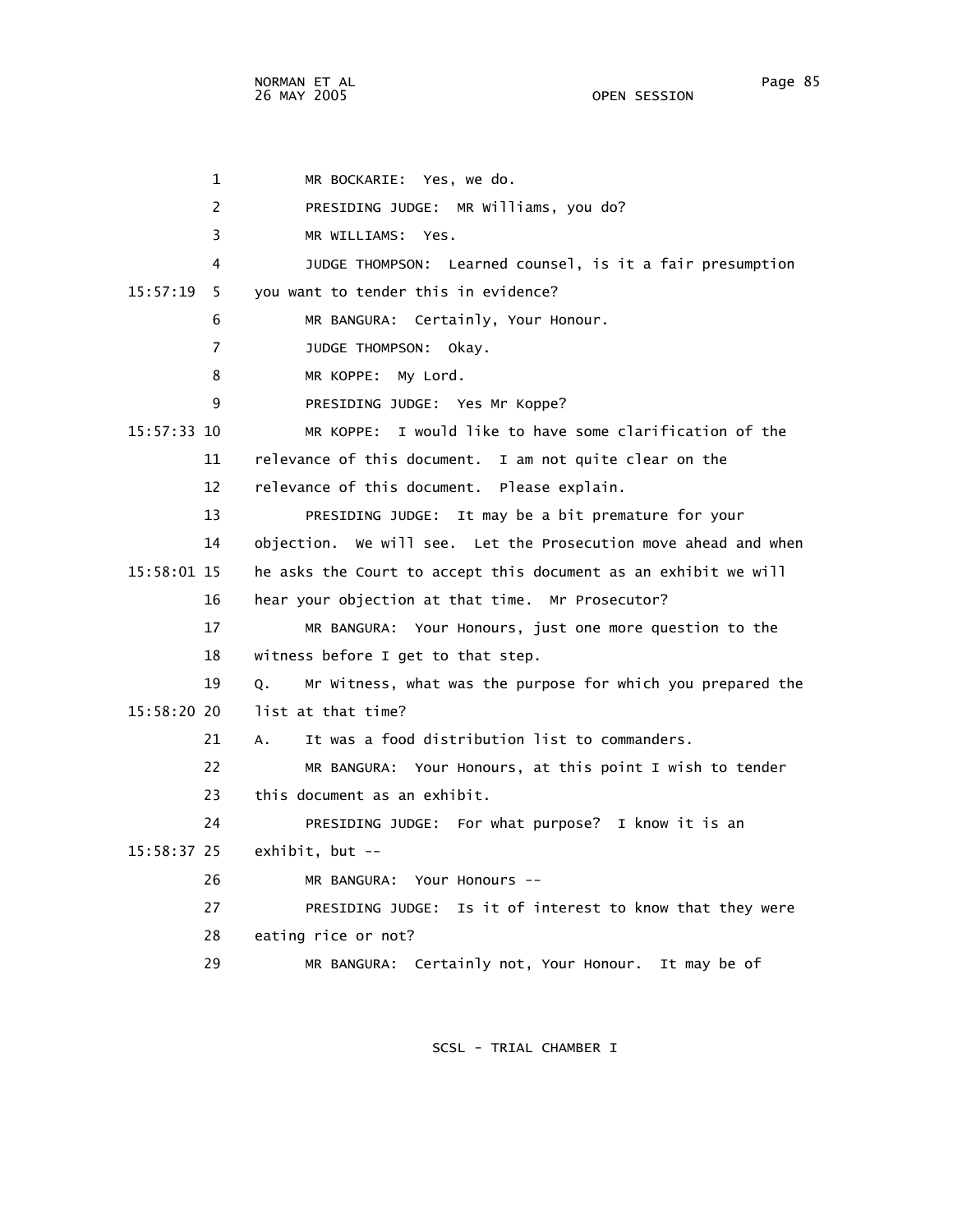OPEN SESSION

 1 interest though. The point is that it shows that the CDF 2 Kamajors was an organised structure, even in the various 3 districts that they existed. This is the list which shows the 4 structure in Kenema, of commanders, particularly. 15:59:12 5 PRESIDING JUDGE: Mr Koppe? 6 MR KOPPE: I have heard what my learned colleague has said, 7 but I am still not sure what the relevance is. 8 PRESIDING JUDGE: You say you are still not sure, but are 9 you objecting? 15:59:34 10 MR KOPPE: I am objecting because of lack of relevance, 11 yes. 12 MR WILLIAMS: May it please My Lord, we also have some 13 reservations about this. I concur with my learned friend, Mr 14 Koppe, in objecting to the relevance of this document. My 15:59:48 15 learned friend has responded by saying that it goes to show that 16 the CDF is an organised structure. But I don't see how this 17 document, standing by itself, shows that independent of any other 18 evidence. Secondly, there is no evidence on the face of this 19 document that it was prepared by the Witness. There is nothing 16:00:09 20 on the face of the document to show that the witness is the 21 author of this distribution list. 22 PRESIDING JUDGE: But he told you in his evidence. 23 MR WILLIAMS: No, My Lord, on the face of the document 24 itself -- 16:00:18 25 PRESIDING JUDGE: Yes, well -- 26 MR WILLIAMS: -- as distinct from the previous document. 27 JUDGE THOMPSON: So you have a two-legged objection -- 28 MR WILLIAMS: Very well, My Lord. 29 JUDGE THOMPSON: -- relevance and no evidence to suggest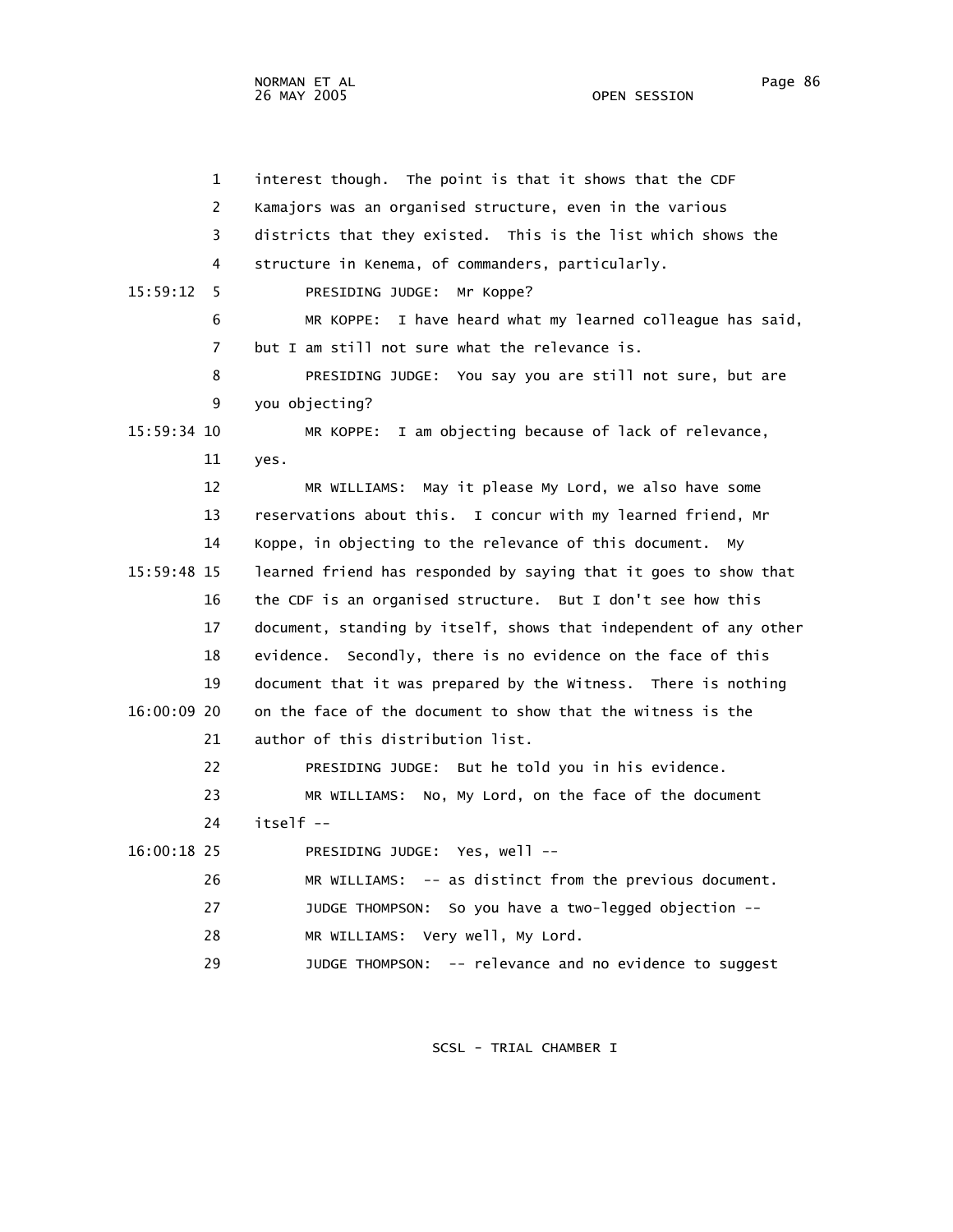OPEN SESSION

 1 that he is the author of the document -- 2 MR WILLIAMS: The authorship of the document. 3 JUDGE THOMPSON: -- and cannot properly tender it. 4 MR WILLIAMS: Absolutely, yes. 16:00:42 5 JUDGE THOMPSON: All right. 6 PRESIDING JUDGE: Mr Bangura? Are there any other 7 objections while we are at it? 8 MR LANSANA: Just to say that I, too, take the line of my 9 co-defence counsel. 16:00:59 10 PRESIDING JUDGE: Mr Prosecutor? 11 MR BANGURA: May it please Your Honours, again I make the 12 point that the document is evidence of a structure of the 13 Kamajors in Kenema. It not only lists names of commanders of the 14 Kamajors, but it also shows that there was some kind of control 16:01:21 15 system that went, and this is evidence of that. Your Honours, 16 this document ought not, I submit, be looked at just from the 17 point of view of its standing alone. It has to be looked at in 18 light of what evidence has been led before this Court both by 19 this witness and by other witnesses. 16:01:48 20 JUDGE THOMPSON: Perhaps I would ask one question which 21 intrigues me, too. I have heard you on the question of relevance 22 and I would certainly say, speaking for myself, that I am not 23 satisfied that this document is relevant to the issue that you 24 are in fact trying to canvass the structure. Because already 16:02:10 25 there is evidence before this Court, which of course we have not 26 yet evaluated, as to structure, and far more detailed. How would 27 you respond if I said to you that this particular document, if 28 received in evidence, will really multiply the issues 29 unnecessarily, and really not assist the tribunal? Why do we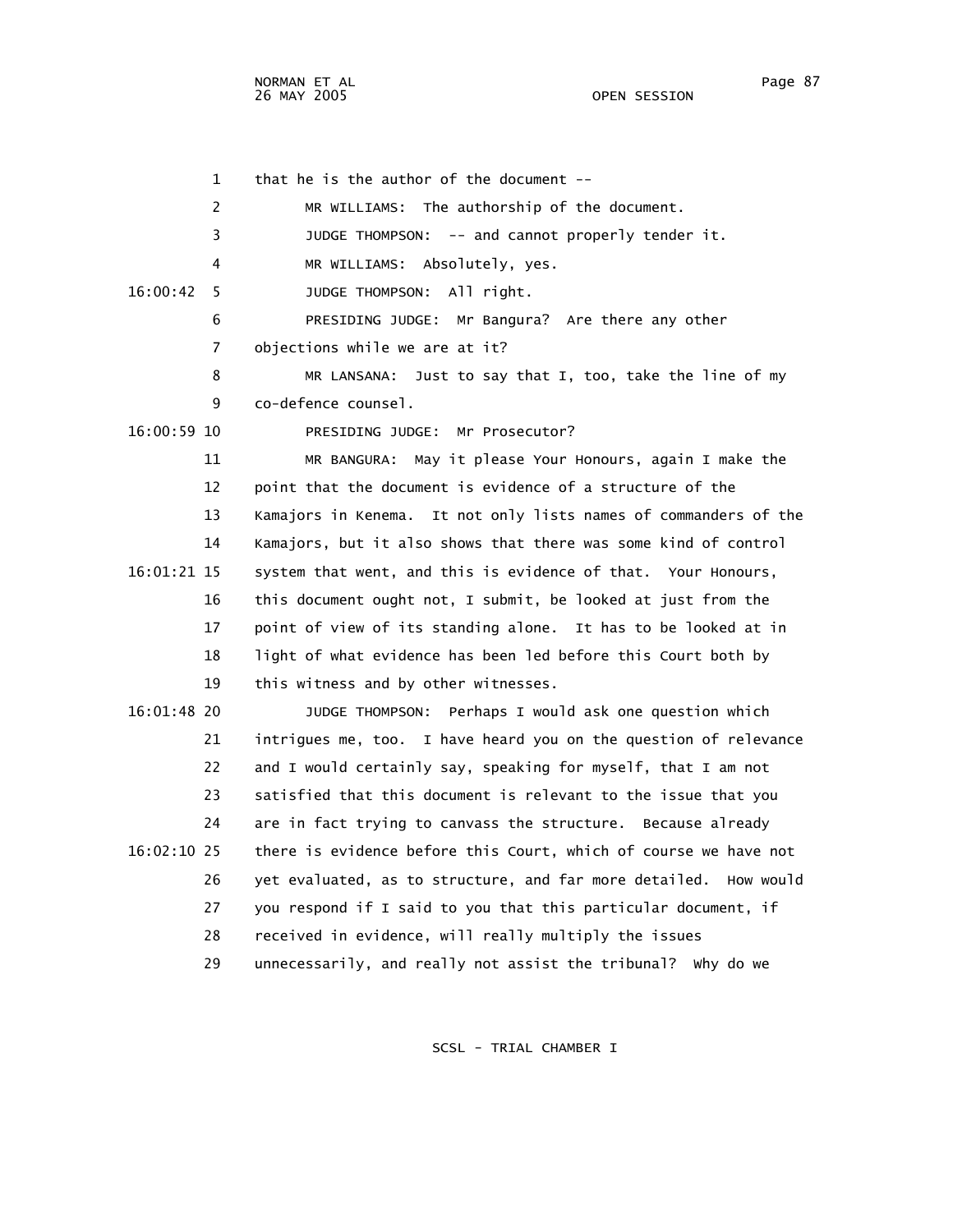1 want to be bogged down with a document that evidences food 2 supplies if there is other evidence which may be forthcoming or 3 which has been led as to structure? In other words, the question 4 put differently, why do you want to us look at this? The subject 16:03:07 5 matter is food supplies. 6 MR BANGURA: Your Honours, the subject matter, I agree, is 7 food supplies, but the document is not being tendered for the 8 purpose of informing this Court as to how food was supplied to 9 the Kamajors. Again -- 16:03:21 10 JUDGE THOMPSON: My difficulty -- it multiplies the issues, 11 because if the whole document comes in, why would this Court want 12 to use a document whose focus is on food supplies? That is the 13 title; you can see that. The witness himself has said in his 14 evidence that this is about food supplies. Why would the 16:03:48 15 tribunal want to, in a collateral sort of way, draw inferences 16 about structure from a document relating essentially to food 17 supplies if there is some other evidence in that regard? 18 MR BANGURA: Your Honours, there has been, I agree, some 19 evidence before this Court about structure, but the time period 16:04:14 20 in question, I wish to submit, may be different. In this case 21 evidence has been led by the witness already that this 22 administration, headed by Arthur Koroma, came into office in 23 about -- 24 JUDGE THOMPSON: But counsel, wouldn't there be other 16:04:33 25 indicia of structure other than here? As my learned brother the 26 Presiding Judge said, quantity of rice bags, cash for condiments? 27 Why? 28 MR BANGURA: Your Honours, all I can say at this point in 29 time is that the document that is evidence, in documentary terms,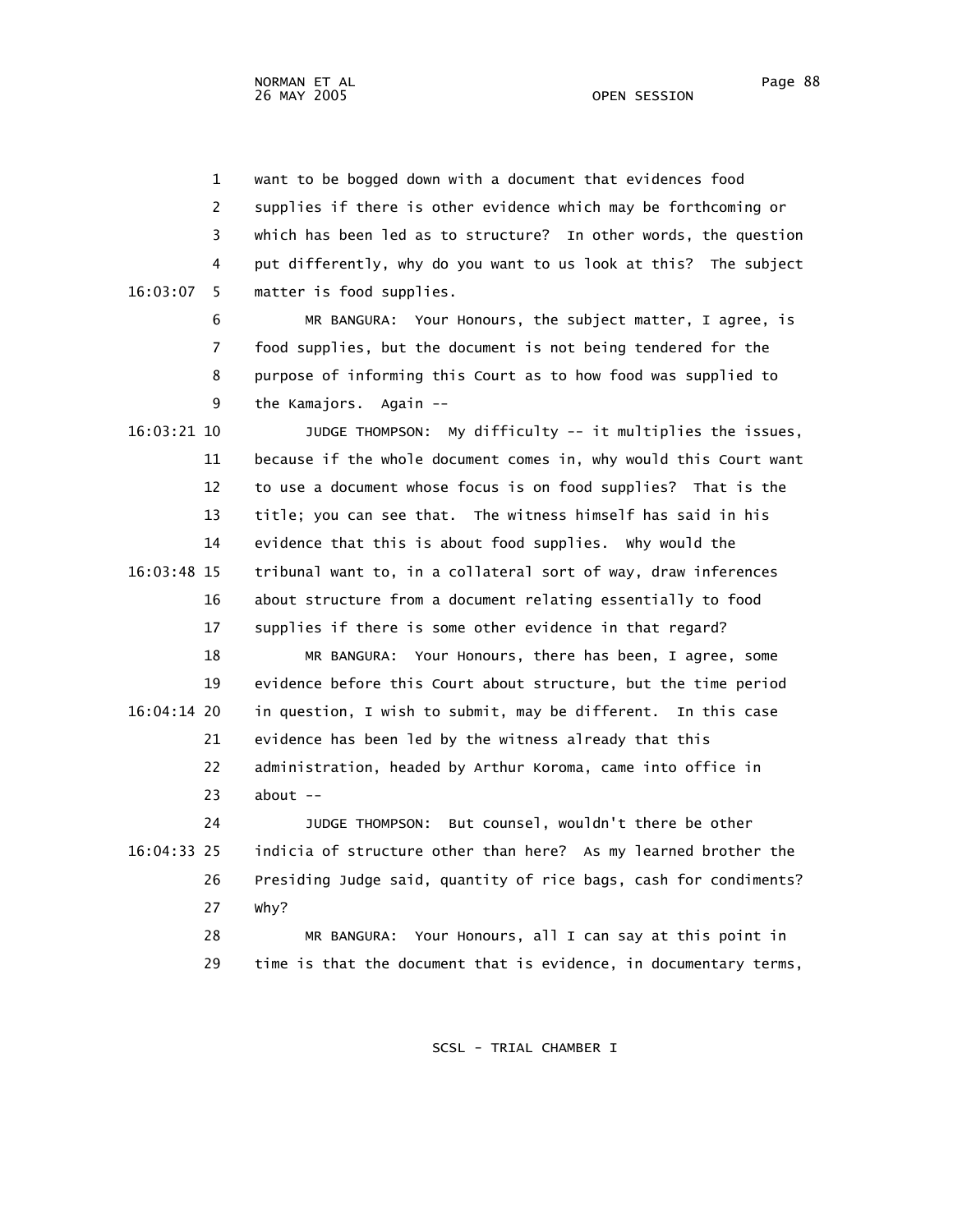1 that is available to the Prosecution helps in some ways to point 2 out that there was this structure. As I said it has not been 3 tendered -- 4 JUDGE THOMPSON: Defence counsel has said relevance is the 16:04:59 5 basic guide here for admitting documents under Rule 89C -- 6 relevance -- 7 MR BANGURA: I would also want to rest on 89C, Your 8 Honours. But I have said before that we are not relying on this 9 document purposely for showing how rice was distributed. 16:05:23 10 JUDGE THOMPSON: Okay. I just wanted to express my own 11 concern. 12 PRESIDING JUDGE: We will just retire to look at this issue 13 and come back in a few minutes. 14 [Break taken at 4.06 p.m.] 15 [On resuming at 5.05 p.m.] 16 PRESIDING JUDGE: We have decided to adjourn proceedings 17 this afternoon until tomorrow morning at 10 o'clock. The Court 18 is adjourned until 10 o'clock. Thank you. 19 [Whereupon the hearing adjourned at 5.06 p.m., 20 to be reconvened on Friday, the 27th day of May 21 2005 at 10.00 a.m.] 22 23 24 25 26 27 28 29